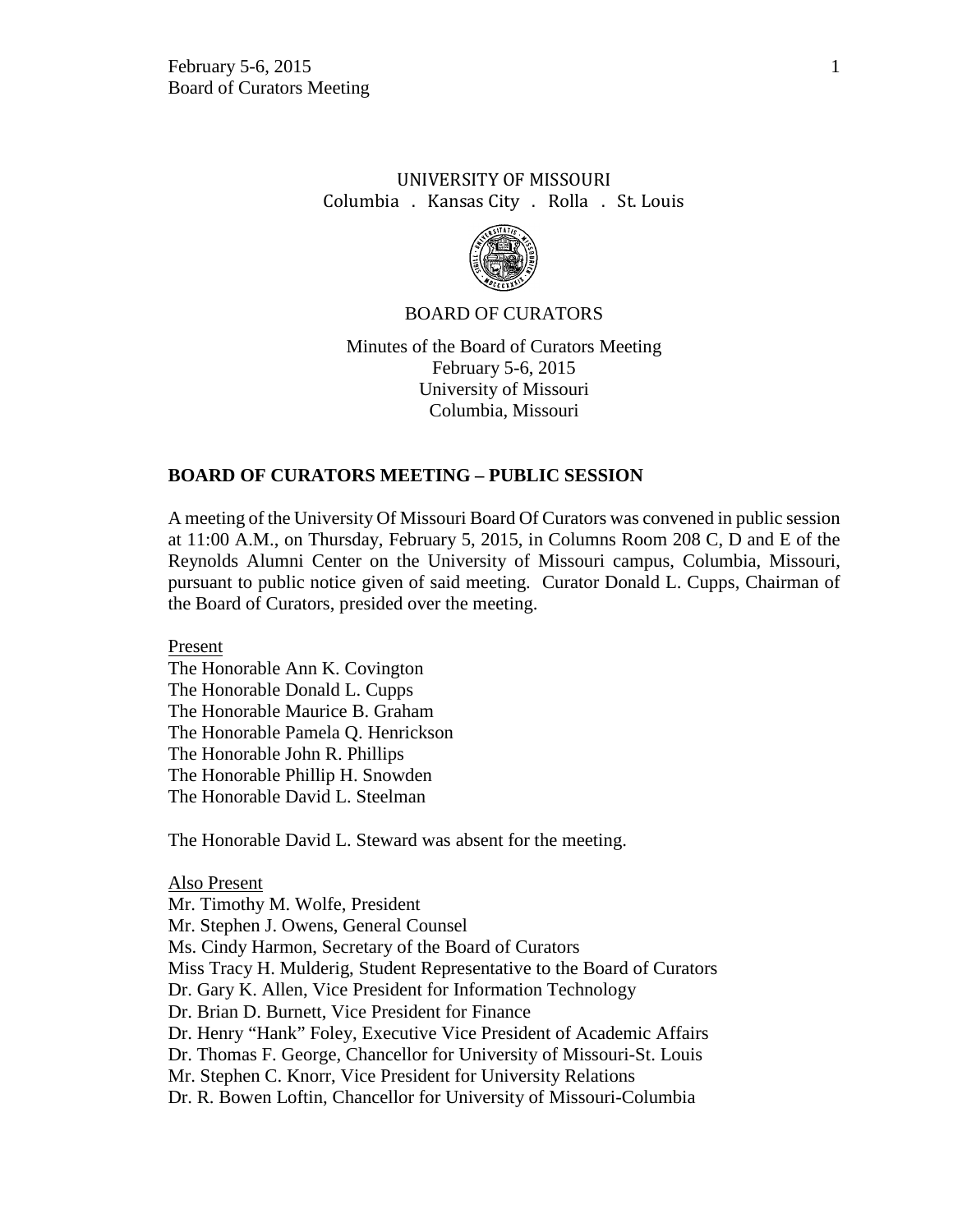Mr. Leo E. Morton, Chancellor for University of Missouri-Kansas City Dr. Betsy Rodriguez, Vice President for Human Resources Dr. Cheryl B. Schrader, Chancellor for Missouri University of Science and Technology Ms. Zora Z. Mulligan, Chief of Staff, UM System Mr. John Fougere, Chief Communications Officer, UM System Media representatives

## **General Business**

#### Change of Meeting Protocol for February 5-6, 2015

It was moved by Curator Henrickson and seconded by Curator Covington that for the February 5-6, 2015 meeting only, the Board shall forego committee reports and votes and proceed "informally" on all matters in the following manner:

- 1. The appropriate committee chairs shall lead the discussion on information and action items customarily within the charge of their committees, as those items are reflected in the agenda;
- 2. All members of the Board may participate in the discussion of all information and action items, regardless of committee assignment;
- 3. After discussion of a proposed action item, there shall be no vote or recommendation by a committee; instead, any member of the Board may move or second a motion, regardless of committee assignment;
- 4. After appropriate discussion, the Board Chair shall call for the vote on pending and properly seconded motions or amendments; and
- 5. After the Board Chair calls for a vote, all members of the Board may vote on the action item, regardless of committee assignment.

Roll call vote of the Board:

Curator Covington voted yes. Curator Cupps voted yes. Curator Graham voted yes. Curator Henrickson voted yes. Curator Phillips voted yes. Curator Snowden voted yes. Curator Steelman voted yes. Curator Steward was absent.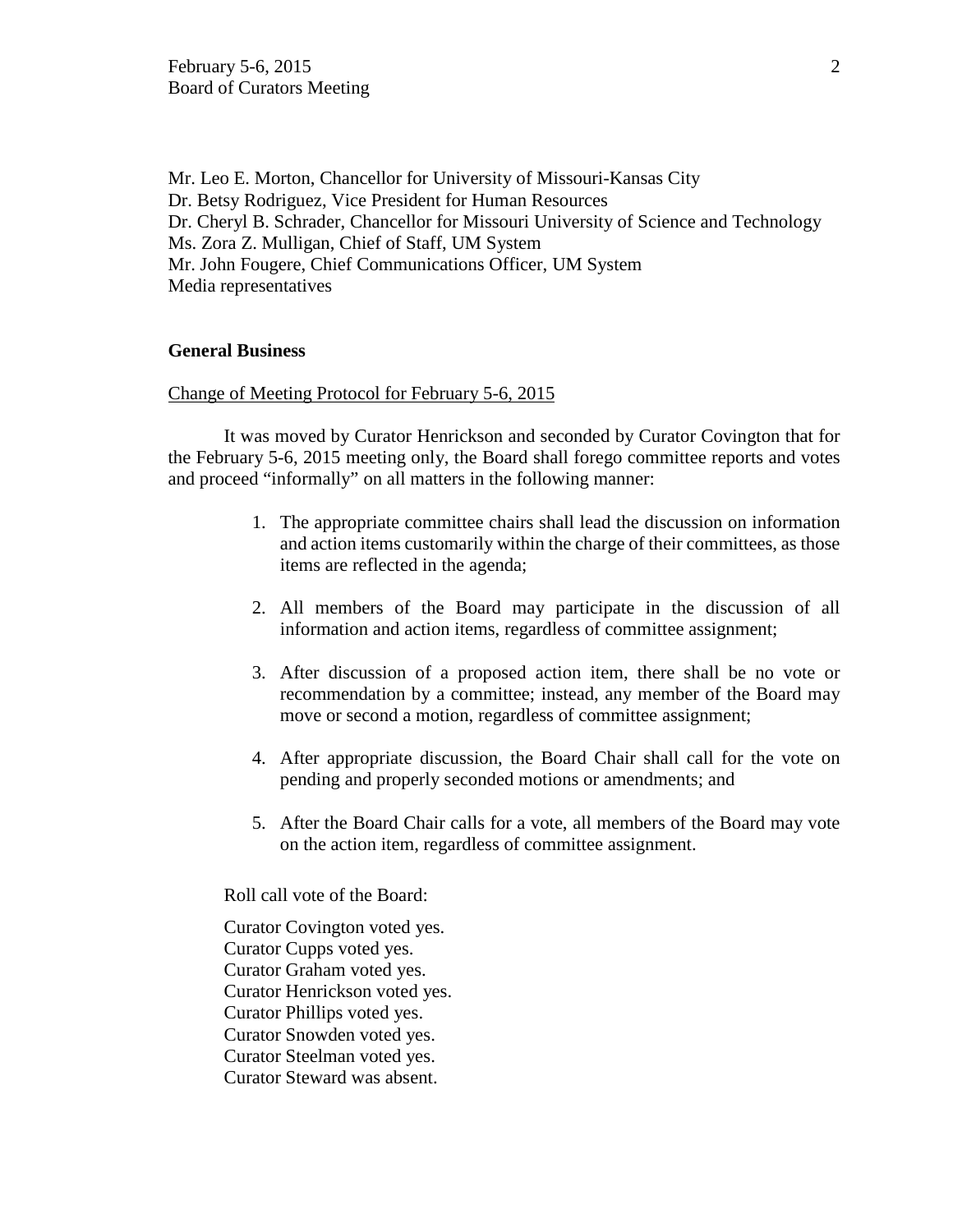The motion carried.

Review of Consent Agenda – No discussion.

## Resolution for Executive Session of the Board of Curators Meeting

It was moved by Curator Phillips and seconded by Curator Henrickson, that there shall be an executive session with a closed record and closed vote of the Board of Curators meeting February 5-6, 2015 for consideration of:

- **Section 610.021(1), RSMo**, relating to matters identified in that provision, which include legal actions, causes of action or litigation, and confidential or privileged communications with counsel; and
- **Section 610.021(2), RSMo, relating to matters identified in that provision, which** include leasing, purchase, or sale of real estate; and
- **Section 610.021(3), RSMo**, relating to matters identified in that provision, which include hiring, firing, disciplining, or promoting of particular employees; and
- **Section 610.021(12), RSMo,** relating to matters identified in that provision, which include sealed bids and related documents and sealed proposals and related documents or documents related to a negotiated contract; and
- **Section 610.021 (13), RSMo**, relating to matters identified in that provision, which include individually identifiable personnel records, performance ratings, or records pertaining to employees or applicants for employment; and
- **Section 610.021 (17), RSMo**, relating to matters identified in that provision, which include confidential or privileged communications between a public governmental body and its auditor.

Roll call vote of the Board:

Curator Covington voted yes. Curator Cupps voted yes. Curator Graham voted yes. Curator Henrickson voted yes. Curator Phillips voted yes. Curator Snowden voted yes. Curator Steelman voted yes. Curator Steward was absent.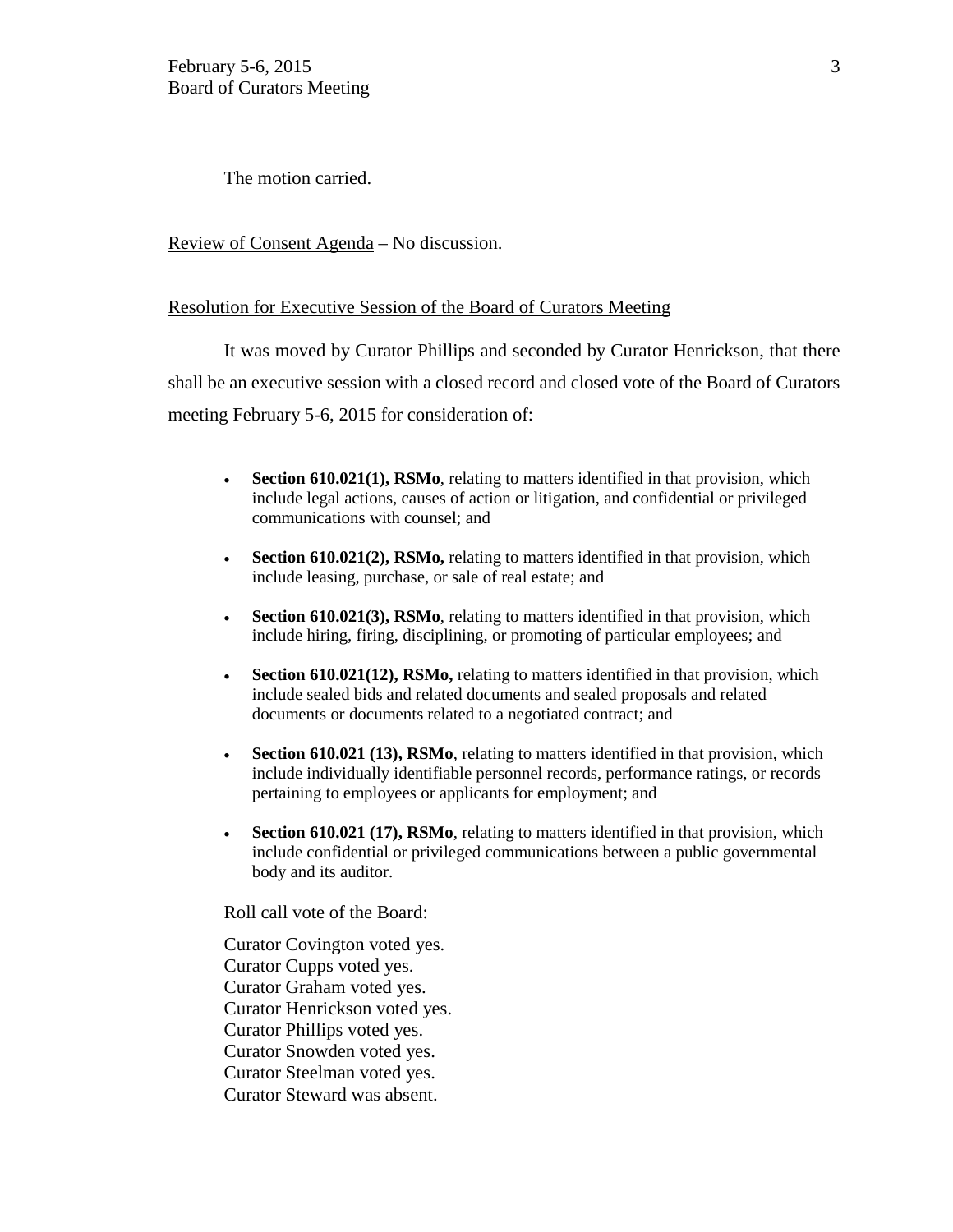The motion carried.

Board of Curators Finance Committee meeting convened at 11:04 A.M. and concluded at 12:00 P.M. on Thursday, February 5, 2015.

## **Finance Committee**

Action

- 1. Fiscal Year 2016 Tuition and Required Fees and Student Housing and Dining Rates, UM
- 2. Fiscal Year 2016 Supplemental and Other Related Enrollment Fees, UM
- 3. Project Approval, New Softball Stadium, MU

Fiscal Year 2016 Tuition and Required Fees and Student Housing and Dining Rates, UM – presented by Vice President Burnett (slides and information on file)

It was recommended by the respective Chancellors, endorsed by President Wolfe,

moved by Curator Phillips and seconded by Curator Graham, that the attached schedules

of rates for tuition, information technology fees, student activity, facility and service fees,

and student housing and dining contract rates (as on file with the minutes of this meeting),

be approved, effective beginning with the 2015 Summer Session.

- 1. Tuition and information technology fees as shown in the attached schedules (as on file with the minutes of this meeting) and described in the Board materials be approved and become effective beginning with the 2015 summer session. Specifically this includes:
	- a. Tuition rates to increase as follows:
		- i. Resident undergraduate and graduate tuition to increase by the CPI (0.8%) and nonresident undergraduate and graduate tuition to increase by 3% at MU.
		- ii. Undergraduate and graduate tuition to increase by the CPI (0.8%) at UMKC.
		- iii. Resident undergraduate tuition to increase by the CPI (0.8%), nonresident undergraduate and resident graduate tuition to increase by 3% and nonresident graduate tuition to increase by 6% at S&T.
		- iv. Undergraduate and graduate tuition at UMSL to increase by the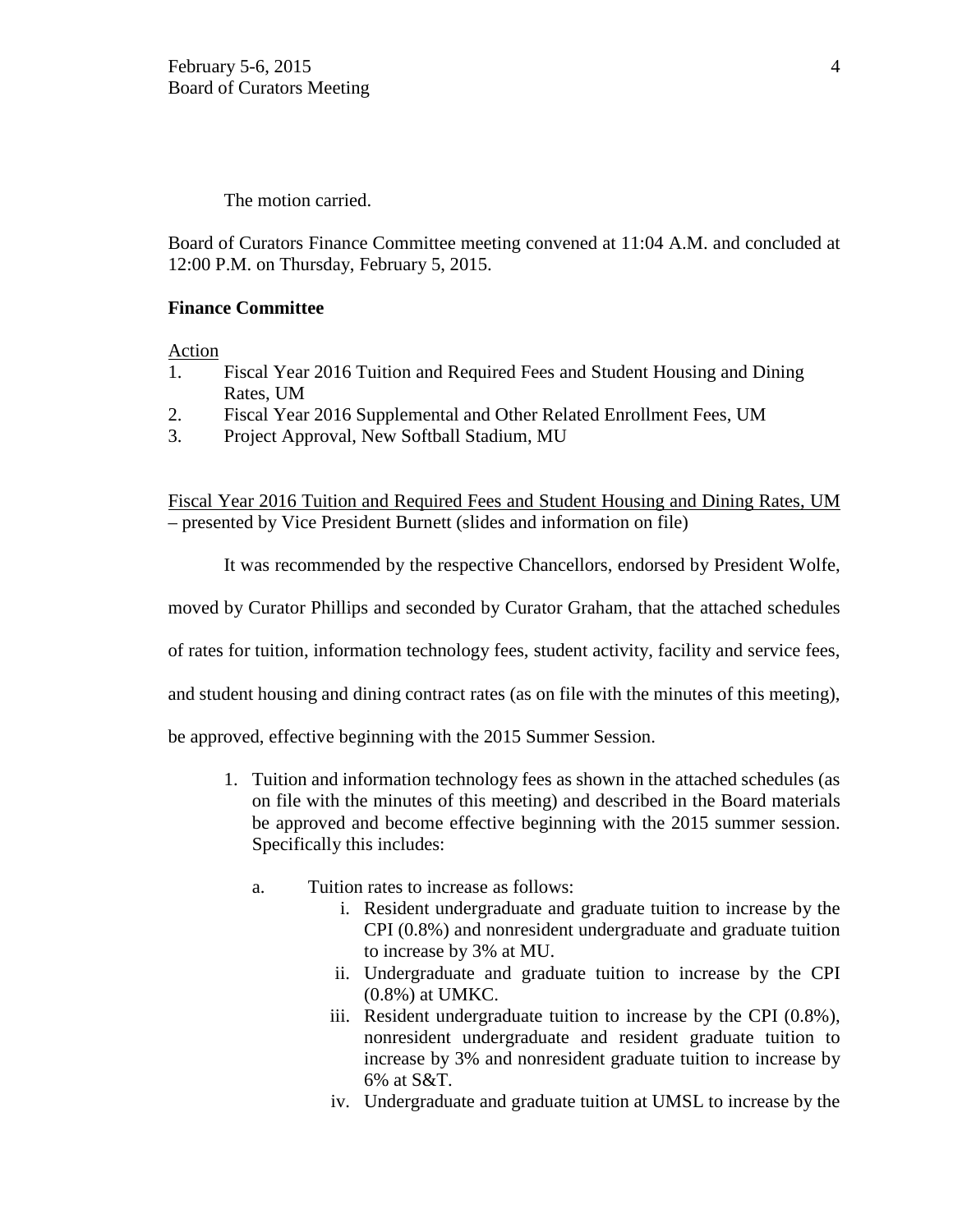CPI (0.8%) plus \$17.25 per credit hour for the student recreation and wellness center fee.

- v. Professional school tuition to increase from 0.8%-6%.
- b. A differential tuition rate for graduate nursing programs at UMKC is created and phased in over two years. Resident rates will be \$400 per credit hour and nonresident rates will be \$942 per credit hour in FY2016; an increase of \$58 per credit hour over the standard tuition rates. The Graduate Nursing tuition rates will increase an additional \$50 per credit hour in FY2017 to complete the new tuition rate phase in.
- c. The information technology fee will increase by the CPI (0.8%), rounded to the nearest \$0.10.
- 2. Student activity, facility and service fees as shown in the attached schedule (as on file with the minutes of this meeting) and described in the Board materials be approved and become effective beginning with the 2015 summer session.
- 3. Student housing and dining contract rates as shown in the attached summary (as on file with the minutes of this meeting) schedules for MU, UMKC, Missouri S&T, and UMSL be approved and become effective beginning with the 2015 summer session.
- 4. Effective beginning with the 2015 summer session, the Board of Curators revokes and repeals all previous tuition and fee schedules and adopts the attached tuition, information technology fee, student activity, facility, and services fees, and housing and dining contract rate schedules (as on file with the minutes of this meeting). The Board finds such action to be necessary for the maintenance and operation of the University.

Rate schedules for FY2016 tuition, information technology fees, student activity, facility and service fees, and student housing and dining contract rates are found on the following pages.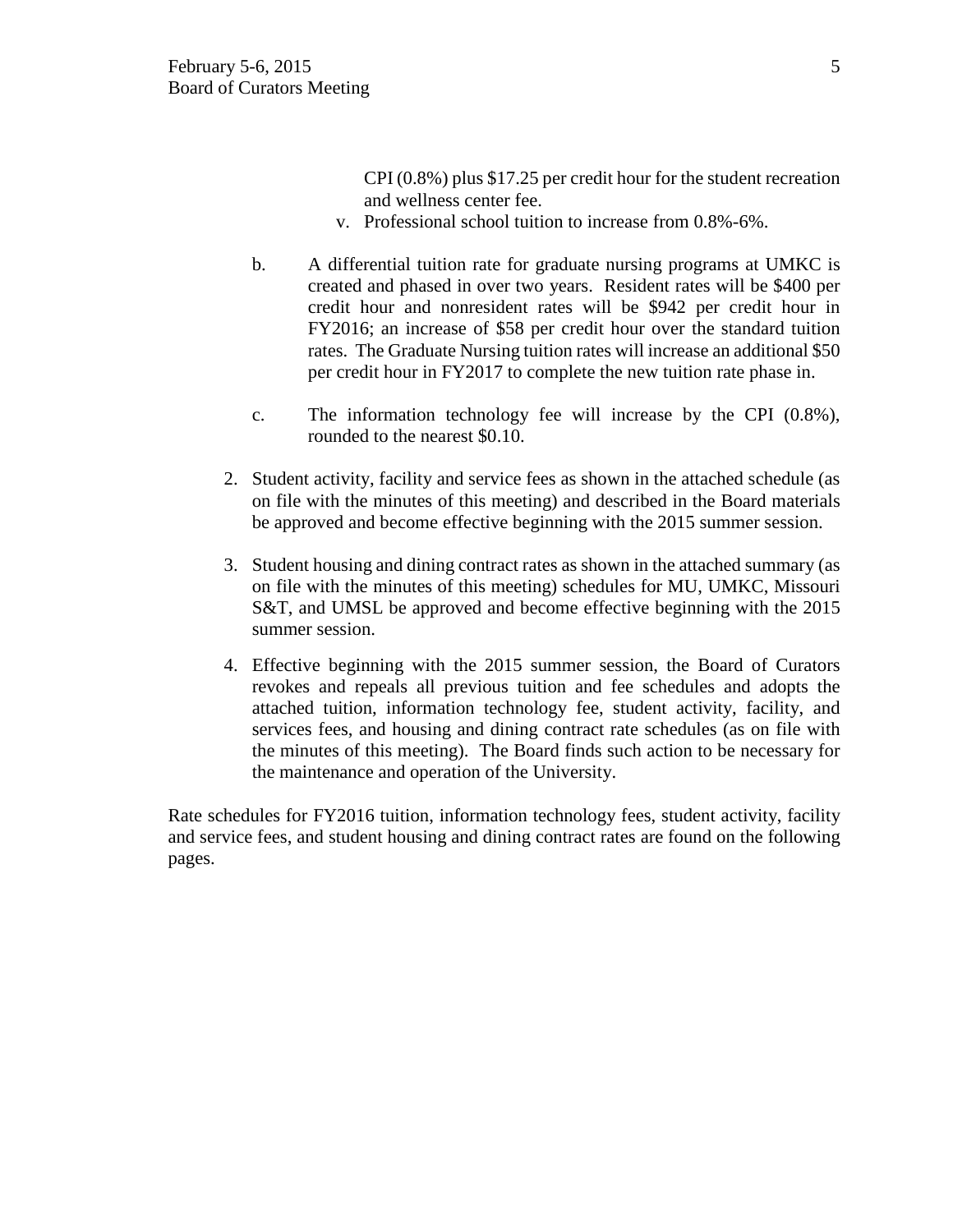#### **UNIVERSITY OF MISSOURI - Columbia Tuition Rates Beginning with the 2015 Summer Session February 5-6, 2015**

| <b>TUITION</b>              |                  |             |                | 2014-2015 RATES  |             | 2015-2016 RATES  |             |
|-----------------------------|------------------|-------------|----------------|------------------|-------------|------------------|-------------|
| <b>Student Level or</b>     | <b>Residence</b> | <b>Term</b> | <b>Plateau</b> | Per Credit       | Flat        | Per Credit       | <b>Flat</b> |
| <b>Professional Program</b> | <b>Status</b>    | Type        |                | <b>Hour Rate</b> | Rate        | <b>Hour Rate</b> | Rate        |
| Undergraduate *             | Missouri         | Semester    | None           | \$274.00         |             | \$276.20         |             |
|                             | Nonresident      | Semester    | None           | \$774.90         |             | \$798.10         |             |
| Graduate                    | Missouri         | Semester    | None           | \$347.30         |             | \$350.10         |             |
|                             | Nonresident      | Semester    | None           | \$910.10         |             | \$937.40         |             |
| Law, JD                     | Missouri         | Semester    | None           | \$600.50         |             | \$630.50         |             |
|                             | Nonresident      | Semester    | None           | \$1,169.20       |             | \$1,199.20       |             |
| Law, LLM                    | Missouri         | Semester    | None           | \$678.60         |             | \$708.60         |             |
|                             | Nonresident      | Semester    | None           | \$1,326.50       |             | \$1,356.50       |             |
| Medicine, MD                | Missouri         | Semester    | 18             | \$759.40         | \$13,669.20 | \$765.50         | \$13,778.60 |
|                             | Missouri         | Summer      | 8              | \$759.40         | \$6,075.20  | \$765.50         | \$6,123.80  |
|                             | Nonresident      | Semester    | 18             | \$1,512.00       | \$27,216.00 | \$1,524.10       | \$27,433.70 |
|                             | Nonresident      | Summer      | 8              | \$1,512.00       | \$12,096.00 | \$1,524.10       | \$12,192.80 |
| Veterinary Medicine,        | Missouri         | Semester    | 16             | \$664.70         | \$10,635.20 | \$704.60         | \$11,273.20 |
| <b>DVM</b>                  | Nonresident      | Semester    | 16             | \$1,573.20       | \$25,171.20 | \$1,613.10       | \$25,809.20 |

*\* Falls under SB389*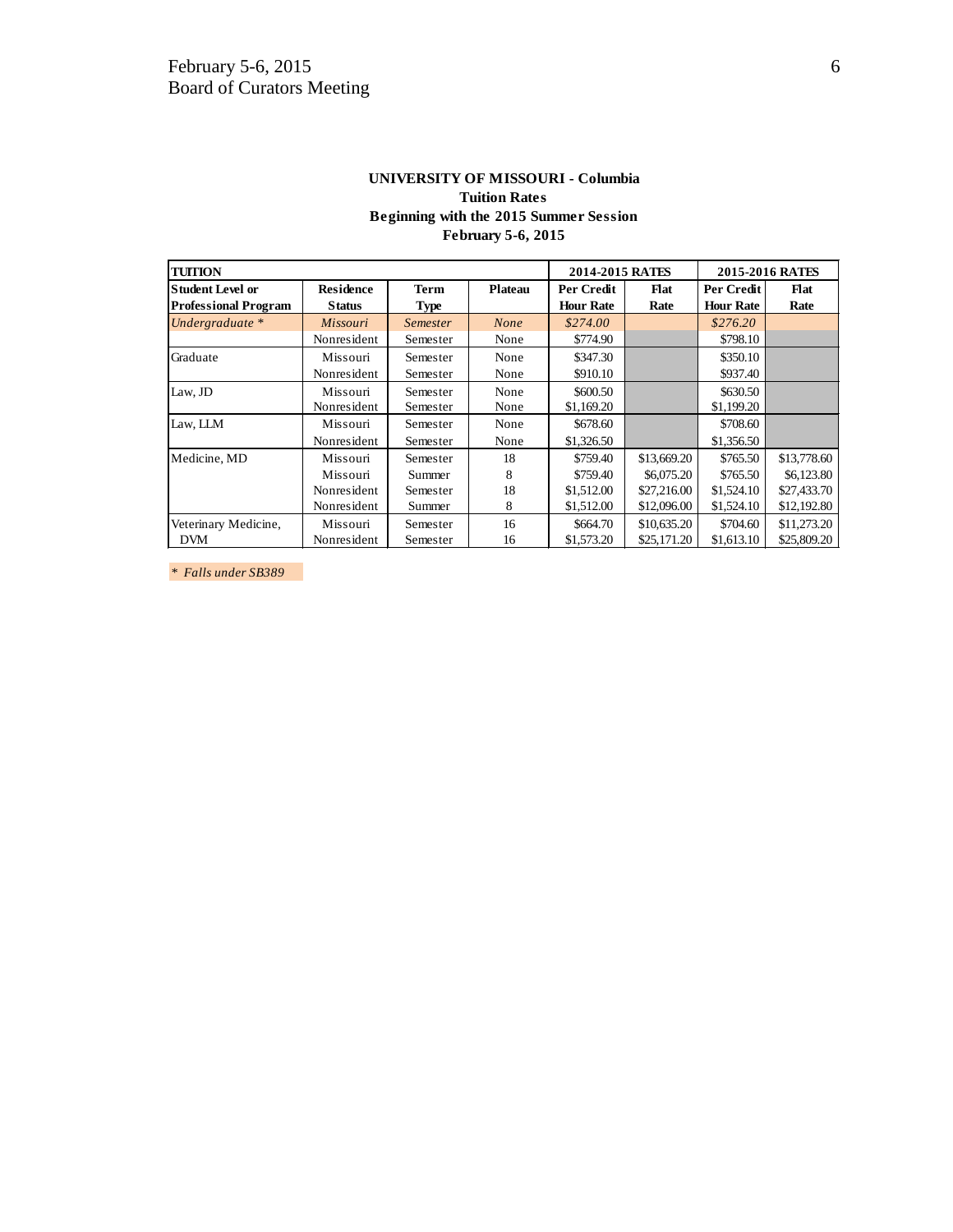| <b>UNIVERSITY OF MISSOURI - Kansas City</b> |  |  |  |  |
|---------------------------------------------|--|--|--|--|
| <b>Tuition Rates</b>                        |  |  |  |  |
| Beginning with the 2015 Summer Session      |  |  |  |  |
| <b>February 5-6, 2015</b>                   |  |  |  |  |

| <b>TUITION</b>              |                  | 2014-2015 RATES |                | 2015-2016 RATES  |             |                  |             |
|-----------------------------|------------------|-----------------|----------------|------------------|-------------|------------------|-------------|
| <b>Student Level or</b>     | <b>Residence</b> | <b>Term</b>     | <b>Plateau</b> | Per Credit       | Flat        | Per Credit       | Flat        |
| <b>Professional Program</b> | <b>Status</b>    | <b>Type</b>     |                | <b>Hour Rate</b> | Rate        | <b>Hour Rate</b> | Rate        |
| Undergraduate *             | Missouri         | Semester        | <b>None</b>    | \$270.10         |             | \$272.30         |             |
|                             | Nonresident      | Semester        | None           | \$705.40         |             | \$711.00         |             |
|                             | Metropolitan     | Semester        | None           | \$270.10         |             | \$272.30         |             |
| Graduate                    | Missouri         | Semester        | None           | \$342.50         |             | \$345.20         |             |
|                             | Nonresident      | Semester        | None           | \$884.20         |             | \$891.30         |             |
|                             | Metropolitan     | Semester        | None           | \$342.50         |             | \$345.20         |             |
| Anesthesia, UMKC            | Missouri         | Semester        | 18             |                  | \$10,986.50 |                  | \$11,096.40 |
| MS                          | Missouri         | Summer          | 18             |                  | \$7,324.20  |                  | \$7,397.40  |
|                             | Nonresident      | Semester        | 18             |                  | \$13,118.00 |                  | \$13,249.20 |
|                             | Nonresident      | Summer          | 18             |                  | \$8,745.50  |                  | \$8,833.00  |
| Med Physician Asst          | Missouri         | Semester        | 18             |                  | \$10,275.00 |                  | \$10,357.20 |
| MS                          | Missouri         | Summer          | 18             |                  | \$6,850.00  |                  | \$6,904.80  |
|                             | Nonresident      | Semester        | 18             |                  | \$12,330.00 |                  | \$12,428.60 |
|                             | Nonresident      | Summer          | 18             |                  | \$8,220.00  |                  | \$8,285.80  |
| Dentistry, DDS              | Missouri         | Semester        | 16             | \$885.90         | \$14,174.60 | \$912.50         | \$14,599.80 |
|                             | Missouri         | Summer          | 8              | \$885.90         | \$7,087.30  | \$912.50         | \$7,299.90  |
|                             | Nonresident      | Semester        | 16             | \$1,765.60       | \$28,249.80 | \$1,818.60       | \$29,097.30 |
|                             | Nonresident      | Summer          | 8              | \$1,765.60       | \$14,124.90 | \$1,818.60       | \$14,548.60 |
| Dentistry,                  | Missouri         | Semester        | 14             | \$1,019.60       | \$14,274.10 | \$1,027.70       | \$14,388.30 |
| Graduate Certificate        | Missouri         | Summer          | $\tau$         | \$1,019.60       | \$7,137.00  | \$1,027.70       | \$7,194.10  |
| and MS                      | Nonresident      | Semester        | 14             | \$2,035.50       | \$28,496.90 | \$2,051.80       | \$28,724.90 |
|                             | Nonresident      | Summer          | 7              | \$2,035.50       | \$14,248.50 | \$2,051.80       | \$14,362.50 |
| Law, JD                     | Missouri         | Semester        | None           | \$564.90         |             | \$569.40         |             |
|                             | Nonresident      | Semester        | None           | \$1,115.30       |             | \$1,124.20       |             |
| Law, LLM                    | Missouri         | Semester        | None           | \$658.90         |             | \$664.20         |             |
|                             | Nonresident      | Semester        | None           | \$1,303.80       |             | \$1,314.20       |             |
| Medicine,                   | Missouri         | Semester        | 16             | \$590.40         | \$9,446.40  | \$595.10         | \$9,522.00  |
| MD, Years 1 and 2           | Missouri         | Summer          | 8              | \$590.40         | \$4,723.20  | \$595.10         | \$4,761.00  |
|                             | Regional         | Semester        | 16             | \$885.60         | \$14,169.60 | \$892.70         | \$14,283.00 |
|                             | Regional         | Summer          | 8              | \$885.60         | \$7,084.80  | \$892.70         | \$7,141.50  |
|                             | Nonresident      | Semester        | 16             | \$1,180.80       | \$18,892.80 | \$1,190.20       | \$19,043.90 |
|                             | Nonresident      | Summer          | 8              | \$1,180.80       | \$9,446.40  | \$1,190.30       | \$9,522.00  |
| Medicine.                   | Missouri         | Semester        | 18             | \$610.30         | \$10,985.80 | \$616.40         | \$11,095.70 |
| MD, Years 3 thru 6          | Missouri         | Summer          | 12             | \$610.30         | \$7,323.80  | \$616.40         | \$7,397.00  |
|                             | Regional         | Semester        | 18             | \$915.50         | \$16,479.60 | \$924.70         | \$16,644.40 |
|                             | Regional         | Summer          | 12             | \$915.50         | \$10,986.50 | \$924.70         | \$11,096.40 |
|                             | Nonresident      | Semester        | 18             | \$1,220.60       | \$21,971.60 | \$1,232.90       | \$22,191.30 |
|                             | Nonresident      | Summer          | 12             | \$1,220.60       | \$14,647.70 | \$1,232.90       | \$14,794.20 |
| Pharmacy, Dpharm            | Missouri         | Semester        | 15             | \$631.70         | \$9,476.10  | \$636.80         | \$9,551.90  |
|                             | Missouri         | Summer          | $\epsilon$     | \$631.80         | \$3,790.50  | \$636.80         | \$3,820.80  |
|                             | Nonresident      | Semester        | 15             | \$1,389.00       | \$20,835.50 | \$1,400.10       | \$21,002.20 |
|                             | Nonresident      | Summer          | 6              | \$1,389.00       | \$8,334.30  | \$1,400.20       | \$8,401.00  |
| Nursing Graduate            | Missouri         | Semester        | None           | \$342.50         |             | \$400.00         |             |
|                             | Nonresident      | Semester        | None           | \$884.20         |             | \$942.00         |             |

*\* Falls under SB389*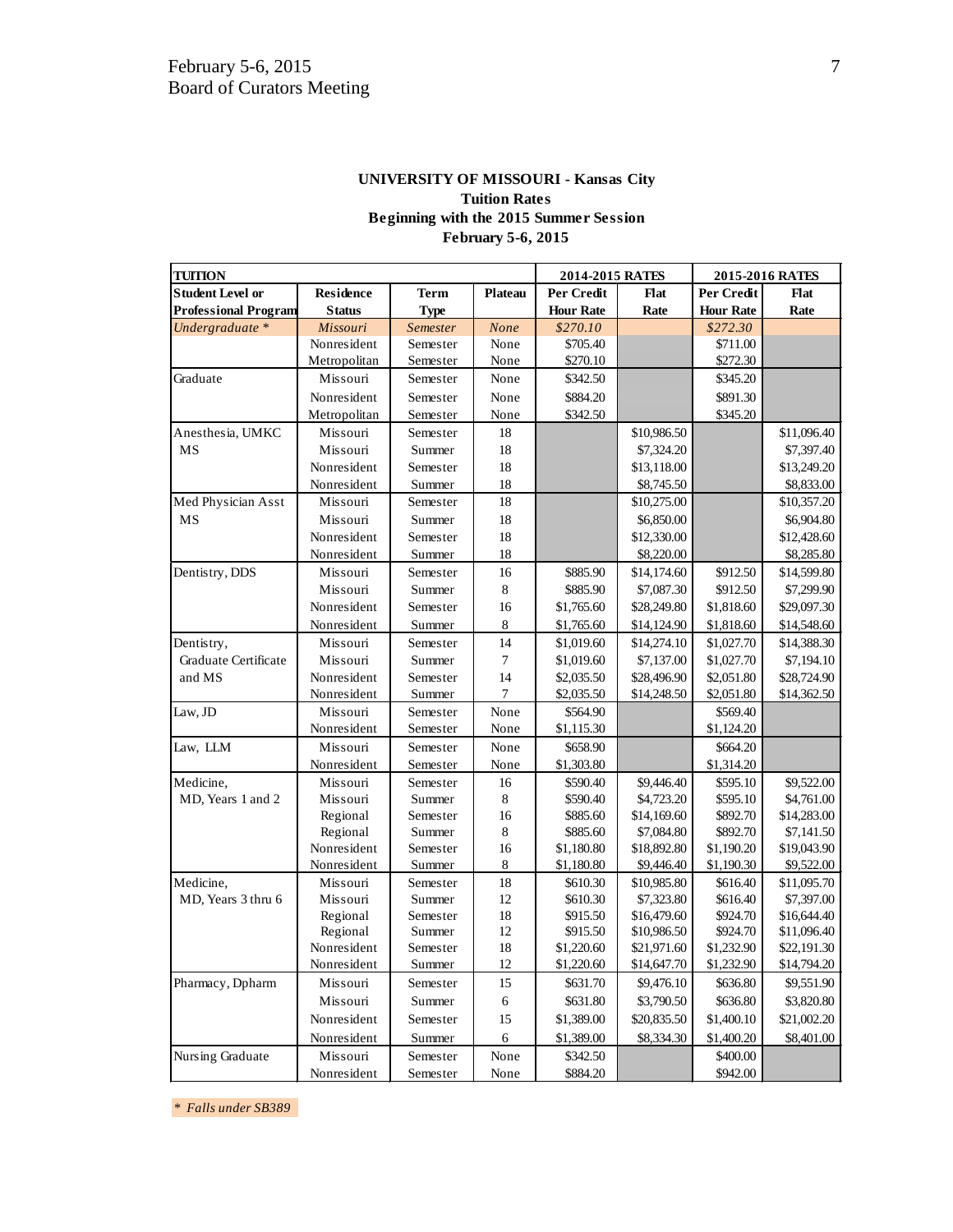| <b>MISSOURI UNIVERSITY OF SCIENCE AND TECHNOLOGY</b> |                 |      |
|------------------------------------------------------|-----------------|------|
| <b>Tuition Rates</b>                                 |                 |      |
| Beginning with the 2015 Summer Session               |                 |      |
| <b>February 5-6, 2015</b>                            |                 |      |
|                                                      |                 |      |
|                                                      | 2014-2015 RATES | 2015 |

| <b>TUITION</b>              |                  |                 |                | 2014-2015 RATES  |      | 2015-2016 RATES  |      |
|-----------------------------|------------------|-----------------|----------------|------------------|------|------------------|------|
| <b>Student Level or</b>     | <b>Residence</b> | <b>Term</b>     | <b>Plateau</b> | Per Credit       | Flat | Per Credit       | Flat |
| <b>Professional Program</b> | <b>Status</b>    | <b>Type</b>     |                | <b>Hour Rate</b> | Rate | <b>Hour Rate</b> | Rate |
| Undergraduate*              | <i>Missouri</i>  | <i>Semester</i> | <b>None</b>    | \$274.00         |      | \$276.20         |      |
|                             | Nonresident      | Semester        | None           | \$802.90         |      | \$827.00         |      |
| Graduate                    | Missouri         | Semester        | None           | \$375.70         |      | \$387.00         |      |
|                             | Nonresident      | Semester        | None           | \$1,012.80       |      | \$1,073.60       |      |
| Business, MBA               | Missouri         | Semester        | na             | \$637.30         |      | \$656.40         |      |
|                             | Nonresident      | Semester        | na             | \$1,064.90       |      | \$1,128.80       |      |

*\* Falls under SB389* 

## **UNIVERSITY OF MISSOURI - St. Louis Tuition Rates Beginning with the 2015 Summer Session February 5-6, 2015**

| <b>TUITION</b>              |                  |                 |                | 2014-2015 RATES  |             | 2015-2016 RATES   |             |
|-----------------------------|------------------|-----------------|----------------|------------------|-------------|-------------------|-------------|
| lStudent Level or           | <b>Residence</b> | <b>Term</b>     | <b>Plateau</b> | Per Credit       | Flat        | <b>Per Credit</b> | <b>Flat</b> |
| <b>Professional Program</b> | <b>Status</b>    | <b>Type</b>     |                | <b>Hour Rate</b> | Rate        | <b>Hour Rate</b>  | Rate        |
| Undergraduate*              | <b>Missouri</b>  | <i>Semester</i> | <b>None</b>    | \$315.80         |             | \$335.50          |             |
|                             | Nonresident      | Semester        | None           | \$826.50         |             | \$850.40          |             |
|                             | Metropolitan     | Semester        | None           | \$315.80         |             | \$335.60          |             |
| Graduate                    | Missouri         | Semester        | None           | \$415.20         |             | \$435.80          |             |
|                             | Nonresident      | Semester        | None           | \$1,023.60       |             | \$1,049.00        |             |
|                             | Metropolitan     | Semester        | None           | \$415.20         |             | \$435.80          |             |
| Optometry, OD               | Missouri         | Semester        | 16             | \$687.90         | \$11,006.40 | \$710.70          | \$11,371.20 |
|                             | Nonresident      | Semester        | 16             | \$1,180.60       | \$18,889.60 | \$1,207.30        | \$19,316.80 |

#### *\* Falls under SB389*

*Note: Tuition rates are inclusive of the new Recreation and Wellness Center Fee approved by student referendum that will be assessed beginning in FY16*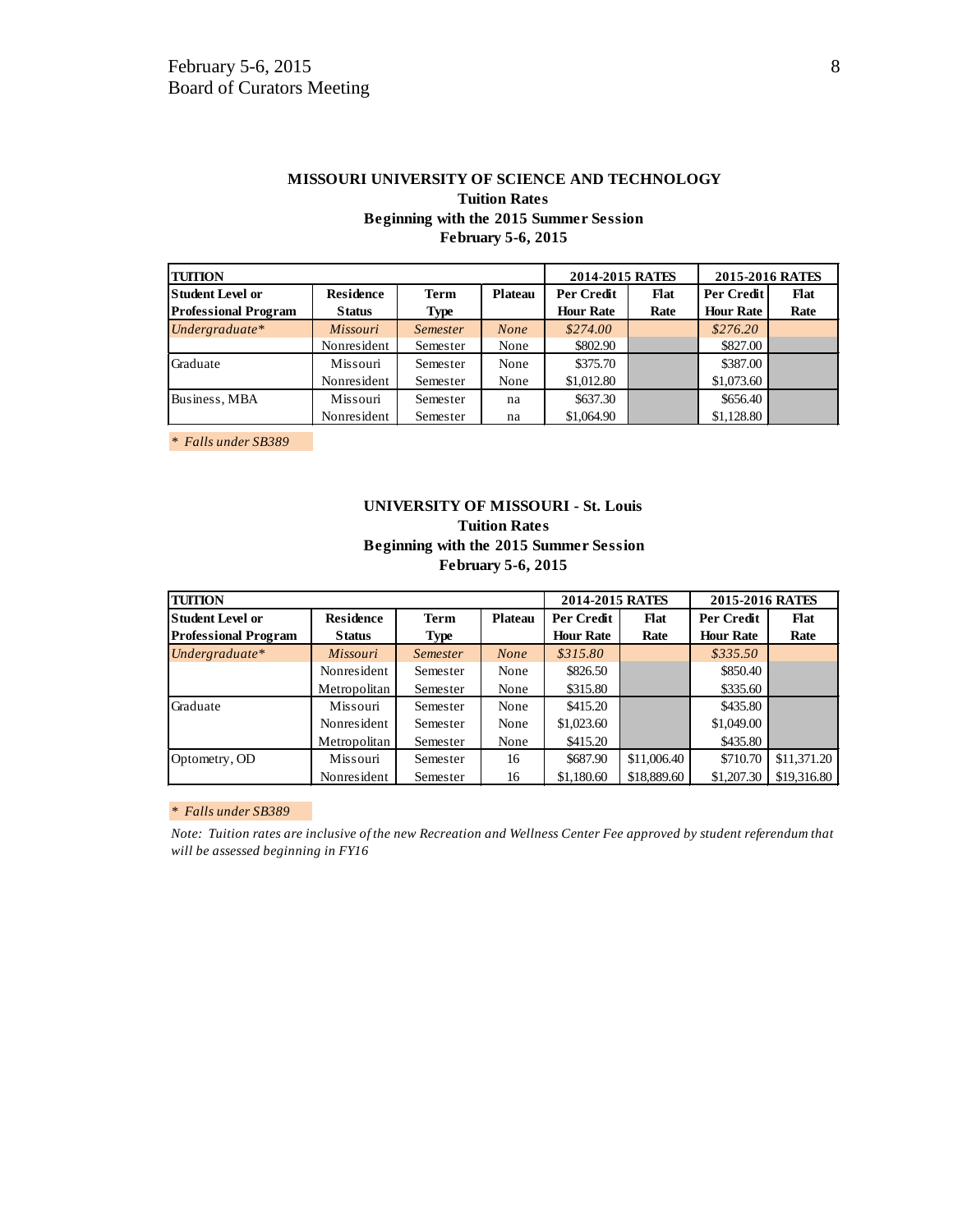#### **Information Technology Fees Beginning with the 2015 Summer Session February 5-6, 2015**

|                                                  | 2014-2015 RATES  |             | 2015-2016 RATES  |      |
|--------------------------------------------------|------------------|-------------|------------------|------|
|                                                  | Per Credit       | <b>Flat</b> | Per Credit       | Flat |
| <b>SUPPLEMENTAL FEES</b>                         | <b>Hour Rate</b> | Rate        | <b>Hour Rate</b> | Rate |
| $MU$ - Information Technology Fee $*$            | \$13.00          |             | \$13.10          |      |
| <b>UMKC</b> - Information Technology Fee $*$     | \$13.60          |             | \$13.70          |      |
| Missouri $S\&T$ - Information Technology Fee $*$ | \$13.80          |             | \$13.90          |      |

*\* Falls under SB389* 

Roll call vote of Board of Curators:

Curator Covington voted yes.

Curator Cupps voted yes.

Curator Graham voted yes.

Curator Henrickson voted yes.

Curator Phillips voted yes.

Curator Snowden voted yes.

Curator Steelman voted no.

Curator Steward was absent.

The motion carried with seven votes in favor and one vote opposed.

Fiscal Year 2016 Supplemental and Other Related Enrollment Fees, UM – presented by Vice President Burnett (slides and information on file)

It was recommended by the respective Chancellors, endorsed by President Wolfe,

moved by Curator Phillips and seconded by Curator Henrickson, that the attached schedule

of rates for supplemental and other enrollment fees (as on file with the minutes of this

meeting) be approved, effective beginning with the 2015 Summer Session.

- 1. Supplemental course fees, eLearning, special program delivery and continuing education fees as shown in the attached schedules and described in the Board materials be approved and become effective beginning with the 2015 summer session. Specifically this includes:
	- a. Supplemental course fees will increase at the rate of inflation rounded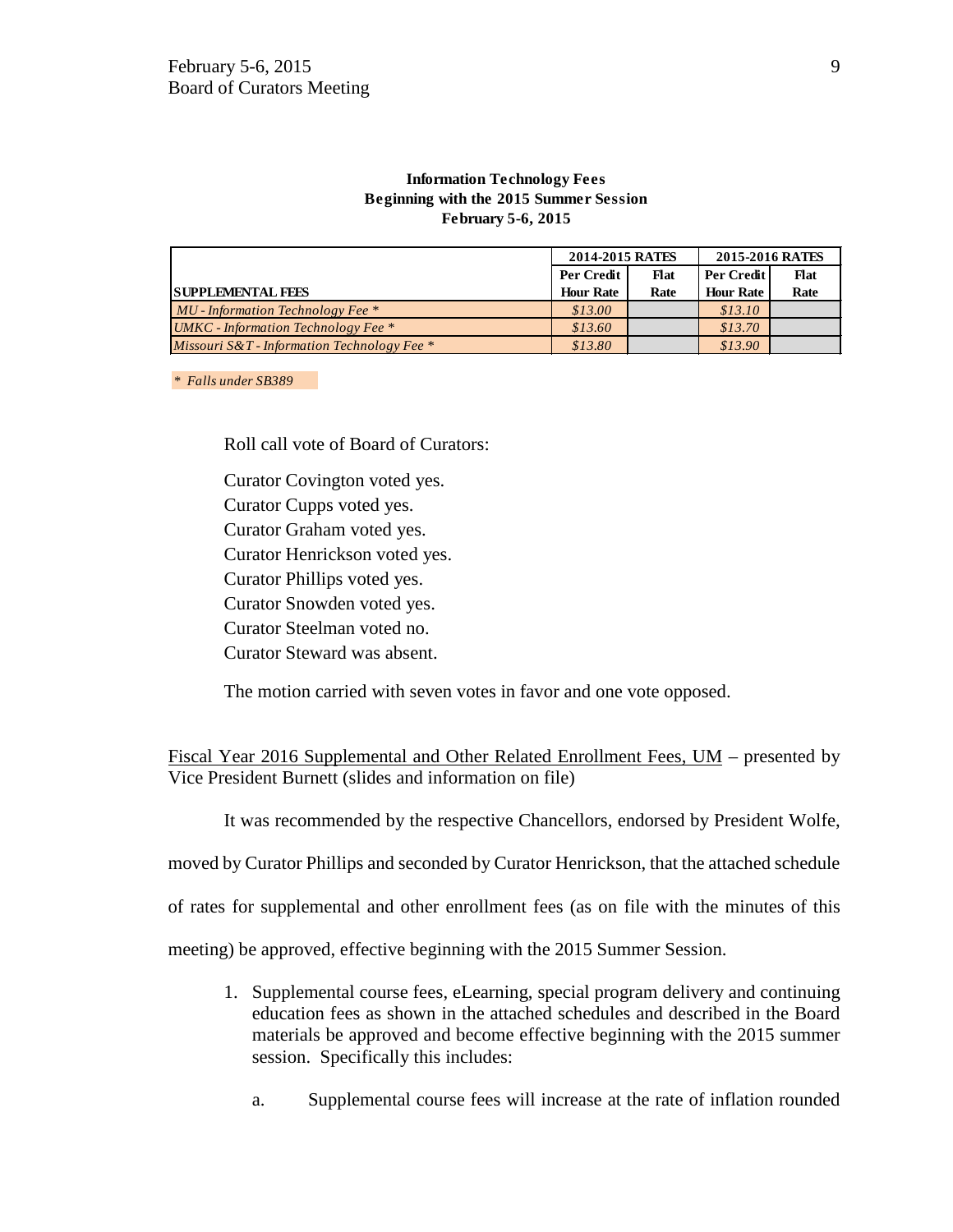to the nearest \$0.10 will the exceptions described below.

- i. Multiyear increases approved by the Board last year.
- ii. MU College of Engineering course fee will increase to \$82.40 per credit hour.
- iii. College of Engineering Excellence fee at MU will increase to \$31.50 for residents and \$73.50 for nonresidents per credit hour.
- iv. College of Arts and Science supplemental fee at MU will increase to \$30 per credit hour.
- v. MU Trulaske College of Business undergraduate supplemental course fee will increase to \$79.40 and the graduate supplemental fee will increase to \$93 per credit hour.
- vi. MU College of Human Environmental Sciences supplemental fee will increase to \$53.50 per credit hour.
- vii. MU Sinclair School of Nursing undergraduate course fee will increase to \$90 per credit hour.
- viii. MU School of Medicine Clinical Lab fee will increase to \$742.20 per semester.
	- ix. Course fees in the School of Health Professions and Truman School of Public Policy at MU will remain flat.
	- x. UMKC School of Biological Sciences Lab fee will be eliminated and replaced by a course fee of \$25 per credit hour for all courses taught by the School of Biological Sciences.
	- xi. At S&T four supplemental course fees (Engineering Supplemental fee, Science Supplemental fee for Biological Sciences and Chemistry, Science Supplemental fee for Computer Science, Geology, and Geophysics, and the Science Supplemental fee for Physics) will be eliminated and replaced with an Engineering and Sciences Course fee of \$105 per credit hour.
- xii. S&T Business, IS&T and M&IS course fee will be replaced by the Business and Information Technology Course Fee of \$50 per credit hour.
- xiii. UMSL College of Business Administration undergraduate course fee will increase to \$55 per credit hour and the graduate course fee will increase to \$85 per credit hour.
- xiv. UMSL College of Education course fee will increase to \$20 per credit hour.
- xv. UMSL College of Nursing undergraduate course fee will increase to \$196 in FY2016 and to \$216 in FY2017.
- b. New supplemental course fees will be approved as follows:
	- i. An online course fee will be assessed at UMKC for enrollment in all online courses and will be phased in over three years. The per credit hour fee will be \$15 in FY2016, \$30 in FY2017, and \$45 in FY2018.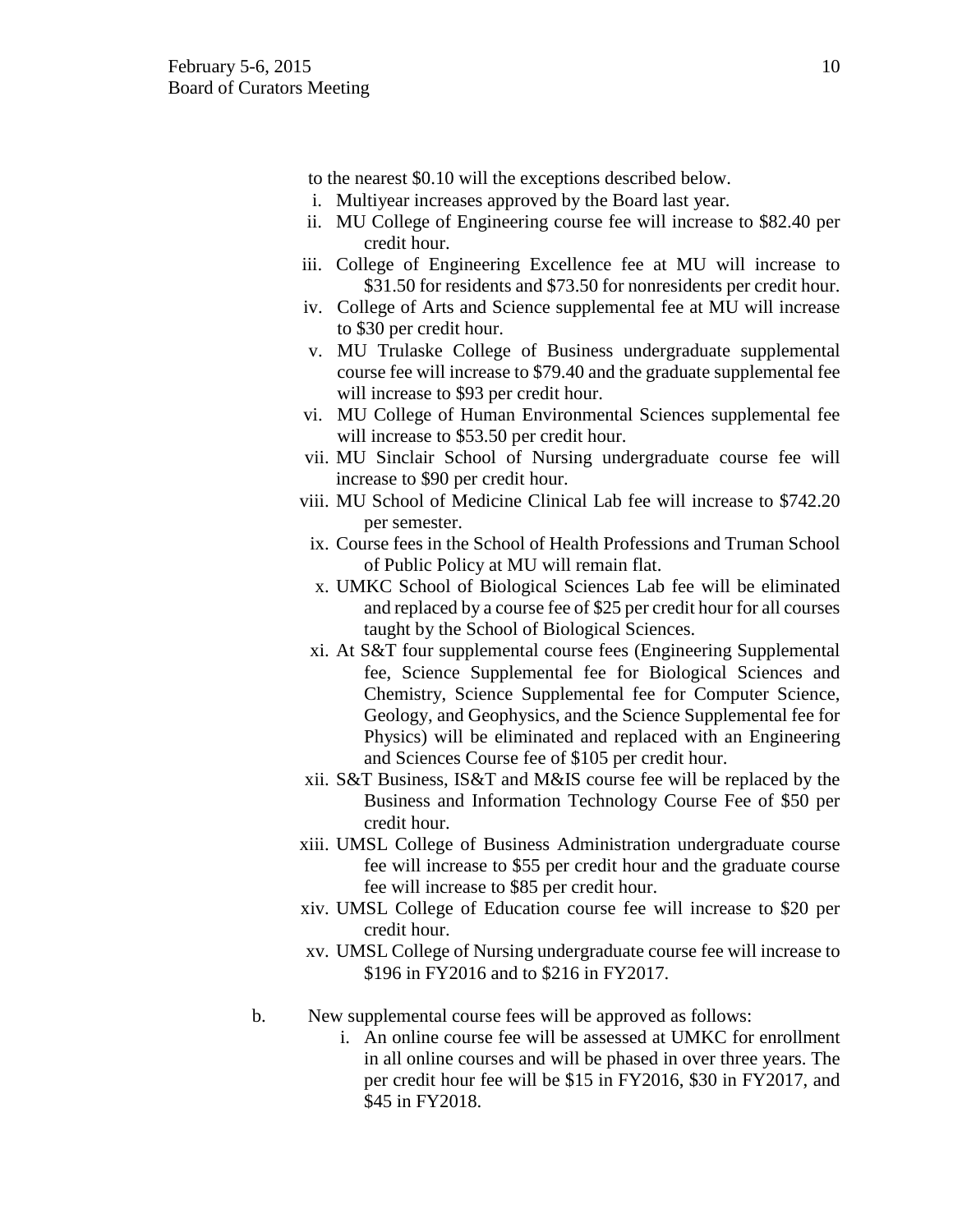- ii. The UMKC Law School will create a Legal Technology Fee of \$8 per credit hour.
- c. eLearning, Special Program Delivery and Continuing Education Fees will remain flat or increase at the same rate as the tuition rates they are linked to.
- 2. With the 2015 summer session, the Board of Curators revokes and repeals all previous supplemental and other enrollment fee schedules and adopts the attached supplemental and other related enrollment fee schedules. The Board finds such action to be necessary for the maintenance and operation of the University.

Roll call vote of Board of Curators:

Curator Covington voted yes.

Curator Cupps voted yes.

Curator Graham voted yes.

Curator Henrickson voted yes.

Curator Phillips voted yes.

Curator Snowden voted yes.

Curator Steelman voted yes.

Curator Steward was absent.

The motion carried.

Project Approval, New Softball Stadium, MU – presented by Vice President Burnett (information on file)

It was recommended by Chancellor Loftin, endorsed by President Wolfe, moved by Curator Graham and seconded by Curator Snowden, that the following action be approved:

> the project approval for the New Softball Stadium project for the University of Missouri-Columbia.

| Funding of the project budget is from: |              |
|----------------------------------------|--------------|
| Private Gifts                          | \$13,500,000 |
| Debt Financing                         | 2,500,000    |
| <b>Total Funding</b>                   | \$16,000,000 |

Roll call vote Full Board: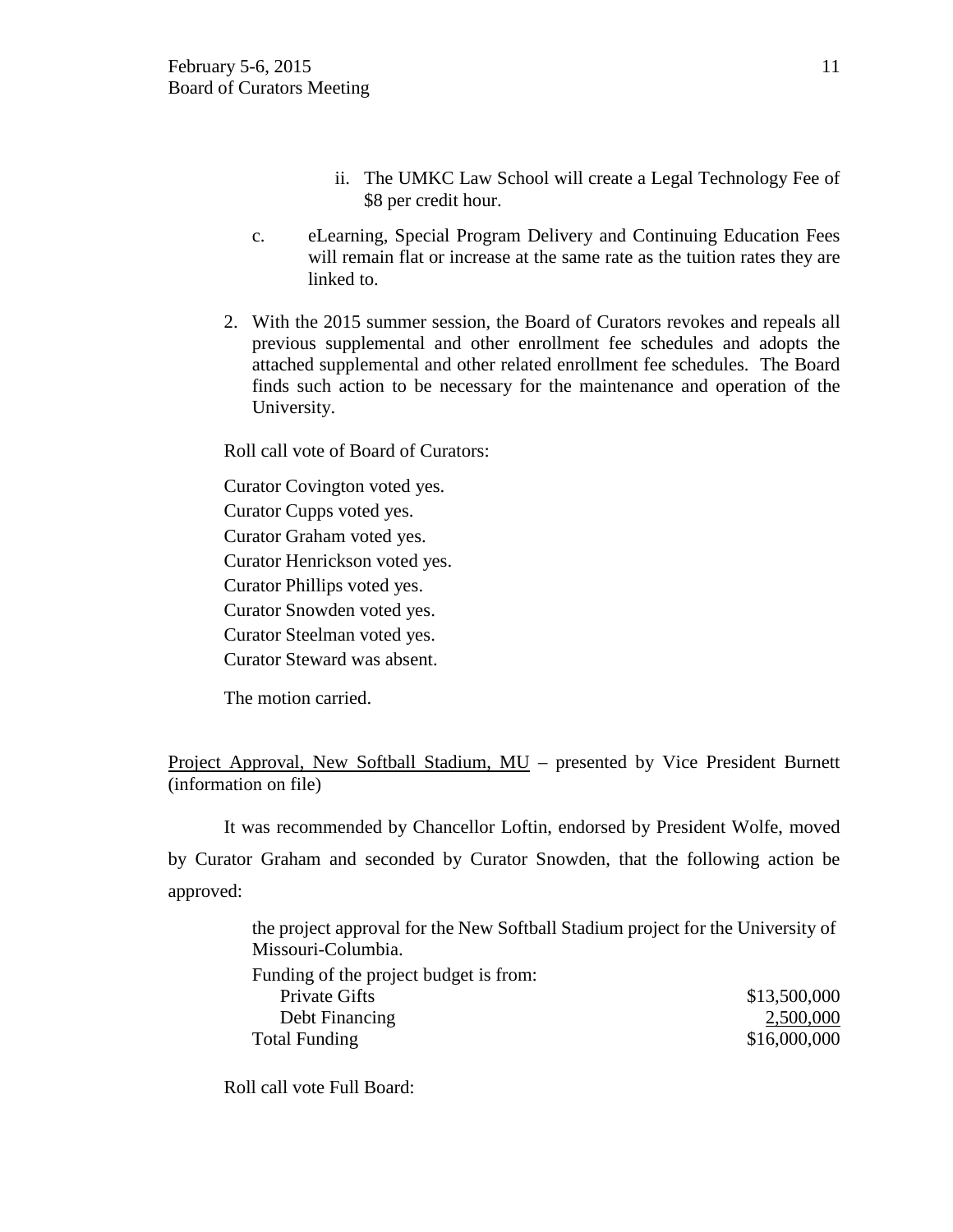Curator Covington voted yes. Curator Cupps voted yes. Curator Graham voted yes. Curator Henrickson voted yes. Curator Phillips voted yes. Curator Snowden voted yes. Curator Steelman voted yes. Curator Steward was absent.

The motion carried.

The Finance Committee and the public session of the Board of Curators meeting recessed at 12:00 P.M. on Thursday, February 5, 2015.

## **Board of Curators Meeting – Executive Session**

A meeting of the University of Missouri Board of Curators was convened in executive session at 12:17 P.M., on Thursday, February 5, 2015, in Donrey Media Room 211 of the Reynolds Alumni Center on the University of Missouri campus, Columbia, Missouri, pursuant to public notice given of said meeting. Curator Donald L. Cupps, Chairman of the Board of Curators, presided over the meeting.

## Present

The Honorable Ann K. Covington The Honorable Donald L. Cupps The Honorable Maurice B. Graham The Honorable Pamela Q. Henrickson The Honorable John R. Phillips The Honorable Phillip H. Snowden The Honorable David L. Steelman

The Honorable David L. Steward was absent.

Also Present Mr. Timothy M. Wolfe, President Mr. Stephen J. Owens, General Counsel Ms. Cindy S. Harmon, Secretary of the Board of Curators Miss Tracy Mulderig, Student Representative to the Board of Curators Dr. Henry "Hank" Foley, Executive Vice President for Academic Affairs Dr. Betsy Rodriguez, Vice President for Human Resources Ms. Marsha Fischer, Attorney, UM System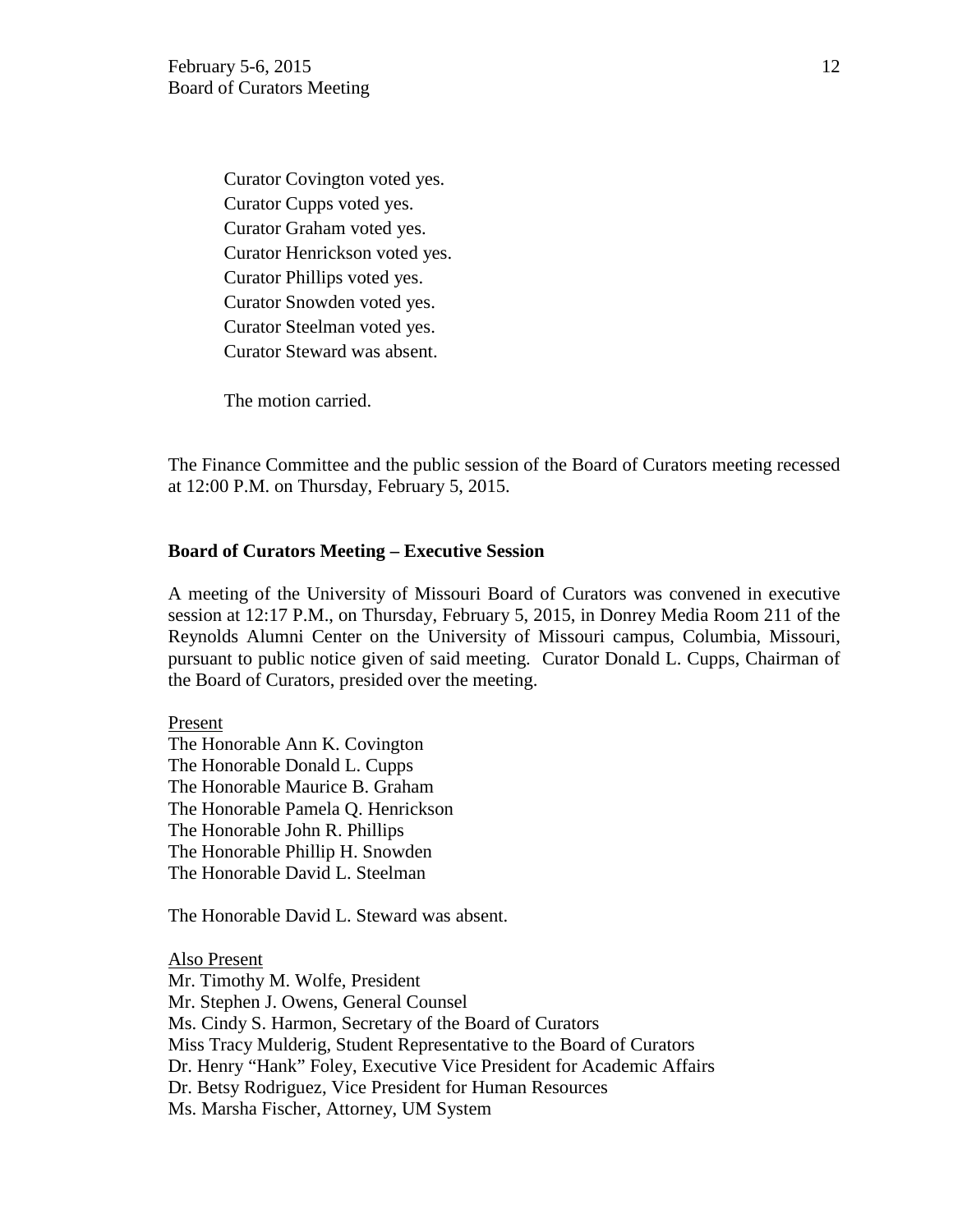Dr. Deborah Noble-Triplett, Assistant Vice President, UM System Mr. Daniel Swinton, NCHERM Consultant

## **General Business**

Legal Advice regarding Title IX and Collected Rules and Regulations revisions – presented by General Counsel Owens, Assistant Vice President Noble-Triplett and Mr. Swinton.

No action taken by the Board.

The executive session of the Board of Curators meeting recessed at 1:40 PM.

## **PUBLIC SESSION**

A meeting of the University Of Missouri Board Of Curators was reconvened in public session at 1:45 P.M., on Thursday, February 5, 2015, in Columns Room 208 C, D and E of the Reynolds Alumni Center on the University of Missouri campus, Columbia, Missouri, pursuant to public notice given of said meeting. Curator Donald L. Cupps, Chairman of the Board of Curators, presided over the meeting.

Present

The Honorable Ann K. Covington The Honorable Donald L. Cupps The Honorable Maurice B. Graham The Honorable Pamela Q. Henrickson The Honorable John R. Phillips The Honorable Phillip H. Snowden The Honorable David L. Steelman

The Honorable David L. Steward was absent for the meeting.

## Also Present Mr. Timothy M. Wolfe, President

Mr. Stephen J. Owens, General Counsel Ms. Cindy Harmon, Secretary of the Board of Curators Miss Tracy H. Mulderig, Student Representative to the Board of Curators Dr. Gary K. Allen, Vice President for Information Technology Dr. Brian D. Burnett, Vice President for Finance Dr. Henry "Hank" Foley, Executive Vice President of Academic Affairs Dr. Thomas F. George, Chancellor for University of Missouri-St. Louis Mr. Stephen C. Knorr, Vice President for University Relations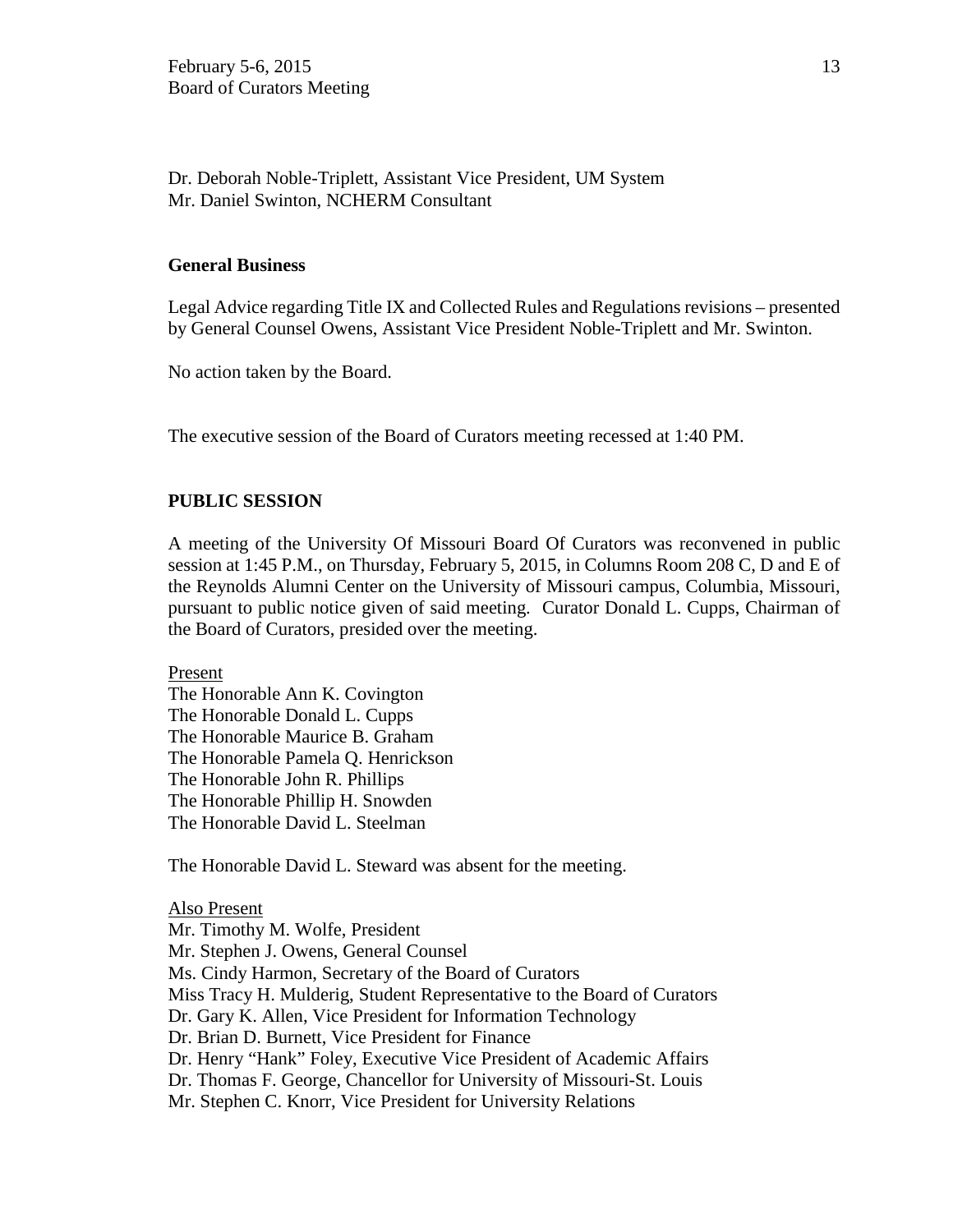Dr. R. Bowen Loftin, Chancellor for University of Missouri-Columbia Mr. Leo E. Morton, Chancellor for University of Missouri-Kansas City Dr. Betsy Rodriguez, Vice President for Human Resources Dr. Cheryl B. Schrader, Chancellor for Missouri University of Science and Technology Ms. Zora Z. Mulligan, Chief of Staff, UM System Mr. John Fougere, Chief Communications Officer, UM System Media representatives

# **Academic, Student and External Affairs Committee**

Curator Covington, in Chairman Steward's absence, provided time for discussion of committee business.

# Information

- 1. Financial Aid Report, UM (slides and information on file)
- 2. eLearning Update, UM (handout on file)
- 3. University Relations Report (slides on file)

# **Combined Academic, Student and External Affairs and Compensation and Human Resources Committee**

Chairman Phillips and Curator Covington provided time for discussion of combined committee business.

# Information

1. Title IX Report – presented by President Wolfe. Report included progress thus far throughout the UM System and next steps.

# Action

- 1. Amendment, Collected Rules and Regulations:
	- 310.020 Regulations Governing Application of Tenure;
	- 310.060 Procedures in Case of Dismissal for Cause;
	- 370.010 Academic Grievance Procedure;
	- 380.010 Grievance Procedure for Administrative, Service and Support Staff;
	- 390.010 Discrimination Grievance Procedure for Students

And Adoption of New Collected Rules and Regulations:

- 600.040 Equity Resolution Process for Resolving Complaints of Harassment, Sexual Misconduct and other Forms of Discrimination against a Faculty Member;
- 600.050 Equity Resolution Process for Resolving Complaints of Harassment, Sexual Misconduct and other Forms of Discrimination against a Staff Member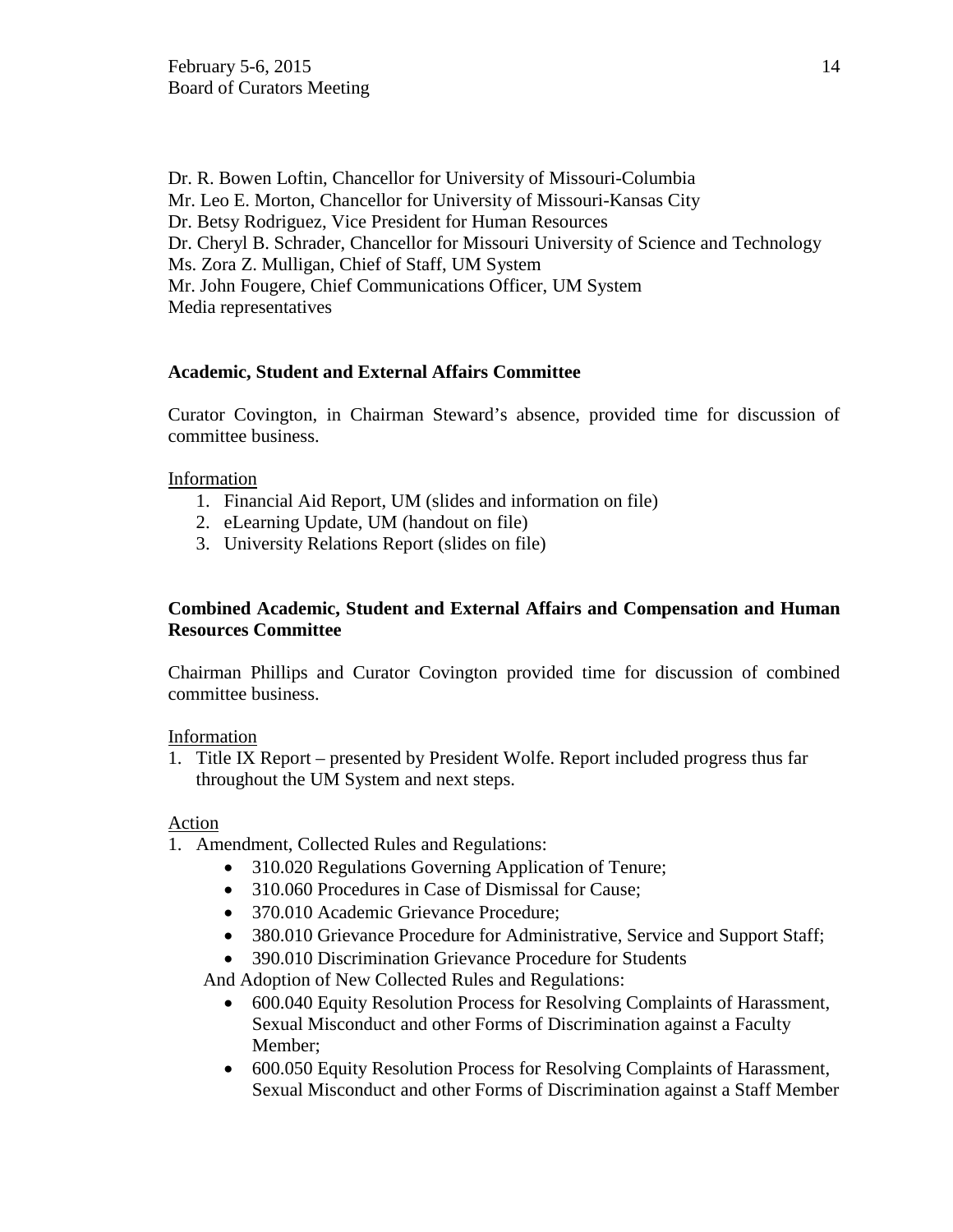2. Amendment, Collected Rules and Regulations, 320.010 Equal Employment/Educational Opportunity Policy

Amendments and New Collected Rules related to University's Processes for Discrimination Complaints against Faculty Members and Staff Members (presented by Executive Vice President Foley and Vice President Rodriguez – information on file)

It was recommended by Hank Foley, Executive Vice President for Academic Affairs, Research and Economic Development and Betsy Rodriguez, Vice President for Human Resources, endorsed by President Wolfe, moved by Curator Graham and seconded by Curator Snowden, that the following action be approved:

The revised and new Collected Rules and Regulations related to the University's processes for discrimination complaints against faculty member and staff members including Collected Rules and Regulations 310.020, 310.060, 370.010, 380.010 and 390.010, be amended, and 600.040 and 600.050 be adopted, all as set forth in the attached (and as on file with the minutes of this meeting).

Roll call vote of Board:

Curator Covington voted yes. Curator Cupps voted yes. Curator Graham voted yes. Curator Henrickson voted yes. Curator Phillips voted yes. Curator Snowden voted yes. Curator Steelman voted yes. Curator Steward was absent.

The motion carried.

## **Collected Rules and Regulations**

**Faculty Bylaws and Tenure Regulations Chapter 310: Academic Tenure Regulations** 

## **310.020 Regulations Governing Application of Tenure**

Bd. Min. 3-17-72, p. 36,281; Revised Bd. Min. 6-27-80, p. 38,132; Amended Bd. Min. 9-12- 80; Amended Bd. Min. 10-30-87, 6-19-92, 3-18-93, 9-28-01, 2-5-15.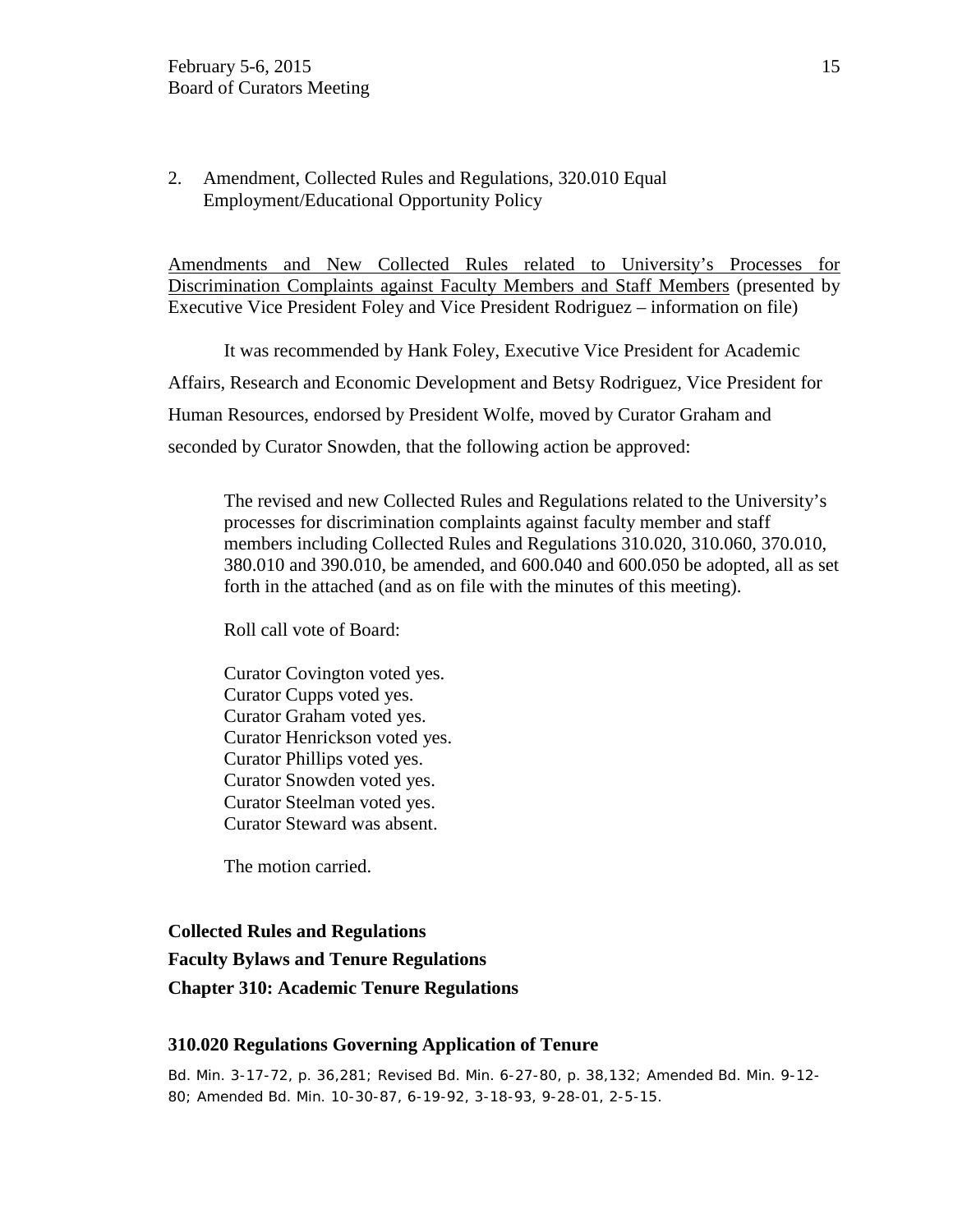The following regulations, under which the Board intends to exercise the powers vested in it, govern the application of the principle of tenure at the University of Missouri, but these regulations shall not impair, or be taken to waive, any powers now or hereafter vested in the Board under the Constitution and laws of the State of Missouri. At the same time, the Board recognizes that matters relating to faculty status are primarily a faculty responsibility. Recommendations in matters of appointment, reappointment, nonreappointment, promotion, tenure, and dismissal shall be by the appropriate faculty through established procedures, followed by action by administrative officers, with final determination by the appointing authority. For allegations of harassment or discrimination against a faculty member, the procedures are found in Section 600.040: Equity Resolution Process for Resolving Complaints of Harassment, Sexual Misconduct and other Forms of Discrimination against a Faculty Member and when applicable, Section 310.060: Procedures in Case of Dismissal for Cause.

- A. **Classes of Academic Staff Appointments** -- Academic staff appointments are those in which the principal responsibilities are teaching, research, extension, academic service, or any combination thereof. There shall be only two classes of academic staff appointments, designated as such: regular and nonregular.
	- 1. **Regular** -- A regular appointment requires full-time service by the holder thereof and must carry full-time pay from the University, except as provided in Section B.2.a. Special exception may be made for licensed physicians on the staff of the Harry S. Truman Veterans Administration Hospital who can be recommended for regular academic appointment in the University of Missouri-Columbia School of Medicine by the Dean of said School if endorsed by the Chancellor of the Columbia campus. In so doing the School of Medicine assumes full responsibility for the tenure status of the individual physician. There shall be only three titles of rank for regular appointments, designated as such: Professor, Associate Professor, and Assistant Professor. The holder of a regular appointment either is tenured or, unless notified of nonreappointment or terminal appointment, is considered to be working toward tenure.
	- 2. **Nonregular** -- All other academic staff appointments are nonregular. Nonregular appointments are either temporary (not to exceed seven years), part-time, or involve duties substantially different from those of faculty members holding regular appointments. The following sections illustrate the class of nonregular appointments.
		- a. Temporary appointments involving duties similar to those of regular appointees, such as Visiting Professor. The maximum number of consecutive annual appointments in this category shall be seven (7), unless funds for the position come from a project grant or contract.
		- b. Unless explicitly exempted under the above paragraph, all part-time or summer appointments. This category includes appointments such as Adjunct Professor or Clinical Professor and others of like nature, where the holder does not have full-time responsibilities or pay associated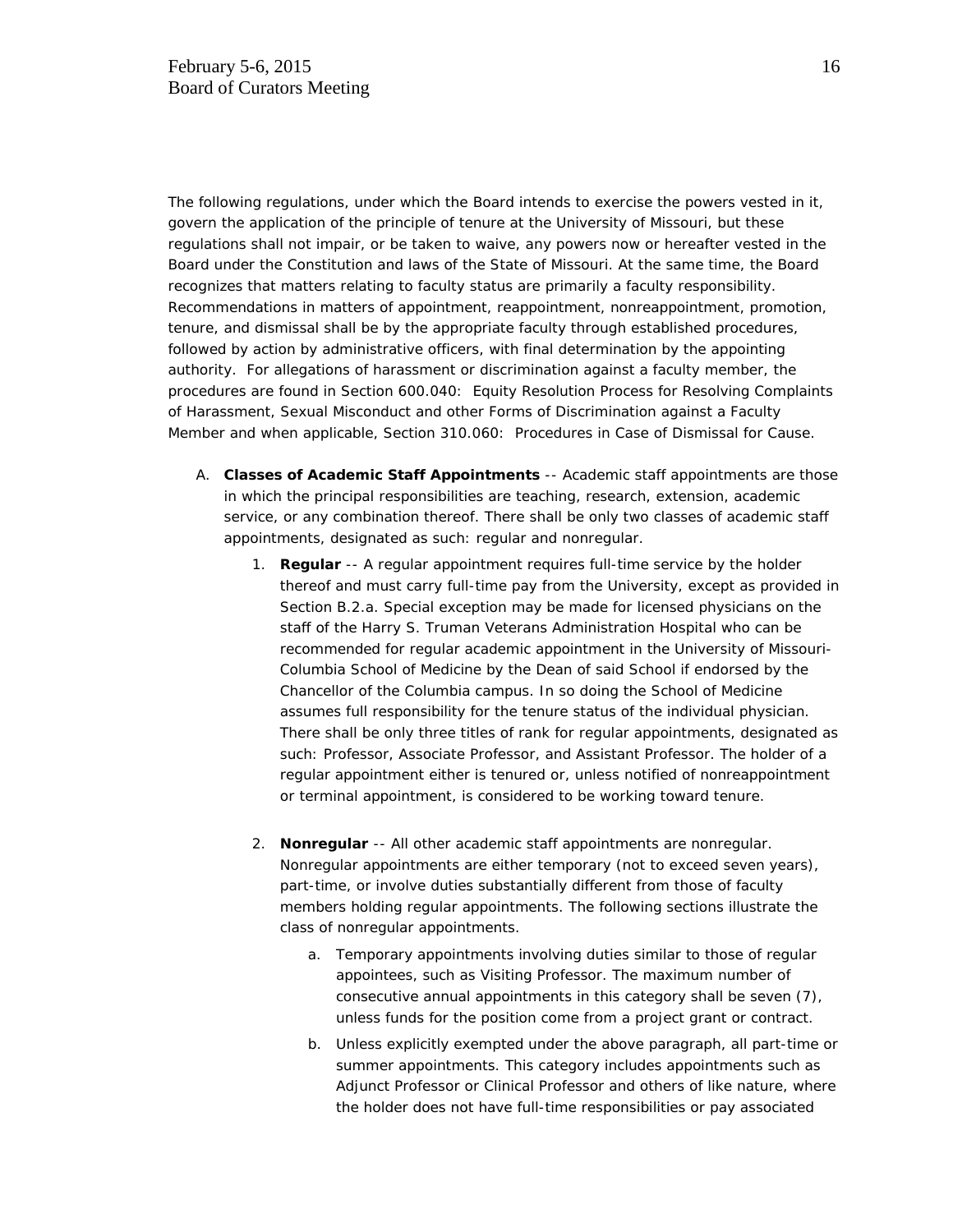with that title. This category also includes certain academic appointments for persons having primary appointments of an administrative nature.

c. Appointments to positions involving duties substantially different from those of regular appointees, such as academic field staff appointments in Extension; Lecturer, Assistant Instructor, Instructor, Research Assistant, Research Associate, Graduate Research Assistant, Graduate Teaching Assistant, Extension Assistant, Extension Associate, Student Assistant, and others of like nature; coaches of intercollegiate athletics. Titles in this category shall not include Professor, Associate Professor, and Assistant Professor, but may be modifications thereof.

#### B. **Types of Appointments**

- 1. Within the class of regular appointments, there shall be two types: regular term appointments and continuous appointments. Within the class of nonregular appointments, there shall be one type: nonregular term appointments.
	- a. **Regular Term Appointments** -- Regular term appointments begin at a specified date and terminate at a specified date. Such appointments are usually for a period of one academic year, but may be for a longer or shorter period, except that no single term appointment shall be for a period longer than three years. Regular term appointments are subject to the maximum probationary period described in Section 310.020 C and D. Faculty members on regular term appointments are to be considered as reappointed for the succeeding year unless appropriately notified under Section 310.020 F.
	- b. **Continuous Appointments** -- Continuous appointments are regular appointments that begin at a specified date but have no specified date of termination. Such appointments shall be deemed to exist in a given department or school on a specific campus. Unless a continuous appointment is subsequently acquired in another unit, no faculty member shall lose, by an approved change in duties or administrative unit, a continuous appointment already acquired. No faculty member shall lose a continuous appointment already acquired if granted a leave of absence with subsequent resumption of duties. In circumstances in which the interest of the University may be better served thereby, a continuous appointment already acquired may be changed, upon request of the faculty member, from full-time to parttime status.
	- c. **Nonregular Term Appointments** -- Nonregular term appointments begin at a specified date and terminate at a specified date. Such appointments are usually for a period of one academic year but may be for a longer or shorter period, except that no single term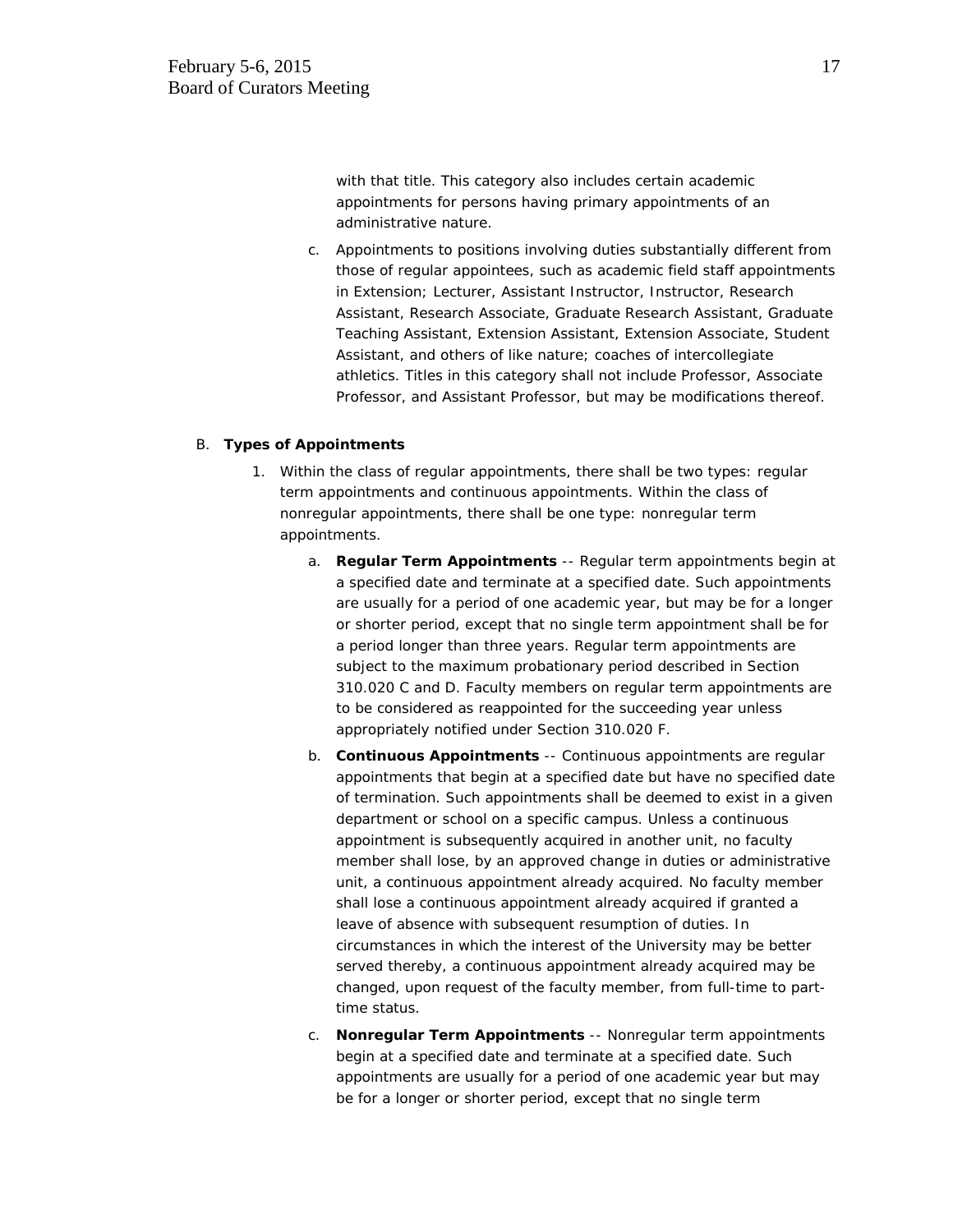appointment shall be for a period longer than three years. No number of nonregular term appointments shall create any presumption of a right to reappointment on term or continuous basis, subject to the limitations described in Section 310.020 A.2.

2. **Administrative Functions** -- The administrative functions and titles of administrators shall be distinct and severable from their functions, titles, and status, if any, as appointees to the academic staff. The academic appointments of persons whose primary responsibilities are administrative may be regular or nonregular depending upon the particular circumstances, but the academic appointment must be made through established procedures for such appointments and its terms made explicit prior to the start of the appointment. An initial appointment may be made for both administrative functions and academic staff duties.

# C. **Tenure**

- 1. Faculty members on continuous appointments shall have tenure, subject to dismissal only for cause, retirement for age in accordance with Board retirement regulations, or termination because of formal discontinuance of a program or department of instruction. Adequate cause for dismissal shall be related, directly and substantially, to the faculty member's fitness or performance in the professional capacity of teacher or researcher. Cause for dismissal may include but is not limited to the following:
	- **•** Conviction of a felony or other crime involving moral turpitude during the period of employment by the University of Missouri which is related, directly and substantially, to the faculty member's academic fitness or performance in the professional capacity of teacher or researcher.
	- Professional incompetence in the performance of academic responsibilities.
	- Intentional and habitual neglect of duty in the performance of academic responsibilities, provided that a written warning and a reasonable opportunity to correct the behavior have been given.
	- **Severe research misconduct, academic irresponsibility, or other default** of academic integrity in the performance of academic responsibilities.
	- Willful misrepresentation of material matters in applying to the University of Missouri for employment which are related, directly and substantially, to the faculty member's fitness or performance in the professional capacity of teacher or researcher.
	- **Harassment or discrimination in violation of the University's Anti-**Discrimination Policies, as determined through the procedures in Sections 600.040 and 310.060 of the Collected Rules and Regulations.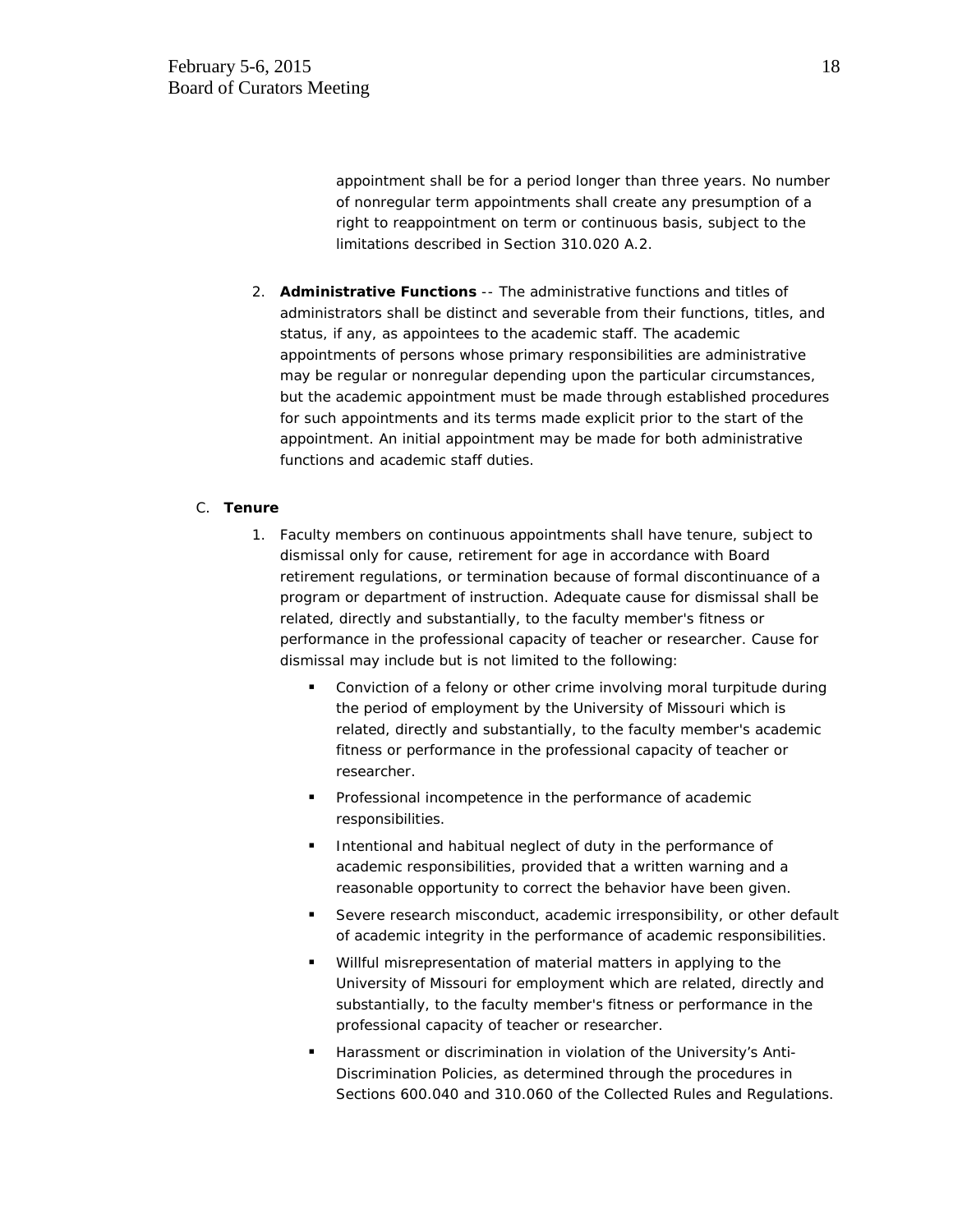- **Due consideration shall be given to seniority in terms of academic rank** and length of service in the event that certain continuous appointments must be terminated because of financial exigencies. Where termination of an appointment with tenure, or of a nontenured appointment before the end of the specified term, is based upon bona fide financial exigency or discontinuance of a program or department of instruction, faculty members shall be able to have the issues reviewed by the faculty, or by an appropriate faculty committee, with ultimate review of all controverted issues by the Board.
- Before terminating an appointment for either of these reasons, the University will make every effort to place affected faculty members in other suitable positions. The faculty member whose appointment is terminated under the conditions of financial exigency or discontinuance of a program or department of instruction will be given notice not less than that prescribed in Section 310.020 F.2; and no position within the same administrative unit for which the released faculty member is qualified will be filled by a replacement within a period of three years, unless the released faculty member has been offered reappointment and a reasonable time within which to accept or decline it.
- 2. Appointees to the academic staff under term appointments, either regular or nonregular, are subject to termination prior to expiration of the stated term only for cause or under extraordinary circumstances because of financial exigencies or discontinuance of a program or department of instruction. Term appointments for Non-Regular and Regular, Untenured faculty may be terminated prior to expiration of the stated term pursuant to Section 600.040: Equity Resolution Process for Resolving Complaints of Harassment, Sexual Misconduct and other Forms of Discrimination against a Faculty Member. An appointment with tenure may be terminated pursuant to Section 600.040 and Section 310.060: Procedures in Case of Dismissal for Cause.
- 3. Termination of an appointment with tenure, or of a probationary or special appointment before the end of the period of appointment, for medical reasons, will be based upon clear and convincing medical evidence that the faculty member cannot continue to fulfill the terms and conditions of the appointment. The decision to terminate will be reached only after there has been appropriate consultation and after the faculty member concerned, or someone representing the faculty member, has been informed of the basis of the proposed action and has been afforded an opportunity to present the faculty member's position and to respond to the evidence. If the faculty member so requests, the evidence will be reviewed by the Faculty Committee on Tenure before a final decision is made. (See also University benefit programs- optional long-term disability income protection.)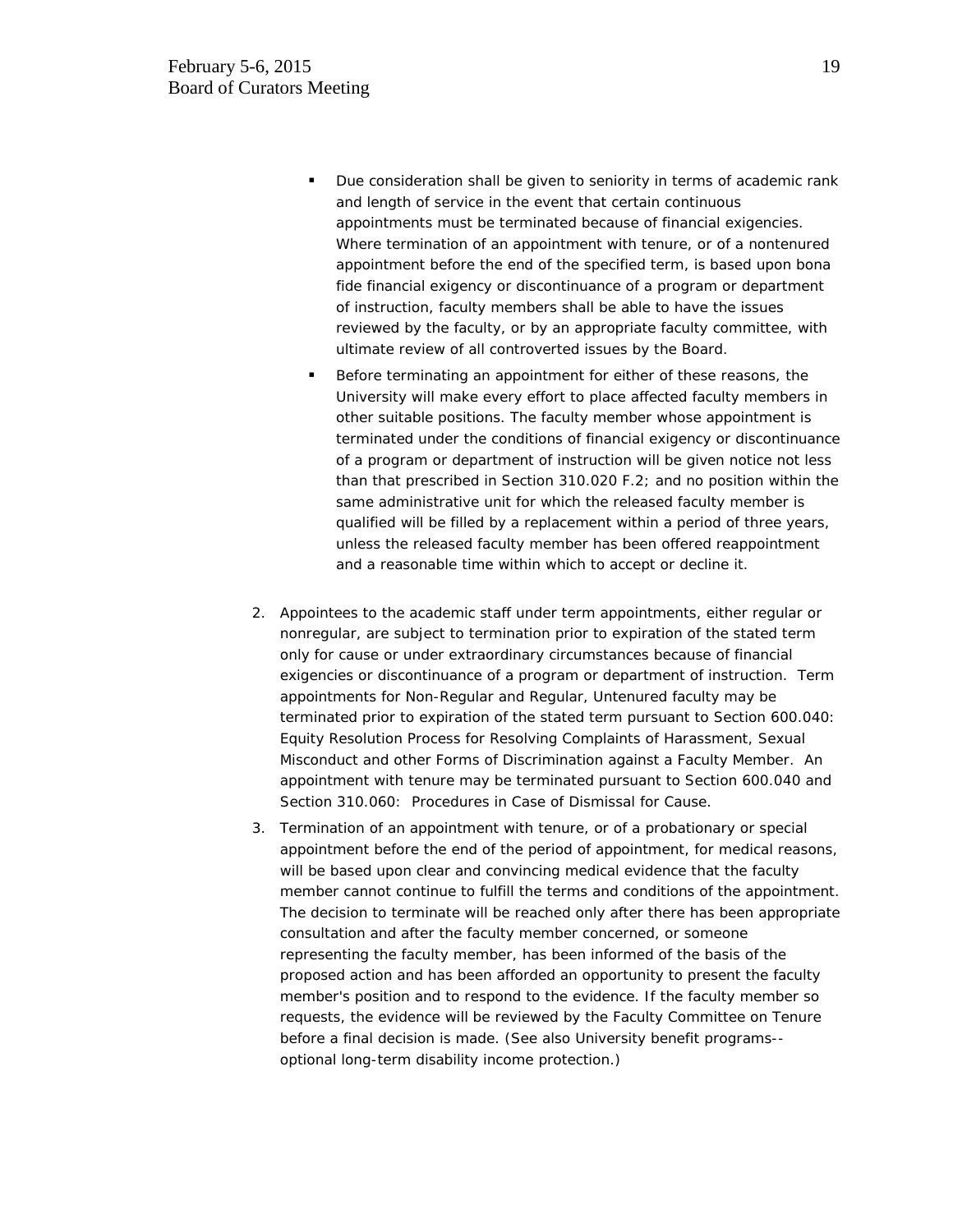- 4. The relieving of any person of administrative functions shall not impair any existing tenure status as an appointee to the academic staff.
- D. **The Probationary Period** -- The purpose of a probationary period is to allow reasonable time for faculty members to establish their academic performance and for their departments to evaluate performance and potential performance in the longrange future in order to validate recommendations for continuous or terminal appointments. The following rules and guidelines are applicable to determination of the probationary period and creditable previous service of persons with experience prior to the start of a regular appointment at this University.
	- 1. Beginning with appointment to the rank of full-time Assistant Professor or higher rank, the total probationary period of term appointments will not exceed six years (including within this six-year period full-time creditable service in all institutions of higher education), except that if after a term of probationary service of more than three years in one or more institutions, a faculty member is appointed at a campus of the University of Missouri, it may be agreed in writing that there shall be a probationary period at that campus not to exceed three years. In no case will the conditions established in this section cause the probationary period at a campus of this University to be longer than prescribed in Section 310.020 E. In all cases the probationary period will be indicated on the appointment form. The probationary period will be followed either by continuous appointment or a one-year terminal appointment.
	- 2. In general, credit will be allowed for previous experience on a full-time academic staff appointment at the rank of Assistant Professor or higher at this University or any other institution of higher education. Because some academic appointments at this and other institutions of higher education carry responsibilities substantially different from the prospective appointment at this University, there may be circumstances in which previous service should not be credited as a part of the maximum probationary period. If this is determined to be the case, it must be agreed to prior to this appointment and reflected in the probationary period indicated on the appointment form.
	- 3. If the appointee has had a substantial period of previous service, the decision whether or not to recommend continuous appointment should be made as soon as reasonably feasible. The initial appointment may be a continuous appointment. A regular term appointment of a person who currently holds such an appointment in the same field at this University, or has held one during the preceding year, shall be deemed to be a reappointment, a change in appointment, or a connected appointment, and not a new or initial appointment.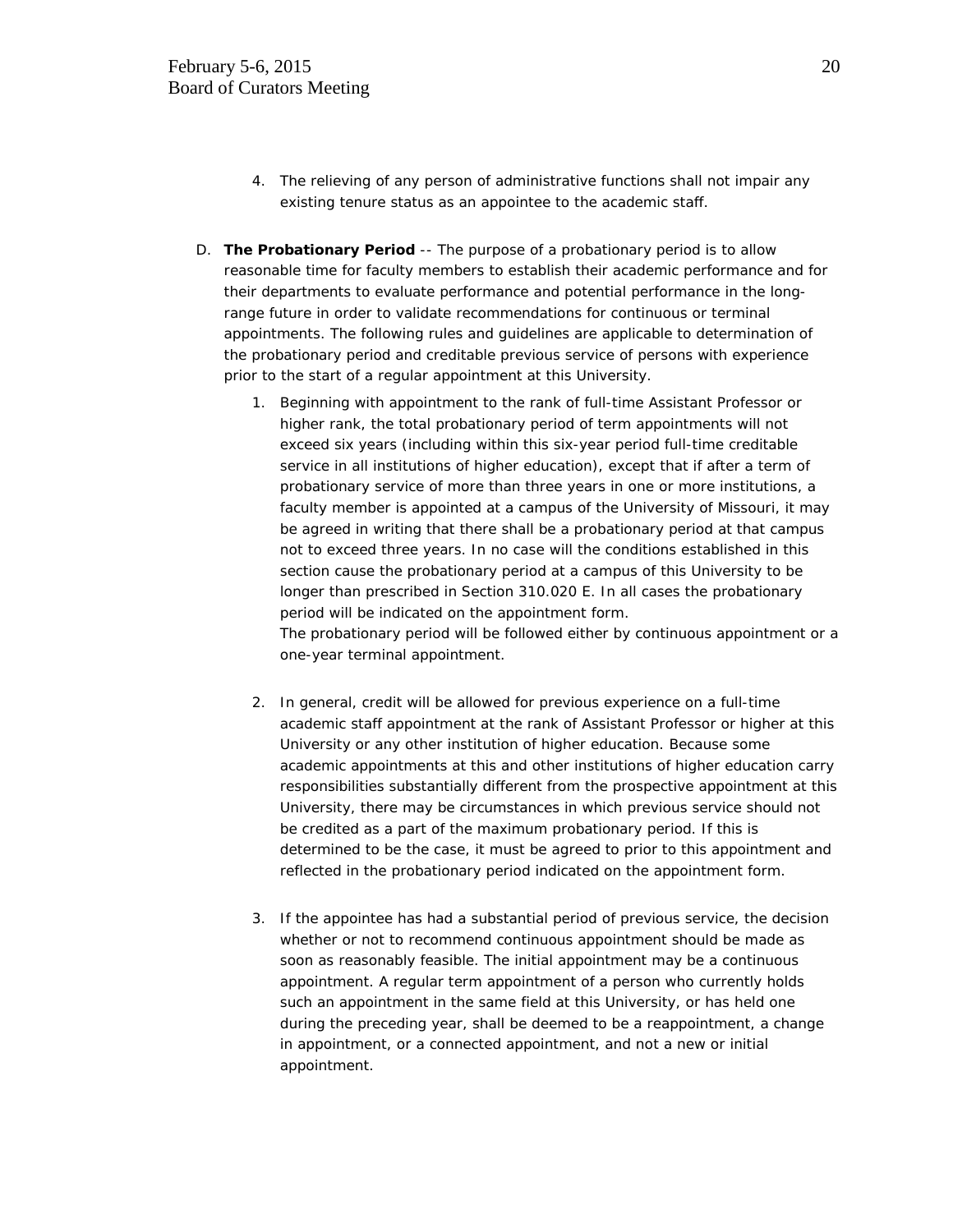- 4. In computing service to be credited within the probationary period, the following rules shall apply:
	- a. Years of service shall be computed in terms of academic years. Not more than one academic year of credit shall be allowed for services during any consecutive twelve-month period. Service for less than one academic year shall be excluded unless the faculty member and the appointing authority agree in writing to the inclusion at the time of the initial appointment.
	- b. Service on any nonregular appointment involving duties substantially different from duties on a regular appointment shall be excluded.
	- c. Service while on leave of absence without pay shall be excluded unless the faculty member and the appointing authority agree in writing to the inclusion at the time the leave is granted. Leaves of absence for scholarly purposes of one year or less generally should be included.
	- d. In allowing credit for service at this University or at another institution, fractions of an academic year shall be excluded where crediting such fraction would require decisions at times other than the normal period during the academic year when decisions are made as to recommendations or notices, even if such exclusion will have the effect of extending the probationary period beyond the normal maximum.
- E. **Regular Term Appointments and Reappointments** -- The following provisions apply to initial regular term appointments and reappointments. The provisions apply to persons without previous service and are modified by Section 310.020 D for persons with creditable previous service.
	- 1. **Assistant Professor** -- Initial regular appointment at the rank of Assistant Professor shall be a term appointment. The maximum period on term appointment shall not exceed seven years. During the appointee's initial term, and during each succeeding term through the sixth year of service, the appropriate Dean or other administrative officer shall, after receiving recommendations from the appropriate faculty bodies, make one of the following recommendations, except that the recommendations 1.a and 1.b shall not be made during the appointee's sixth year of service.
		- a. To reappoint as Assistant Professor on a regular term appointment.
		- b. In exceptional cases, to promote to Associate Professor on term appointment. If such recommendation is effected, by proper appointment, Section 310.020 E.2 controls thereafter, except that the maximum period on term appointments shall not exceed seven years, and all of the service as an Assistant Professor shall be credited toward the seven-year maximum period.
		- c. To promote to Associate Professor on continuous appointment.
		- d. To reappoint as Assistant Professor on continuous appointment.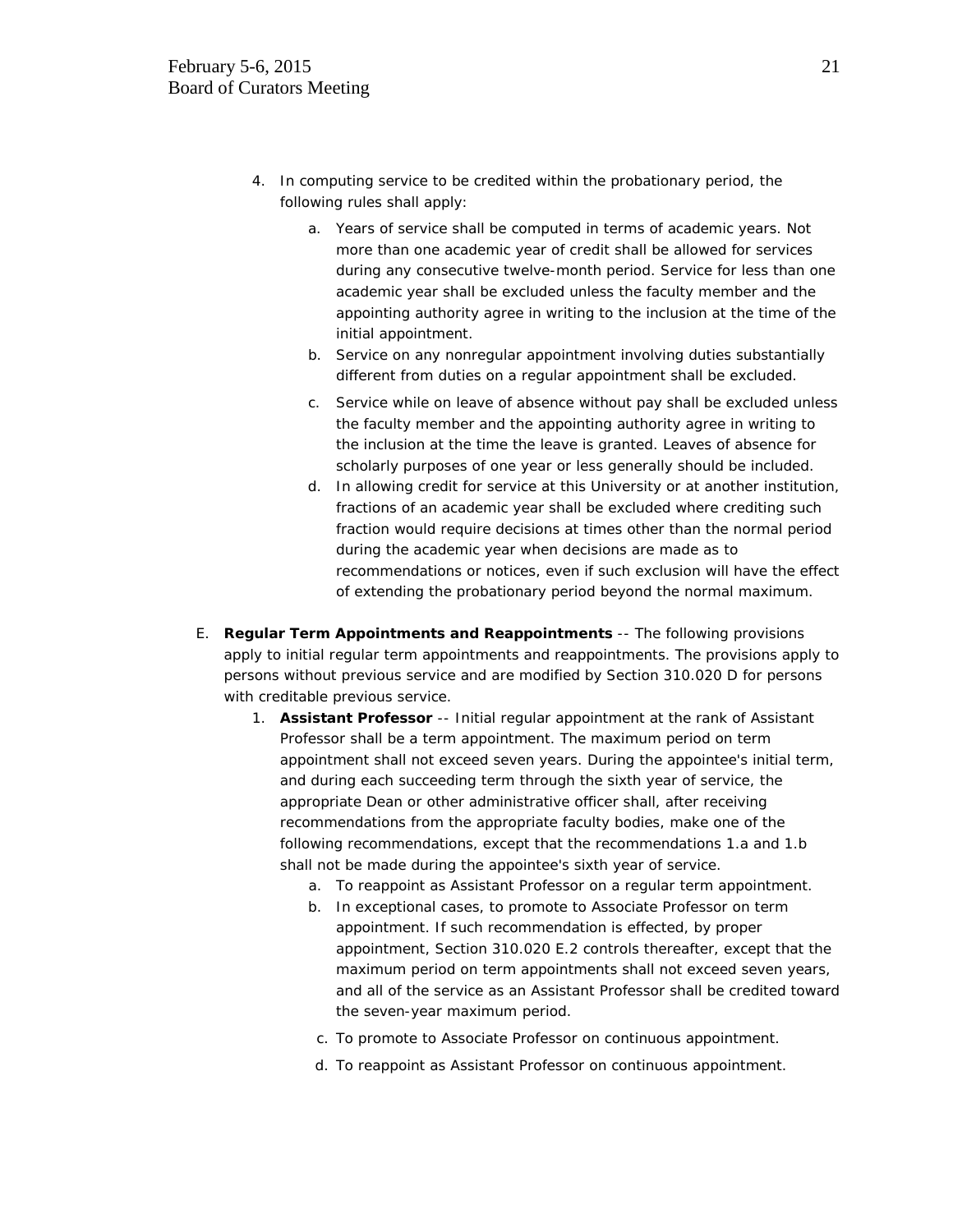- e. To reappoint as Assistant Professor on a terminal one-year term appointment, expressly stated to be such.
- f. Not to reappoint, provided there has been due notice as stipulated in Section 310.020 F.2.
- 2. **Associate Professor** -- Initial regular appointment at the rank of Associate Professor normally shall be a term appointment but in exceptional cases may be a continuous appointment. The maximum period on term appointment shall not exceed five years. During the appointee's initial term, and during each succeeding term through the fourth year of service, the appropriate Dean or other administrative officer shall, after receiving recommendations from the appropriate faculty bodies, make one of the following recommendations, except that recommendation Section 310.020 E.2.a shall not be made during the appointee's fourth year of service:
	- a. To reappoint as Associate Professor on a regular term appointment.
	- b. To reappoint as Associate Professor on continuous appointment.
	- c. To promote to Professor on continuous appointment.
	- d. To reappoint as Associate Professor on a terminal one-year appointment, expressly stated to be such.
	- e. Not to reappoint, provided there has been due notice as stipulated in Section 310.020 F.
- 3. **Professor** -- Initial regular appointment at the rank of Professor normally shall be a term appointment but may be a continuous appointment. The maximum period on term appointment shall not exceed four years. During the appointee's initial term and during each succeeding term through the third year of service, the appropriate Dean or other administrative officer shall, after receiving recommendations from the appropriate faculty bodies, make one of the following recommendations, except that recommendation Section 310.020 E.3.a shall not be made during the appointee's third year of service.
	- a. To reappoint as Professor on a regular term appointment.
	- b. To reappoint as Professor on continuous appointment.
	- c. To reappoint as Professor on a terminal one-year term appointment, expressly stated to be such.
	- d. Not to reappoint, provided there has been due notice as stipulated in Section 310.020 F.
- 4. **Erroneous Term Appointments** -- Since the granting of tenure should be a deliberate act after considered evaluation of the appointee's past performance and potential performance in the long-range future, a good faith term appointment beyond the maximum permissible period on term appointments prescribed by Sections 310.020 D.1, 310.020 E.1,2, or 3 shall not confer tenure by default nor be considered a terminal appointment. Immediately upon the discovery of such an error the appointee or administrative officer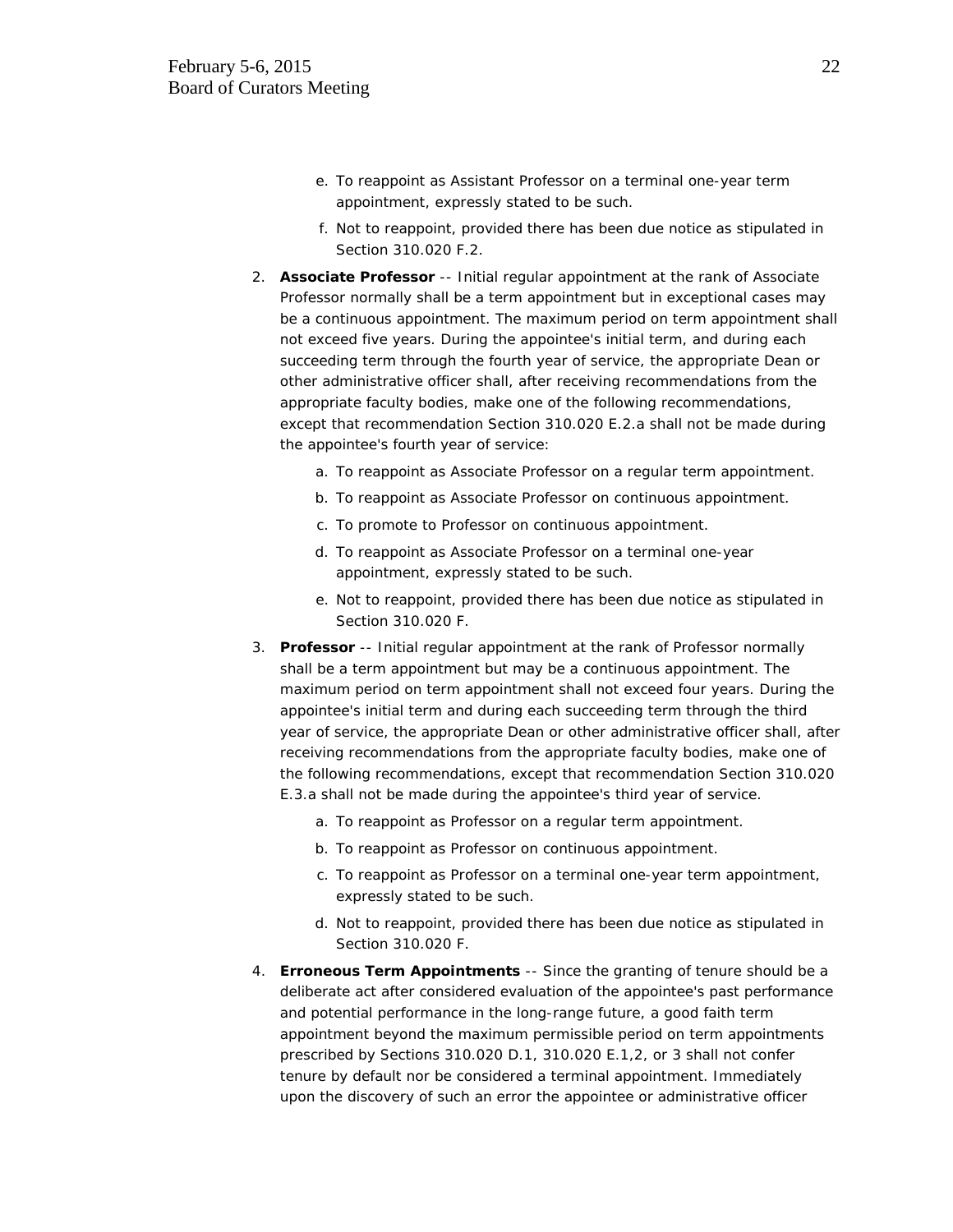shall notify the appointing authority and request that a determination be made as to the proper appointment.

#### F. **Nonrenewal of a Regular Term Appointment**

- 1. When an appointee on regular term appointment is not recommended for reappointment, notice to that effect shall be given in writing to such appointee by an appropriate administrative officer in accordance with [Section 310.070](http://www.umsystem.edu/ums/departments/gc/rules/bylaws/310/070.shtml) by the deadline dates specified in Section 310.020 F.2. A timely terminal appointment expressly stated to be such shall be sufficient notice that the appointee will not be recommended for reappointment at the end of the terminal period.
- 2. Notice shall be given as follows in the case of fiscal or academic year appointments. For appointments having other starting dates, comparable notice shall be given.
	- a. Not later than March 1 of the first year of service at this University, if the appointment expires at the end of the first year. Not later than December 20 of the second year of service at this University, if the appointment expires at the end of second year.
	- b. Thirty days prior to the first day of the terminal year of appointment where the terminal year is the third, or subsequent, year of service at this University.
- 3. At the time of initial appointment, a faculty member should be informed of expectations about performance and of procedures generally involved in decisions affecting renewal and tenure. There should be provision for annual review of the faculty member's performance to be made by the immediate supervisor and communicated in writing, during the probationary period, to the faculty member according to generally accepted criteria with reference to the expectations discussed in the initial conference. During the probationary period, information should be given as to the time when decisions affecting renewal and tenure are ordinarily made, and there should be an opportunity to submit material which will be helpful to an adequate consideration of the faculty member's circumstances. In the event of a recommendation at any level for nonrenewal of a regular appointment or for a terminal appointment, the faculty member shall be informed and, upon request, shall be furnished with an explanation of that decision. The faculty member shall have an opportunity to request a reconsideration of the decision and to appeal the decision to the Chancellor. If the result of that appeal is not satisfactory to the faculty member, the faculty member may file a grievance under the Faculty Grievance Procedures [\(Section 370.010\)](http://www.umsystem.edu/ums/departments/gc/rules/grievance/370/010.shtml) in the event it is alleged:
	- a. That the decision resulted from inadequate consideration; or,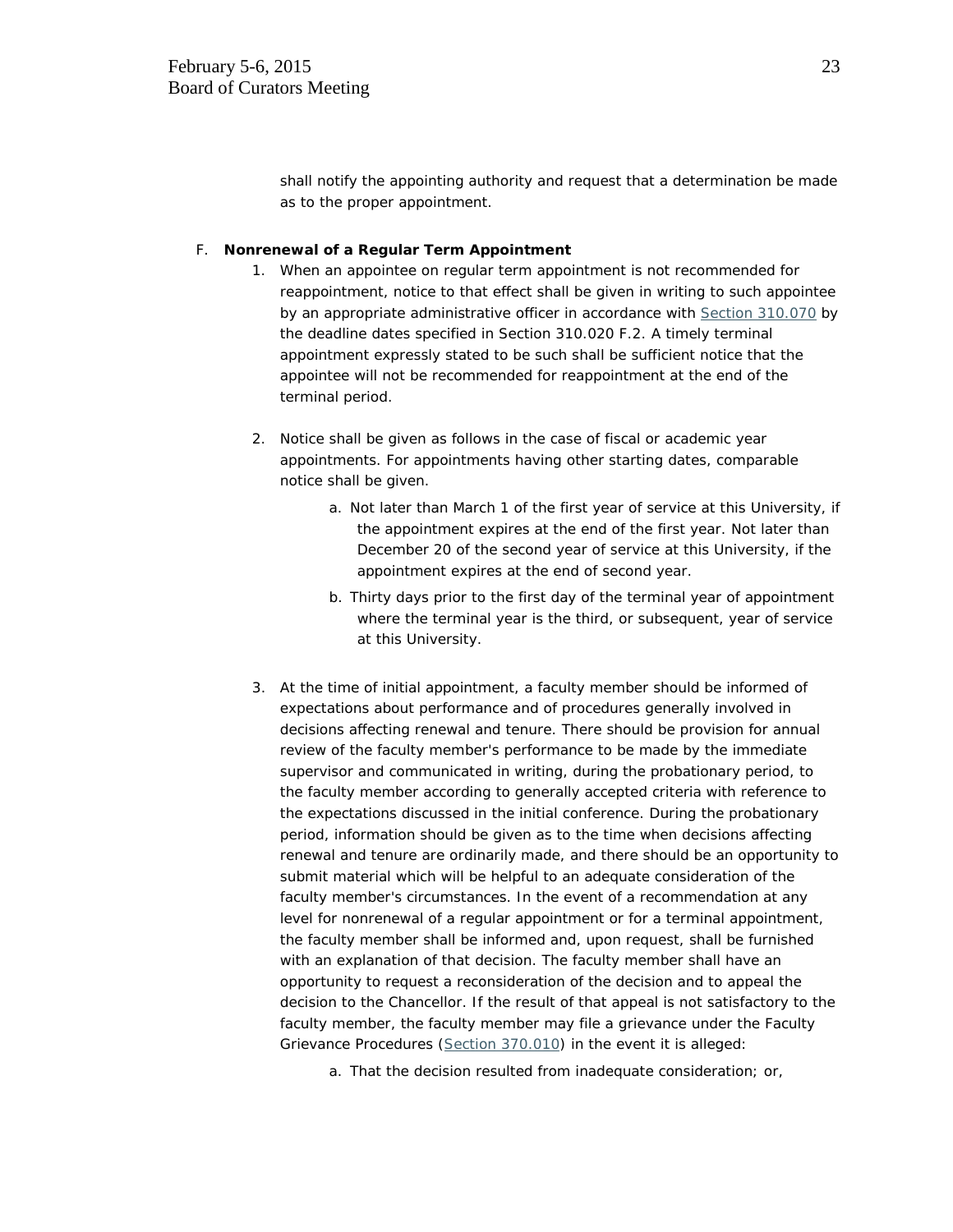- b. That the decision was based significantly on consideration violative of academic freedom; or,
- c. That the decision was based significantly on considerations violative of governing policies on equal employment opportunity.

Notwithstanding any explanation given, the burden shall rest upon the faculty member to prove the allegations contained in the grievance. In the event that the grievance panel finds probable cause of a violation of academic freedom, the matter shall proceed under the provisions of [Section 310.060](http://www.umsystem.edu/ums/departments/gc/rules/bylaws/310/060.shtml) except that the burden of proof remains with the appellant.

G. An appointee to the academic staff on regular term appointment shall not subsequently be given a full-time nonregular term appointment to perform substantially the same type of duties in excess of a total period of service of seven years.

#### **Collected Rules and Regulations**

# **Faculty Bylaws and Tenure Regulations**

## **Chapter 310: Academic Tenure Regulations**

## **310.060 Procedures in Case of Dismissal for Cause**

Bd. Min. 3-17-72, p. 36,281; Revised Bd. Min. 6-27-80, p. 38,132; Amended Bd. Min. 9-12- 80, 12-12-86, 10-30-87, 2-5-15.

In cases of dismissal of faculty for cause, the burden of demonstrating the existence of an adequate case for dismissal shall rest with the University. A faculty member who has been notified in writing of a proposed action for dismissal may request a preliminary informal conference before an appropriate faculty committee as specified in the Bylaws of the campus faculty. If so requested, the Committee or other body shall promptly inquire into the matter and shall schedule a conference, which the parties shall be entitled to attend, the purpose of which shall be to determine whether an amicable adjustment of the matter can be effected. If no such adjustment can be made, and the notice of proposed action is not withdrawn, the matter shall proceed in accordance with Section 310.060 B.

#### A. **Faculty Committees on Tenure**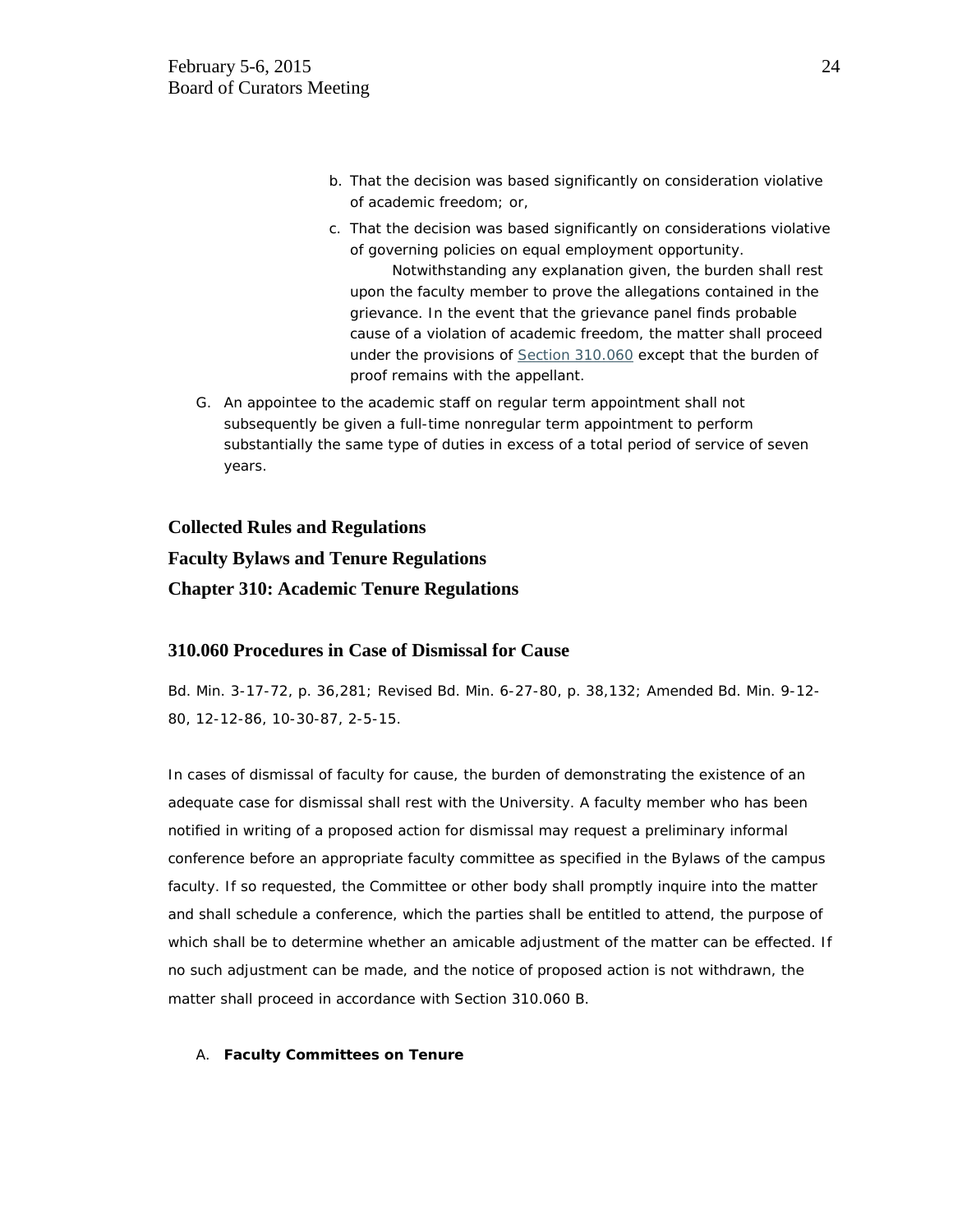- 1. Each Campus Faculty Committee on Tenure shall hold hearings within the jurisdiction of this regulation involving personnel in the several academic divisions of the campus it represents.
- 2. In any case where the Campus Committee determines prior to a hearing that the best interests of all concerned would be served better by a hearing by the University Faculty Committee on Tenure, the Campus Committee may transfer the case to the University Committee, in which case the University Committee shall serve in the place and stead of the Campus Committee.
- 3. In addition to serving in the place and stead of the Campus Committee where a case is transferred, the University Committee shall have original jurisdiction to hold hearings involving personnel holding systemwide, rather than campus, academic staff appointments.

#### B. **Formal Proceedings**

- 1. **Definitions** -- In the procedures established under Section 310.060 the following definitions shall apply:
	- a. Respondent shall refer to the faculty member against whom charges are filed.
	- b. Relator shall refer either to the Chancellor or to such person or persons as may be designated from time to time by the Chancellor, to represent the Chancellor in the formal proceedings against a Respondent. This may be the Dean or other appropriate administrative officer recommending action against a Respondent, or other person specifically designated.
	- c. The "Record of the Case in the Section 600.040 Process" includes, when applicable: Letter(s) of notice, exhibits, hearing record (an audio, video, digital or stenographic record of the hearing); the finding on each of the alleged policy violations by either the Hearing Panel, the Provost or the Provost's Designee; the recommendation of sanctions by the Hearing Panel or Provost's Designee; the finding of sanctions by the Provost; and the decision on the appeal, if applicable, pursuant to Section 600.040: *Equity Resolution Process for Resolving Complaints*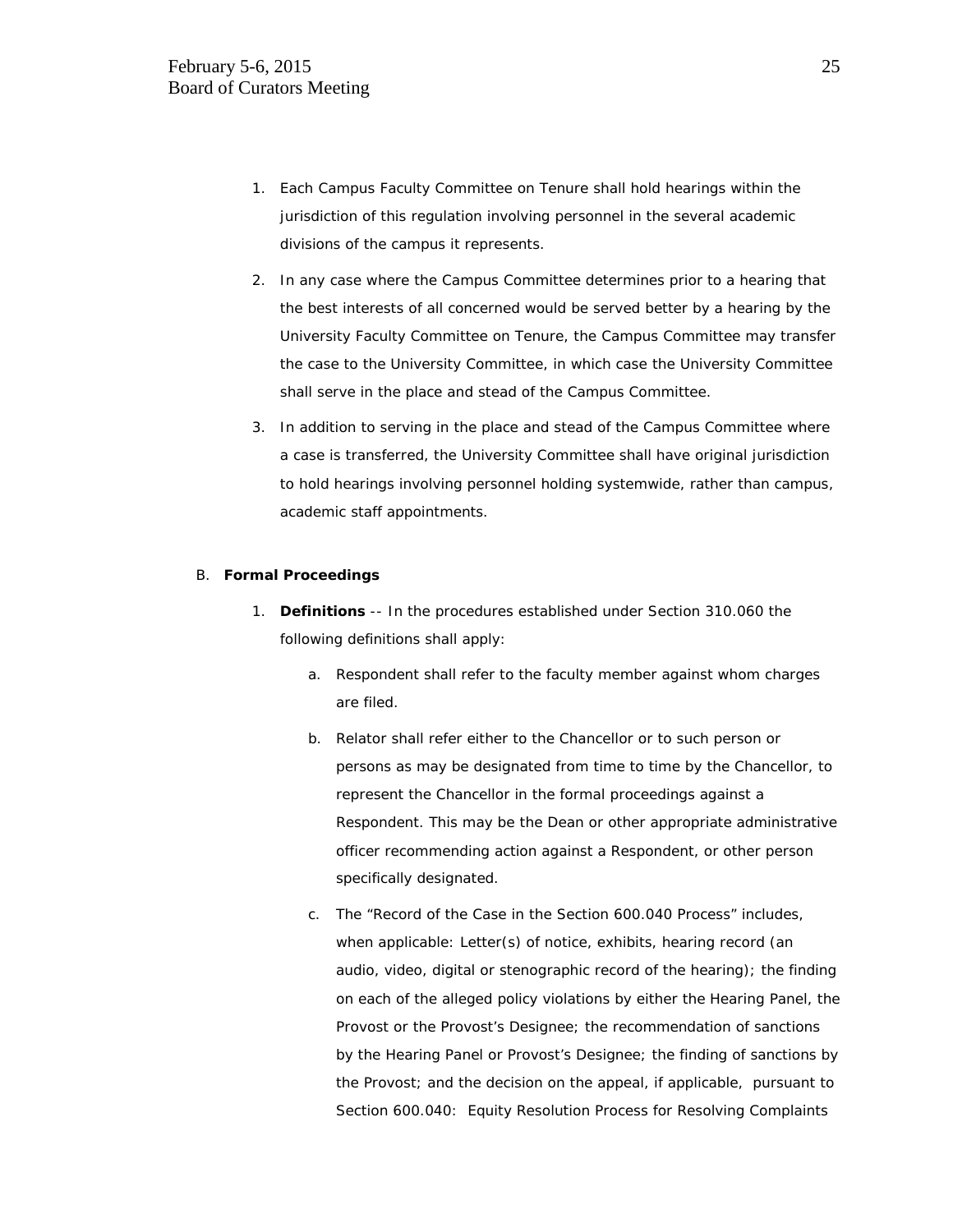*of Harassment, Sexual Misconduct and other Forms of Discrimination against a Faculty Member*.

d. Complainant is defined in in Section 600.040.C.2 of the Collected Rules and Regulations.

#### 2. **Statement of Charges - Request for a Committee Hearing**

- a. When dismissal for cause is considered by or recommended to the Chancellor, the Respondent shall be notified in writing by the Relator of the proposed action for dismissal and the reasons therefor, stated with reasonable particularity and called the Charge, and of the right to a hearing by the appropriate Faculty Committee on Tenure together with a membership roster of the Committee. If the Respondent desires a hearing, the Respondent shall give written notice of this request to the Chancellor within thirty consecutive calendar days from the receipt of the formal notice. The Respondent shall also send copies of this request for hearing to the Relator and to the Chairman of the Committee. The Relator shall thereupon file a copy of the Charge with the Chairman of the Committee. Failure by the Respondent to make a timely written request for a hearing shall constitute a waiver of the Respondent's right to a hearing before the Committee.
- b. The Respondent shall file a written Answer to the Charge with the Chairman of the Committee at least three calendar days prior to the date set for hearing before the Committee. Such Answer shall specifically admit or deny the allegations of the reasons contained in the Charge. A failure to answer or to deny an allegation of fact in the Charge may be considered by the Committee as an admission of such fact.
- c. The Relator shall notify the Complainant of the filing of the Charge and the request for hearing.
- 3. **Suspension from Duties** -- Pending a final decision by the Committee, the Respondent will be suspended (or assigned to other duties in lieu of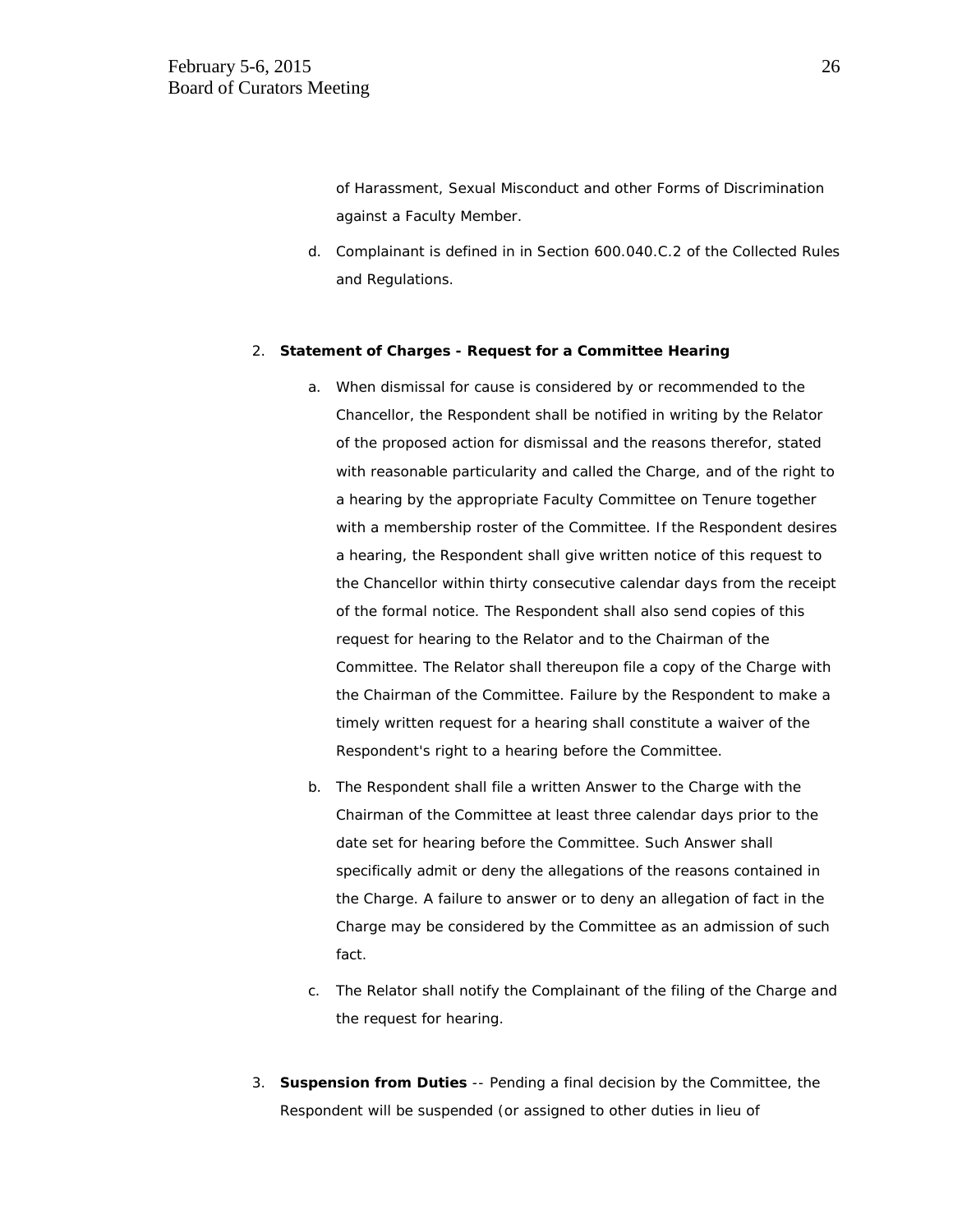suspension) if immediate harm to someone is threatened by continuance or if the Charge was initiated according to a finding and referral under Section 600.040. For allegations contained in the Charge not previously decided pursuant to the process in Section 600.040, the Chancellor shall consult with an appropriate standing committee of the faculty before suspending the respondent or as soon as possible thereafter and salary will continue during any period of suspension, and an assignment to other duties shall not diminish salary. If the Charge was initiated according to a finding and referral under Section 600.040, Respondent shall be suspended without pay and removed from campus until the Chancellor makes a determination and all appeals have been exhausted under Section 310.060.

#### 4. **Hearing by Committee**

- a. If the Respondent makes a timely written request for a hearing by the Committee, the Chairman shall notify in writing the Respondent, the Complainant (when applicable) and the Relator of the date, time, and place of hearing before the Committee, which shall be within a reasonable time but not less than ten, or more than thirty, consecutive calendar days after the date of the receipt of the request for hearing. Not less than twenty days shall be allowed between the delivery of the Charge to the Respondent and the beginning of the hearing.
- b. Any request for continuance shall be made by the Respondent, Complainant or Relator in writing to the Chairman, who shall have discretionary authority to continue the hearing within the time limits fixed under Section 310.060 B.4.a upon determining that the request is timely and made for good cause. Any continuance beyond the time limit fixed must be by action of the Committee and approved by the Chancellor.
- c. In accordance with standing University policy in personnel matters, such hearings shall not be open to the public.
- d. Except for such simple announcements as may be required, covering the time of the hearing and similar matters, public statements and publicity about the case by the Relator, the Complainant, the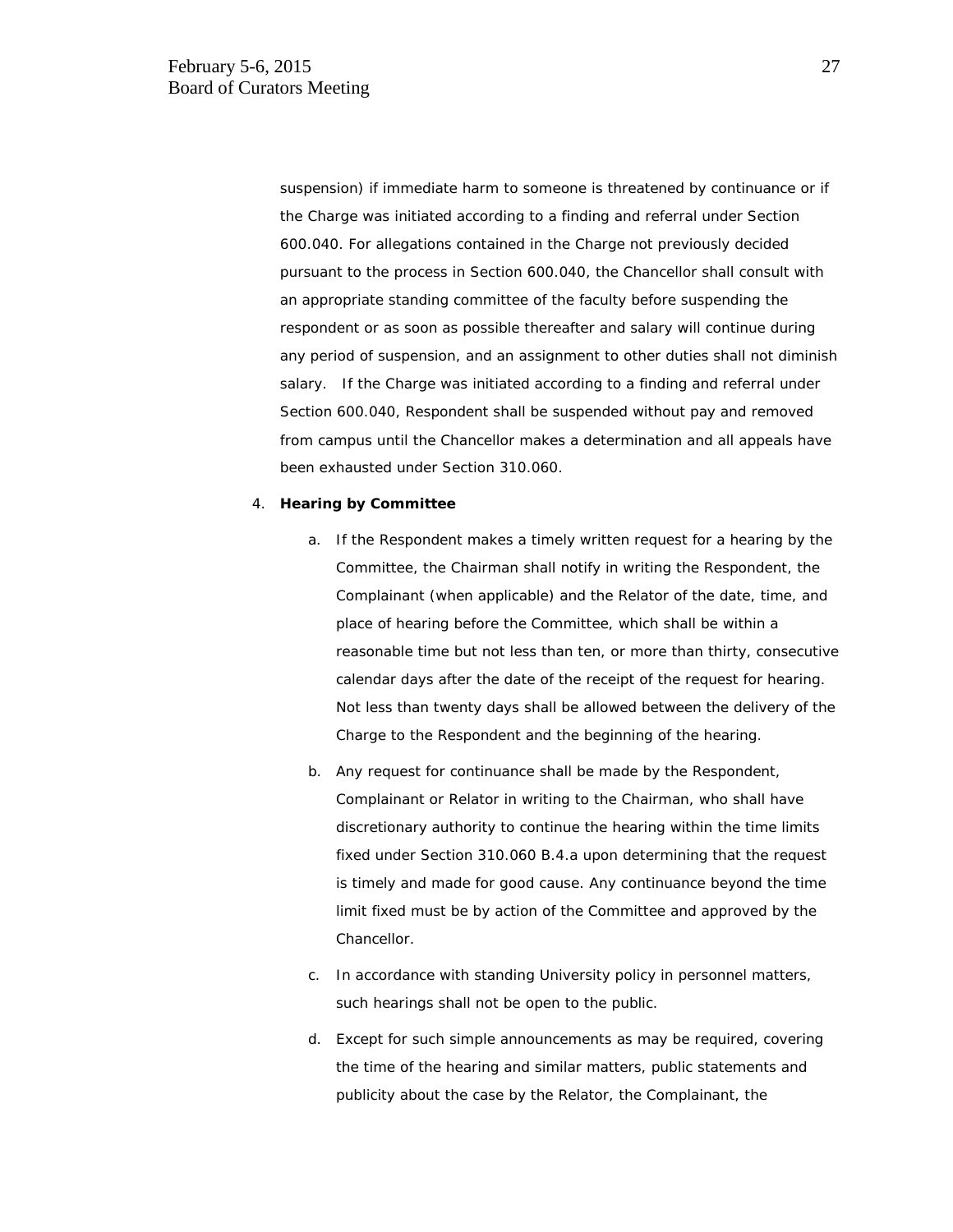Respondent, the Committee, or administrative officers will be avoided until the proceedings have been completed, including final appeal.

5. **Conduct of Hearing** -- The Chairman shall preside at the hearing, call the hearing to order, call the roll of the Committee in attendance, ascertain the presence or absence of the Respondent, the Complainant (when applicable) and the Relator, read the notice of hearing, read the Charge and Answer, verify the notice of the Charge to the Respondent, report any continuances requested or granted, establish the presence of any advisor or counselor of either party, call to the attention of the Respondent and Respondent's advisor any special or extraordinary procedures to be employed during the hearing, and permit the Respondent to suggest or object to procedures. Formal rules of evidence shall not be required.

#### a. **Opening Statements**

(1) The Relator shall make opening remarks outlining the general nature of the case. Such remarks shall not be considered as evidence. The Relator may give evidence, but only if called to testify as a witness.

(2) The Respondent may also make an opening statement to the Committee about the charge, either at this time or at the conclusion of the Relator's presentation, at the Respondent's election. Such remarks shall not be considered as evidence. The Respondent may give evidence, but only if called to testify as a witness.

(3) The Complainant may make an opening statement to the committee about the allegation(s) in the Charge which were previously decided pursuant to the process in Section 600.040. Such remarks shall not be considered as evidence.

# b. **Evidence for Matters Previously Decided in the Section 600.040 Process**

(1) The Record of the Case in the Section 600.040 Process will be the evidence before the Committee and the findings will be adopted by the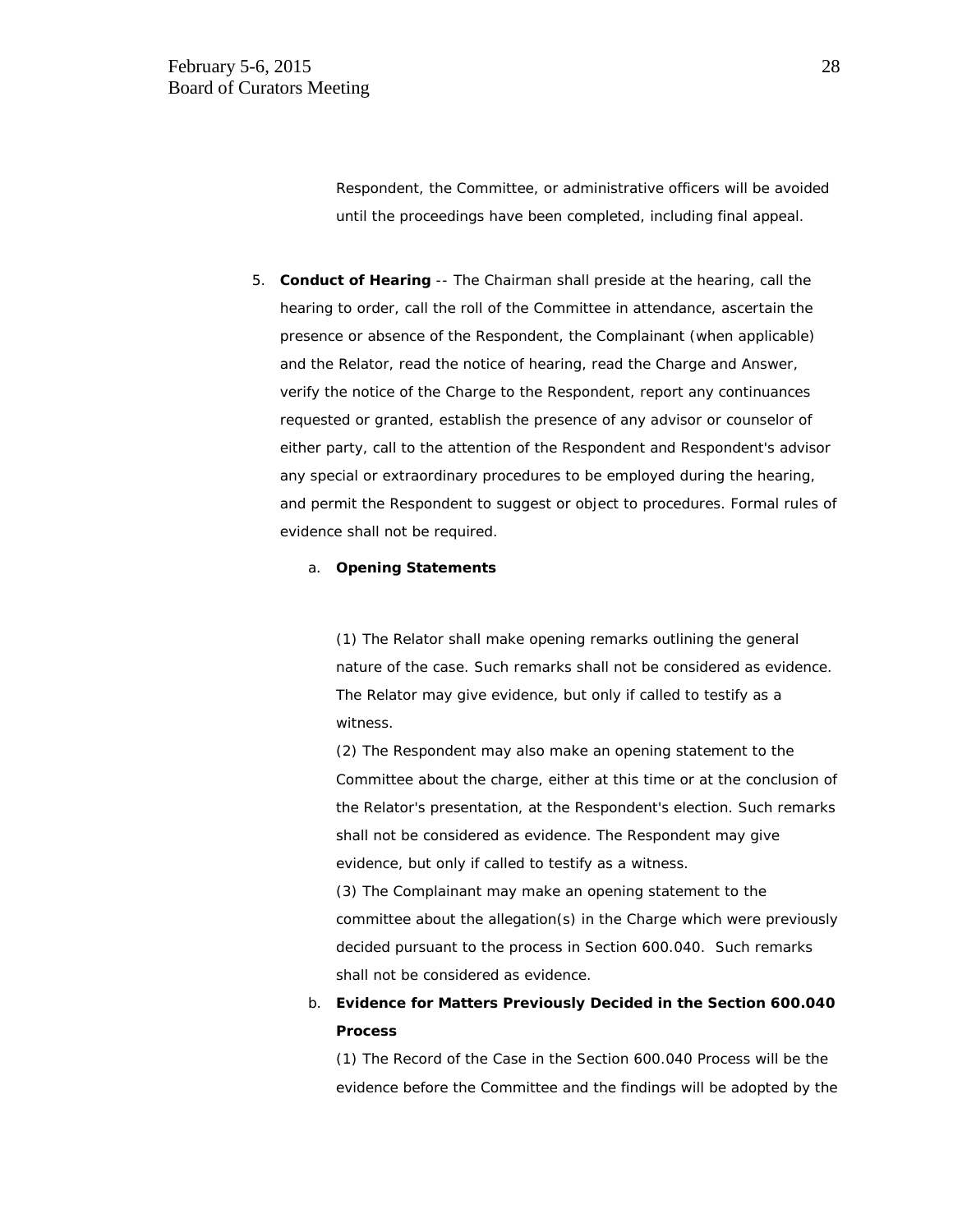Committee. There will not be a rehearing of those issues previously decided in the Section 600.040 process and the Relator, the Complainant and the Respondent will not be allowed to present additional evidence or rebuttal evidence regarding those matters. (2) Any additional allegation(s) in the Charge which were not within the jurisdiction of and not previously decided in the Section 600.040 Process will follow the process in Section 310.060. (3) If the Committee determines that there is good cause to believe that there is new evidence, unavailable during Section 600.040 process and that could substantially impact the original finding, the Committee may refer the matter back to the applicable process in Section 600.040 for further proceedings. If the original decision maker is available, the matter will be heard by the original decision

#### c. **Relator's Evidence**

maker.

(1) Relator's witnesses are to be called and identified and evidence or written statements or reports introduced as appropriate. (2) The Committee may question witnesses or examine evidence at the conclusion of the Relator's presentation. Respondent may question the Relator or witnesses.

#### d. **Respondent's Evidence**

(1) Respondent's witnesses are to be called and identified and evidence or written statements or reports introduced as appropriate. (2) The Committee may question witnesses or examine evidence at the conclusion of Respondent's presentation. Relator may question the Respondent or witnesses.

- **e. Rebuttal Evidence** -- The Committee shall permit the Relator or the Respondent to offer any matter in rebuttal of the other's presentation.
- 6. **Rights of Committee** -- The Faculty Committee on Tenure shall have the right: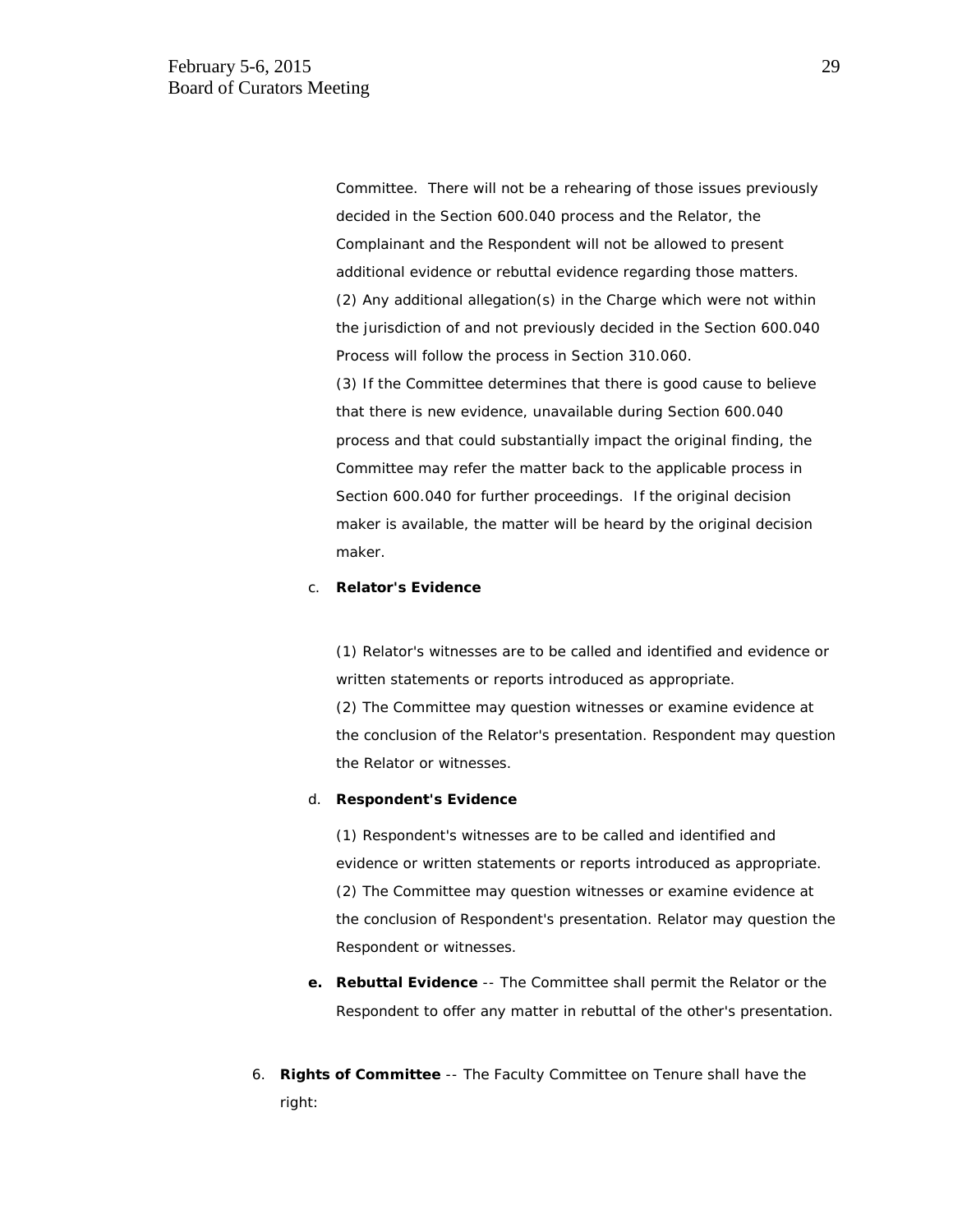- a. To determine the relevancy and admissibility of any evidence offered at the hearing, except that when the allegation(s) in the Charge was previously decided pursuant to the process in Section 600.040, the Record of the Case in the Section 600.040 Process will be the evidence before the Committee and the findings will be adopted by the Committee.
- b. To permit a stipulation of agreed facts by the Relator and the Respondent.
- c. To permit the incorporation in the record by a reference of any document, affidavit or other exhibit produced and desired to be incorporated in the record by the Relator or the Respondent.
- d. To question witnesses or evidence introduced by either the Relator or the Respondent at any time.
- e. To call additional witnesses for allegations contained in the Charge which were not within the jurisdiction of and not previously decided pursuant to the process in Section 600.040.
- f. To have access to the Record of the Case in the Section 600.040 Process.
- g. For allegations in the Charge previously decided pursuant to the process in Section 600.040, if the Committee determines that there is good cause to believe that there is new evidence, unavailable during the Section 600.040 process and that could substantially impact the original finding, the Committee may refer the allegation(s) back to the applicable process in Section 600.040 for further proceedings. If the original decision maker is available, the matter will be heard by the original decision maker.
- h. To dismiss any action or permit informal disposition at any stage of the proceeding if agreed to by Relator, Respondent, and appointing authority.
- i. To permit at any time amendment of the Charge or Answer so as to include matters which may come to the attention of the Committee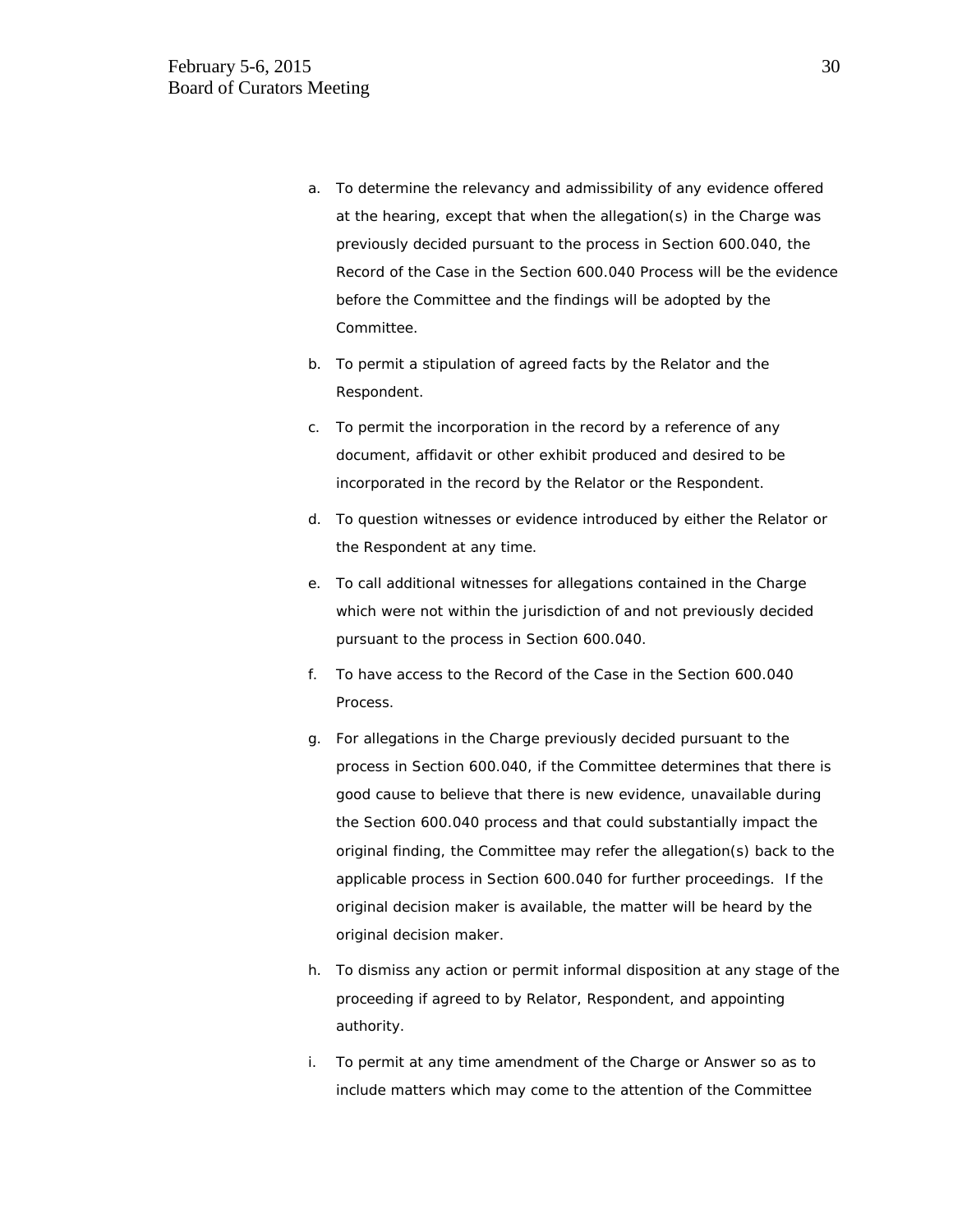before final determination of the case, provided however, that in such event the Committee shall grant to the Respondent or the Relator such time as the Committee may determine reasonable under the circumstances to answer or explain such additional matters.

- j. To dismiss any person from the hearing who interferes with or obstructs the hearing or fails to abide by the rulings of the Chairman of the Committee.
- k. To have present a legal advisor to the Committee, who shall be designated by the General Counsel of the Board of Curators.

#### 7. **Parties' Rights Upon Hearing**

a. A Relator appearing before a Faculty Committee on Tenure for a hearing pursuant to formal notice of a Charge shall have the right: (1) To be present at the hearing, which right may be waived by failure to appear.

(2) To have present any legal or other advisor or counselor and to consult with such advisor or counselor during the hearing.

(3) To present evidence by witnesses and by properly identified written statements or reports in support of the Charge for allegations contained in the Charge which were not within the jurisdiction of and not previously decided pursuant to the process in Section 600.040. (4) To hear or examine evidence presented by the Respondent for allegations contained in the Charge which were not within the jurisdiction of and not previously decided pursuant to the process in Section 600.040.

(5) To question witnesses present and testifying for Respondent for allegations contained in the Charge which were not within the jurisdiction of and not previously decided pursuant to the process in Section 600.040.

(6) To make any statement to the Committee in support of the Charge.

(7) To be informed in writing of the findings of the Committee and its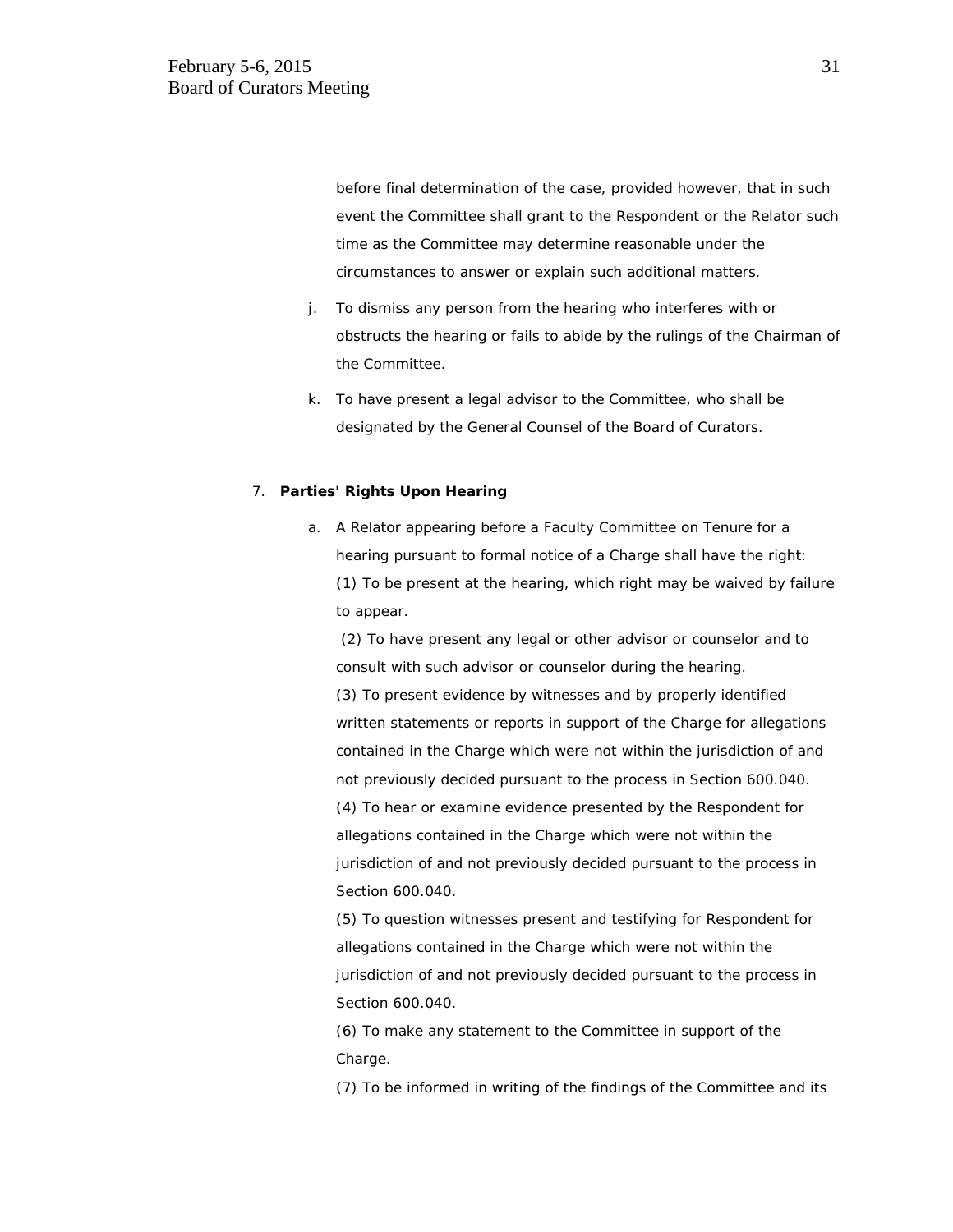recommendation on the Charge.

b. A Respondent appearing before a Faculty Committee on Tenure for a hearing pursuant to formal notice of a Charge shall have the right: (1) To be present at the hearing, which right may be waived by failure to appear.

(2) To have present any legal or other advisor or counselor and to consult with such advisor or counselor during the hearing.

(3) To present evidence by witnesses and by properly identified written statements or reports for any defense the Respondent desires for allegations contained in the Charge which were not previously within the jurisdiction of and not previously decided pursuant to the process in Section 600.040.

(4) To hear or examine evidence presented to the Committee for allegations contained in the Charge which were not previously within the jurisdiction of and not previously decided pursuant to the process in Section 600.040.

(5) To question witnesses present and testifying at the hearing for allegations contained in the Charge which were not previously within the jurisdiction of and not previously decided pursuant to the process in Section 600.040.

(6) To make any statement to the Committee in mitigation or explanation of the conduct in question.

(7) To be informed in writing of the findings of the Committee and its recommendation on the Charge.

c. Complainant may elect to participate in the Section 310.060 process but there is no negative inference if Complainant elects not to participate. If Complainant elects not to participate in the Section 310.060 process, Complainant still has the right to be informed in writing of the findings of the Committee and its recommendation on the Charge, as it relates to the allegation(s) in the Charge previously decided pursuant to the process in Section 600.040. If Complainant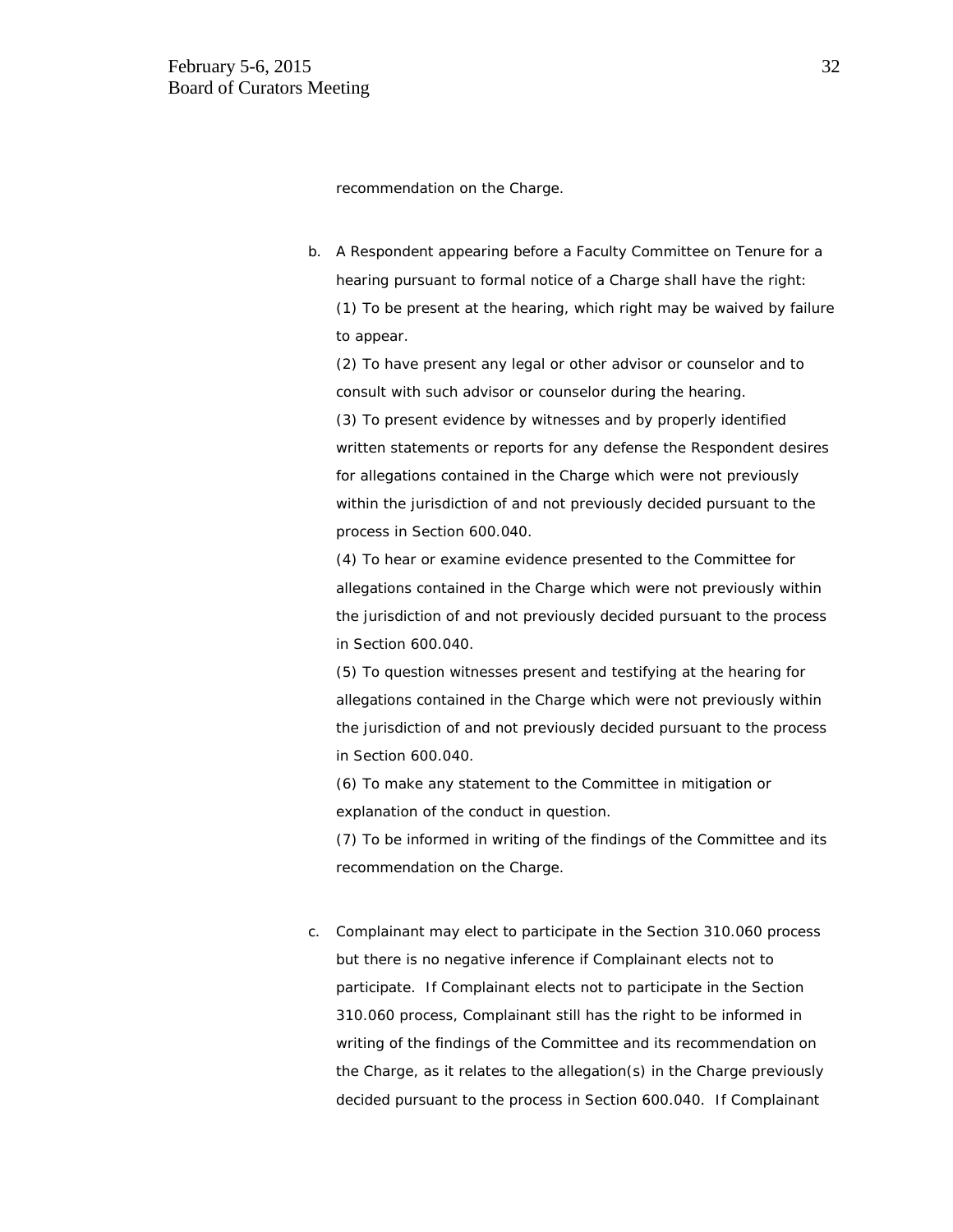elects to participate in the Section 310.060 process, Complainant shall have the right:

(1) To be present, which may be waived by failure to appear, at the portions of the hearing related to the allegation(s) in the Charge previously decided pursuant to the process in Section 600.040. (2) To have present any legal or other advisor or counselor and to consult with such advisor or counselor during the hearing. (3) To make an impact statement, either verbally or in writing, to the Committee.

(4) To be informed in writing of the findings of the Committee and its recommendation on the Charge, as it relates to the allegation(s) in the Charge previously decided pursuant to the process in Section 600.040.

#### 8. **Other Procedural Questions**

- a. Procedural questions which arise during the hearing and which are not covered by these general rules shall be determined by the Chairman, whose ruling shall be final unless the Chairman shall present the question to the Committee at the request of a member of the Committee, in which event, the ruling of the Committee by majority vote shall be final.
- b. **General Rules of Decorum** -- The following general rules of decorum shall be adhered to:

(1) All requests to address the Committee shall be made to the Chairman.

(2) The Chairman shall rule on all requests and points of order and may consult with the Committee's legal advisor prior to any ruling. The Chairman's ruling shall be final and all participants shall abide thereby unless the Chairman shall present the question to the Committee at the request of a member of the Committee, in which event the ruling of the Committee by majority vote shall be final.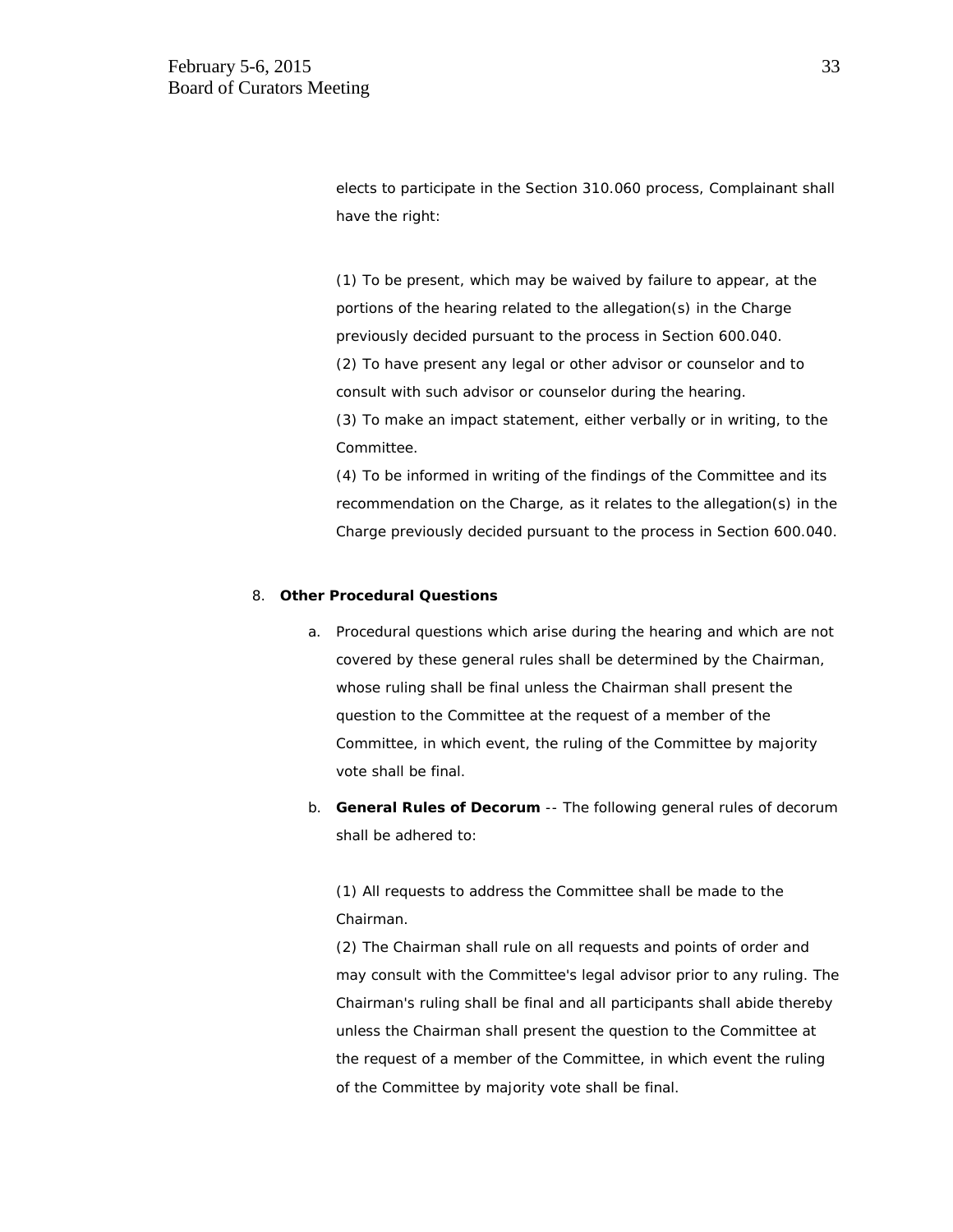(3) An advisor or counselor shall be permitted to address the Committee and to question witnesses. An advisor or counselor may request clarification of a procedural matter or may object on the basis of procedure at any time by addressing the Chairman after recognition.

- 9. **Determination by Committee** -- The Committee shall then make its findings and determination by majority vote in executive session out of the presence of the Relator and Respondent. Separate findings of fact are to be made as to each count of the Charge, and a recommendation made based upon the findings on all charges. Before recommending dismissal of the Respondent, the Committee shall be convinced by the evidence in the record considered as a whole that one or more counts have been sustained and that such count or counts warrant dismissal.
	- a. Official Report of Findings and Determination -- Promptly after the hearing and, in any event, within ten consecutive days after receipt of the record, the Committee shall make its findings of fact and recommendations in writing and transmit them to the Chancellor, to the Relator, to the Complainant (when applicable and as it relates to the allegations(s) in the Charge previously decided pursuant to the process in Section 600.040) and to the Respondent forthwith. If the Committee concludes that adequate cause for dismissal has not been established, and therefore tenure is not involved, but that some discipline or penalty less than dismissal may be appropriate, it may recommend that the Record of the Case be referred to the appropriate campus-level Committee for its recommendation to the Chancellor.
- C. **Record of Case** -- A taped or stenographic record of the hearing shall be taken and shall be maintained for five (5) years. The notice, exhibits, hearing record, a copy of the Record of the Case in Section 600.040 Process, when applicable, and the findings and determination of the Committee shall become the "Record of the Case," shall be filed in the Office of the President of the University, and shall be available only for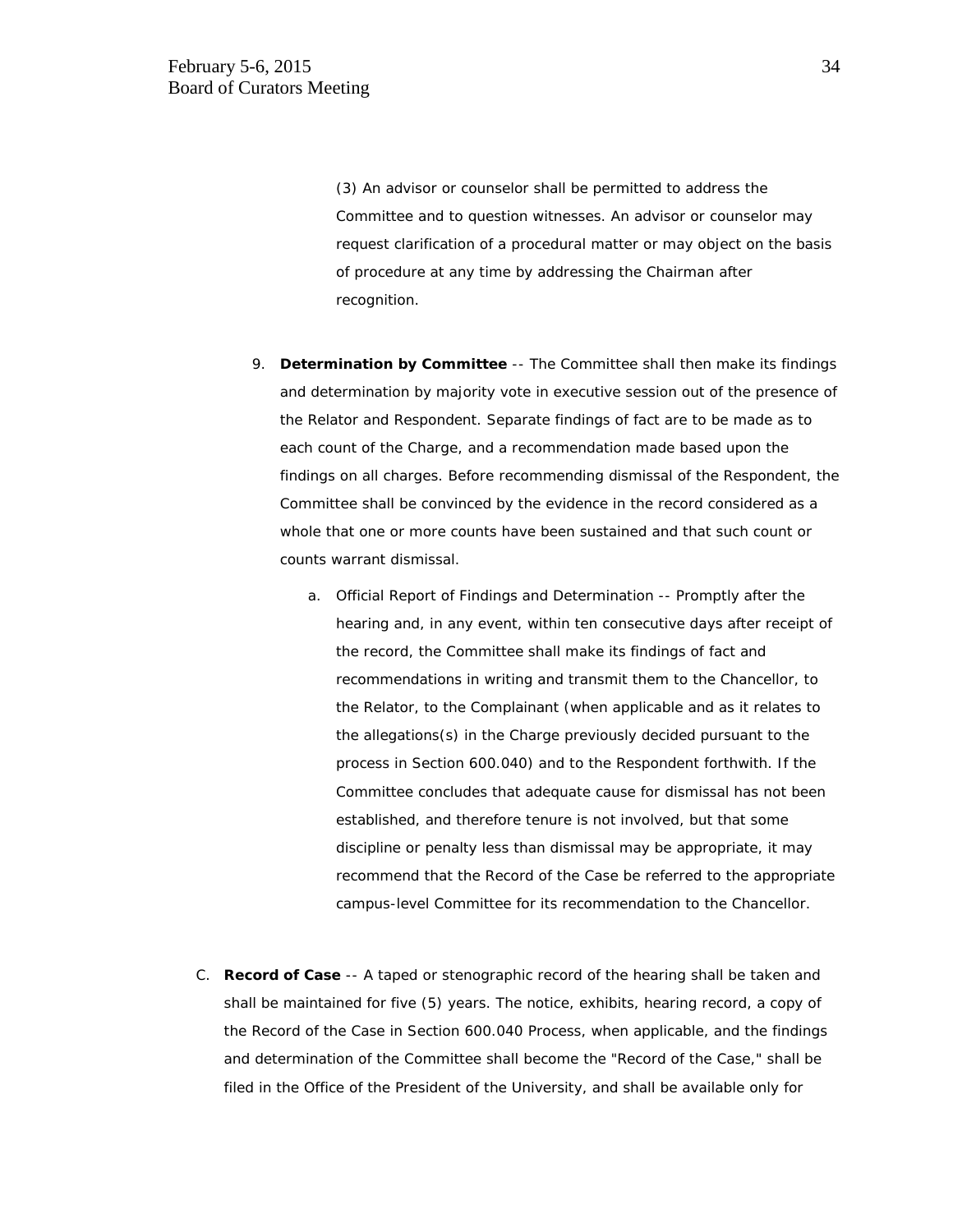official purposes, and for the purpose of appeal be accessible at reasonable times and places both to the Relator and the Respondent. In the event of an appeal, no new evidence shall be taken in the case, but the appellate authority may remand the matter for further evidence to the Committee. Either party may have any such record of the hearing reduced to writing for the purposes of appeal.

#### D. **Determination by Chancellor and Right of Appeal**

- 1. The Chancellor shall make a determination in the matter after giving due consideration to the findings and recommendations of the Committee and may remand the matter to the Committee or to the decision maker in the Section 600.040 Process, when applicable, for further proceedings. Upon reaching this determination, the Chancellor shall notify the Respondent, the Complainant (when applicable and as it relates to the allegations(s) in the Charge previously decided pursuant to the process in Section 600.040) and Relator in writing of the determination and disposition. The Respondent, Complainant or Relator shall be entitled to appeal to the President of the University as provided in Section 310.060 D.3. The Complainant's right to appeal and have access to records related to the appeal in Section 310.060.D are limited to the allegation(s) in the Charge which were previously decided pursuant to the process in Section 600.040. When the allegation(s) in the Charge was previously decided pursuant to Section 600.040 and if the Chancellor determines that adequate cause for termination has not been established, the Chancellor, in consultation with the Provost, shall determine sanctions less than termination for cause. The determination of sanctions less than termination for cause is stayed pending the appeals related to the Chancellor's decision as to termination and are not part of those appeals.
- 2. When permitted by these Regulations, the Respondent, Complainant or Relator may appeal a decision of the Chancellor by filing written notice of appeal within seven (7) consecutive calendar days after notice of the decision of the Chancellor with the President. A copy of the Notice of Appeal will simultaneously be given by the appealing party to all other parties. The appealing party may file a written argument confined to the issues and evidence previously submitted and contained in the Record of the Case for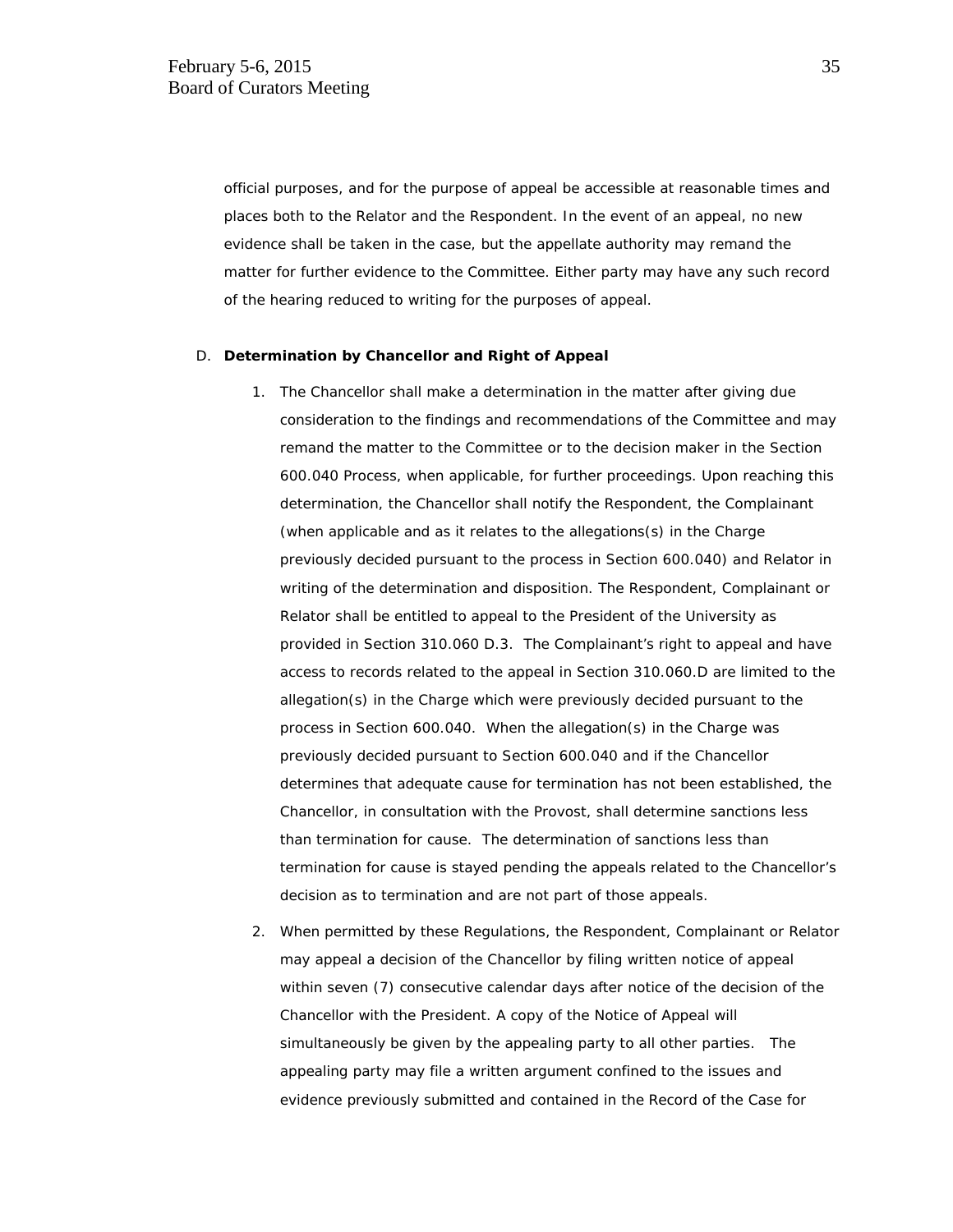consideration by the President. Such memorandum must be filed with the Notice of Appeal, and the President may request a reply to such memorandum by the Respondent, Complainant or Relator. The President shall have the discretionary right to grant extensions of time.

- 3. The President shall review the full Record of the Case and the appeal documents and may affirm, reverse, remand the case for further proceedings or, upon concluding that adequate cause for termination has not been established, and therefore tenure is not involved, but that some discipline or penalty less than dismissal may be appropriate, may refer the Record of the Case to the appropriate campus final Committee on Faculty Responsibility for its recommendation to the Chancellor and the President shall notify the Respondent, Complainant (when applicable) and the Relator in writing of this decision on the appeal.
	- a. The Relator, Complainant or the Respondent may thereafter appeal to The Board of Curators of the University of Missouri by filing a written Notice of Appeal with the President of the University and the Secretary of the Board of Curators and giving notice either to the Respondent or the Relator, as appropriate. Such Notice of Appeal must be filed within seven (7) consecutive calendar days of the notification of action by the President. Upon the filing of a Notice of Appeal to the Board, the President shall cause the record of the case, including any written memoranda received during its consideration, to be filed promptly with the Secretary of the Board of Curators.
	- b. The appealing party shall have the privilege of filing written argument confined to the issues and evidence previously submitted and considered in the Record of the Case for consideration by the Board of Curators with the Notice of Appeal, and the other parties may file a written reply within seven consecutive calendar days.

 The President of the University may grant extensions of time for filing written argument. The parties have the right of appearance before a committee of the Board.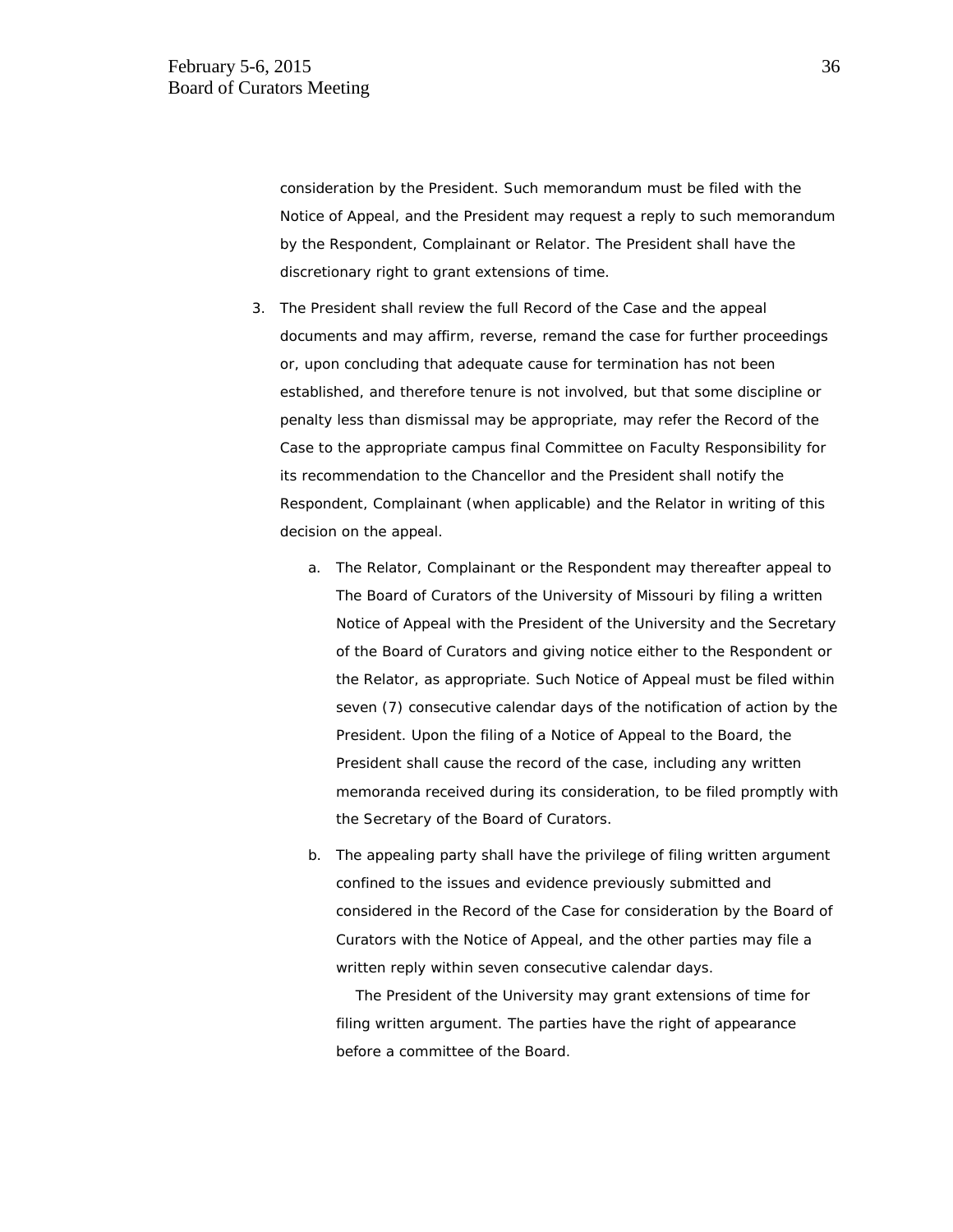4. The Board of Curators shall either sustain the decision of the Hearing Committee or return the proceedings to the Committee with specific objections. The Committee shall then reconsider, taking into account the stated objections and receiving new evidence if necessary. The Board of Curators shall take such final action on the appeal as it deems appropriate after study of the Committee's reconsideration. The Secretary of the Board shall notify the Respondent and the Relator in writing of the decision of the Board.

**Notice** -- If the appointment is terminated, a tenured faculty member shall normally receive salary to the end of the contract year in which final determination was made by the Chancellor under these procedures, as set forth in Section 310.060 D.1, except that no salary shall be paid beyond the date of termination if the cause of termination was conviction of a felony or if the cause of termination resulted from a Charge that was initiated pursuant to a finding and referral pursuant to Section 600.040. The Faculty Committee on Tenure may make recommendations if a shorter or longer period is deemed appropriate because of such considerations as the nature and gravity of the conduct which justified dismissal and the length and quality of service of the faculty member. Notice may also be extended by the President if, through no fault of the faculty member, inordinate delays occur in the appeal process.

## **Collected Rules and Regulations**

## **Academic Tenure Regulations**

#### **370.010 Academic Grievance Procedure**

Bd. Min. 4-8-05; Extended Bd. Min. 4-4-08; Amended 12-12-08; 04-03-09; Bd. Min. 6-17-11. [The 6-17-11 version replaces 370.015 (Pilot Academic Grievance Procedure), and the prior version of 370.010.] Amended 6-19-14, 2-5-15.

The Board of Curators, the faculty, and the administration of the University of Missouri recognize the importance of providing a prompt and efficient procedure for fair and equitable resolutions of grievances with the University without fear of prejudice or reprisal for initiating a grievance or participating in its settlement. To the extent possible, all grievances should be settled through informal discussions at the lowest administrative level, and disputed matters should be processed as formal grievances only when either party feels that a fair and equitable solution has not been reached in the informal discussions. Accordingly, the members of the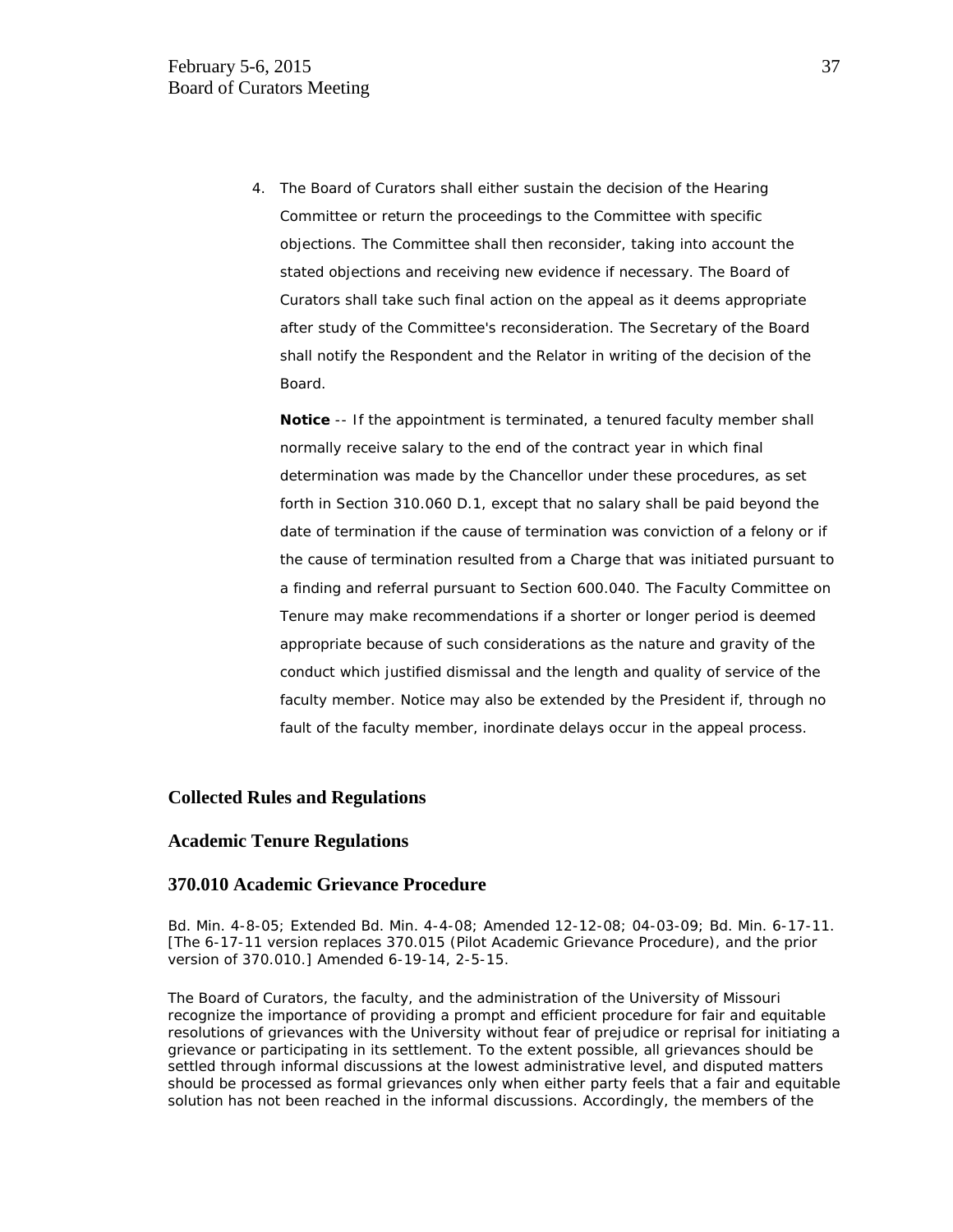faculty as defined in the rules and regulations, Section 310.020 A, including faculty who hold an administrative title or function, are encouraged to use this procedure for grievances relating to their status or activities as faculty members. Former faculty members may only use this process to grieve the non-renewal of their employment. This grievance procedure should not be used in connection with a matter relating to any administrative title or function which the faculty member currently holds or may also have had. When one of the following Sections is applicable, a grievance under Section 370.010 is not allowed for allegations within the jurisdiction of that applicable Section:

Section 200.025 Equity Resolution Process for Resolving Complaints of Harassment, Sexual Misconduct and other Forms of Discrimination against a Student or Student **Organization** 

Section 600.040 Equity Resolution Process for Resolving Complaints of Harassment, Sexual Misconduct and other Forms of Discrimination against a Faculty Member

Section 600.050 Equity Resolution Process for Resolving Complaints of Harassment, Sexual Misconduct and other Forms of Discrimination against a Staff Member.

The success of this procedure is contingent upon the good faith effort of all participants. It is the responsibility of the Faculty Council, Senate and Campus Administration, and the University President to encourage and sustain such efforts, and to ensure that the procedure is followed in its entirety in its spirit as well as letter. The Chancellors will be responsible for ensuring that the determination reached in a grievance is implemented. The Faculty Council/Senate Oversight Committee will monitor this process, as per 370 C.11.c.

#### A. **Definition:**

- 1. A grievance is defined as an allegation that one or more of the following has occurred:
	- a. There has been a violation, a misinterpretation, an arbitrary or discriminatory application of written University rule, policy, regulation, or procedure which applies personally to the faculty member, notwithstanding that it may apply to others within or without the grievant's unit, relating to the privileges, responsibilities, or terms and conditions of employment as a member of the faculty.
	- b. The faculty member has been discriminated against in violation of the Equal Employment/Educational Opportunity Policy in Section 320.010 and Sections 200.025, 600.040 and 600.050 are not applicable.
	- c. There has been an infringement on the academic freedom of the faculty member.
- 2. This policy shall not be interpreted in such a manner as to violate the legal rights of religious organizations or the recruiting rights of military organizations associated with the Armed Forces or the Department of Homeland Security of the United States of America.

## B. **Termination and Non-Renewal of Regular Faculty**

- 1. The termination of regular faculty on continuous appointments, on whatever grounds, is governed by the Academic Tenure Regulations (Section 310.020) and the Procedures in Cases of Dismissal for Cause (Section 310.060) rather than this Grievance Procedure. Any matter related to the termination of regular faculty on continuous appointment cannot be grieved under Section 370.010.
- 2. The non-renewal of regular faculty on regular term appointments, on whatever grounds, is governed by the Academic Tenure Regulations (Section 310.020)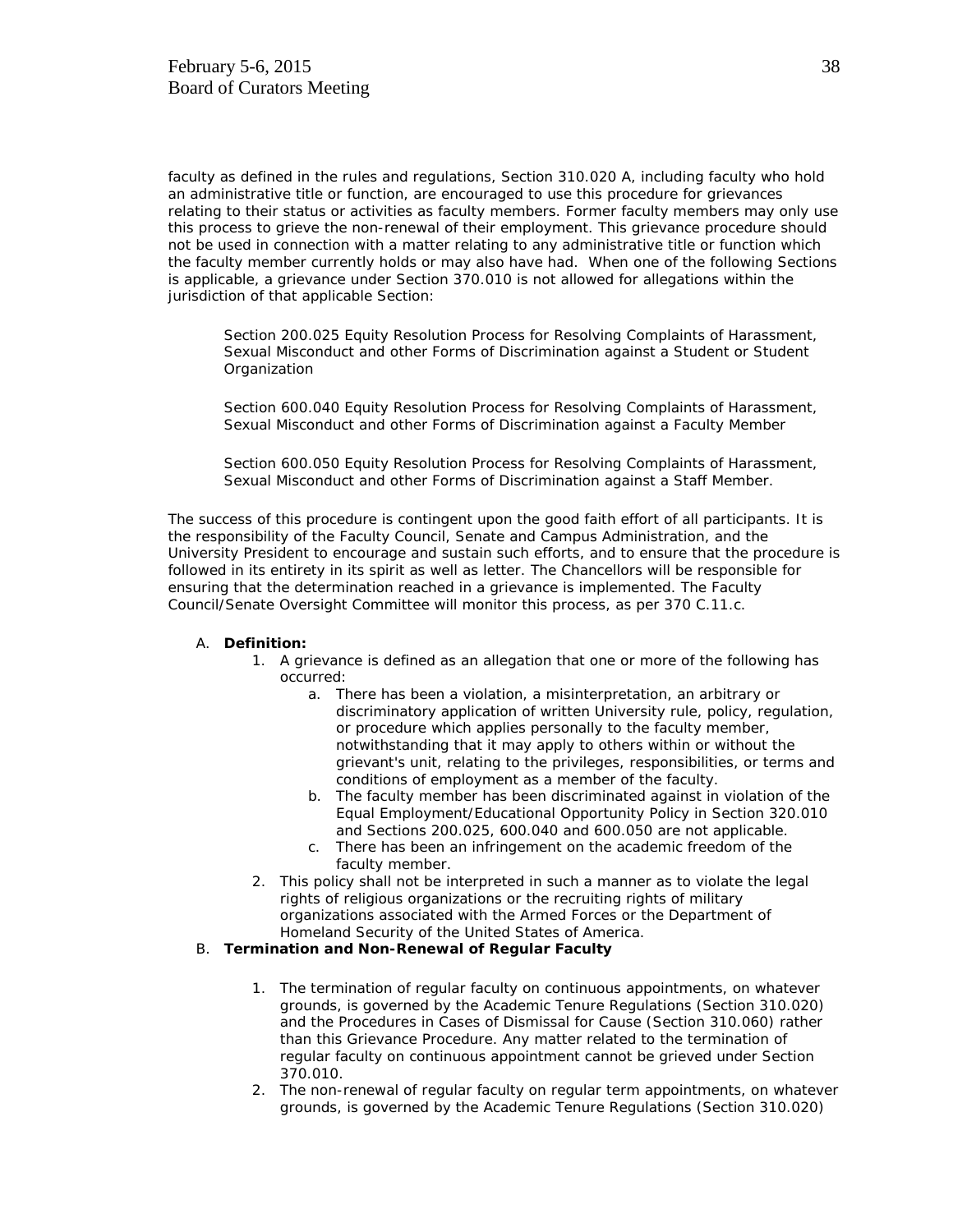rather than this Grievance Procedure. As laid out in Section 310.020.F.3., if a tenure-track faculty members' non-renewal has been unsuccessfully appealed to the Chancellor, the faculty member may use this grievance process only to allege that the decision resulted from inadequate consideration, or that the decision was based significantly on consideration violative of academic freedom, or that the decision was based significantly on considerations violative of governing policies on equal employment opportunity.

#### C. **Grievance Process:**

- 1. *Grievance Resolution Panel (GRP):*
	- a. Grievances shall be addressed by a standing GRP consisting of a senior administrator and two or four tenured faculty members:
		- i. Two models for the GRP are possible and the model employed by each campus, as well as the number of GRP members, will be determined by the Chancellor in consultation with Faculty Council/Senate.

(a) Model A: Two or four GRP faculty members (plus 2 alternate faculty members) will be chosen by the Faculty Council (FC) or Faculty Senate (FS) after consultation with the Chancellor or Chancellor's designee, via an application process designed by the FC or FS.

(b) Model B: The GRP will consist of two panels, each with two or four tenured faculty members and two alternate faculty members. Faculty will be chosen by FC/FS as described in Model A. above.

- ii. Faculty members may be granted release time to compensate for the effort devoted to the GRP. The amount of release time will be negotiated between the Chancellor/Chancellor's designee and the faculty member's dean/department chair.
- iii. The senior administrator member of the GRP under either Model A or B will be appointed by the Chancellor/Chancellor's designee after consultation with the FC or FS.
- b. GRP members will serve up to three-year renewable terms pending FC or FS and Chancellor/Chancellor's designee approval. In the interest of continuity and consistency, faculty terms on the GRP will be staggered.
- c. A conflict of interest is a situation in which financial or other personal considerations have the potential to compromise or bias professional judgment and objectivity.
	- i. In the case of a conflict of interest of the senior administrative member of the GRP, the Chancellor/Chancellor's designee will appoint an alternate senior administrator after consultation with the FC/FS.
	- ii. In case of a conflict of interest of a faculty member of the GRP, the FC/FS will appoint alternate faculty members of the GRP. Release time, if any, for faculty alternates will be negotiated between the Chancellor/Chancellor's designee and the alternate's dean/department chair, as needed.
- 2. Faculty Council/Senate Oversight Committee (OC) :
	- a. The OC will monitor the grievance process. (Additional details on OC committee are provided below in section 370.010 C.11.)
- 3. Filing a grievance: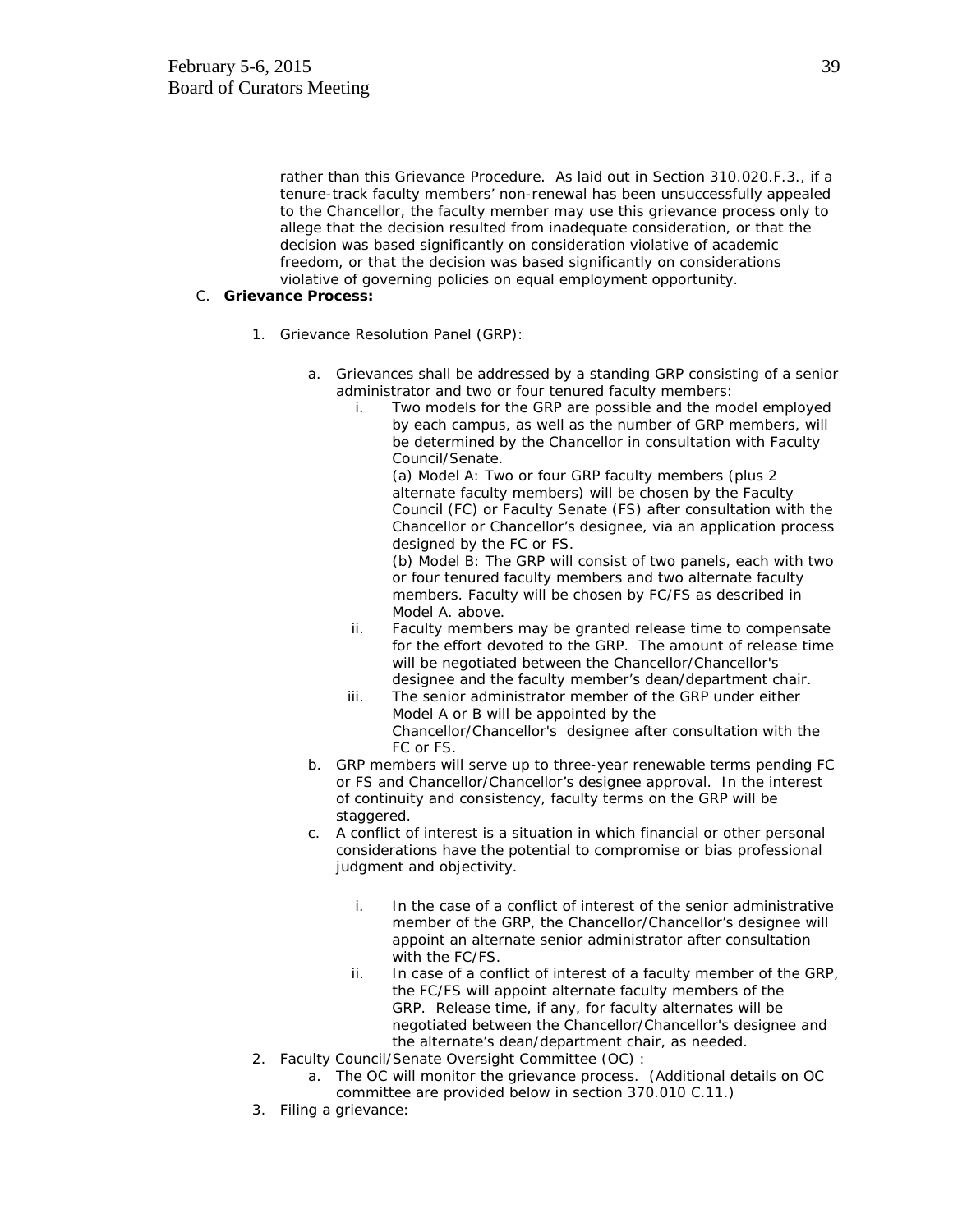- a. A faculty member files a grievance by the completion of the Grievance Filing Form (GFF) (see attached form in Appendix A) and submission of the form to the GRP.
	- i. The grievant may submit any relevant evidence/attachments that the grievant would like to be considered by the GRP as well as a list of additional sources of information, including persons with knowledge, subject to the limitations as to length specified in the GFF.
	- ii. The grievant may also request that the GRP gather any additional relevant evidence that the grievant believes exists and that is not in the grievant's possession or to which the grievant does not have access. Taking into account considerations of FERPA, HIPAA, attorney/client privilege and impact on any party or university unit, the GRP will make reasonable attempts to obtain information that it deems relevant and central to the grieved matter(s).
- b. There are three requirements the grievant must meet when filing:
	- i. The grieved act listed on the GFF must meet the definitional criteria in 370.010 A.
	- ii. The grievant must demonstrate that s/he attempted to informally resolve the complaint before filing the grievance.
	- iii. The grievant must file the grievance within one hundred and eighty (180) calendar days after the grievant knew, or reasonably should have known, of the occurrence of the event or omission out of which the grievance has arisen. In situations where the grievance arises out of a series of events or omissions, the filing period shall be measured from the last event or omission in the series.

(a) A faculty member who does not initiate a grievance in accordance with the 180-day calendar limit specified herein shall be deemed for purposes of these procedures to have accepted the last decision rendered by an appropriate administrative officer.

- c. If the GRP determines that any of these three requirements (370.010 C.3.) are not met, they may reject the grievance. Rejections of grievances cannot be appealed.
- 4. Processing a grievance:
	- a. The GRP will meet with the grievant to discuss the complaint and gain a greater understanding of the issues.
	- b. The GRP will also name a university respondent, in consultation with both the Chancellor/Chancellor's designee and the Chair/President of Faculty Council/Senate or their designee.
	- c. Early in the process, the GRP may hold one face-to-face meeting simultaneously with both the grievant and the person against whom the grievance is directed.
	- d. Both the grievant and the respondent have the right to consult with an attorney of their choice, but that attorney may not be present at any meetings with the GRP. Both the grievant and the respondent may have an advisor present at meetings with the GRP but the advisor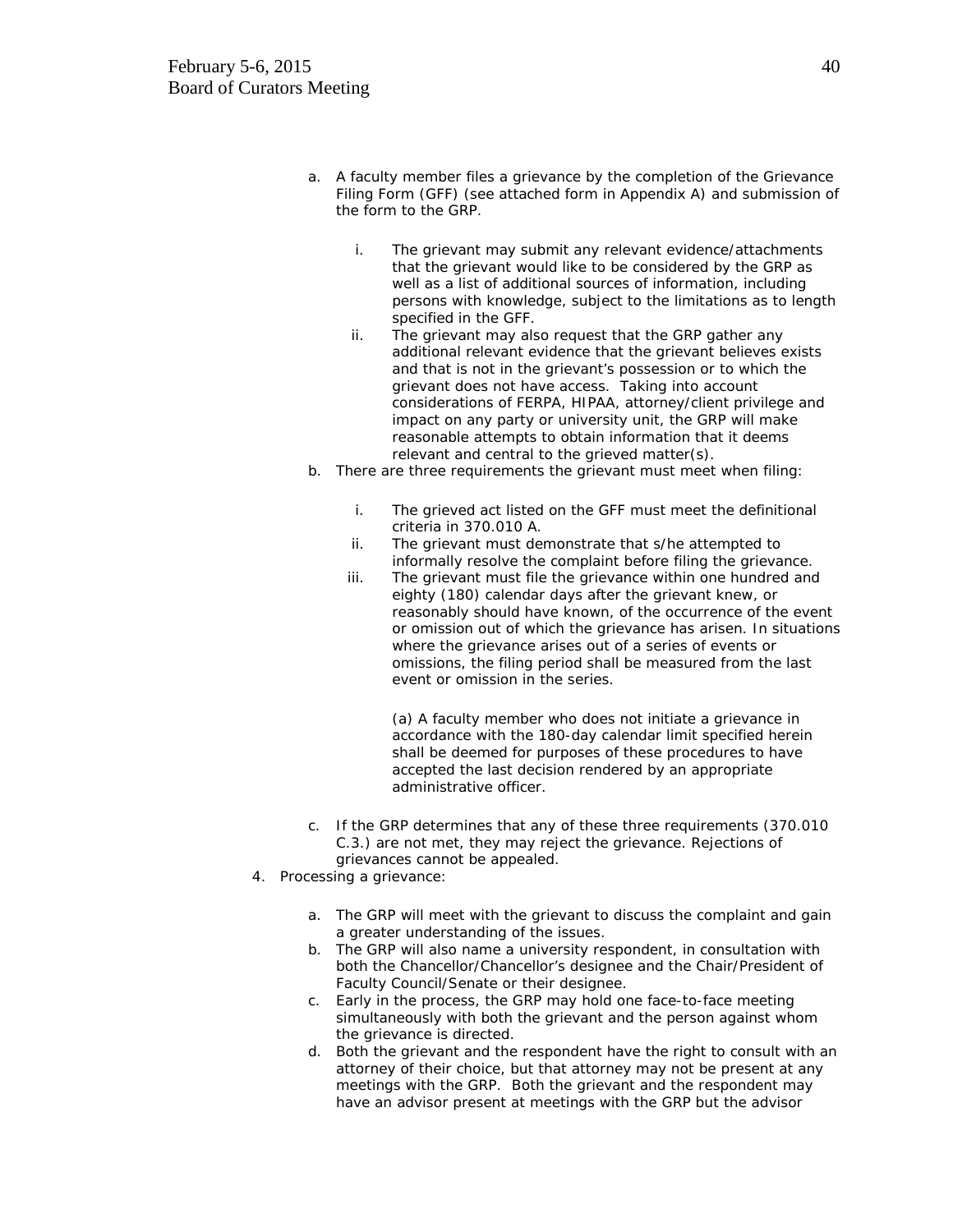must be a current university employee and cannot act in the capacity of an attorney. The advisor may not make presentations or statements to the GRP, or any other parties present.

- e. The university respondent will be provided with the original grievance filing form and any other information gathered that the GRP deems relevant, and will be required to write a rebuttal statement.
	- i. The respondent may include any relevant evidence/attachments that the respondent would like to be considered by the GRP, as well as a list of additional sources of information, including persons with knowledge.
	- ii. The respondent may request that the GRP gather any additional relevant evidence that the respondent believes exists and that is not in the respondent's possession or to which the respondent does not have access. Taking into account considerations of FERPA, HIPPA, attorney/client privilege and impact on any party or university entity, the GRP will make reasonable attempts to obtain information that it deems relevant and central to the grieved matter(s).
	- iii. The respondent has 15 calendar days from the date that s/he is provided with the original grievance filing form to write this rebuttal statement. The respondent may submit a written request to the GRP for a time extension to prepare the rebuttal. Such extensions will be granted at the sole discretion of the GRP.
- f. The GRP will investigate, gather evidence, meet individually or jointly with either or both parties, as well as other relevant individuals. There shall be no formal hearing in this process.
- g. Based on its own investigation, the GRP may collect evidence that it deems as having relevance and centrality to the grieved matters.
- h. The GRP shall receive the cooperation of campus administrators, the collegiate dean, the department chair, the grieving faculty member, other faculty members, other University employees, and students enrolled at the University. It will be the duty of all such individuals to provide, in a timely fashion, all requested non-testimonial evidence relevant to the case.
- i. The GRP will consult with University Legal Counsel concerning legal issues of evidence, including but not limited to FERPA regulations, attorney/client privilege, and HIPPA-protected materials.
- j. All University employees must be truthful in providing testimony to the GRP and all non-testimonial evidence must be genuine and accurate. False testimony, fraudulent evidence, refusal to cooperate with the GRP and breaches of confidentiality (see section 370.010 C.12) may be the basis for a personnel action against the uncooperative individual.
- k. The grievant(s) and respondent(s) shall be promptly provided with a copy of all evidence collected by the GRP, or in the case of materials deemed confidential by the GRP, a summary of this evidence.
- l. The GRP will have three months from the date of a correctly filed grievance (see 370.010 C.3.a) to conduct an investigation and render findings and recommendations, if any.
- m. Prior to rendering its findings, the GRP will inform the parties in writing of their tentative findings and the basis for these findings, including documents collected and information received orally. The parties shall meet jointly with the GRP and each will have the opportunity to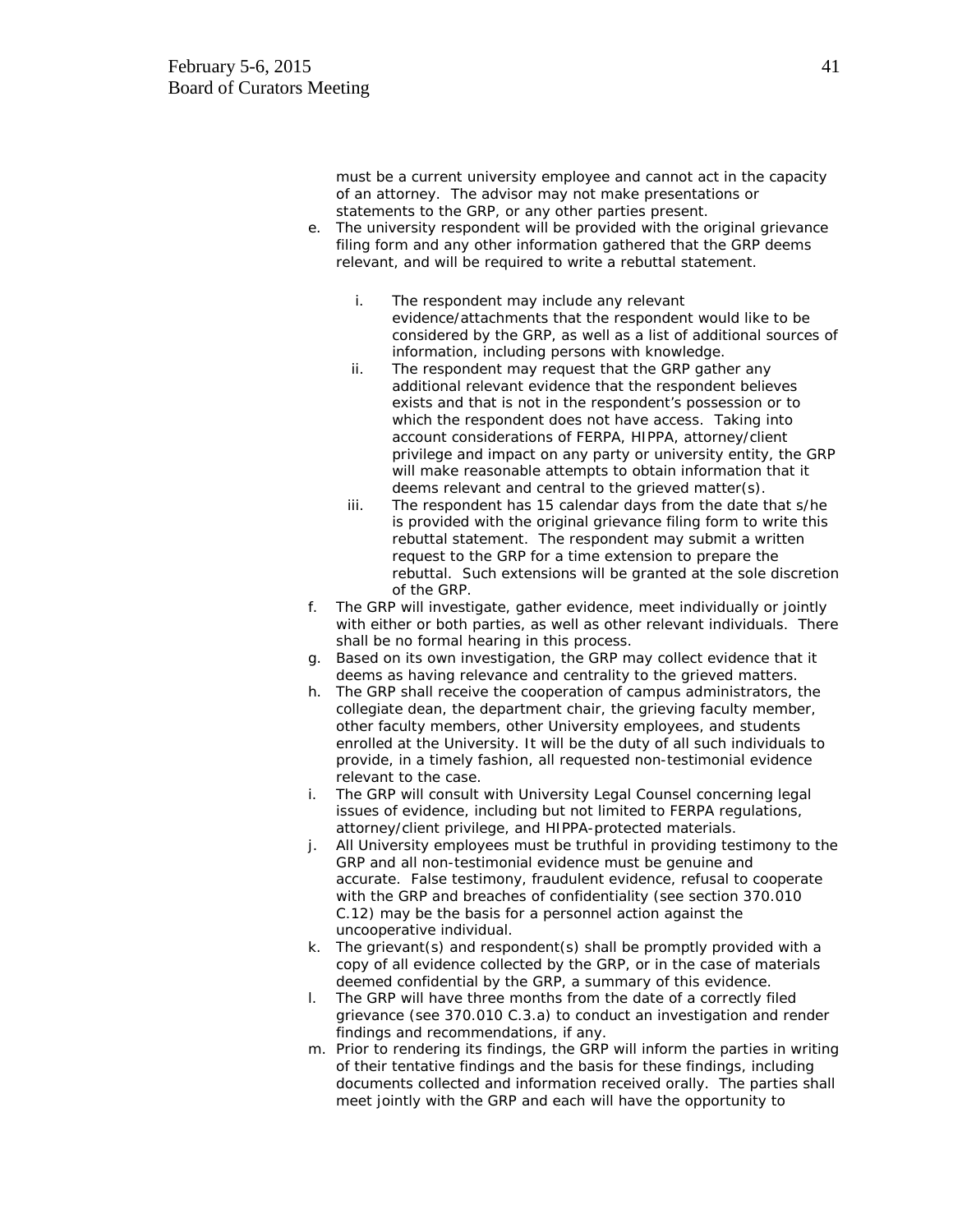provide a 30 minute oral presentation to the GRP regarding their perspective on these tentative findings. Each party will be provided with the opportunity to make one ten minute rebuttal to the other party's presentation.

- 5. Potential GRP Actions
	- a. The GRP has broad administrative latitude to address grievances.
	- b. At any point in the process, the GRP may:
		- . Facilitate a settlement agreement between the grievant and the University of Missouri.
		- i. Make a determination that the grievance has no merit. This determination is not appealable.
		- ii. Terminate a grievance if a lawsuit related to the substantive content of the grievance, as determined by the GRP, is initiated at any time. The grievant and the respondent are immediately released from requirements imposed by Section 370.010 C.12. This action is not appealable.
	- c. At the conclusion of their investigation, the GRP shall make findings and recommendations that may include, but are not limited to, the following, which will be provided to the Chancellor, Provost, the parties, and the Oversight Committee Representative:
		- i. A finding in favor of the grievant and the recommendation of remedies, if any, to resolve the grievance.
		- ii. A finding that both the grievant and the respondent have legitimate complaints and the recommendation of remedies, if any, to resolve both sets of complaints.
		- iii. A finding against the grievant with no recommendations for remedies to address the grievant's complaint.
		- iv. A finding that the respondent was subject to some adversity in connection with the aggrieved act and the recommendation of remedies, if any, to alleviate this adversity.
	- d. In the interest of solving problems, the GRP in unique position to view university functions from multiple viewpoints, may occasionally identify areas of functioning of the University of Missouri that could be improved or changed to prevent future problems. These findings and recommendations can be provided periodically to the Provost, the Chancellor, and the Chair of Faculty Council/Senate.
- 6. Appeal of the GRP findings:
	- a. Within 15 calendar days, either the grievant or the respondent may appeal the GRP findings and recommendations, if any, to the Chancellor using the Grievance Appeal Form (a copy of which is attached in Appendix B).
	- b. The Chancellor will have 30 calendar days from the time it is received to act on the appeal. If the Chancellor needs more time, then the Chancellor shall provide reasons and a new estimated time via a letter to all parties (grievant, respondent, GRP, Oversight Committee representative). If the Chancellor does not act within 30 calendar days and does not provide such a letter, the decision of the GRP becomes final.
	- c. If neither party appeals the GRP decision within 15 days, then the Chancellor will have an additional 30 days to accept or reject the findings of the GRP in whole or in part, and accept, reject or modify the recommendations of the GRP. If the Chancellor needs more time,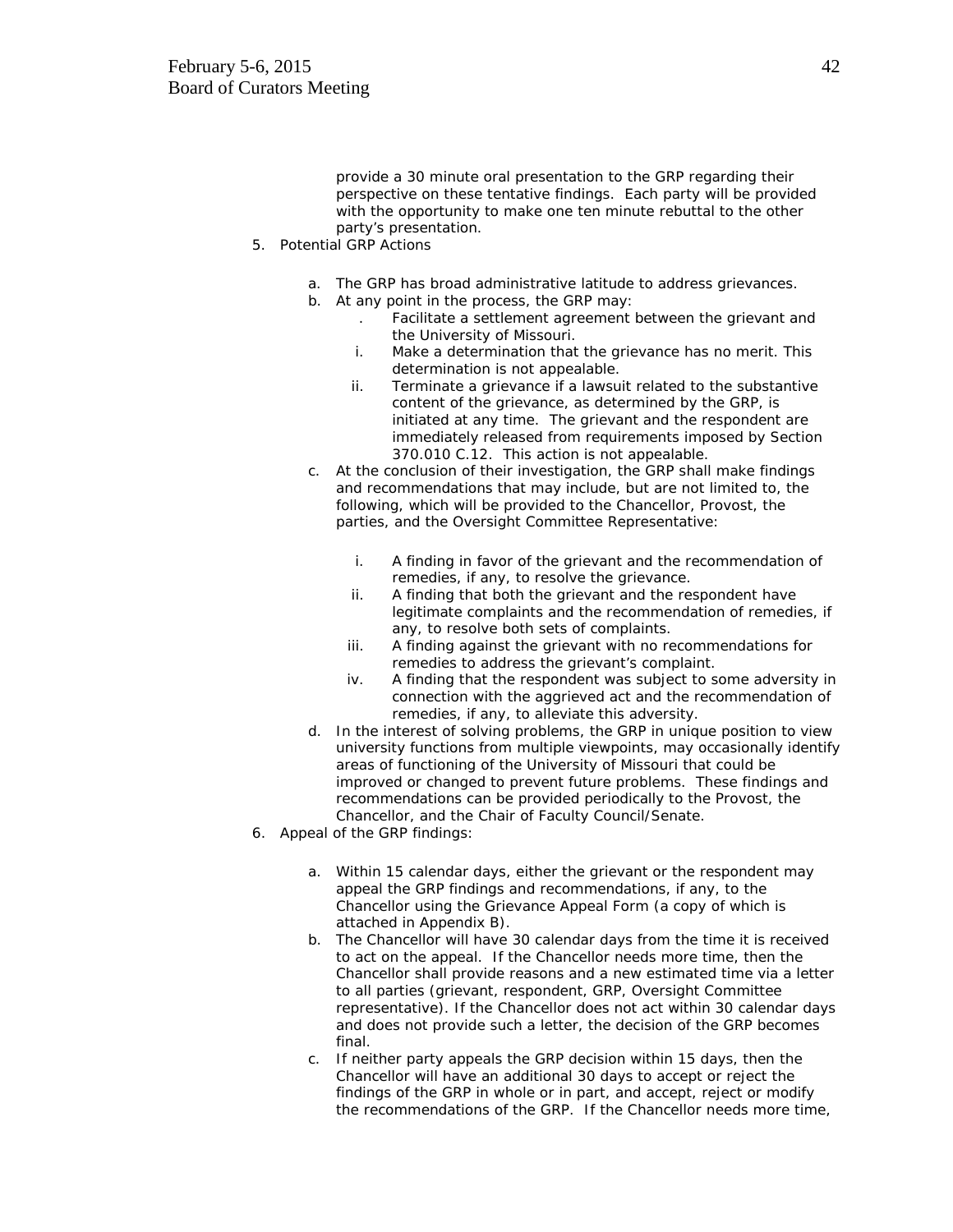then the Chancellor shall provide reasons and a new estimated time via a letter to all parties (grievant, respondent, GRP, Oversight Committee representative). If the Chancellor does not act within such additional 30 calendar days and does not provide such a letter, the decision of the GRP becomes final.

- 7. Chancellor's review of the GRP Decision:
	- a. In reviewing the GRP decision:
		- i. The Chancellor, or the Chancellor's designee, may speak to the grievant and the respondent. If the Chancellor, or the Chancellor's designee, meets with one party, however, then the Chancellor or the chancellor's designee must also meet with the other party as well, although not necessarily at the same time.
		- ii. The Chancellor and Chancellor's designee will have access to all relevant documents.
		- iii. The Chancellor or the Chancellor's designee may seek additional information or input as needed. If the Chancellor or Chancellor's designee seeks additional information, however, then the Chancellor shall inform the GRP and the OC representative to the grievance under consideration what additional information or input the Chancellor or the Chancellor's designee has sought.
	- b. The Chancellor may accept or reject the findings of the GRP in whole or in part, and accept, reject or modify the recommendations of the GRP. If the Chancellor rejects or modifies, the Chancellor or the Chancellor's designee shall meet with the GRP and the OC representative prior to rendering the final decision.
	- c. The Chancellor's decision is final.
	- d. Upon rendering of the final decision, the Chancellor will notify the grievant, respondent, GRP and Oversight Committee representative regarding the final outcome and remedies, if any.
- 8. Grievant's acceptance of the final decision:
	- a. Once a decision is final, the grievant has 15 calendar days to provide written acceptance or non-acceptance of the decision and any recommended remedies.
	- b. The grievant uses the Grievance Acceptance Form (a copy of which is attached in Appendix C) to file a response to the final decision.
- 9. If the grievant fails to provide a written acceptance of the final decision or submits a Grievance Acceptance Form that rejects the final decision, the grievant suffers the loss of all remedies favorable to the grievant.
- 10. Grievant's legal rights:
	- a. Upon acceptance of the final decision, the grievant waives the right to bring a lawsuit concerning any matters that were a subject of the grievance.
	- b. If a lawsuit related to the substantive content of the grievance is initiated at any time, then this grievance process will immediately end and the grievant and the respondent are immediately released from requirements imposed by Section 370.010C.12.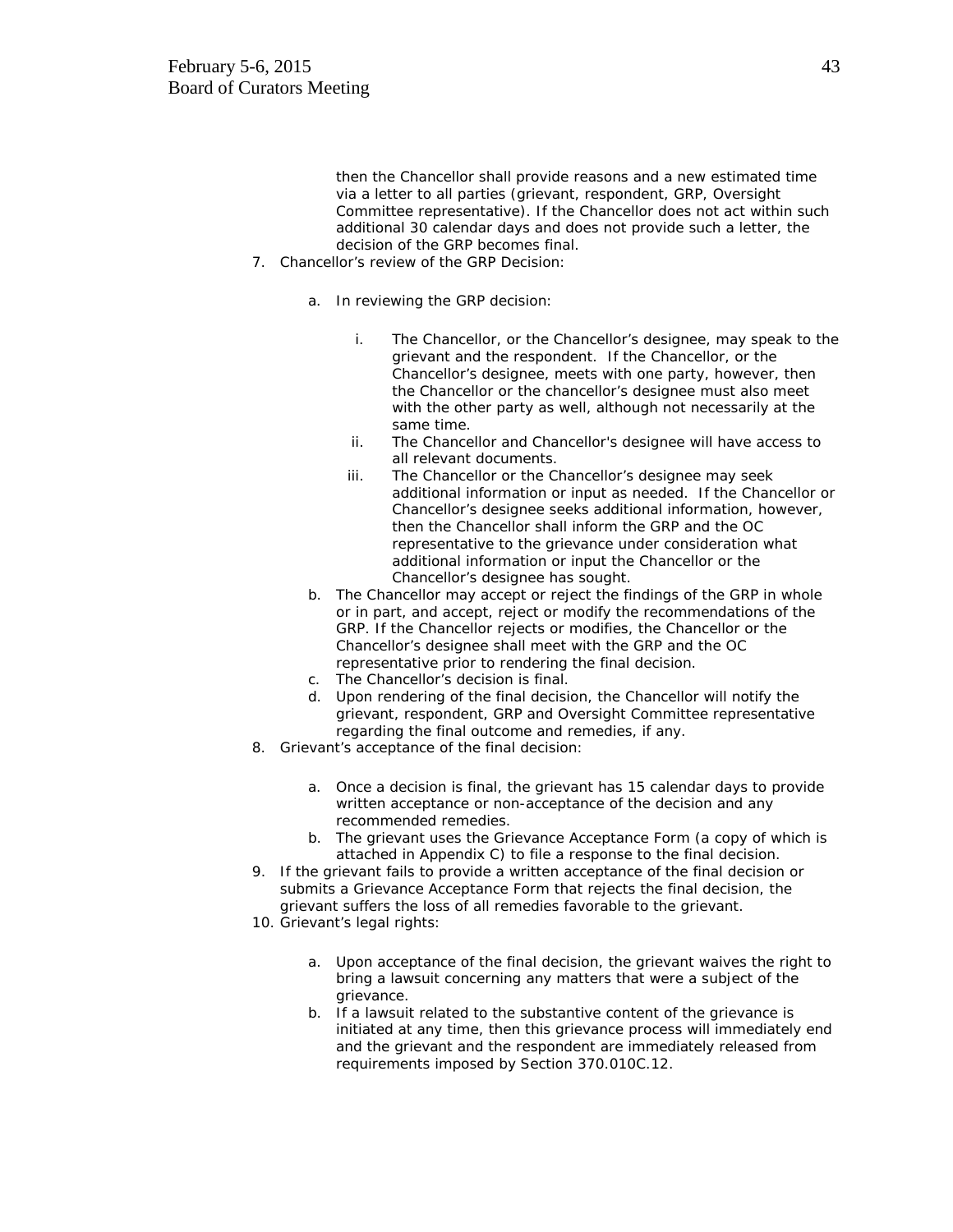c. Upon rejection of the final decision, the grievant and the respondent are released from the confidentiality requirements imposed by Section 370.010C.12.

#### 11. Oversight:

- a. There will be a Faculty Council/Senate Oversight Committee (OC), whose purpose will be to monitor the Grievance process as neutral observers and provide feedback on the process to the Faculty Council or Faculty Senate, the faculty and the Provost's and Chancellor's Office.
	- i. The OC will consist of 3-5 tenured faculty appointed by Faculty Council or Faculty Senate for up to three year staggered terms.
	- ii. Chair of the OC will be a member of the Faculty Council or Faculty Senate.
- b. OC monitoring of individual grievances:
	- i. A member of the OC will be appointed to each grievance case following receipt of the Grievance Filing Form by the GRP. OC members will rotate grievance case membership unless a conflict of interest is identified.
	- ii. The OC representative will sit in on all GRP deliberations and will be copied on all correspondence. If during deliberations, the OC member has process or procedural concerns, the member may raise the concerns with the GRP, without the grievant or respondent or any other parties present.
	- iii. The OC representative is an observer: The OC representative may not participate in the deliberations or rendering of findings and recommendations by the GRP.
	- iv. GRP requests for extensions of up to two weeks may be approved by the OC representative on that case. Any additional requests for extensions must be approved by the OC. The OC shall rule on such requests within five calendar days from the receipt of the request.
	- v. The OC representative shall not discuss the ongoing grievance with anyone, including other OC members, except any information necessary to the OC committee decision regarding time extension requests from the GRP.
	- vi. At the close of each grievance case, the OC representative shall present to the other OC members, and the GRP, a summative and evaluative report of the process as it relates to that particular case. These reports will not reveal any substantive information concerning grievances including but not limited to supporting materials, specific findings, and identifying information about any participant.
- c. OC monitoring of the grievance process:
	- i. The OC will continually monitor the overall grievance process.
	- ii. On a yearly basis the OC shall present a summative and evaluative report to Faculty Council or Faculty Senate Executive Committee, the Provost and the Chancellor.
	- iii. The OC will monitor the implementation of remedies resulting from the final grievance decision by communication with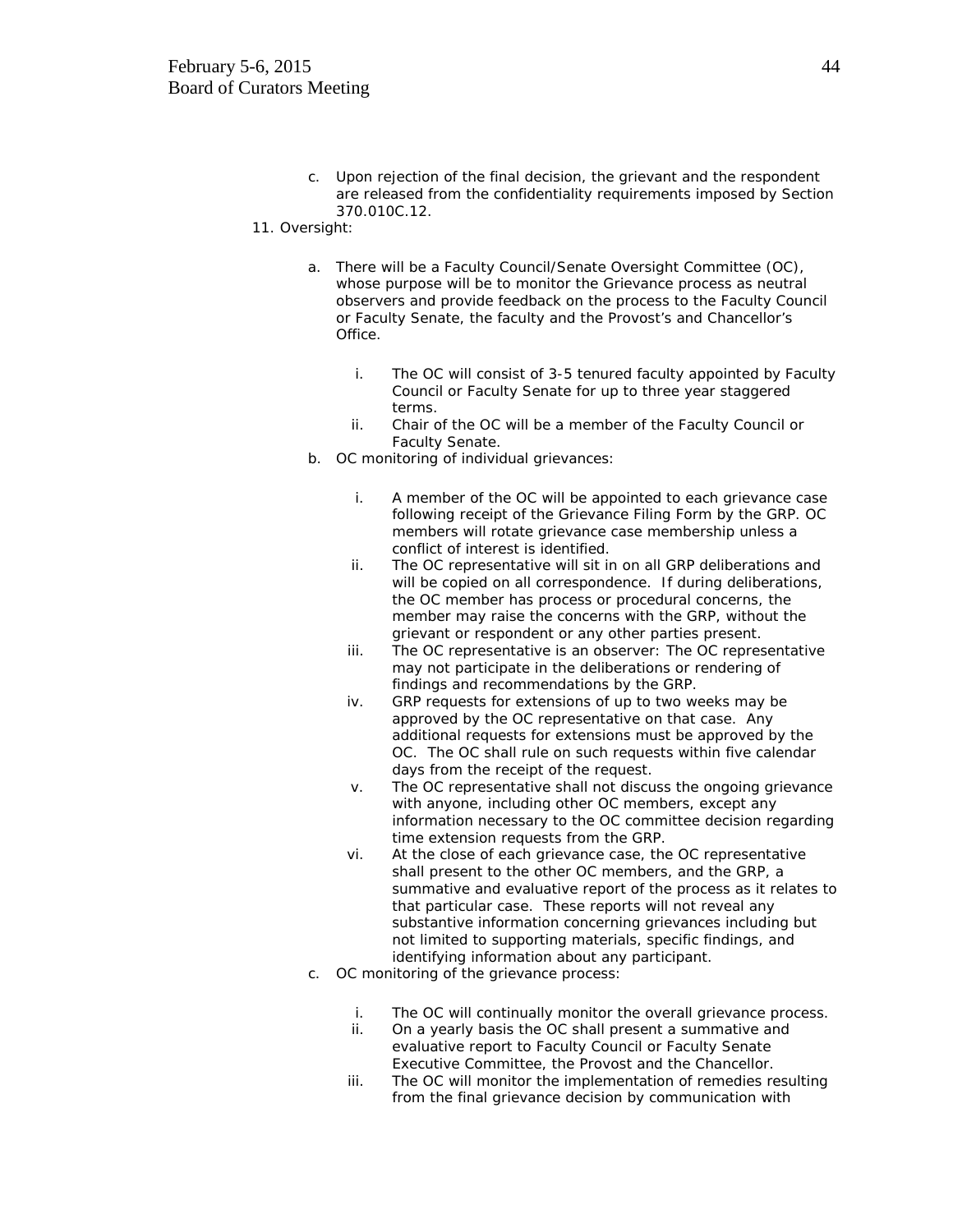relevant parties, and in cases in which remedies are not being implemented the Faculty Council/ Faculty Senate will be notified.

- 12. Confidentiality:
	- a. All parties involved (grievant, respondent, GRP and OC) must agree to maintain strict confidentiality regarding any substantive information concerning grievances including but not limited to supporting materials, specific findings, and identifying information about any participant. The substance of the cases shall not be discussed at any time, before or after a final decision is made, except as provided in Section 370.010 C.5.b.iii, and 370.010 C.10.c.
- D. The President of the University is authorized to amend this Board Rule by Executive Order on or before February 6, 2017.
	- **[Appendix A](http://www.umsystem.edu/media/gc/370.010-Appendix-A.doc) (MS Word)**
	- $\Box$  [Appendix B](http://www.umsystem.edu/media/gc/370.010-Appendix-B.doc) (MS Word)
	- **E** [Appendix C](http://www.umsystem.edu/media/gc/370.010-Appendix-C.doc) (MS Word)

# **Collected Rules and Regulations**

# **Grievance Procedures**

**Chapter 380: Administrative, Service and Support Staff Grievances**

# **380.010 Grievance Procedure for Administrative, Service and Support Staff**

Bd. Min. 2-19-67, p. 32,163; Revised Bd. Min. 9-7-79; Revised Bd. Min.9-12-80; Revised Bd.

Min. 2-2-94; Amended 9-26-97; Revised 10-1-98; Amended 2-5-15.

The Board of Curators has adopted the following resolution relating to grievance procedures for the administrative, service and support staff of the University of Missouri.

**A. The University recognizes the right of employees** to express their grievances and to seek a solution concerning disagreements arising from working relationships, working conditions, employment practices or differences of interpretation of policy which might arise between the University and its employees. A regular employee may process a grievance regarding any of these matters upon completion of their probationary period. A probationary or non-regular employee may process a grievance concerning issues of prohibited discrimination or application or interpretation of University policies and procedures. When one of the following Sections is applicable, a grievance under Section 380.010 is not allowed for allegations within the jurisdiction of that applicable Section:

Section 200.025 Equity Resolution Process for Resolving Complaints of Harassment, Sexual Misconduct and other Forms of Discrimination against a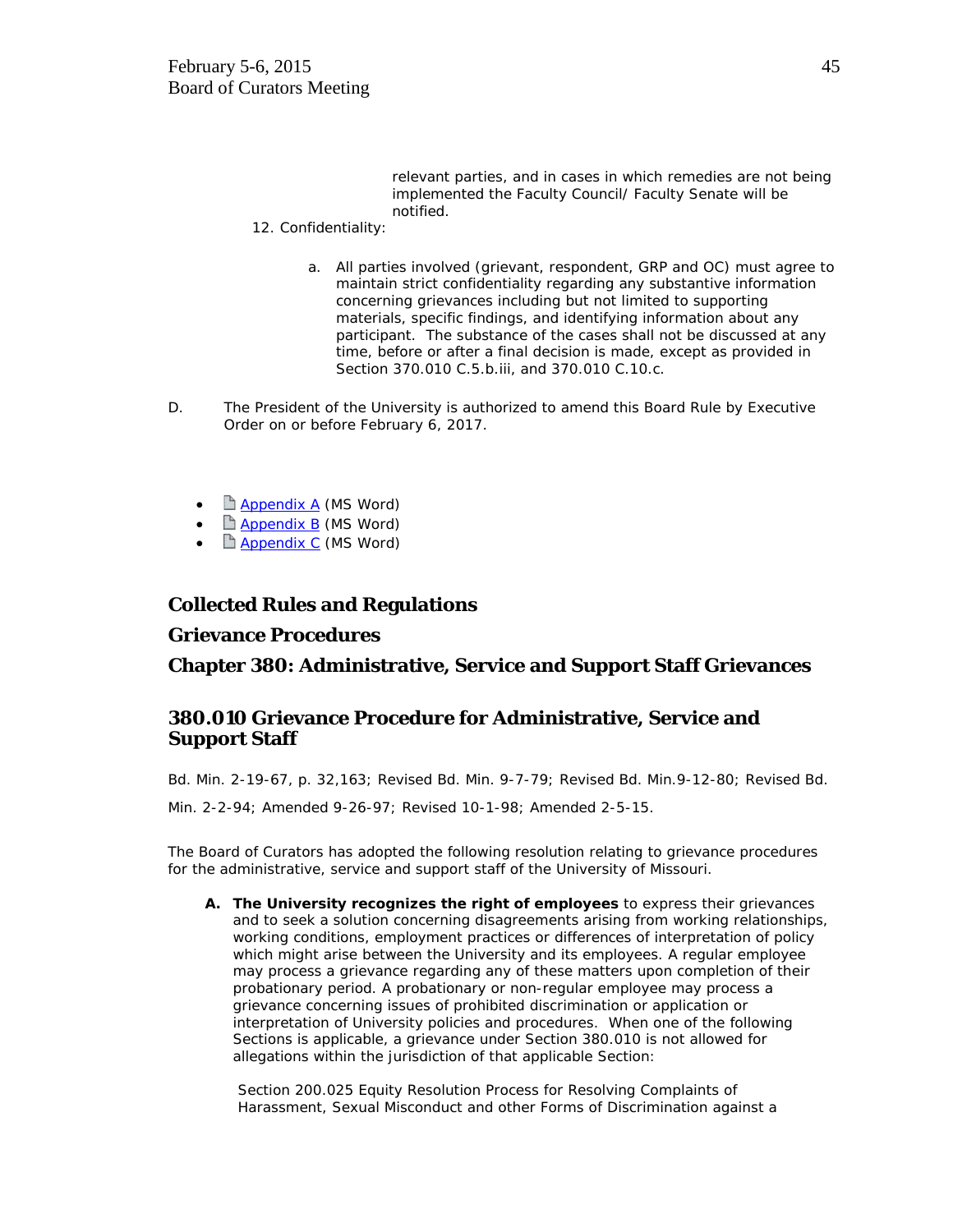Student or Student Organization

Section 600.040 Equity Resolution Process for Resolving Complaints of Harassment, Sexual Misconduct and other Forms of Discrimination against a Faculty Member

Section 600.050 Equity Resolution Process for Resolving Complaints of Harassment, Sexual Misconduct and other Forms of Discrimination against a Staff Member.

#### **B. Procedures for Processing Grievances**

- 1. Should an employee or the employee's representative feel after oral discussion with the immediate supervisor that employee's rights under University policy have been violated, the employee may originate a grievance within ten (10) days of the date the alleged grievable act occurred, by presenting the facts in writing to the proper supervisor, department head, or designated representative of the University, with a copy to the Campus Grievance Representative. The decision of such official shall be made in writing to the employee within ten (10) days after receipt of response. For an alleged act of prohibited discrimination, an employee has a 180-day filing period.
- 2. Should the employee decide the reply is unsatisfactory, the employee or the employee's representative shall within five (5) days submit an appeal to the Campus Grievance Representative. The Campus Grievance Representative or designate shall respond in writing to the grievance within five (5) days from the date of the review. If the grievance is resolved, no further action will be necessary.

If the grievance is not satisfactorily resolved, the employee or the employee's representative, may appeal within five (5) days after receipt of response to the University Grievance Representative (Vice President, Human Resource Services or a designated representative) for the purpose of reviewing the grievance. The decision of the University Grievance Representative or designate shall be made in writing to the employee and/or to employee's representative within five (5) days after the date of the review.

- 3. Should the employee decide that the reply of the University Grievance Representative or designate is unsatisfactory, the matter may be appealed within five (5) days of receipt of the response through the University Grievance Representative to a grievance committee which shall be established as follows:
	- a. The employee or employee's representative may designate one member.
	- b. The University through its Grievance Representative, with the approval of the Chancellor of the campus, shall appoint one member.
	- c. The selection of the third member shall be made by these two (2) members. If mutually agreeable, the two (2) designated members may select the third member from a list recommended by either and approved by both. Otherwise selection will be made from a list of committee members supplied by the Federal Mediation and Conciliation Service. The selection will be made by reducing the list in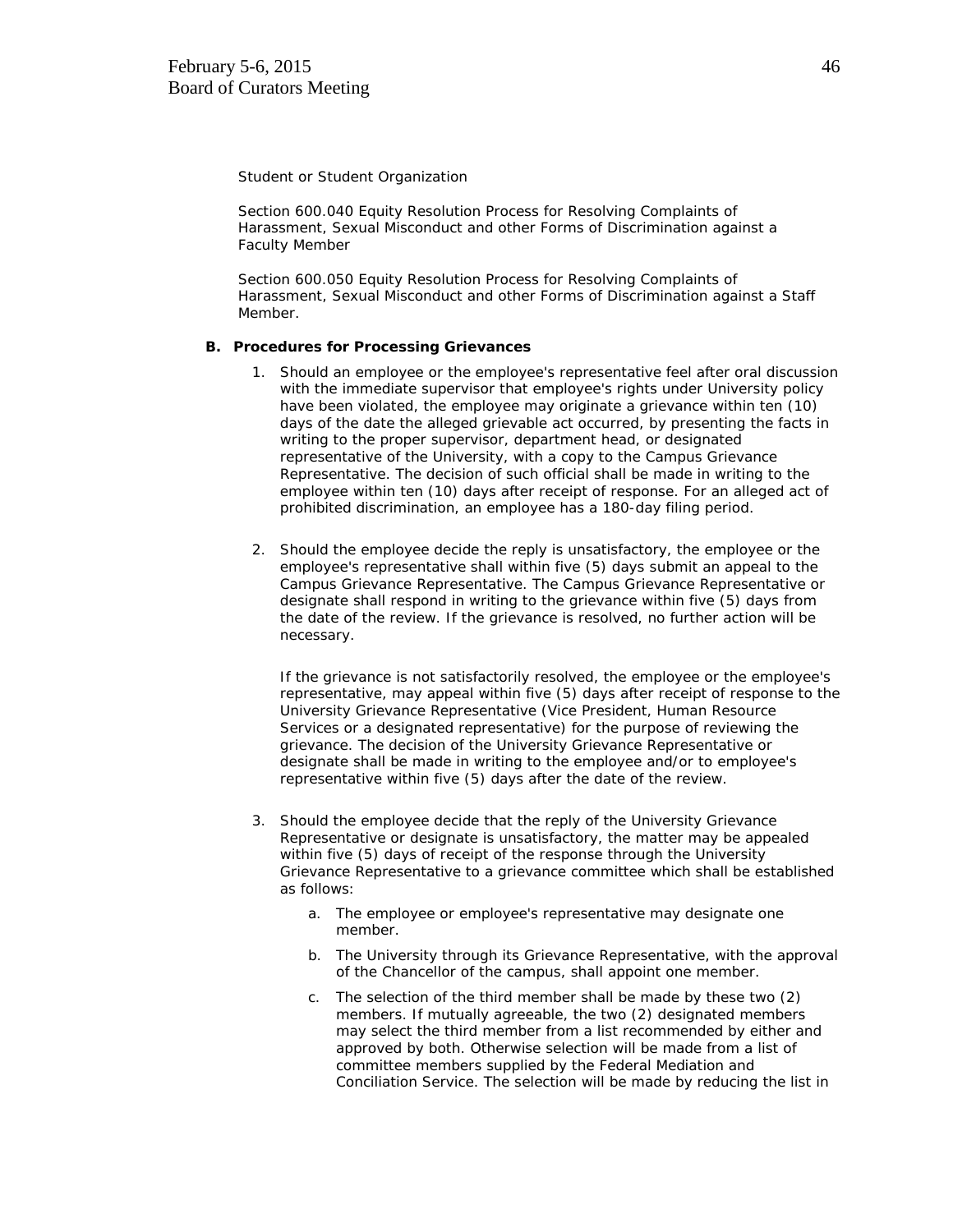alternate turns. The toss of a coin shall determine the elimination sequence.

- d. A decision of the grievance committee may be reached upon the concurrence of any two of the three members.
- e. A hearing will be scheduled as soon as feasible after selection of the third committee member.
- f. The grievance committee shall keep a complete record of the hearing before it, including any exhibits or papers submitted to it in connection with the hearing and a complete record of any testimony taken. Upon the rendering of its decision, the complete record shall be filed in the Office of the President of the University and shall be available to the employee, employee's representative and the University Grievance Representative.
- g. Any cost of the third party on the committee and cost of transcript (if requested) shall be paid equally by the employee and the University.
- 4. In the event the decision of the grievance committee is unsatisfactory to either the employee or the University Grievance Representative, either may within five (5) days after receipt of the decision appeal to the Board of Curators by delivering such notice of appeal to the President of the University.
- 5. Upon the receipt of the notice of appeal, the President of the University shall cause the record of the hearing before the grievance committee to be filed with the Board of Curators of the University, who shall review such record. The decision of the Board of Curators, upon such review, will be final.
- 6. The prescribed time limits may be extended by mutual agreement whenever necessary in order for these provisions to be implemented.
- 7. The interpretation of "days" within this section is to be normal workdays (Monday through Friday) exclusive of official University holidays.
- C. The President of the University is authorized to amend this Board Rule by Executive Order on or before February 6, 2017.

# **Collected Rules and Regulations**

## **Grievance Procedures**

**Chapter 390: Student Discrimination Grievances**

**390.010 Discrimination Grievance Procedure for Students**

# **Bd. Min. 12-17-82, Bd. Min. 1-25-90, Amended Bd. Min. 10-16-03, Amended Bd. Min. 11-29-07, Amended Bd. Min. 6-19-14, Amended Bd. Min. 2-5-15.**

- A. **General**
	- 1. It is the policy of the University of Missouri to provide equal opportunity for all enrolled students and applicants for admission to the University on the basis of merit without unlawful discrimination as stated in the Equal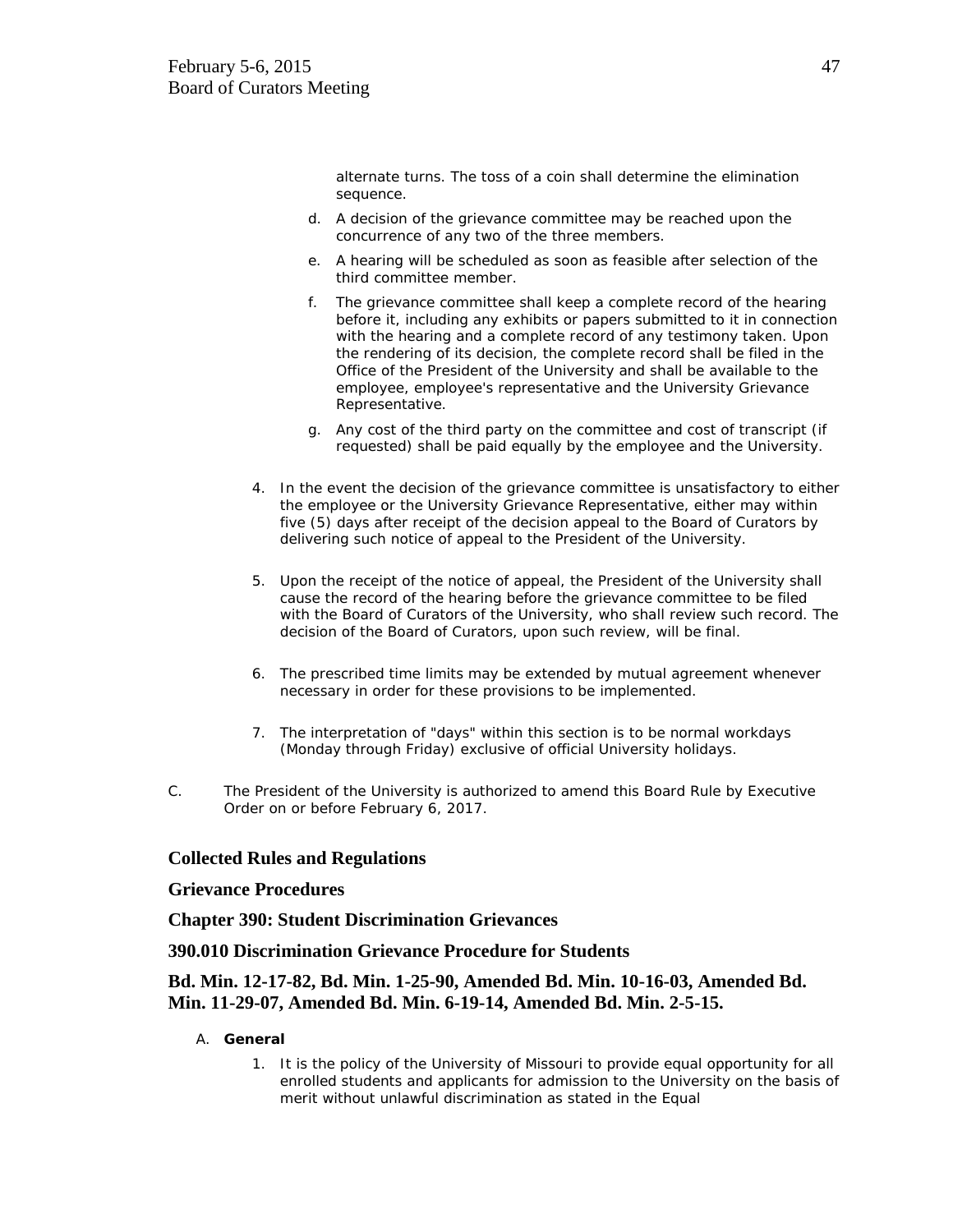Employment/Educational Opportunity Policy in Section 320.010. This policy shall not be interpreted in such a way as to violate the legal rights of religious organizations or the recruiting rights of military organizations associated with the Armed Forces or the Department of Homeland Security of the United States of America.

2. To insure compliance with this policy, all University of Missouri prospective or enrolled students shall have available to them this student discrimination grievance procedure for resolving complaints and/or grievances regarding alleged discrimination. When one of the following Sections is applicable, a grievance under Section 390.010 is not allowed for allegations within the jurisdiction of that applicable Section:

Section 200.025 Equity Resolution Process for Resolving Complaints of Harassment, Sexual Misconduct and other Forms of Discrimination against a Student or Student Organization

Section 600.040 Equity Resolution Process for Resolving Complaints of Harassment, Sexual Misconduct and other Forms of Discrimination against a Faculty Member

Section 600.050 Equity Resolution Process for Resolving Complaints of Harassment, Sexual Misconduct and other Forms of Discrimination against a Staff Member.

- 3. This grievance procedure neither supersedes nor takes precedence over established University procedures of due process for any and all matters related to Academic Dishonesty, Grade Appeals, Traffic Appeals, Disciplinary Appeals, or other specific campus procedures which are authorized by the Board of Curators and deal with faculty/staff responsibilities.
- 4. These proceedings may be terminated at any time by the mutual agreement of the parties involved.

 **NOTE:** A grievance concerning specific incidents filed under this discrimination grievance procedure shall not be processed on behalf of any student who elects to utilize another University grievance procedure. In addition, the filing of a grievance under these procedures precludes the subsequent use of other University grievance or appeals procedures for the same incident.

#### B. **Definitions**

- 1. **A complaint is** an informal claim of discriminatory treatment. A complaint may, but need not, constitute a grievance. Complaints shall be processed through the informal procedure herein set forth.
- 2. **A grievance is** the written allegation of discrimination which is related to:
	- a. Recruitment and admission to the institution;
	- b. Admission to and treatment while enrolled in an education program;.
	- c. Employment as a student employee on campus; or
	- d. Other matters of significance relating to campus living or student life, including, but not limited to:
		- Assignment of roommates in resident halls;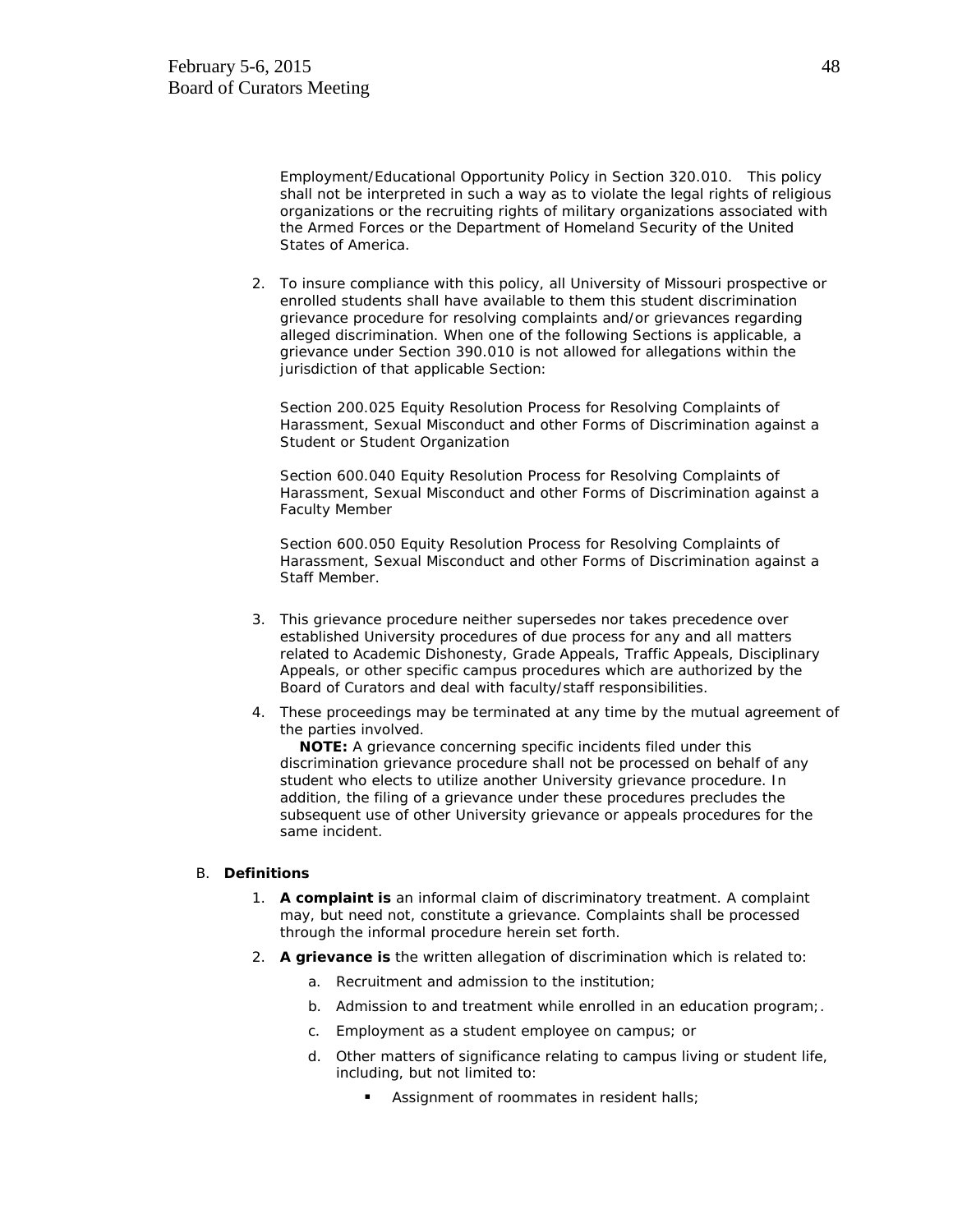- **Actions of fraternities and sororities:**
- **Membership in and/or admission to clubs/ organizations;**
- Student Health Services;
- Financial aid awards; and
- e. Sections 200.025, 600.040 and 600.050 are not applicable.
- 3. **A student is** any person who has applied for admission or readmission, or who is currently enrolled, or who was a student of the University of Missouri at the time of the alleged discrimination.
- 4. **Persons with disabilities** -- For the purpose of this student discrimination grievance procedure, a "person with a disability" has been substituted for "handicapped individual" (Section 504, Rehabilitation Act of 1973) and shall be defined as "...any person who
	- a. Has a physical or mental impairment which substantially limits one or more of such person's major life activities.
	- b. Has a record of such impairment, or
	- c. Is regarded as having such an impairment." For purpose of this definition, "major life activity" means any mental or physical function or activity which, if impaired, creates a substantial barrier to employment and/or education.

 Any reference in this document to written materials or to written oral presentations within the student discrimination grievance procedure may be adjusted to accommodate persons with disabilities for whom the stated materials or required presentations would not be appropriate. Cost of such accommodation will be borne by the University, with no charge to the individual.

- 5. **Appropriate Administrative Officer** -- The primary administrative officer on the staff of the Chancellor (in the area of Student Affairs/Services, Administrative Services, Development, and Academic Affairs) having administrative responsibility for the unit in which the discrimination is alleged to have occurred.
- 6. **Grievance Consultant** -- At any step the Director of Equal Opportunity or of Affirmative Action may be asked to serve as a consultant by any of the parties involved in this grievance procedure.

## C. **Complaints**

- 1. **Policies and Procedures** -- A student with a complaint will be provided with copies of appropriate policies and procedures pertaining to student complaints and grievances, and the Chief Student Personnel Administrator or his/her designee and the Officer or Equal Opportunity or for Affirmative Action shall be available to assist the student in understanding the opportunities afforded through such policies and procedures. The student may choose to have an advisor participate in any stage of the grievance procedures, subject to the restrictions of the hearing procedures set forth in Section 390.010 F.
- 2. **Joint Complaint** -- If more than one student is aggrieved by the same action, these students may, by mutual written agreement among themselves, file with the Chief Student Personnel Administrator a complaint and pursue their complaints jointly under this grievance procedure. If the number of students in such a case is so large as to make it impracticable for them to be heard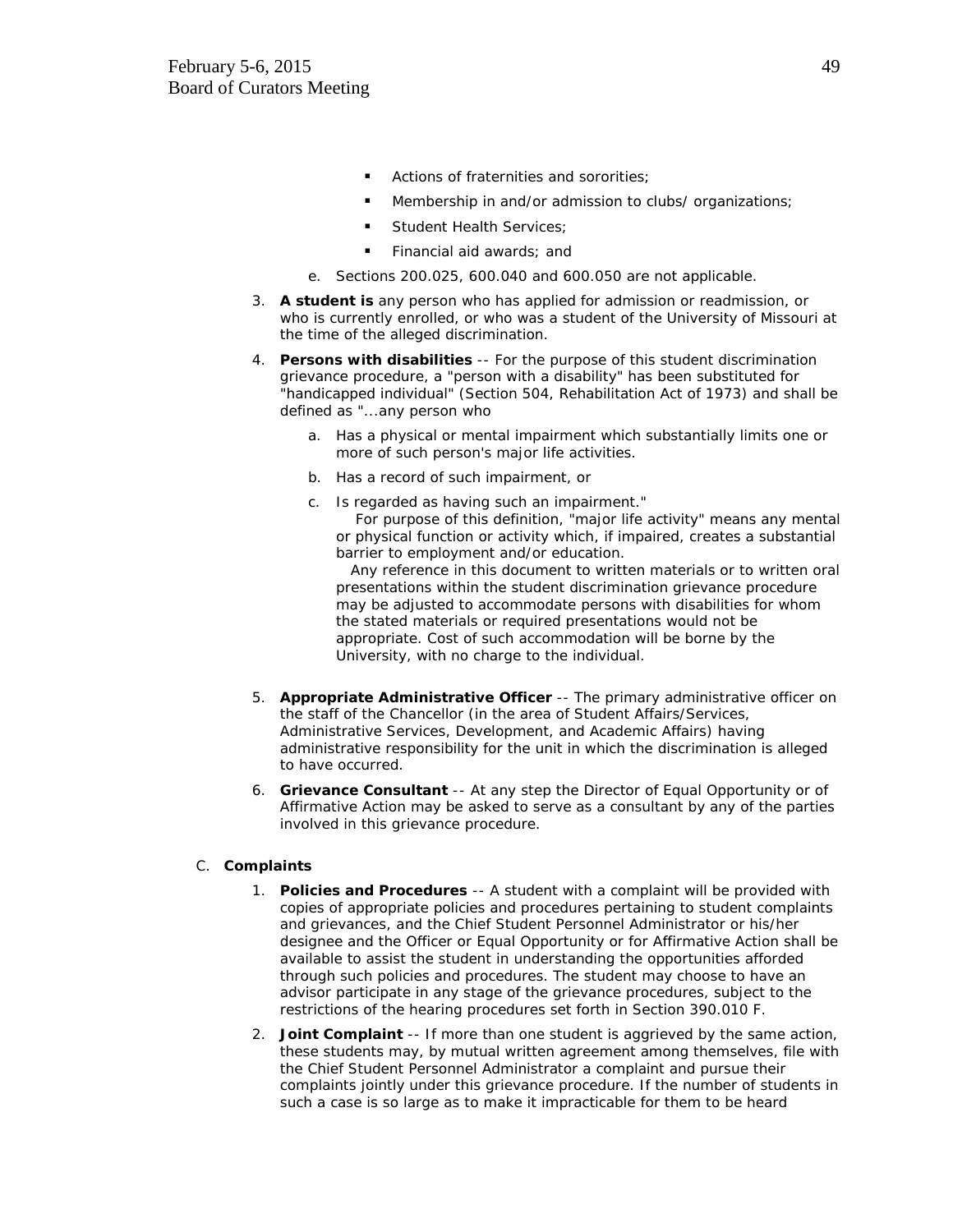individually in a joint proceeding, they may, by mutual agreement, elect one or more of their number to act on behalf of them all.

3. **Students may** informally discuss a complaint with the relevant supervising administrator. Every reasonable effort should be made to resolve the matter informally at this administrative level. If a satisfactory resolution is not reached, the student may pursue the matter through each level of administrative jurisdiction up to and including the Appropriate Administrative Officer, or file a grievance within the time specified in D.1.b.

#### 4. **Complaints Involving Recruitment**

- a. Undergraduate applicants must first present complaints about recruitment to the Director of Admissions. If a satisfactory resolution is not reached, the applicant may appeal the matter to the immediate supervising officer of the Director of Admissions.
- b. Applicants for graduate study may request a meeting with the academic department head and the Dean of the College for those campuses having schools or colleges, or their designees, who are actually involved in the recruitment effort to discuss the matter informally. If a satisfactory resolution is not reached, the applicant may appeal to the Dean of the Graduate School/Vice Provost for Graduate Studies and finally to the Appropriate Administrative Officer.
- 5. **Complaints Involving Admissions** (Undergraduate or Professional)
	- a. Undergraduate and professional student applicants shall present complaints to the Director of Admissions or to the Dean of the School or College, depending upon where the application was originally filed.
	- b. This University official shall compare the person's academic qualifications against the official University admissions criteria and review the denial. If the denial is sustained, officials' immediate supervisor or to the appropriate admissions committee.
- 6. **Complaints Involving Admissions (Graduate)** -- Applicants to the Graduate School may ask for a meeting with the academic department head of the program to which the applicant was seeking admission. This official shall explain the reasons for the denial of recommendation for admissions. If a satisfactory resolution is not reached, the applicant may then appeal to the Dean of the Graduate School/Vice Provost for Graduate Studies or to the appropriate admissions committee. If the denial is upheld, the applicant may appeal the decision to the appropriate administrative officer.
- 7. **Complaints Involving Admissions to or Treatment in an Educational Program or in the Granting of Assistantships** -- An undergraduate or graduate student enrolled at the institution who has a discrimination complaint involving admission to or treatment in an educational program or in the granting of assistantships may request a conference with the appropriate department head and with the Dean of the School or College (or the Dean's designee) on those campuses having schools or colleges to discuss the matter informally. If a satisfactory resolution is not reached, the student may present a grievance pursuant to Section 390.010 F.
- 8. **Complaints Involving Nonacademic Matters Related to Campus Living and Student Life** -- A currently enrolled student who has a University-related complaint concerning discrimination in nonacademic matters including but not limited to assignment of roommates, actions of fraternities and sororities, membership in and/or admissions to clubs/organizations, student health services and financial aid awards may request a conference with the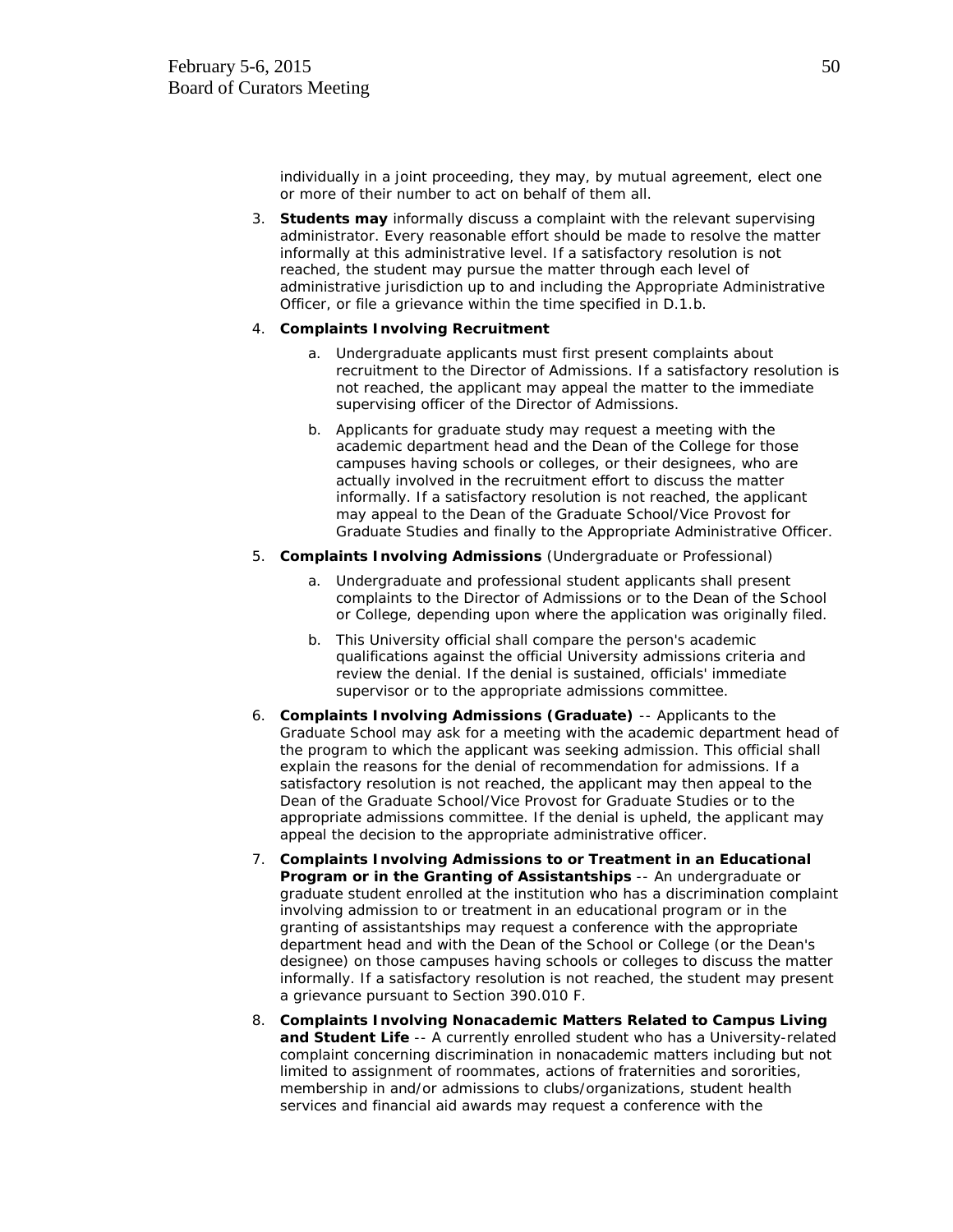appropriate administrative supervisor, department head and/or director to discuss the matter informally. If a satisfactory resolution is not reached, the student may present a grievance pursuant to Section 390.010 D.

- 9. **Complaints Involving Student Employment on Campus** -- A student enrolled at the University who alleges that discrimination occurred either in applying for work or while working as a student employee at a University job may request a conference with the supervisor, department head or director of the employing unit to discuss the matter informally. If a satisfactory resolution is not reached, the student may present a grievance pursuant to Section 390.010 D.
- 10. **Complaints Involving Financial Aid** (Undergraduate, Graduate, Professional):
	- a. Undergraduate, graduate, and professional student aid applicants shall present complaints to the Director of Student Financial Aid where the application was originally filed or the award originally made.
	- b. This University official shall compare the person's financial and academic qualifications against the official University financial aid criteria and review the award, amount, or denial of the aid. If the original judgment is sustained, the applicant may appeal this decision to the official's immediate supervisor or to the appropriate financial aid committee.

#### D. **Initiating a Grievance**

- 1. **Policies and Procedures** -- A student with a grievance will be provided copies of appropriate policies and procedures pertaining to student complaints and grievances, and the Chief of Student Personnel Administrator or designee and the Office for Equal Opportunity or for Affirmative Action shall be available to assist the student in understanding the opportunities afforded through such policies and procedures. The student may choose to have an advisor participate in any stage of the grievance procedure, subject to the restrictions of the hearing procedures set forth in Section 390.010 F.
	- a. **Joint Grievance** -- If more than one student is aggrieved by the same action, these students may, by mutual written agreement among themselves, file with the Chief Student Personnel Administrator a grievance and pursue their grievances jointly under this grievance procedure. If the number of students in such a case is so large as to make it impractical for them to be heard individually in a joint proceeding, they may, by mutual agreement, elect one or more of their number to act on behalf of all of them.
	- b. **Regardless of their nature**, all discrimination grievances are to be filed with the Chief Student Personnel Administrator. A grievance must have been filed by a student within one-hundred-eighty (180) calendar days of the date of the alleged discriminatory act.

#### 2. **Filing a Grievance**

a. All grievances must be presented in writing and contain the following information:

(1) A clear concise statement of the grievance which includes the name of the person(s) against whom the grievance is made, the date(s) of the alleged discrimination and a statement describing the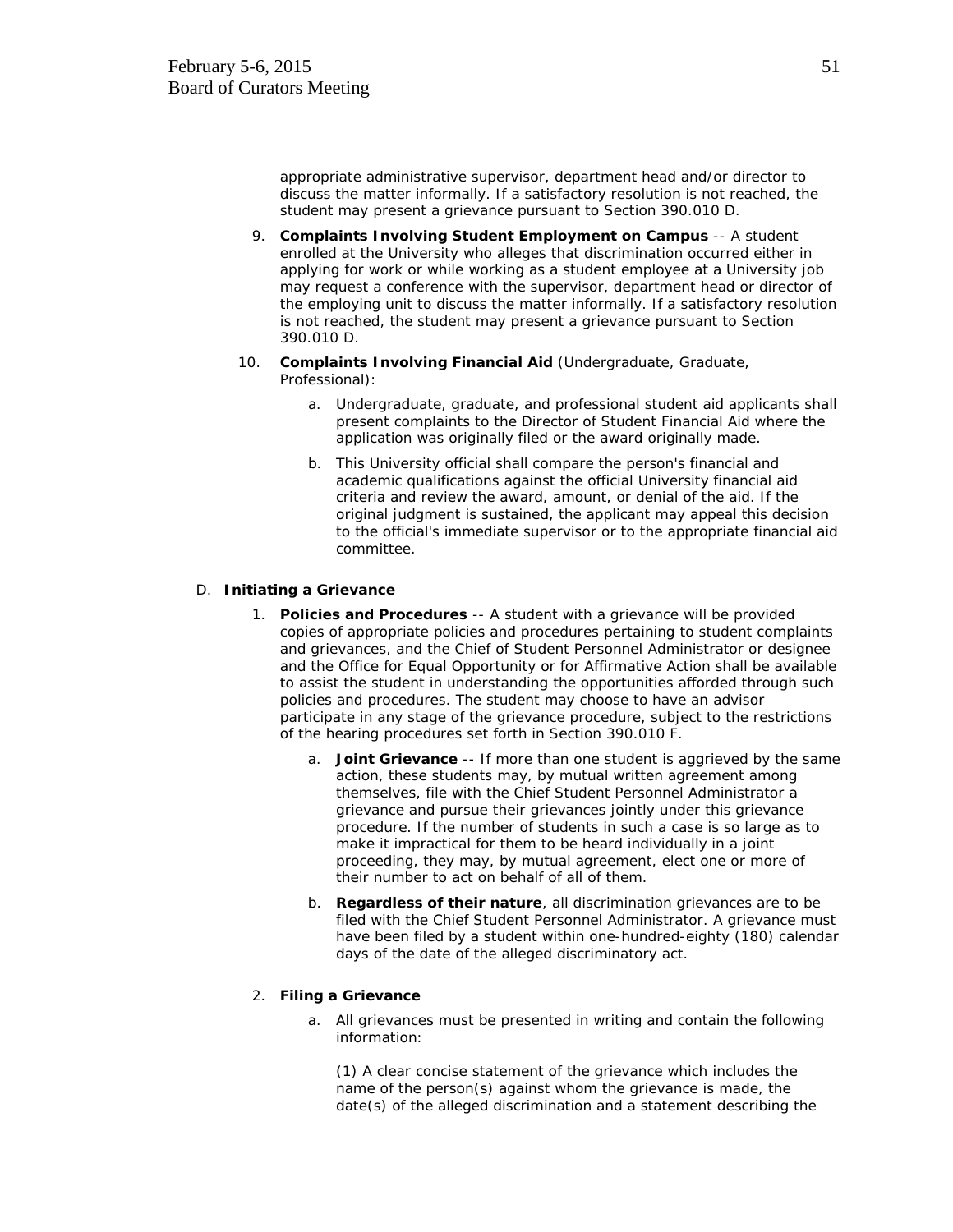specific supporting evidence;

(2) A brief summary of the prior attempts to resolve the matter which includes the names of persons with whom the matter was discussed and the results of those previous discussions;

(3) A specific statement of the remedial action or relief sought.

- b. Within seven (7) working days, the original grievance form with an explanation will be returned to the student if, in the judgment of the Chief Student Personnel Administrator, the statements are vague or do not meet the above requirement. The student may make the necessary corrections, and resubmit the grievance within seven (7) days.
- 3. Any grievance not filed within the time limits specified in Section 390.010 D.1.b shall be deemed waived by the grievant. The Chief Student Personnel Administrator may extend the time limits only if adequate cause for an extension of the time limits can be shown by the student.
- 4. For informational purposes, copies of the grievance shall be forwarded to the Appropriate Administrative Officer and the Director of Equal Employment and/or Affirmative Action.
- 5. Within fifteen (15) working days of receipt of a grievance that satisfies the requirement of Section 390.010 D.1.b, the Appropriate Administrative Officer with the consent of the parties involved may establish an informal hearing with the aggrieved student, the responding faculty/staff/organization, the respondent's supervisor and the Appropriate Administrative Officer's designee. The Appropriate Administrative Officer shall not involve himself/herself in this meeting. If the informal means of resolving the grievance fails, a grievance committee will be impaneled as called for in Section 390.010 E.1.

#### E. **Formation of Grievance Committee**

- 1. It the Appropriate Administrative Officer's responsibility to initiate the selection of the grievance committee within fifteen (15) working days after the request for the formation of a grievance committee or after the completion of the informal hearing provided for in Section 390.010 F.5 without satisfaction to the grievant.
- 2. A grievance hearing panel shall be established by October 1 of each year from which a grievance committee should be constituted. The panel shall consist of ten (10) faculty, ten (10) staff and ten (10) students. Selection of the panel will be made by the Chief Student Personnel Administrator from recommendations by the appropriate faculty, staff and student associations. Selection of membership will consider sex, race, disability, academic rank, student classification and employee classification. Membership on the hearing panel shall be for two years. A member's term shall expire on September 30 of the second year unless he/she is serving at that time on a hearing committee still in the process of reviewing an unresolved grievance. In such case, the member's term shall expire as soon as the committee has submitted a written report of its findings and recommendations to the Appropriate Administrative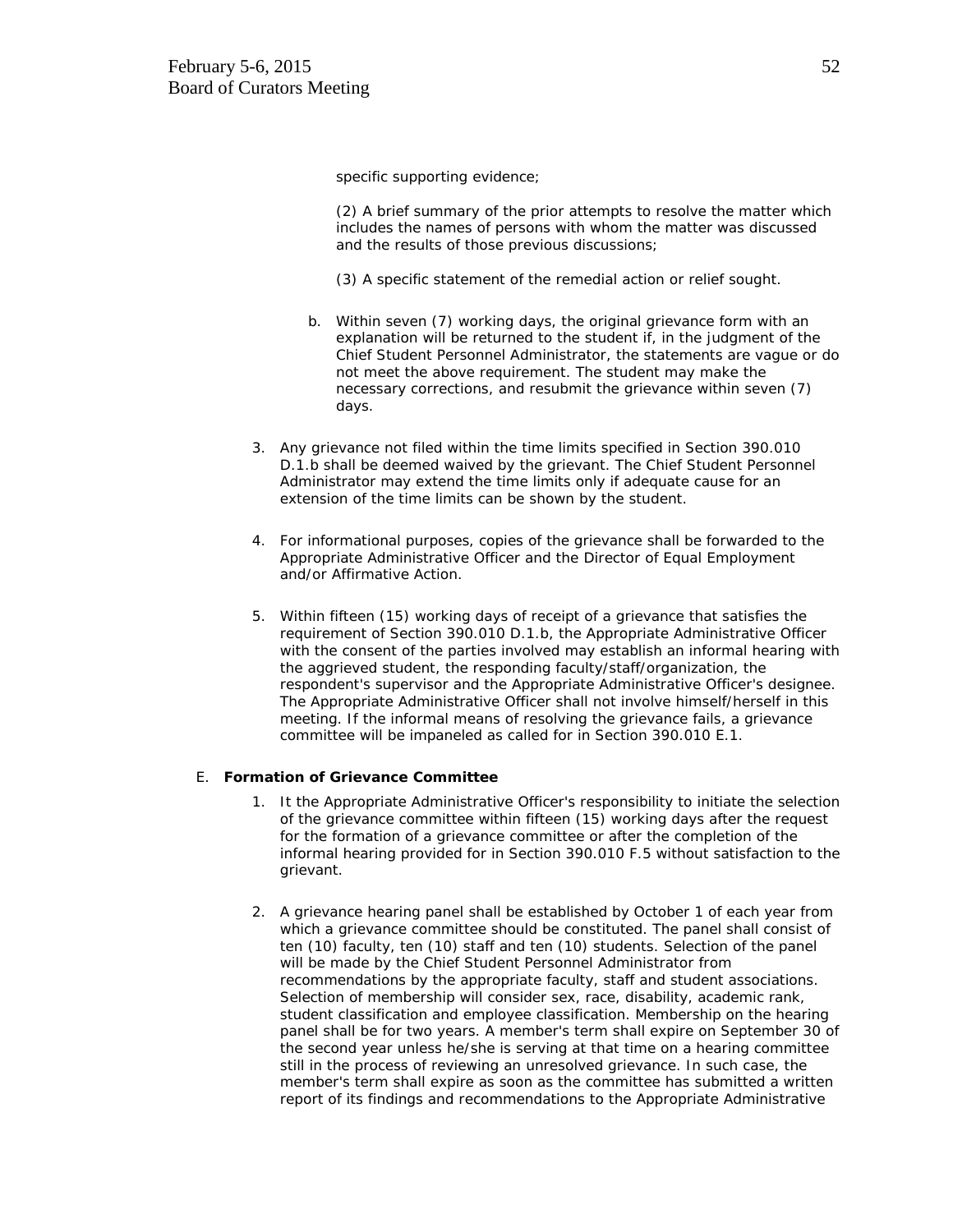Officer.

- 3. A hearing committee shall be composed of five (5) members. The grievant shall select two (2) members from the grievance hearing panel provided by the Chief Student Personnel Administrator. The responding faculty/staff/organization shall select two (2) members from the grievance hearing panel. Both parties should have their selection made within 15 working days of the receipt of the request. The four committee members shall then select an additional member from the grievance hearing panel to serve as chair. Neither members of the immediate departmental unit nor student members of pertinent student organizations involved in the grievance shall be eligible to serve on the committee.
- 4. Any person selected to a grievance committee will be expected to serve on such committees and to be present at all sessions. If a member is absent from a single session, he/she will be required to review all tapes or transcribed proceedings of that session prior to the next meeting of the committee. Should a member be absent from two sessions or should a member request to be excused from service for reasons of illness, necessary absence from the campus or other hardship, then the member shall be replaced in the same manner used in the original selection (see Section 390.010 E.3). If a member is unable or ineligible to serve for whatever reason, the replacement shall review all tapes or written transcripts and all submitted evidence prior to service on the committee. Five members of the hearing committee, duly selected as in Sections 390.010 E.3 and E.4 must attend the opening and closing session of the hearing.

#### F. **Hearing Procedures for Formal Grievances**

- 1. It shall be the responsibility of the Appropriate Administrative Officer to coordinate the procedure contained herein, to make provisions for hearing rooms, to coordinate secretarial and recording services and to otherwise serve the grievance committee as needed.
- 2. At the first organizational meeting of the grievance committee, the committee shall elect a chairperson from among the members to preside over subsequent meetings. Then the chairperson shall schedule a hearing at the earliest convenient time when all affected parties can be present.
- 3. A quorum consists of a minimum of four members of the committee except as provided by Section 390.010 E.4.
- 4. The grievance committee shall invite the grievant and the responding person to all hearings. Attendance at the hearings shall be limited to persons who have an official connection with the case as determined by the chairperson. The grievant and the responding person may choose to be accompanied by an advisor. Others whose participation in the hearing is considered essential in order to assist the committee in establishing the facts of the case shall appear before the committee only long enough to give testimony and to answer questions of committee members.
- 5. It is within the duties and responsibilities of all members of a grievance committee to commit themselves to observe procedures consistent with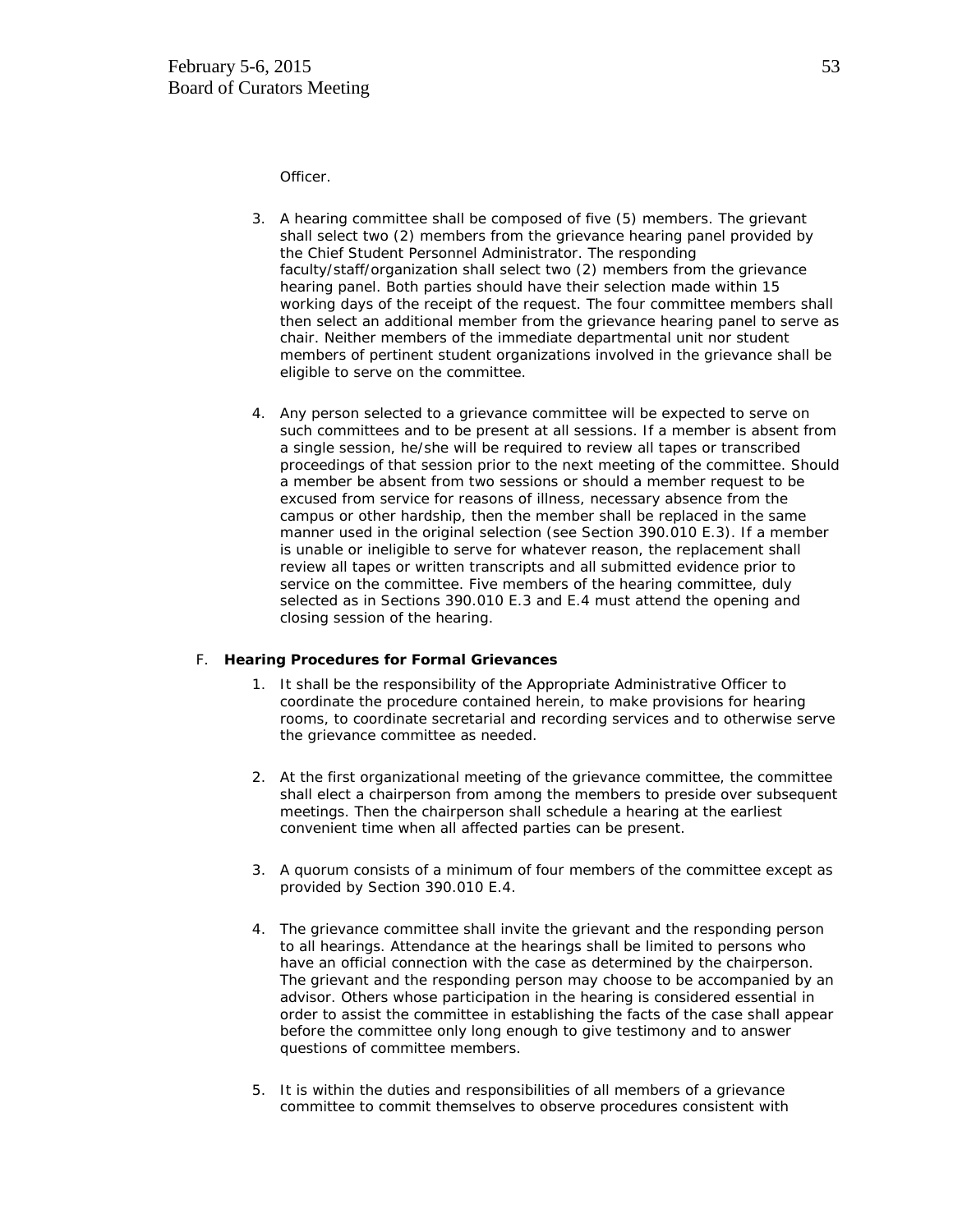fairness to all parties concerned. For example, it is a matter of principle that members of the grievance committee will not discuss a case with anyone outside of the hearing process and that their finding will not be influenced by anything other than the evidence presented to them in meetings in which all affected parties are present.

- 6. The grievance committee shall set forth the rules of procedure for the hearing within the guidelines set forth herein. The chairperson may, for good cause and with the concurrence of a majority of the entire committee, authorize deviation from the suggested format, in which case the principal parties shall be notified.
	- a. The grievant shall be heard first in all phases of a grievance hearing and shall be primarily responsible for the presentation of his/her position.
	- b. The advisor of the grievant or respondent may advise that person and may briefly explain his or her position but shall not be permitted to testify or to cross-examine.
	- c. A reasonable time limit should be established for opening and closing statements and shall be announced prior to the hearing.
	- d. Length of hearing sessions may be established in advance; every effort should be made to conduct the hearing as expeditiously as possible, with equal fairness to both parties.
	- e. The interested parties shall provide the chairperson with the names of the advisor and potential witnesses at least forty-eight (48) hours prior to the hearing. It is the responsibility of the interested party, working with the chairperson, to ensure the presence of these individuals in a timely manner.
	- f. After initial witnesses for both parties have been heard, such witnesses may be recalled for additional questioning if requested by either party or the grievance committee. The committee may call new witnesses whose testimony it deems relevant or helpful.
	- g. In order to promote the truthful, unfettered exchange of information and ideas, all testimony pertaining to the grievance hearing shall be held in confidence.
	- h. Only evidence relevant to the grievance may be introduced. Questions regarding the admissibility of evidence shall be decided by the chairperson.
- 7. At any point in the proceedings prior to the time at which the committee reaches its final decision, the grievant may withdraw any portion or all of the grievance with the consent of a majority of the committee members and of the respondent. In all cases of withdrawal at the consent of the committee and of the respondent, the grievant shall not have the privilege of reopening the same grievance at any time in the future. In the event that the student refuses to participate further in the committee hearing, the committee may choose to continue the case or to move to closure with an appropriate closing statement as per Section 390.010 F.9.
- 8. A confidential tape recording of the grievance hearing shall be made and will be accessible to the parties involved, the committee, the Appropriate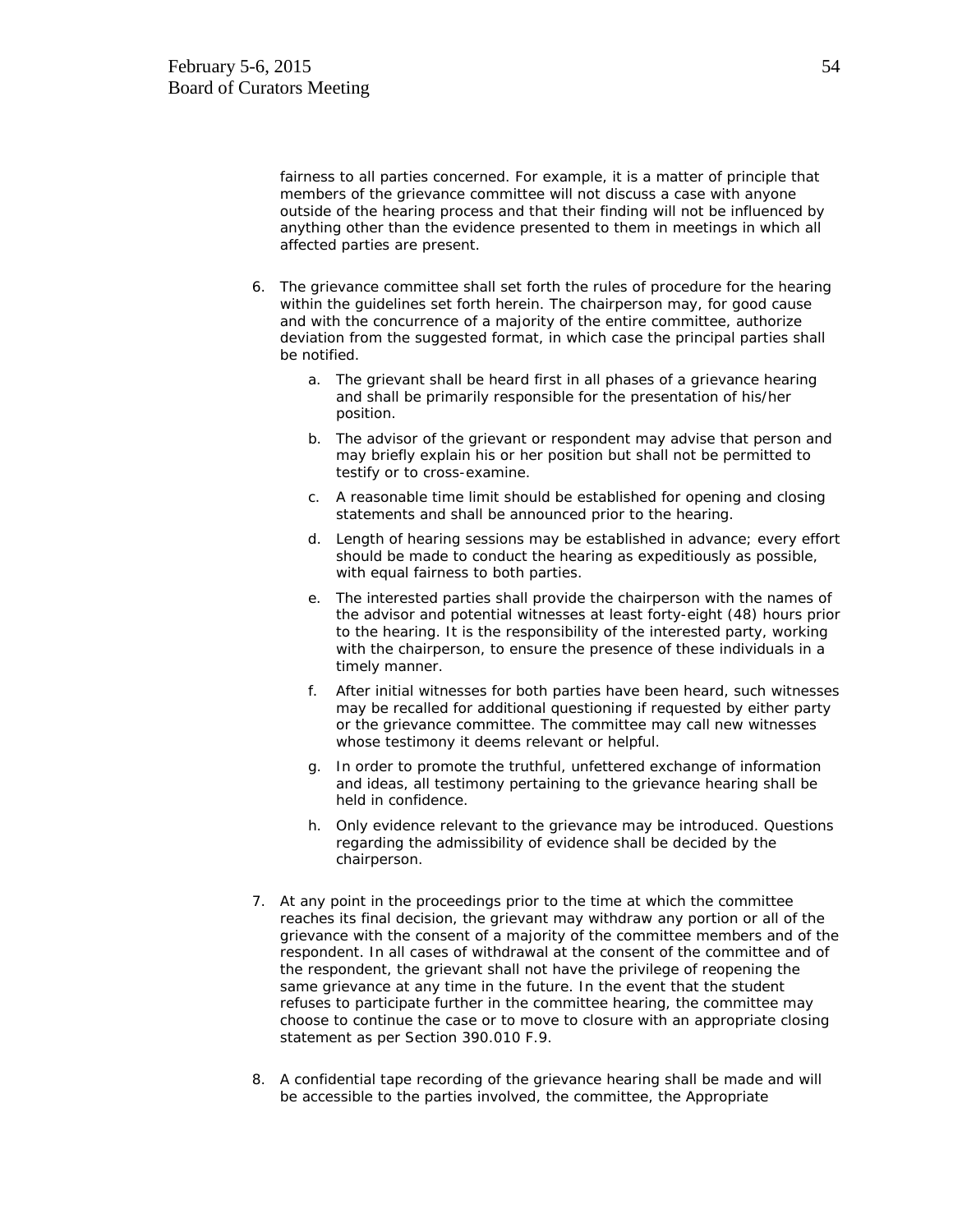Administrative Officer, the Chancellor, the President, members of the Board of Curators and authorized representatives on a need-to-know basis. Either party to the grievance may request that the committee provides a written transcript of testimony. The cost of preparation of such a transcript is to be paid by the party making such request unless Section 390.010 B.4 is applicable. After the report of the grievance committee has been prepared, the tapes and relevant materials will be sealed and filed in the Appropriate Administrative Office. Unless extraordinary circumstances apply, these materials will be destroyed at the end of five years.

- 9. At the conclusion of the grievance hearing, the members of the grievance committee shall meet in closed session to deliberate upon their findings. A majority vote of the entire committee shall be required on all decisions. The grievance committee shall make a written report on findings and recommendations to the Appropriate Administrative Officer of the University, with copies to the grievant(s) and the responding person(s). The written report will contain:
	- a. A statement of the purpose of the hearing,
	- b. Issues considered,
	- c. A summary of the testimony and other evidence presented,
	- d. Findings of fact as developed at the hearing, and
	- e. Recommendations for final disposition of the case.
- 10. The Appropriate Administrative Officer will make his/her decision. This decision and the actions that have been taken shall be presented to both parties in writing. If the administrator officer does not accept the recommendations of the grievance committee, a written statement of the reasons for so ruling must be given to both parties and to the chairperson of the committee.
- 11. If requested by the grievant or the responding party, normally within seven (7) calendar days of the notification of the decision, the decision of the Appropriate Administrative Officer may be subject to a review of the records by the Chancellor. Any review and decision by the Chancellor shall be made normally within thirty (30) calendar days. The decision of the Chancellor can be appealed to the President, who shall have thirty (30) calendar days in which to make a decision, which shall be final.
- 12. Grievances shall receive prompt attention. The hearing and the report of the grievance committee shall normally be completed within sixty (60) calendar days of the formation of the grievance committee, and a final decision shall be made by the Appropriate Administrative Officer normally within ten (10) calendar days thereafter. In any case in which these time schedules should prove to be inadequate, the committee shall present, in writing, an amended time schedule to all parties involved.
- G. The President of the University is authorized to amend this Board Rule by Executive Order on or before February 6, 2017.

## **Student Discrimination Grievance Procedure Form**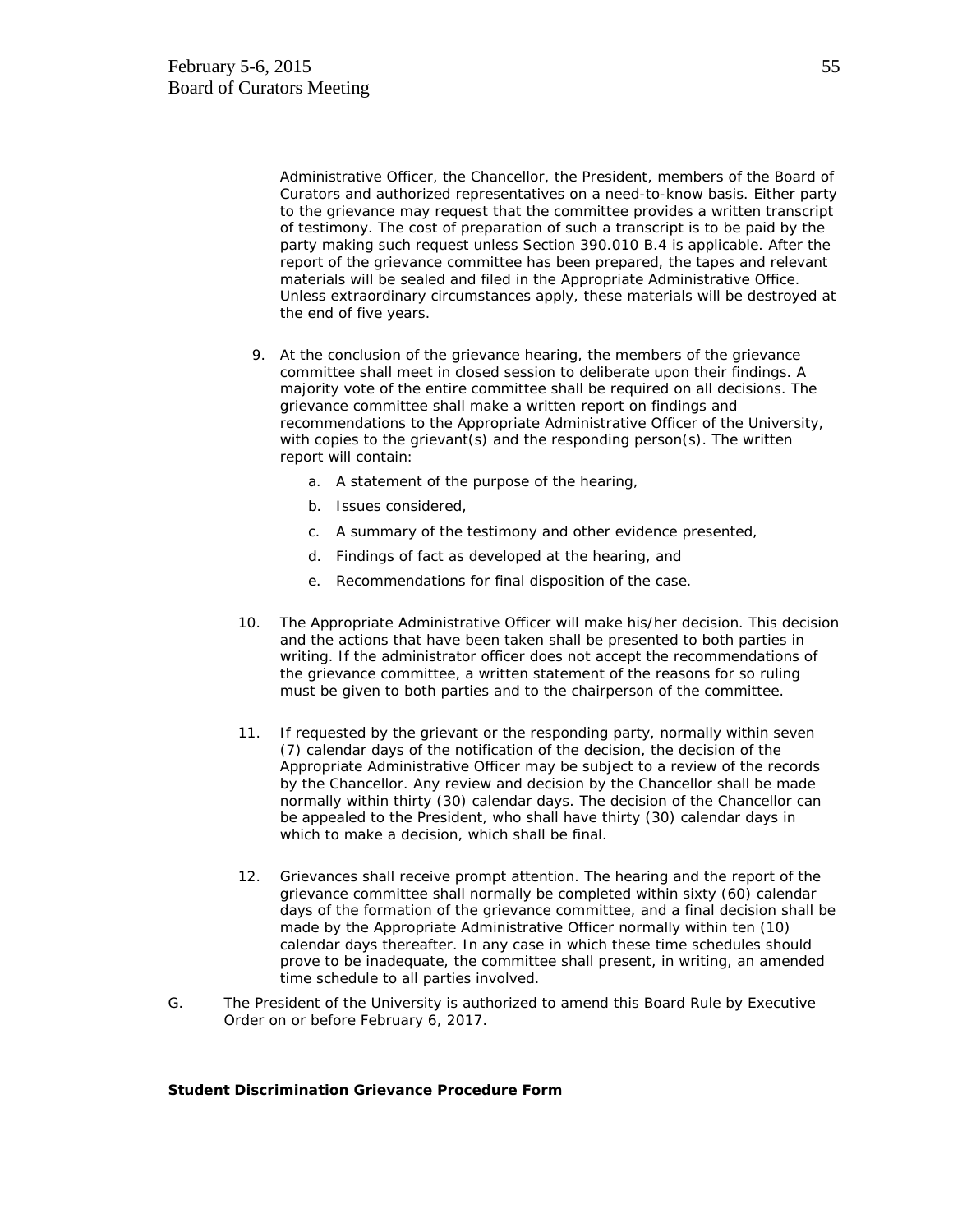(Use additional sheets if needed)

1. 1. Your Name Check One ................Male: Female

Student I.D. No. Mailing Address

City State Zip Code Telephone

2. Submitted to (Campus specific title for Chief Student Personnel Administrator) on:

Month Day Year

3. The basis for the grievance is alleged discrimination on the basis of:

Race Color Religion Sex Sexual Orientation Gender Identity Gender Expression National Origin Age Disability

4. University official or unit against whom this grievance is filed:

Name Department

- 5. Explain in a clear and detailed statement the following:
	- a. The nature of the grievance and a description of specific supporting evidence:
	- b. The specific remedial action or relief sought:

\*For grievances alleging discrimination to admission and/or treatment while enrolled in an educational program, employment on campus, or other matters of consequence relating to campus living or activities.

- c. A summary outlining with whom the point(s) of dissatisfaction were discussed and with what results:
- 6. Date you consider the "Informal discussion" ended:

I have read and understand the above grievance form and grievance procedure for students. This grievance I am filing to the best of my knowledge, information or belief.

Signature Date

This form forwarded to (Appropriate Administrative Officer)

on by Month Day Year (Campus-specific title for Chief Student Personnel Administrator)

(Campus Address)

cc: Director of Employee Relations/Affirmative Action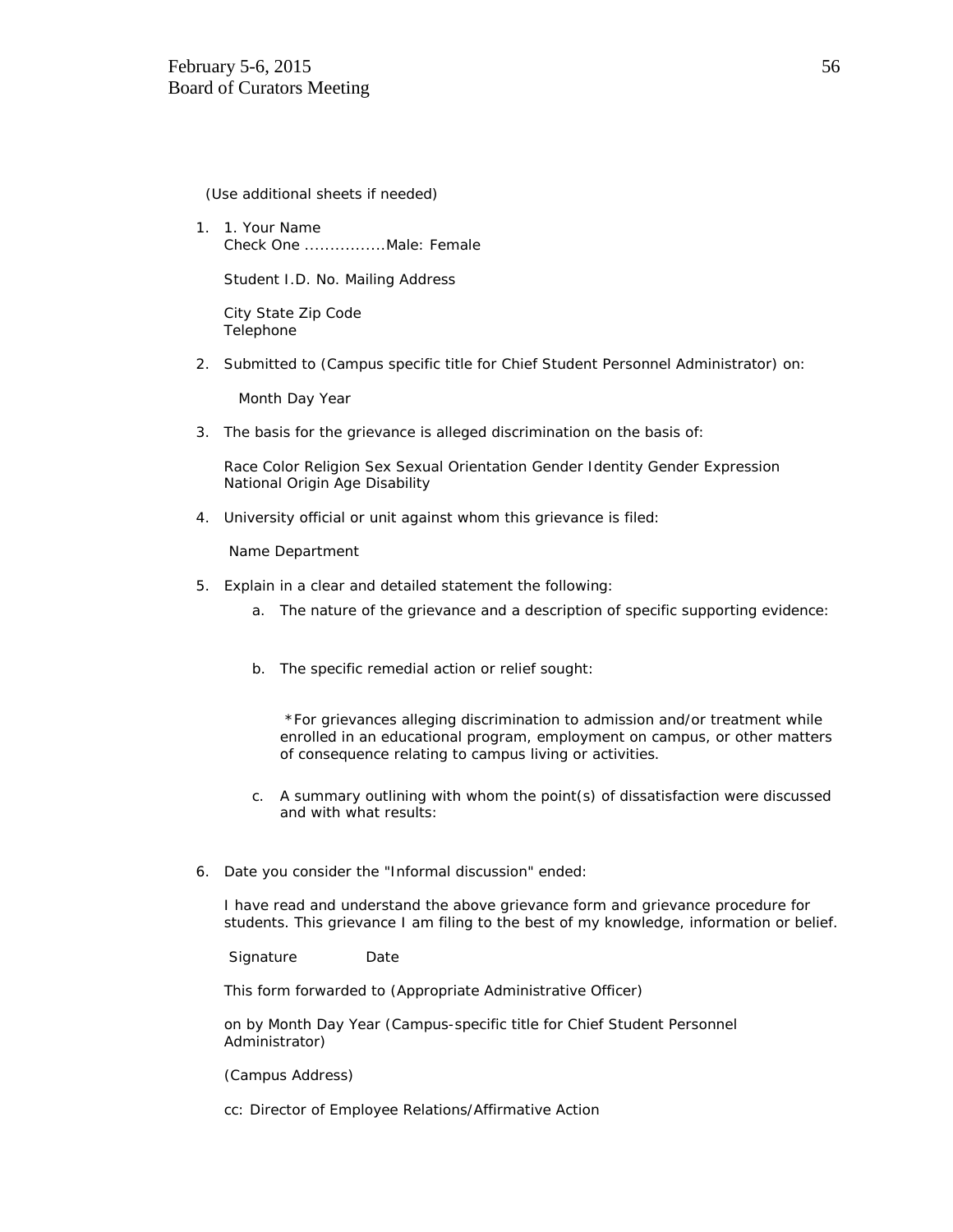## **Suggested Format for Hearing**

- I. Opening remarks accompanied by written submission of parties' outlines of relevant, non-redundant evidence to be offered to committee.
	- 1. Grievant
	- 2. Respondent
- II. Consideration of any decision on objections to acceptance of items of evidence.
- III. Presentation of relevant, non-redundant evidence.
	- a. Grievant (with additional questions from Respondent and/or committee)
		- 1. Witnesses
		- 2. Non-testimonial evidence
	- b. Respondent (with additional questions from Grievant and/or committee)
		- 1. Witnesses
		- 2. Non-testimonial evidence
- IV. Opportunity for presentation of any rebuttal evidence.
	- a. Grievant
	- b. Respondent
- V. Presentation of additional evidence requested by committee.
- VI. Summation of case
	- a. Grievant
	- b. Respondent

# **Collected Rules and Regulations**

# **Equal Employment/Educational Opportunity**

# **600.040 Equity Resolution Process for Resolving Complaints of Harassment, Sexual Misconduct and other Forms of Discrimination against a Faculty Member**

# **Board Min 2-5-15.**

## **A. General**

The University will act on any formal or informal complaint or notice of violation of the University's anti-discrimination policies. The procedures described below apply to all such complaints or notice when the Accused is a Faculty Member.

## **B. Jurisdiction**

Jurisdiction of the University of Missouri generally shall be limited to conduct which occurs on the University of Missouri premises or at University-sponsored or Universitysupervised functions. However, the University may take appropriate action, including, but not limited to, the imposition of sanctions under Section 600.040 of the Collected Rules and Regulations against Faculty Members for conduct occurring in other settings, including off-campus, (1) in order to protect the physical safety of students, employees, visitors, patients or other members of the University community, (2) if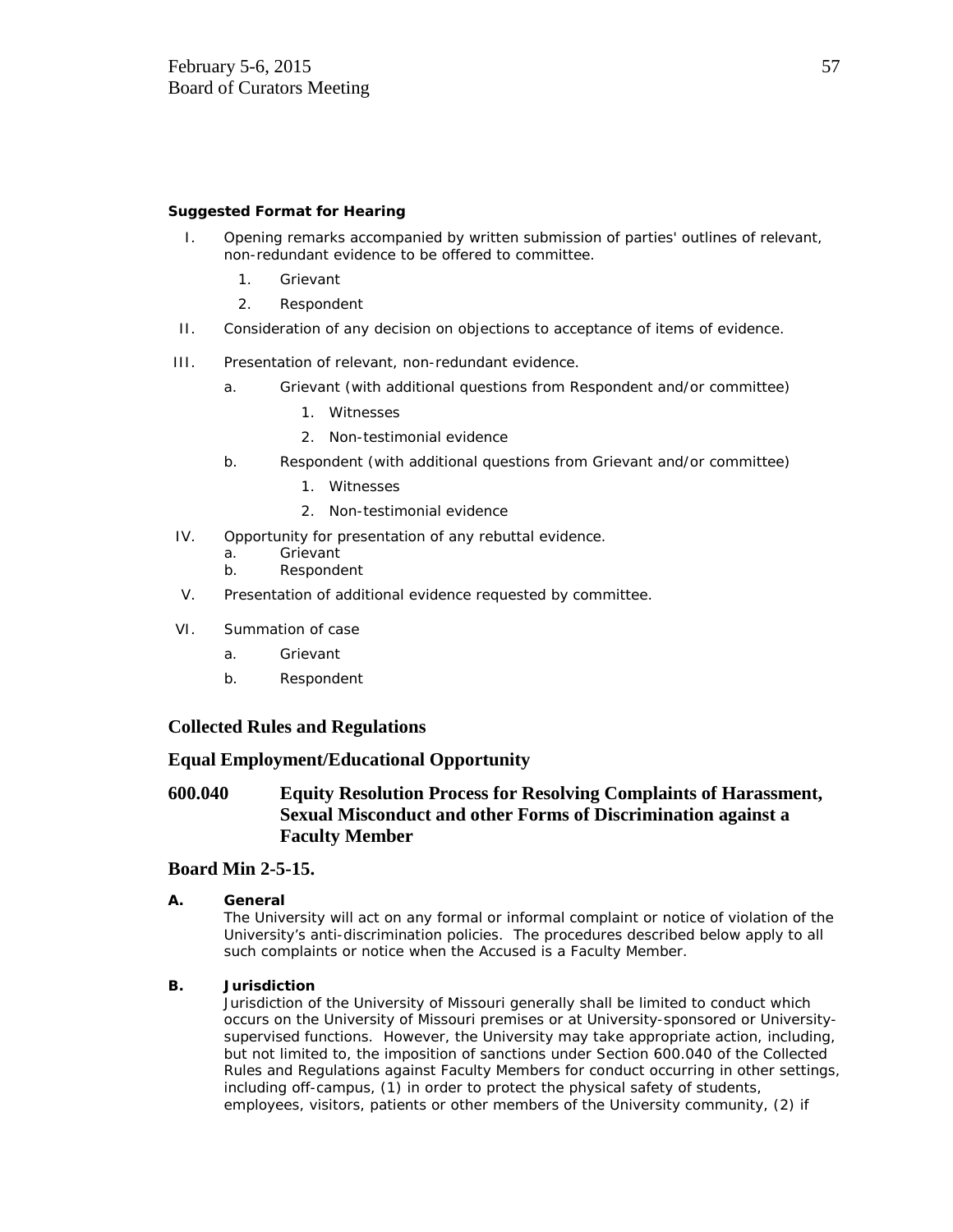there are effects of the conduct that interfere with or limit any person's ability to participate in or benefit from the University's educational programs, activities or employment, (3) if the conduct is related to the Faculty Member's fitness or performance in the professional capacity of teacher or researcher or (4) if the conduct occurs when the Faculty Member is serving in the role of a University employee.

## **C. Definitions**

- 1. **University's Anti-Discrimination Policies**. The University's Anti-Discrimination Policies include the Equal Employment/Education Opportunity Policy located at Section 320.010 of the Collected Rules and Regulations and the Sex Discrimination, Sexual Harassment and Sexual Misconduct in Education/Employment Policy located at Section 600.020 of the Collected Rules and Regulations.
- 2. **Complainant**. Complainant refers to the alleged victim of discrimination under the University's Anti-Discrimination Policies. The University may also serve as the Complainant when the alleged victim does not want to participate in the resolution process.
- 3. **Accused**. The Faculty Member or Members alleged to have violated the University's Anti-Discrimination Policies.
- 4. **Faculty Member**. For purposes of Section 600.040, Faculty Member includes all regular and non-regular academic staff appointments as defined in Sections 310.020 and 310.035 of the Collected Rules and Regulations.
- 5. **Complaint**. Any verbal or written communication or notice of an alleged violation of the University's Anti-Discrimination Policies.
- 6. **Advisors**. The individuals selected by the Complainant and the Accused to provide support and guidance throughout the Equity Resolution Process. Each party is allowed one advisor.
- 7. **Investigators**. Investigators are trained individuals appointed by the Provost or Provost's Designee to conduct investigations of the alleged violations of the University's Anti-Discrimination Policies.
- 8. **Equity Resolution Hearing Panelists Pool ("Hearing Panelist Pool")**. A group of at least ten (10) faculty and ten (10) administrators and/or staff selected by the Chancellor or the Chancellor's designee to serve as hearing panel members in the Hearing Panel Resolution.
- 9. **Equity Resolution Hearing Panel ("Hearing Panel")**. A group of three (3) trained Equity Resolution Hearing Panelist Pool members who serve as the Hearing Panel for a specific Complaint. The panel will include at least one faculty member and one administrator or staff member.
- 10. **Hearing Panelist Pool Chair ("Pool Chair")**. The Hearing Panelist Pool Chair is selected by the Chancellor or Chancellor's Designee. The Pool Chair assigns and coordinates the hearing panel members to serve on the Hearing Panel for a specific Complaint and designates the Chair of the Hearing Panel for a specific Complaint. The Pool Chair may serve as a panel member or the Chair of the Hearing Panel for a specific Complaint.
- 11. **Chair of the Hearing Panel ("Panel Chair")**. Chair of the Hearing Panel for a specific Complaint is designated by the Hearing Panelist Pool Chair. The Pool Chair may serve as the Chair of the Hearing Panel for a specific Complaint.
- 12. **Summary Resolution**. Resolution of the Complaint upon the determination by the Provost or the Provost's Designee that no reasonable person could find the Accused responsible for violating the University's Anti-Discrimination Policies.
- 13. **Conflict Resolution**. Resolution using alternative dispute resolution mechanisms such as mediation, facilitated dialogue or restorative justice.
- 14. **Administrative Resolution**. Resolution of the Complaint by the Provost or Provost's Designee making the finding on each of the alleged policy violations,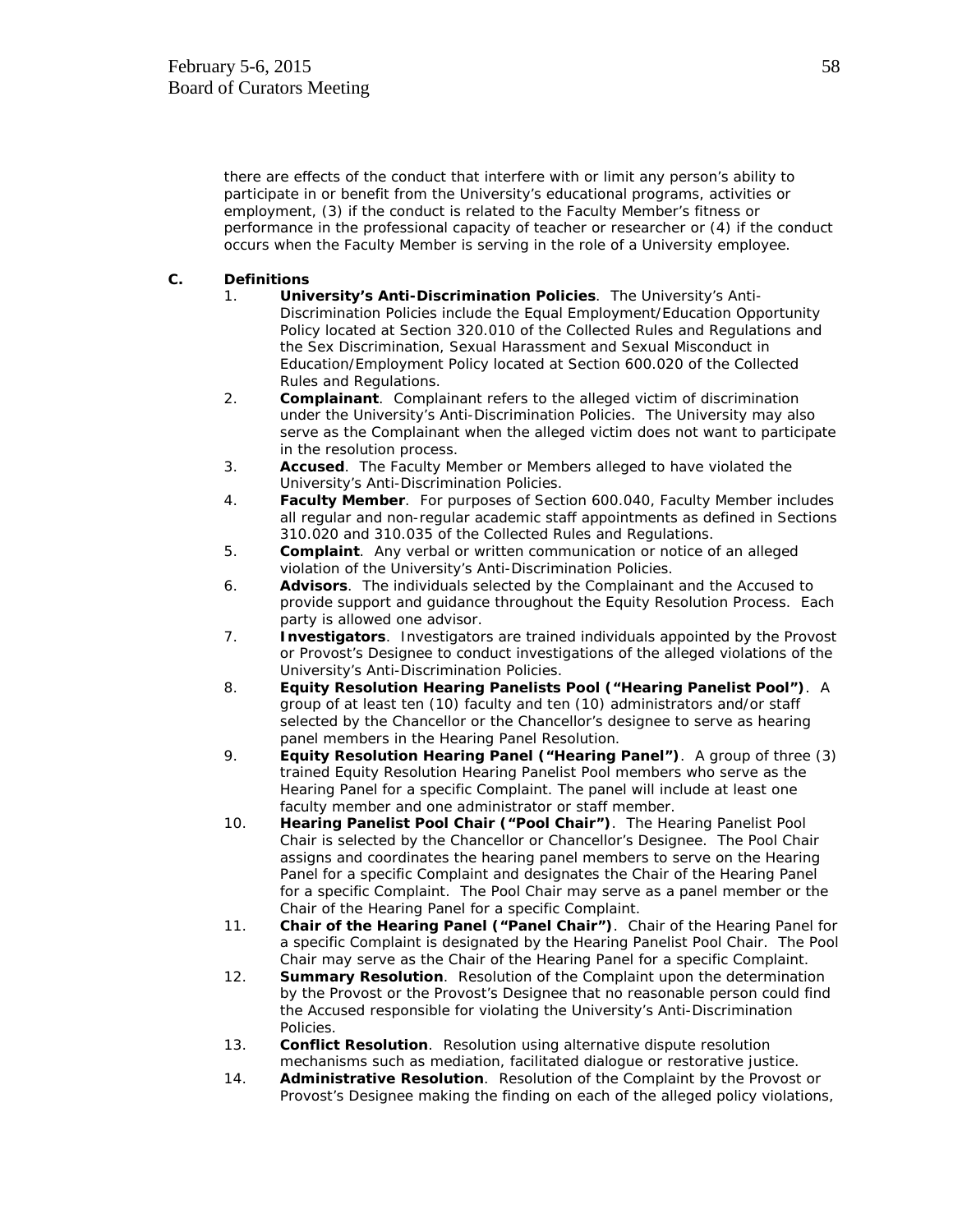the Provost's Designee recommending sanctions (when applicable), and the Provost making the finding on sanctions.

- 15. **Hearing Panel Resolution**. Resolution of the Complaint by an Equity Resolution Hearing Panel making the finding on each of the alleged policy violations and recommending sanctions and the Provost making the finding on sanctions.
- 16. **Record of the Case in the Section 600.040 Process**. The Record of the Case in the Section 600.040 Process includes, when applicable: Letter(s) of notice, exhibits, hearing record (an audio, video, digital or stenographic record of the hearing); the finding on each of the alleged policy violations by either the Hearing Panel, the Provost or the Provost's Designee; the recommendation of sanctions by the Hearing Panel or Provost's Designee; the finding of sanctions by the Provost; and the decision on the appeal, if applicable.
- 17. **Parties**. The Complainant and the Accused are collectively referred to as the Parties.

# **D. Filing a Complaint**

Any student, employee, volunteer, visitor or patient who believes that a Faculty Member has violated the University's Anti-Discrimination Policies should report the Complaint to the Provost or Provost's Designee or in the case of allegations of sexual harassment, sexual misconduct or allegations of other forms of sex discrimination as defined in Section 600.020 of the Collected Rules and Regulations, the Title IX Coordinator or Title IX Coordinator's Designee. Such individuals can also contact campus police if the alleged offense may also constitute a crime.

## **E. Interim Remedies**

During the Equity Resolution Process and prior to making a finding whether the alleged violation has occurred, the Provost or Provost's Designee or in the case of allegations of sexual harassment, sexual misconduct or allegations of other forms of sex discrimination as defined in Section 600.020 of the Collected Rules and Regulations, the Title IX Coordinator or Title IX Coordinator's Designee, in consultation with the Provost or Provost's Designee when directly impacting a Faculty Member, may provide interim remedies including, but not limited to, one or more of the following:

- 1. Referral and facilitating contact for the Complainant to on- or off-campus counseling, medical services and/or mental health services.
- 2. Implementing contact limitations on the Accused or on all Parties.
- 3. Referral of the Complainant to victim advocacy and support services either on and/or off-campus.
- 4. Adjusting the work schedules, work assignments, supervisory responsibilities, supervisor reporting responsibilities or work arrangements of the Complainant and/or the Accused.
- 5. If the Complainant is a student:
	- a. Referral of the Complainant to academic support services and any other services that may be beneficial to the Complainant.
	- b. Adjusting the courses, assignments, exam schedules of the Complainant.
	- c. Altering the on-campus housing assignments, dining arrangements, or other campus services for the Complainant.
- 6. Informing the Complainant of the right to notify law enforcement authorities of the alleged incident and offering to help facilitate such a report.
- 7. Implementing leave from work with pay for the Complainant and/or Accused.
- 8. Implementing suspension from campus with pay for the Accused.

## **F. Employees and Students Participating in the Equity Resolution Process**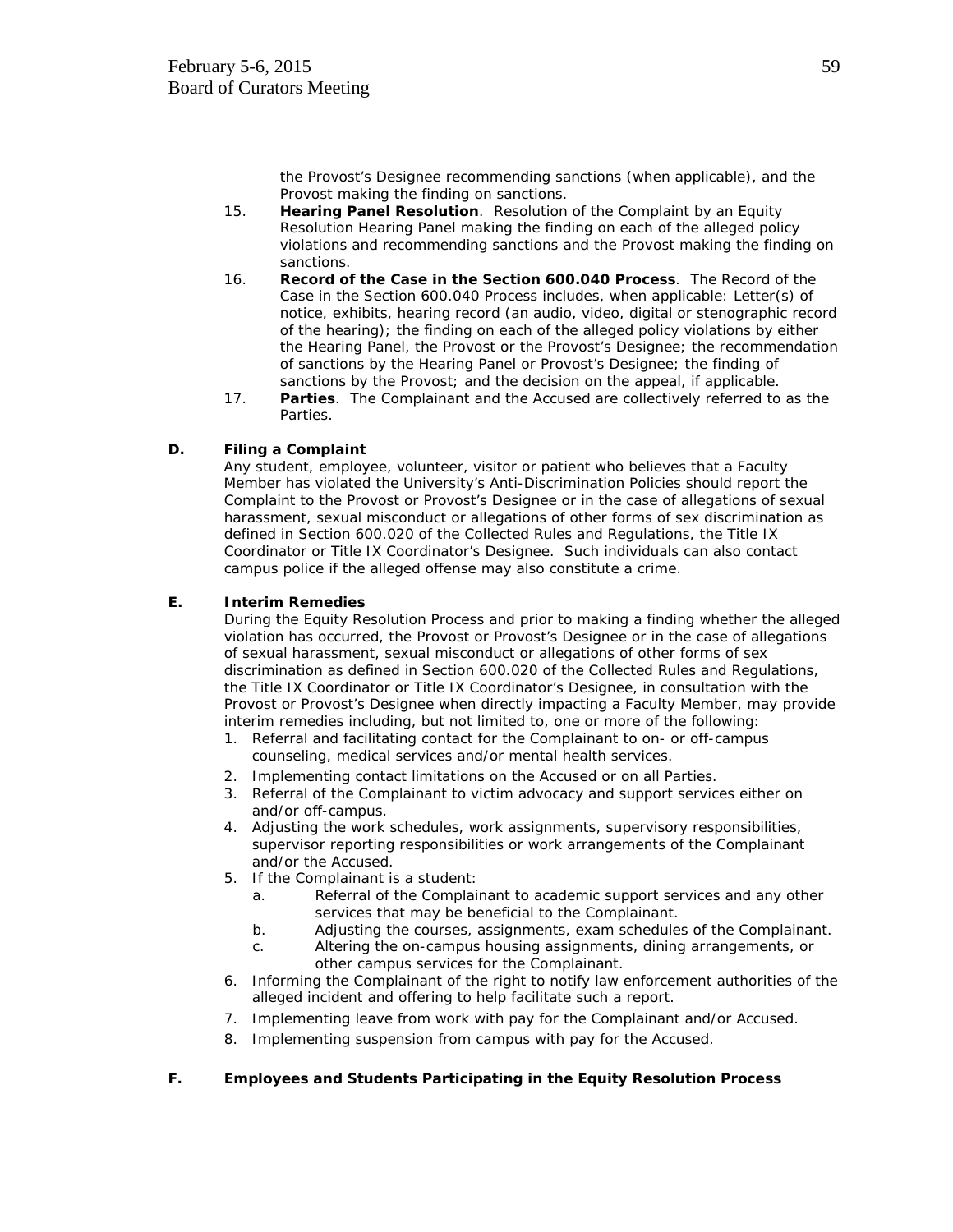All University employees and students must be truthful when making any statement or providing any information or evidence to the University throughout the process, including to the Investigator, the Provost (or Provost's Designee), the Title IX Coordinator (or Title IX Coordinator's Designee), the Hearing Panel and/or the Chancellor (or Chancellor's Designee), and all documentary evidence must be genuine and accurate. False statements, fraudulent evidence or refusal to cooperate with the Investigator, the Provost (or Provost's Designee), the Title IX Coordinator (or Title IX Coordinator's Designee), the Hearing Panel and/or the Chancellor (Chancellor's Designee) by an employee may be the basis for personnel action or by a student may be the basis for student conduct action pursuant to Section 200.010(B)(14) or other provisions of Section 200.010. Nothing in this provision is intended to require a Complainant to participate in the process.

## **G. Rights of the Complainant in the Equity Resolution Process**

- 1. To be treated with respect by University officials.
- 2. To be free from retaliation.
- 3. To have access to campus support resources (such as counseling and mental health services and University health services).
- 4. To have an Advisor of the Complainant's choice accompany the Complainant to all interviews, meetings and proceedings throughout the Equity Resolution Process.
- 5. To refuse to have an allegation resolved through Conflict Resolution or Administrative Resolution Processes.
- 6. To have an opportunity to present a list of potential witnesses and provide evidence to the Investigator.
- 7. To have Complaints heard in substantial accordance with these procedures.
- 8. When the Complainant is not the reporting party, the Complainant has full rights to participate in any Equity Resolution Process.
- 9. To be informed in writing of the finding, rationale and sanctions.
- 10. To report the matter to law enforcement (if applicable) and to have assistance in making that report.
- 11. To have an opportunity to appeal the findings and sanctions.
- 12. Additional Rights for Hearing Panel Resolution:
	- a. To receive notice of a hearing.
	- b. To have the names of witnesses that may participate in the hearing at least two (2) business days prior to the hearing.
	- c. To have copies of all pertinent documentary evidence and any investigative report at least two (2) business days prior to the hearing.
	- d. To be present at the hearing, which right may be waived by either written notification to the Hearing Panel Chair or by failure to appear.
	- e. To request alternative attendance or questioning mechanisms for the hearing (e.g.: screens, Skype, questions directed through the Chair, etc.).
	- f. To have present an Advisor during the hearing and to consult with such Advisor during the hearing.
	- g. To testify at the hearing or refuse to testify at the hearing.
	- h. To present witnesses and documents deemed relevant by the Chair.
	- i. To question witnesses present and testifying at the hearing. See Section 600.040.M.6 below for limitations on directly questioning the Accused.

## **H. Rights of the Accused in the Equity Resolution Process**

1. To be treated with respect by University officials.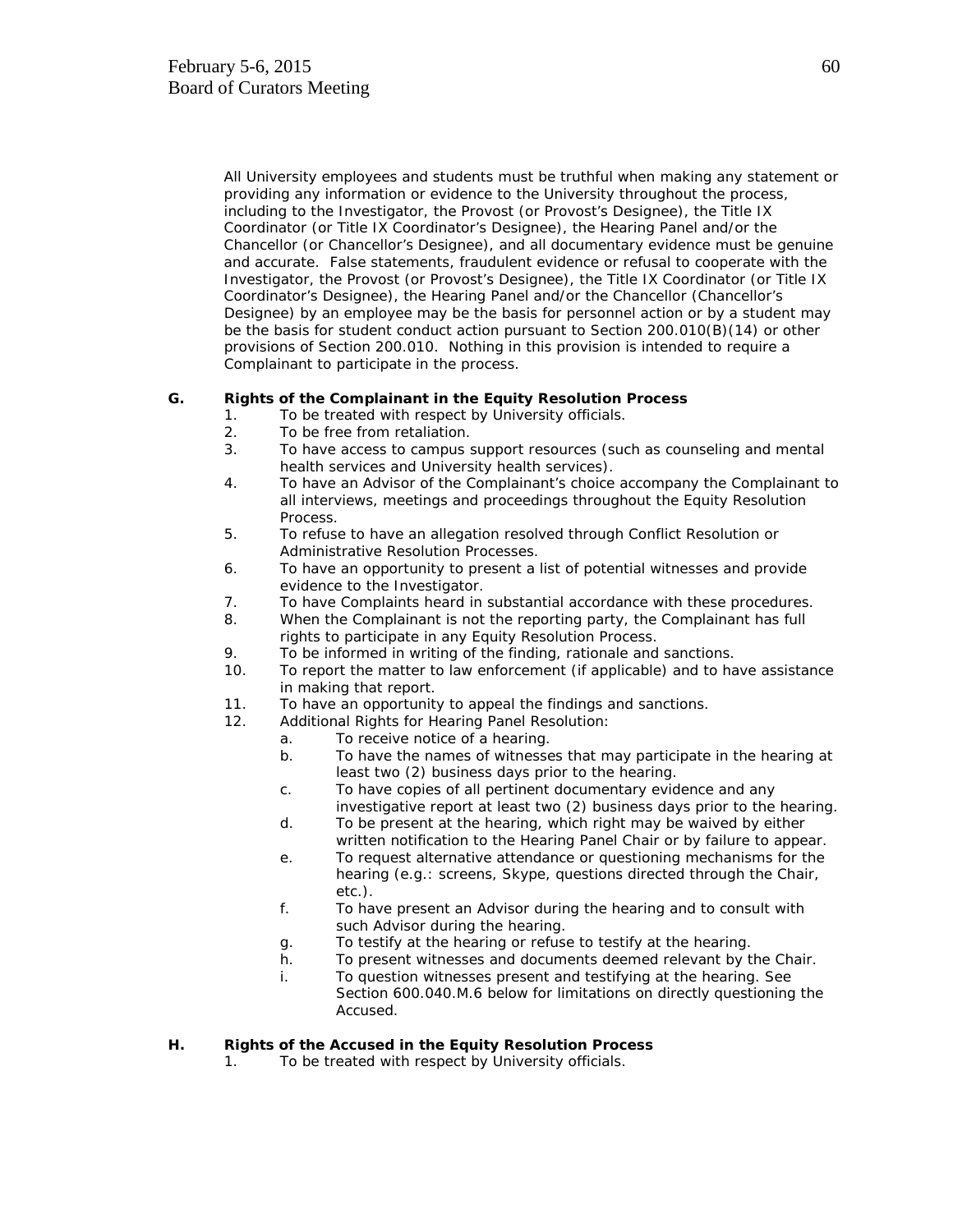- 2. To have access to campus support resources (such as counseling and mental health services and University health services), unless suspended from campus pending the completion of the process.
- 3. To have an Advisor of the Accused's choice accompany the Accused to all meetings and proceedings throughout the Equity Resolution Process.
- 4. To refuse to have an allegation resolved through Conflict Resolution or Administrative Resolution Processes.
- 5. To have an opportunity to present a list of potential witnesses and provide evidence to the Investigator.
- 6. To receive notice of the policies alleged to have been violated.
- 7. To have complaints heard in substantial accordance with these procedures.
- 8. To be informed in writing of the finding, rationale and sanctions.
- 9. To have an opportunity to appeal the findings and sanctions.
- 10. Additional Rights for Hearing Panel Resolution:
	- a. To receive notice of the hearing.
	- b. To have the names of witnesses that may participate in the hearing at least two (2) business days prior to the hearing.
	- c. To have copies of all pertinent documentary evidence and any investigative report at least two (2) business days prior to the hearing.
	- d. To be present at the hearing, which right may be waived by either written notification to the Hearing Panel Chair or by failure to appear.
	- e. To request alternative attendance or questioning mechanisms for the hearing (e.g.: screens, Skype, questions directed through the Chair, etc.)
	- f. To have present an Advisor during the hearing and to consult with such Advisor during the hearing.
	- g. To testify at the hearing or refuse to testify at the hearing.
	- h. To present witnesses and documents deemed relevant by the Chair.
	- i. To question witnesses present and testifying at the hearing. See Section 600.040.M.6 below for limitations on directly questioning the Complainant.

## **I. Role of Advisors**

Each Complainant and Accused is allowed to have one Advisor of their choice present with them for all Equity Resolution Process interviews, meetings and proceedings. The Parties may select whomever they wish to serve as their Advisor, including an attorney. An Advisor is not required and any party may elect to proceed without an Advisor.

If the Complainant is a student, the student Complainant may request that the Provost (or Provost's Designee) or Title IX Coordinator (or Title IX Coordinator's Designee) assign a trained Advisor to provide support throughout the Equity Resolution Process. University trained Advisors are administrators or staff at the University trained on the Equity Resolution Process.

The Advisor may not make a presentation or represent the Complainant or the Accused during any meeting or proceeding. The Parties are expected to ask and respond to questions on their own behalf, without representation by their Advisor. The Advisor may consult with the advisee quietly or in writing, or outside the meeting or proceeding during breaks, but may not speak on behalf of the advisee at any point throughout the process. Advisors who do not follow these guidelines will be warned or dismissed from the meeting or proceeding at the discretion of the Investigator(s) during the investigation, the Provost or Provost's Designee during the Administrative Resolution process, or the Chair of the Hearing Panel during the Hearing Panel process.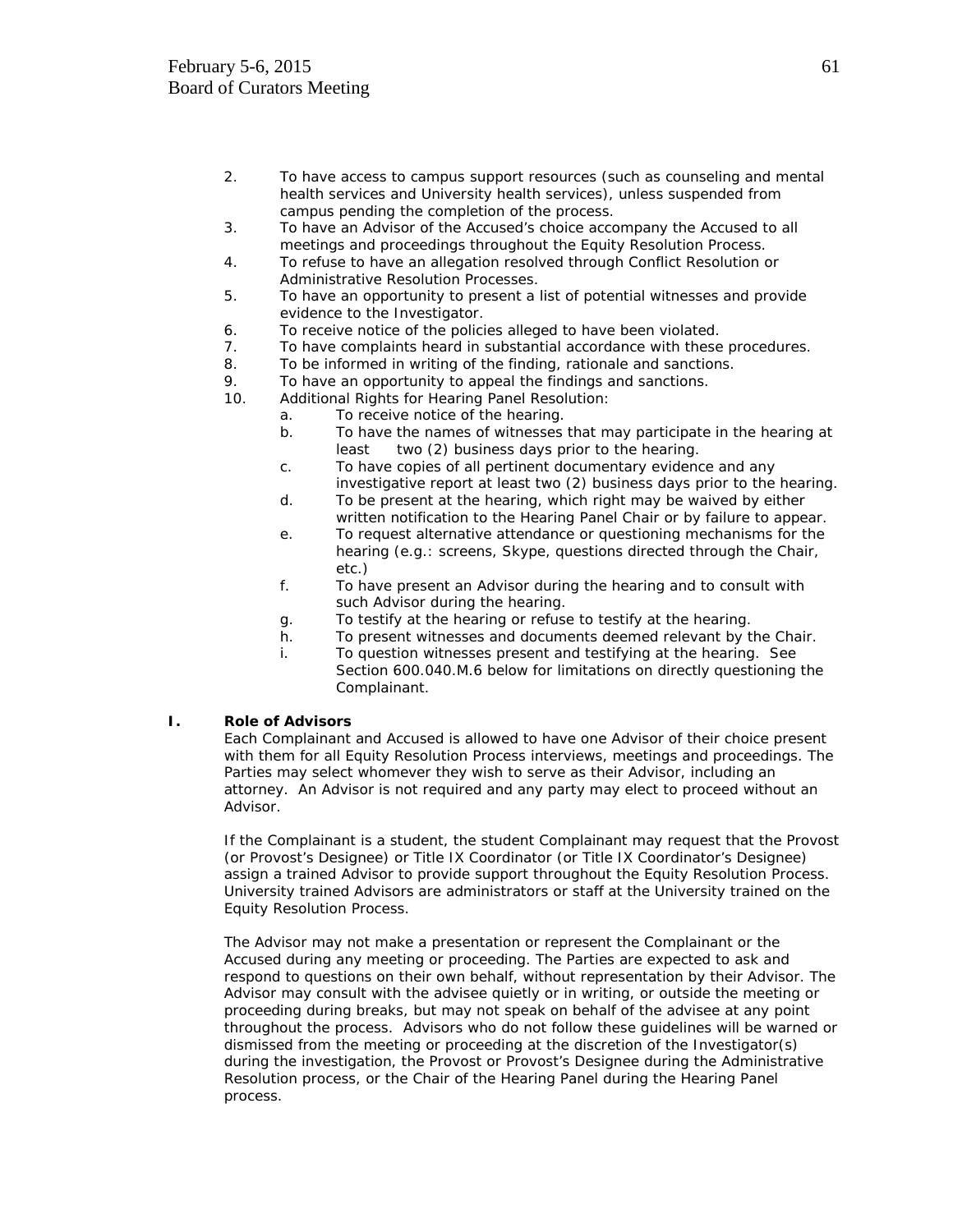#### **J. Investigation**

If a Complainant wants to pursue an investigation or if the University wants to pursue an investigation, then the Provost or Provost's Designee promptly appoints a trained investigator or a team of trained investigators to investigate. Within seven (7) business days after the commencement of the investigation, the Investigator(s) will provide the Parties with written notice that an investigation has commenced, either:

- 1. In person, or
- 2. Mailed to the mailing address of the respective party as indicated in the official University records and emailed to the Party's University-issued e-mail account. If there is no local address on file, mail will be sent to the party's permanent address.

Once received in person or mailed and e-mailed, notice will be presumptively delivered.

The Parties are allowed to have an Advisor of their choice present with them for all Equity Resolution Process interviews, meetings and proceedings in which they participate. All investigations will be thorough, reliable and impartial. The Investigator(s) will make reasonable efforts to include interviews with the Parties and relevant witnesses, obtain available evidence and identify sources of expert information, if necessary. The Investigator(s) will provide an investigation report to the Provost or Provost's Designee.

Investigation of reported misconduct brought directly by a Complainant should be completed expeditiously, normally within thirty (30) business days of notice to the University. Investigation of a Complaint may take longer based on the nature or circumstances of the Complaint, such as lack of cooperation by the Complainant, when initial reports fail to provide direct first-hand information or in complex cases. The University may also undertake a short delay (several days to weeks, to allow evidence collection by the law enforcement agency) when criminal charges on the basis of the same behaviors that invoke the process are being investigated.

#### **K. Summary Resolution**

During or upon the completion of the investigation, the Provost or Provost's Designee will review the investigation, which may include meeting with the investigator(s). Based on that review, the Provost or Provost's Designee will make a summary determination whether a reasonable person could, based on the evidence gathered, find the Accused responsible for violating the University's Anti-Discrimination Policies.

If the Provost or Provost's Designee decides a reasonable person could find the Accused responsible for violating the University's Anti-Discrimination Policies, then the Provost or Provost's Designee will direct the process to continue. The Complaint will then be resolved through one of three processes: Conflict Resolution, Administrative Resolution or Hearing Panel Resolution. There is no right to reconsider or appeal the summary determination to continue the process.

If the Provost or Provost's Designee decides that no reasonable person could find the Accused responsible for violating the University's Anti-Discrimination Policies, then the process will end and the Complainant and the Accused will be sent written notification of the determination. The Provost or Provost's Designee may counsel and suggest training opportunities to correct for inappropriate behavior that does not rise to the level of a violation.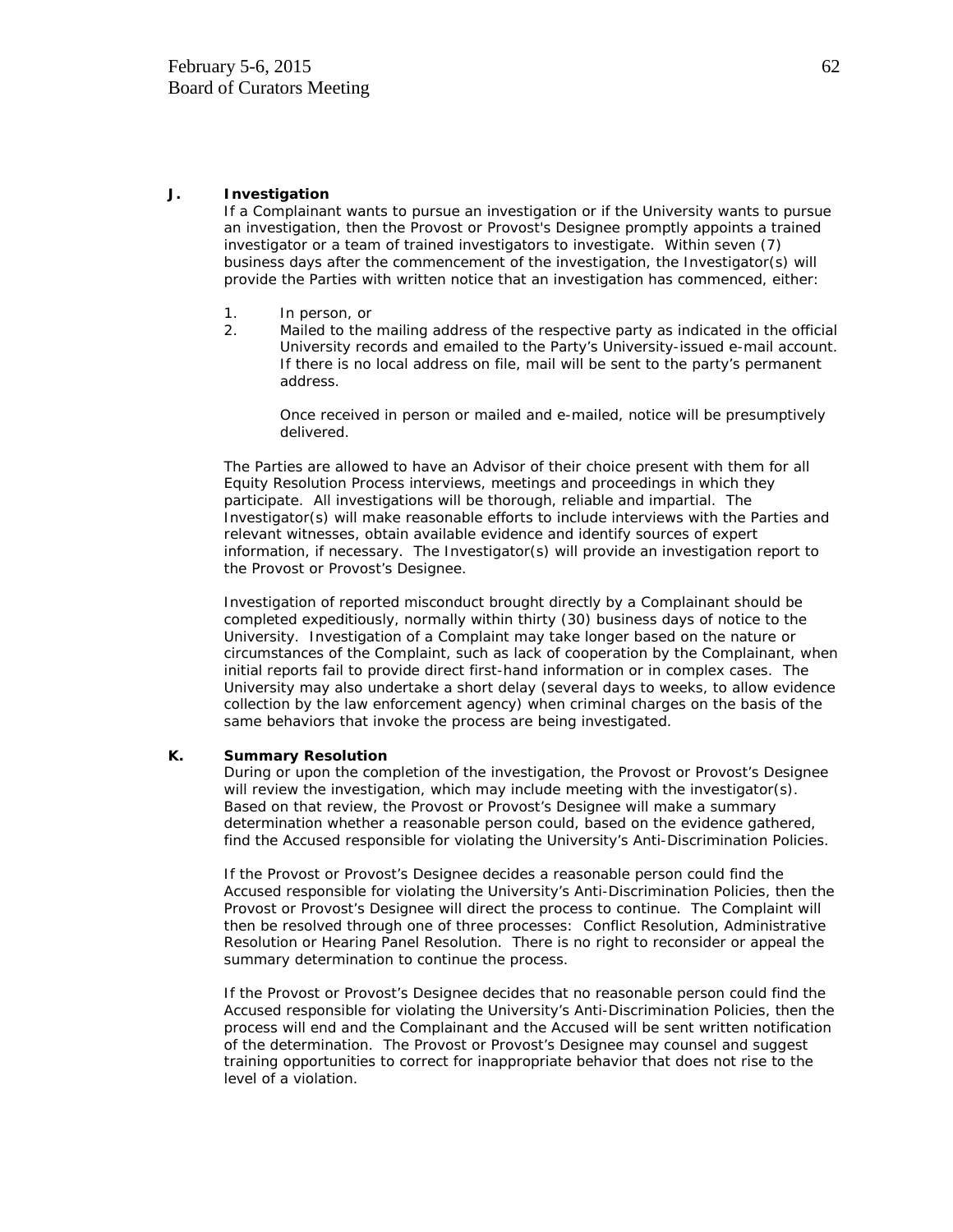The Complainant may request the Chancellor or Chancellor's Designee to reconsider the summary determination ending the process. If the Chancellor or Chancellor's Designee decides a reasonable person could find the Accused responsible for violating the University's Anti-Discrimination Policies, the Chancellor or Chancellor's Designee will reverse the determination ending the process and direct the process to continue. The Complaint will then be resolved through one of three processes: Conflict Resolution, Administrative Resolution or Hearing Panel Resolution. This determination to continue the process lies in the sole discretion of the Chancellor or Chancellor's Designee and such determination is final. Further appeals or grievances are not permitted.

If the Chancellor or Chancellor's Designee agrees with the summary determination ending the process by the Provost or Provost's Designee and that no reasonable person could find the Accused responsible for violating the University's Anti-Discrimination Policies, then the process will end and the Complainant and the Accused will be sent written notification of the determination. This determination to end the process lies in the sole discretion of Chancellor or Chancellor's Designee and such determination is final. Further appeals or grievances are not permitted.

## **L. Conflict Resolution**

The Investigator(s) will determine if Conflict Resolution is appropriate, based on the willingness of the Parties, the nature of the conduct at issue and the susceptibility of the conduct to Conflict Resolution. Conflict Resolution is often used for less serious, yet inappropriate, behaviors and is encouraged as an alternative to the Administrative and Hearing Panel Resolution processes to resolve conflicts. Mediation is never utilized in cases involving allegations of nonconsensual sexual intercourse or nonconsensual sexual contact. It is not necessary to pursue Conflict Resolution prior to pursuing either the Administrative or Hearing Panel Resolution Process and either party can stop the Conflict Resolution process at any time and request either the Administrative or Hearing Panel Resolution Process. In a Conflict Resolution meeting, a neutral, University-assigned facilitator will foster a dialogue with the Parties to an effective resolution, if possible. The Provost or Provost's Designee will keep records of any resolution that is reached, and failure to abide by the agreed upon resolution can result in appropriate responsive actions.

#### **M. Procedural Details for Administrative Resolution and Hearing Panel Resolution**

For both the Administrative Resolution and Hearing Panel Resolution, the following will apply:

- 1. The standard of proof will be "preponderance of the evidence," defined as determining whether evidence shows it is more likely than not that a policy violation occurred.
- 2. Questioning or evidence about the Complainant's prior sexual conduct is not permitted, though the Investigator, Provost (or Provost's Designee), Title IX Coordinator (or Title IX Coordinator's Designee) or Hearing Panel Chair may grant a limited exception in regards to the sexual history between the Parties, if deemed relevant.
- 3. Unless deemed relevant by the decision maker, character evidence of either the Complainant or the Accused will not be considered.
- 4. Incidents or behavior of the Accused not directly related to the possible violation(s) will not be considered unless they show a pattern of related misconduct. History of related misconduct by the Accused that shows a pattern may be considered, if deemed relevant by the decision maker.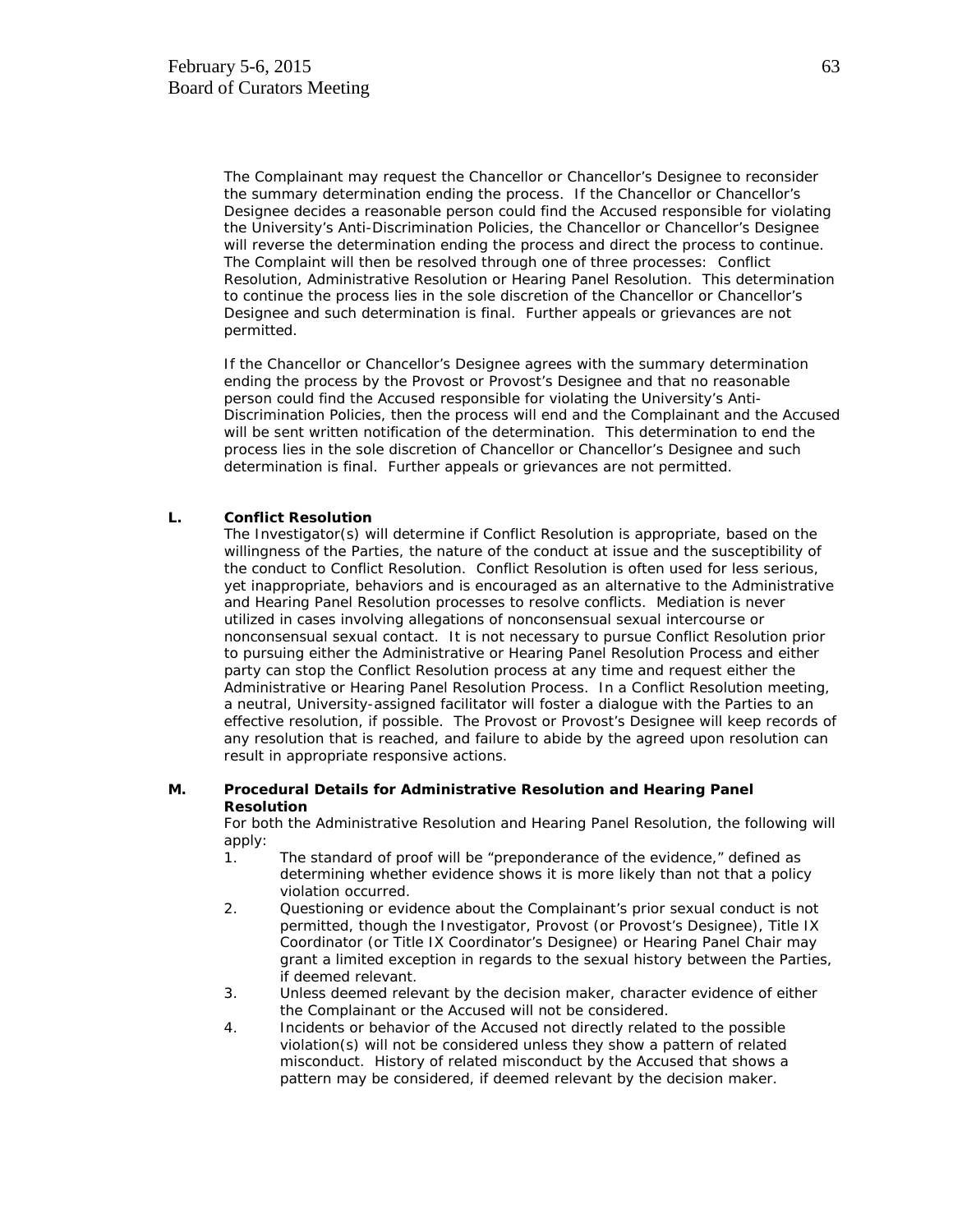- 5. The Administrative Resolution or Hearing Panel Resolution process will normally be completed within sixty (60) business days from the notice of the Complaint. Deviations from this timeframe will be promptly communicated to both parties.
- 6. The Accused may not directly question the Complainant and the Complainant may not directly question the Accused. However, if both the Complainant and the Accused request the opportunity, direct questioning between the Parties will be permitted in the Hearing Panel Resolution Process. Otherwise written questions will be directed to the Chair in the Hearing Panel Resolution Process, and those questions deemed appropriate and relevant will be asked on behalf of the requesting party.
- 7. In the Administrative Resolution Process, the Accused and the Complainant may provide a list of questions for the Investigator(s), Provost or Provost's Designee to ask the other party. If those questions are deemed appropriate and relevant, they may be asked on behalf of the requesting party.
- 8. The Administrative Resolution process may be used when both Parties elect to resolve the Complaint using the Administrative Resolution Process.
- 9. At any time prior to the finding on disputed policy violations, the Complainant and/or the Accused may request that the Complaint shift from the Administrative Resolution Process to the Hearing Panel Resolution process. Upon receipt of such a request from either or both Parties, the Complaint will shift to the Hearing Panel Resolution Process.
- 10. The Resolution Processes will proceed regardless of whether the Accused chooses to participate in the investigation, the finding or the hearing.
- 11. For good cause, the Provost or Provost's Designee in the Administrative Resolution Process and the Chair of the Hearing Panel in the Hearing Panel Resolution may, in their discretion, grant reasonable extensions to the time frames and limits provided.

## **N. Administrative Resolution.**

Administrative Resolution by the Provost or Provost's Designee can be pursued for any behavior that falls within the University's Anti-Discrimination Policies. Administrative Resolution may be used when both Parties elect to resolve the Complaint using the Administrative Resolution Process.

The Administrative Resolution process consists of:

- 1. A prompt, thorough and impartial investigation by the Investigator;
- 2. A finding by the Provost or Provost's Designee on each of the alleged policy violations; and
- 3. A finding by the Provost on sanctions for findings of responsibility.

The Investigator(s) will provide an investigation report to the Provost or Provost's Designee. The Provost or Provost's Designee can, but is not required to, meet with and question the Investigator and any identified witnesses. The Provost or Provost's Designee may request that the Investigator conduct additional interviews and/or gather additional information. The Provost or Provost's Designee will offer to meet with the Complainant and will meet with the Complainant if the Complainant agrees to meet. The Provost or Provost's Designee will attempt to meet with the Accused to review the alleged policy violations and the investigation report. The Accused may choose to admit responsibility for all or part of the alleged policy violations at any point in the process. If the Accused admits responsibility, in whole or in part, the Provost or Provost's Designee will render a finding that the individual is in violation of University policy for the admitted conduct. For any disputed violations, the Provost or Provost's Designee will render a finding utilizing the preponderance of the evidence standard. The Provost's Designee may recommend appropriate sanctions but only the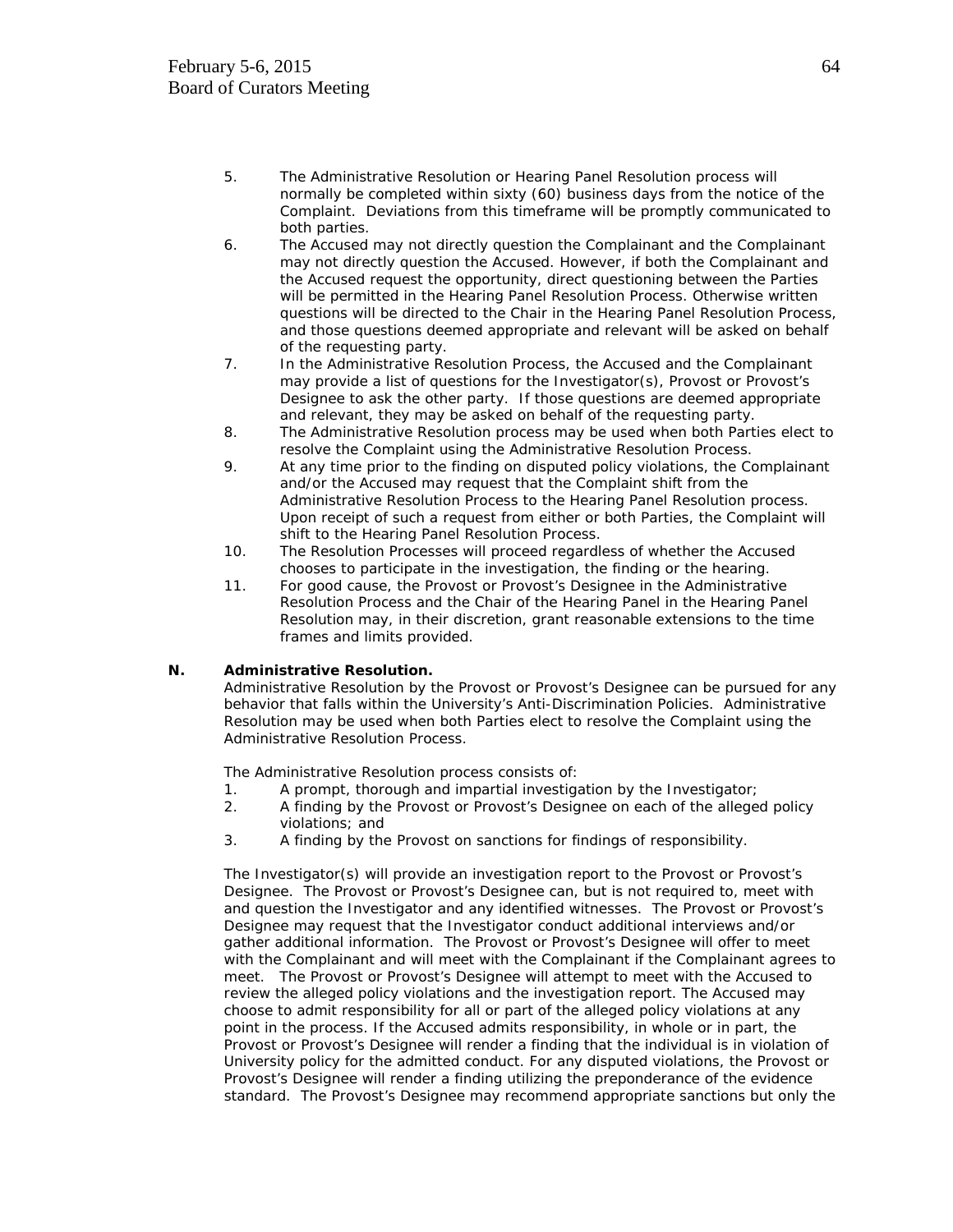Provost will find sanctions or remedial actions. The findings and sanctions are subject to appeal.

At any point during the Investigation and Administrative Resolution process and prior to the finding on disputed policy violations, either party may request that the matter be referred to the Hearing Panel Resolution process.

At least three (3) business days prior to rendering a finding on disputed policy violations, the Provost or Provost's Designee will provide the Parties with written notice of intent to render a finding using the Administrative Resolution process, either:

- 1. In person, or
- 2. Mailed to their mailing address of the respective party as indicated in official University records and emailed to the party's University-issued email account. If there is no local address on file, mail will be sent to the party's permanent address.

Once received in person or mailed and emailed, notice will be presumptively delivered.

If, after the three (3) business days described above, the Provost or Provost's Designee has not received a request in writing from either party that the matter be referred to the Hearing Panel Resolution process, the Provost or Provost's Designee may render a finding on the disputed violations. Once the finding has been made, the right to the Hearing Panel Resolution process is waived and the Administrative Resolution process is complete. The finding of the Administrative Resolution process remains subject to appeal.

When a Provost's Designee makes the finding on each of the alleged policy violations, the Provost's Designee will recommend sanctions, but the Provost will make the finding on sanctions and remedial actions.

The Provost or Provost's Designee will inform the Accused and the Complainant of the finding on each of the alleged policy violations and the finding on sanctions, if applicable, in writing within five (5) business days of the findings, without significant time delay between notifications. Notification will be made in writing and will be delivered either:

- 1. In person, or
- 2. Mailed to the mailing address of the respective party as indicated in official University records and emailed to the party's University-issued email account. If there is no local address on file, mail will be sent to the party's permanent address.

Once received in person or mailed and emailed, notice will be presumptively delivered.

## **O. Hearing Panel Resolution.**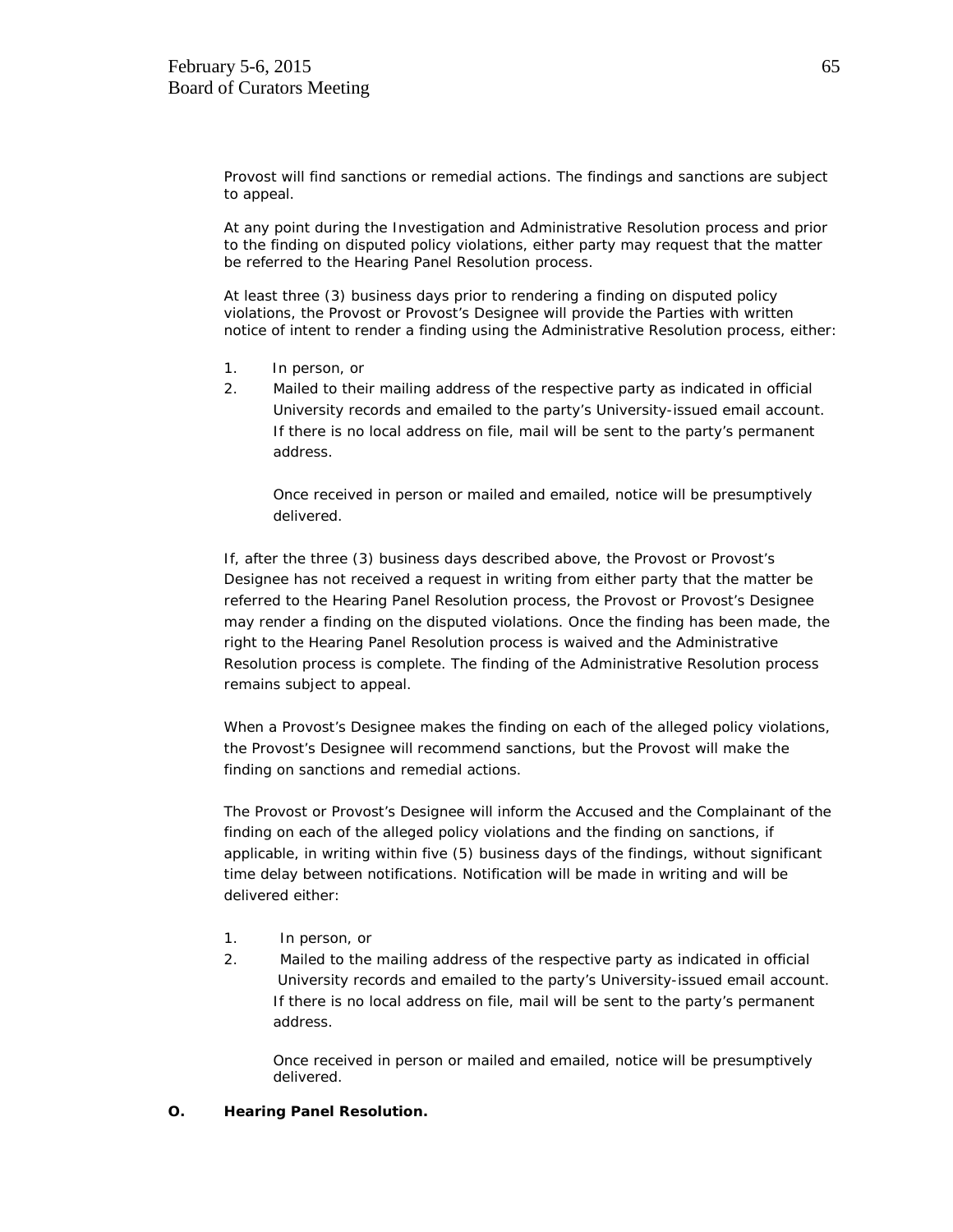## 1. **Equity Resolution Hearing Panelist Pool**

The University will create and annually train a pool of not less than ten (10) faculty and ten (10) administrators and/or staff as hearing panelists to serve as hearing panel members in the Hearing Panel Resolution Process. Panelists are selected by the Chancellor or Chancellor's Designee and serve a renewable, one-year term. Panelist selections should be made with attention to representation of groups protected by the University's Anti-Discrimination Policies. The Chancellor or Chancellor's Designee will select a **Hearing Panelist Pool Chair** ("**Pool Chair**"). The Pool Chair assigns and coordinates the hearing panel members to serve on the Hearing Panel for a specific Complaint and designates the Chair of the Hearing Panel for a specific Complaint. The Pool Chair may serve as a panel member or the Chair of the Hearing Panel for a specific Complaint.

## 2. **Equity Resolution Hearing Panel ("Hearing Panel")**

When a Complaint is not resolved through the Administrative Resolution Process, the Hearing Panelist Pool Chair will assign three members from the Hearing Panelist pool to serve on the specific Hearing Panel and will also designate the **Chair of the Hearing Panel**. The Hearing Panel will include at least one faculty member and one administrator or staff member. Up to two alternates may be designated to sit in throughout the process as needed. The Chair of the Hearing Panel helps ensure that the process adheres materially to the procedural elements of the Hearing Panel Resolution process.

## 3. **Notice of Hearing**

- a. At least seven (7) business days prior to the hearing, or as far in advance as is reasonably possible if an accelerated resolution process is scheduled with the consent of the Parties, the Provost or Provost's Designee will send a letter to the Parties with the following information: 1) A description of the alleged violation(s) and applicable policy or policies that are alleged to have been violated.
	- 2) Reference to or attachment of the applicable procedures.

3) An indication that the Parties may have the assistance of an Advisor of their choosing, at the hearing, though the Advisor's attendance at the hearing is the responsibility of the respective Parties.

4) The time, date and location of the hearing.

5) A list of the names of each of the Hearing Panel members and alternates.

6) A copy of the preliminary investigative report or summary

 b. This Notice of Hearing letter will be made in writing and will be delivered either:

## 1) In person, or

2) Mailed to the mailing address of the respective party as indicated in official University records and emailed to the party's University-issued email account. If there is no local address on file, mail will be sent to the party's permanent address.

Once received in person or mailed and emailed, notice will be presumptively delivered.

## 4. **Pre-Hearing Witness Lists, Documentary Evidence and Objection to Hearing Panel Member(s)**

At least four (4) business days prior to the hearing, the Complainant and the Accused will provide to the Investigator a list of the names of the proposed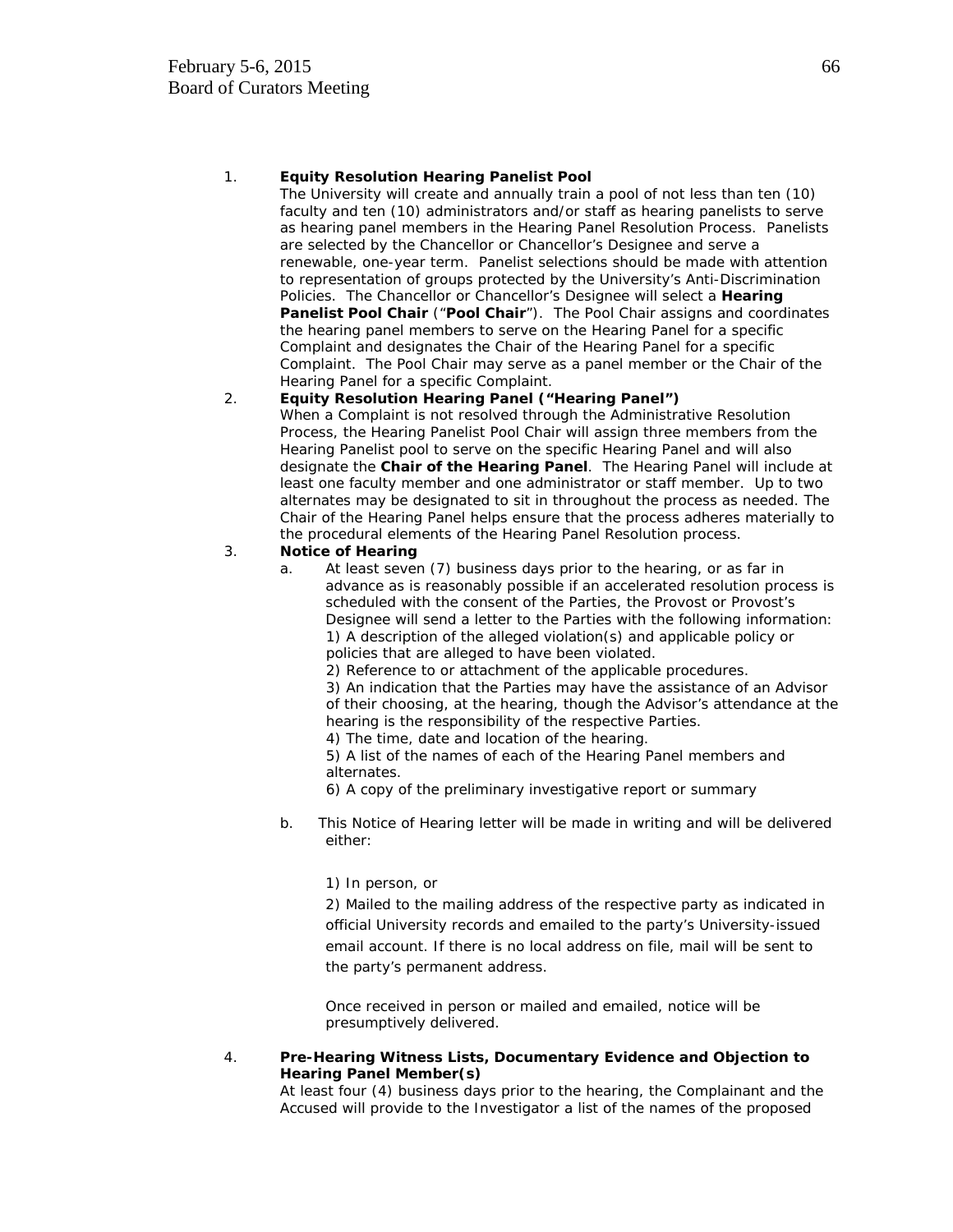witnesses and copies of all proposed documentary evidence and may also object in writing to any hearing panel member or alternate. At least two (2) business days prior to the hearing, the Investigator will have the names of proposed witnesses, copies of all pertinent documentary evidence and a copy of the investigative report available for the Complainant and the Accused, and a copy of the same will be sent to the Hearing Panel Chair.

#### 5. **Objection to or Recusal of Hearing Panel Member**

Upon receipt, the Investigator will forward to the Hearing Panelist Pool Chair any written objection by the Complainant or the Accused to any hearing panel member. Hearing Panel members will only be unseated and replaced if the Hearing Panelist Pool Chair concludes that the panel member's bias precludes an impartial hearing of the Complaint. Additionally, any panel member or Chair of the Hearing Panel who feels they cannot make an objective determination must recuse himself or herself from the proceedings in advance of the hearing.

6. **Request for Alternative Attendance or Questioning Mechanisms** The Complainant and the Accused should request alternative attendance or questioning mechanisms (screens, Skype, questions directed through the Chair, etc.) at least two (2) business days prior to the hearing. The request should be made to the Chair of the Hearing Panel. The University will make reasonable accommodations for both the Complainant and the Accused in keeping with the principles of equity and fairness.

## 7. **Requests to Reschedule the Hearing Date**

For good cause, the Chair of the Hearing Panel may grant requests to reschedule the hearing date.

#### 8. **Conduct of Hearing**

The Chair of the Hearing Panel ("Chair" in this subsection) shall preside at the hearing, call the hearing to order, call the roll of the Hearing Panel and alternates in attendance, ascertain the presence or absence of the Investigator, the Complainant and the Accused, confirm receipt of notice of hearing, report any extensions requested or granted and establish the presence of any Advisors. Formal rules of evidence shall not apply.

#### a. **Investigator's Report and Testimony**

The Investigator(s) will first present the written investigative report and may give a narrative report of the investigation, and then be subject to questioning by the Complainant, the Accused and the Hearing Panel. The Investigator(s) may also call witnesses who will be subject to questioning by the Investigator, the Complainant, the Accused and the Hearing Panel. The Investigator may also submit documentary evidence. The Investigator(s) will remain present during the entire hearing process.

#### b. **Complainant's Evidence**

The Complainant may give testimony and be subject to questioning by the Investigator, the Accused (through the Chair as discussed in Section 600.040.M.6 above) and the Hearing Panel. The Complainant may also call and question witnesses who may also then be questioned by the Accused, the Investigator and the Hearing Panel. The Complainant may also submit documentary evidence.

#### c. **Accused's Evidence**

The Accused may give testimony and be subject to questioning by the Investigator, the Complainant (through the Chair as discussed in Section 600.040.M.6 above) and the Hearing Panel. The Accused may also call and question witnesses who may also then be questioned by the Complainant, the Investigator and the Hearing Panel. The Accused may also submit documentary evidence.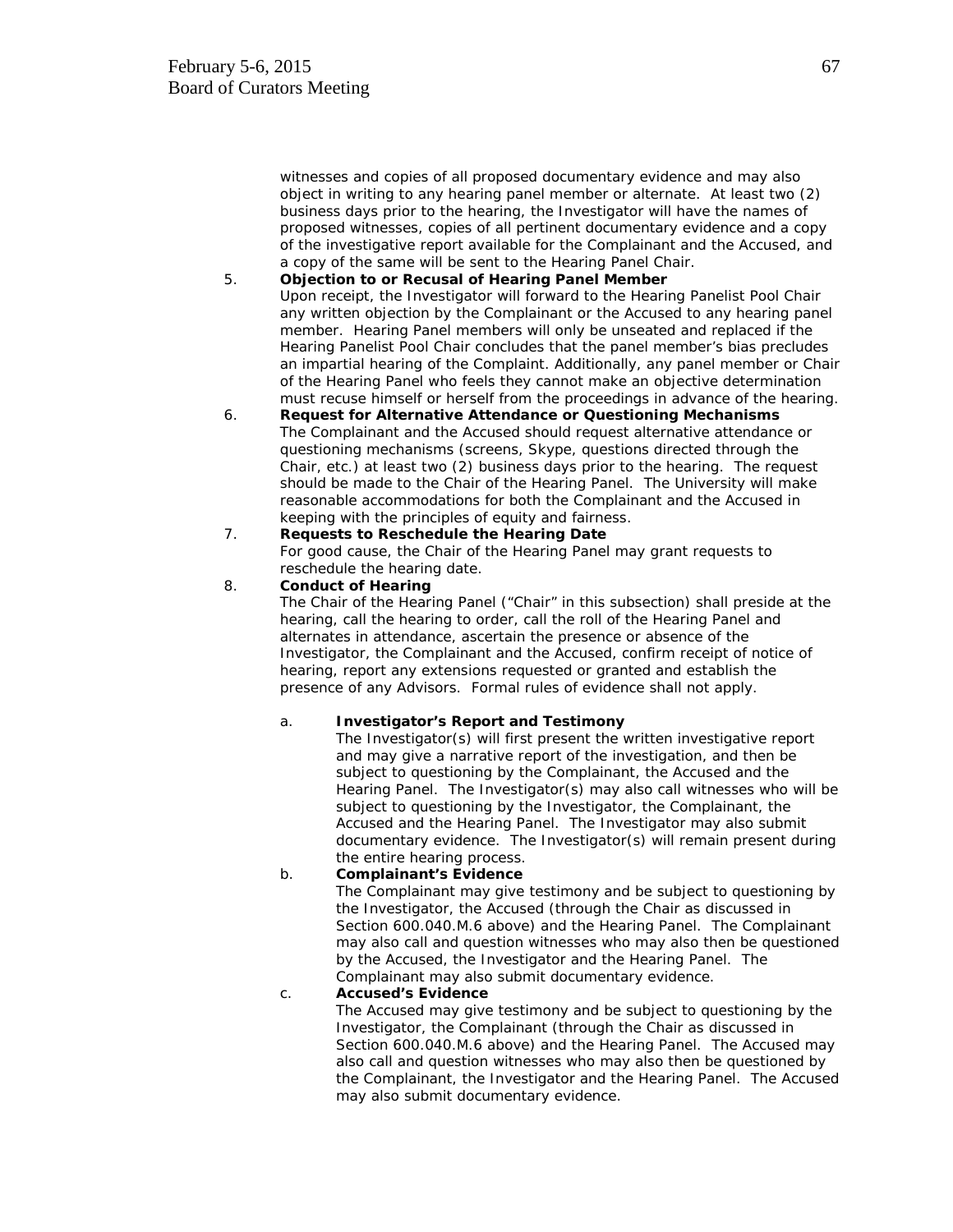## 9. **Rights of the Hearing Panel**

- a. The relevancy and admissibility of any evidence offered at the hearing shall be determined by the Chair, whose ruling shall be final unless the Chair shall present the question to the Hearing Panel at the request of a member of the Hearing Panel, in which event, the ruling of the Hearing Panel by majority vote shall be final.
- b. To question witnesses or evidence introduced by the Investigator, the Complainant or the Accused at any time during the hearing process.
- c. To call additional witnesses and submit documentary evidence.
- d. To exclude a witness proposed by the Investigator, the Complainant or the Accused if it is determined his or her testimony would be redundant or not relevant.
- e. To dismiss any person from the hearing who interferes with or obstructs the hearing or fails to abide by the rulings of the Chair of the Hearing Panel ("Chair" in this subsection).
- f. To have present a legal advisor to the Hearing Panel, who shall be designated by the General Counsel of the Board of Curators.
- g. To have the names of witnesses that may be called by the Investigator, the Complainant and the Accused at least two (2) business days prior to the hearing.
- h. To have copies of all pertinent documentary evidence and the investigative report at least two (2) business days prior to the hearing.
- i. Procedural questions which arise during the hearing and which are not covered by these general rules shall be determined by the Chair, whose ruling shall be final unless the Chair shall present the question to the Hearing Panel at the request of a member of the Hearing Panel, in which event, the ruling of the Hearing Panel by majority vote shall be final.

## 10. **Findings**

The Hearing Panel will deliberate with no others present, except any legal advisor to the Hearing Panel, to find whether the Accused is responsible or not responsible for the policy violation(s) in question. The panel will base its finding on a preponderance of the evidence (i.e., whether it is more likely than not that the Accused committed each alleged violation). If an Accused is found responsible by a majority of the panel, the panel will recommend appropriate sanctions. The Chair of the Hearing Panel will prepare a written panel report and deliver it to the Provost or Provost's Designee detailing the finding, how each member voted, the information cited by the panel in support of its finding and any information the Hearing Panel excluded from its consideration and why. If the Accused is found responsible, the report should conclude with recommended sanctions. This report is typically submitted to the Provost or Provost's Designee within two (2) business days of the end of deliberations. Deviation from the 2-day period will be communicated to the Parties, along with an expected time for completion.

The Provost or Provost's Designee will inform the Accused and the Complainant of the hearing panel report and the Provost's finding of sanctions, if applicable, within five (5) business days of receipt of the panel report, without significant time delay between notifications. Notification will be made in writing and will be delivered either:

- a. In person, or
- b. Mailed to the mailing address of the respective party as indicated in official University records and emailed to the respective party' University-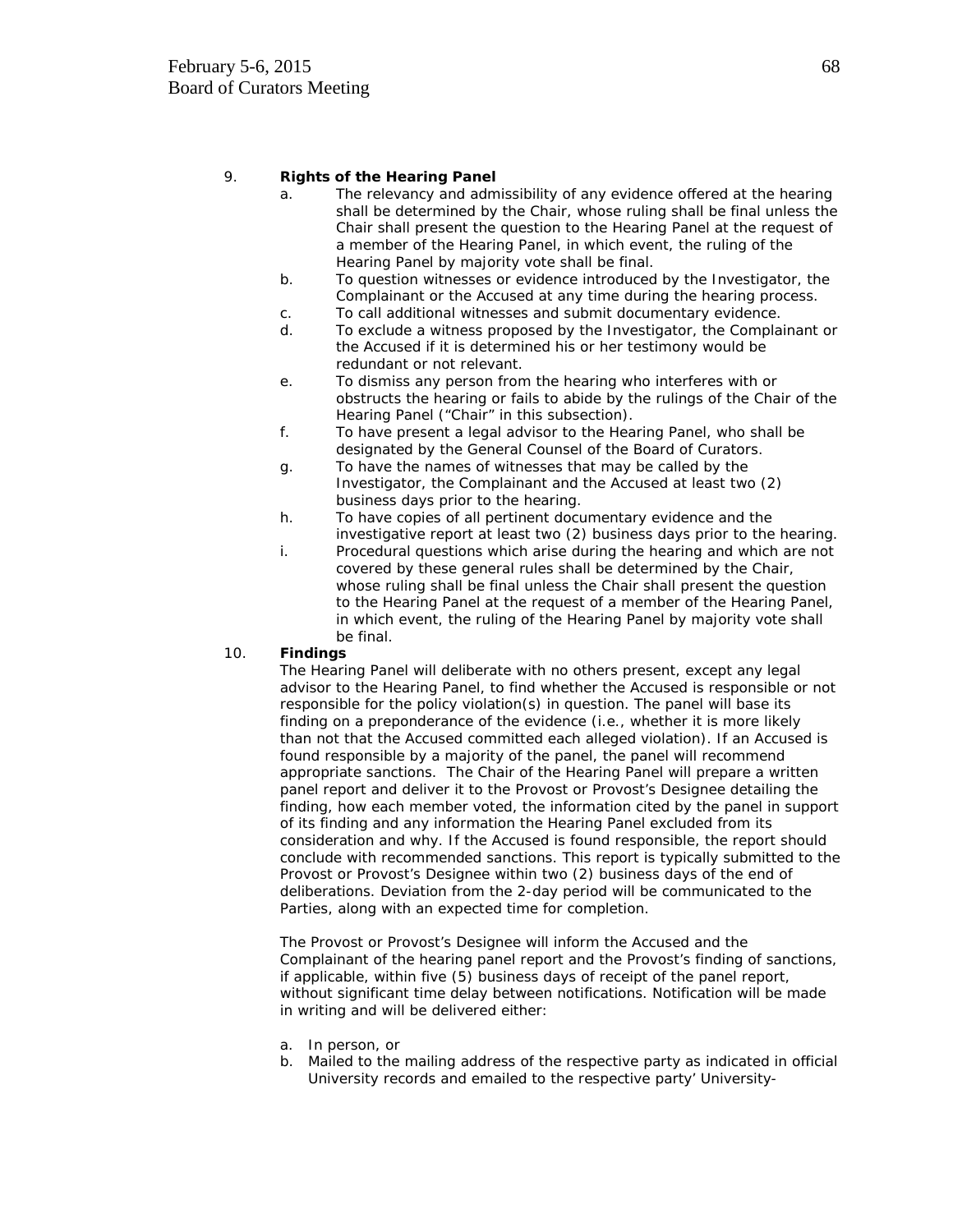issued email accounts. If there is no local address on file, mail will be sent to the party's permanent address.

Once received in person or mailed and emailed, notice will be presumptively delivered.

#### **P. Sanctions**

If the Accused is found responsible for a violation of the University's Anti-Discrimination Policies, the Hearing Panel or Provost's Designee (when a Provost's Designee is used in the Administrative Resolution Process) will recommend sanctions but the Provost will make the finding of sanctions and remedial actions.

#### **1. Factors Considered when Finding Sanctions/Remedial Actions** include but are not limited to:

- a. The nature, severity of, and circumstances surrounding the violation.
- b. The disciplinary history of the Accused.
- c. The need for sanctions/remedial actions to bring an end to the discrimination, harassment and/or retaliation.
- d. The need for sanctions/remedial actions to prevent the future recurrence of discrimination, harassment and/or retaliation.
- e. The need to remedy the effects of the discrimination, harassment and/or retaliation on the Complainant and the University community.

## **2. Types of Sanctions**

The following sanctions may be imposed upon any Faculty Member found to have violated the University's Anti-Discrimination Policies. Multiple sanctions may be imposed for any single violation. Sanctions include but are not limited to:

- a. Warning Verbal or Written
- b. Performance Improvement Plan
- c. Required Counseling
- d. Required Training or Education
- e. Loss of Annual Pay Increase
- f. Loss of Supervisory Responsibility
- g. Recommendation of discipline in a training program, including recommendation of termination, suspension or other corrective or remedial actions
- h. For Non-Regular Faculty, immediate termination of term contract and employment
- i. For Regular, Untenured Faculty, immediate termination of term contract and employment. Notice of not reappointing would not be required.
- j. Suspension without pay (while the appeal is pending this is a suspension with pay)
- k. Non-renewal of appointment
- l. For Regular, Tenured Faculty, suspension without pay (while the appeal is pending, but not for the duration of the dismissal for cause proceedings, this is a suspension with pay), removal from campus and referral to the Chancellor to initiate dismissal for cause as detailed in Section 310.060 of the Collected Rules and Regulations.

## **3. When Implemented**

Sanctions are implemented immediately by the Provost or Provost's Designee unless the Chancellor or Chancellor's Designee stays their implementation pending the outcome of the appeal. Suspension without pay is automatically a suspension with pay during the appeal but immediately converts to a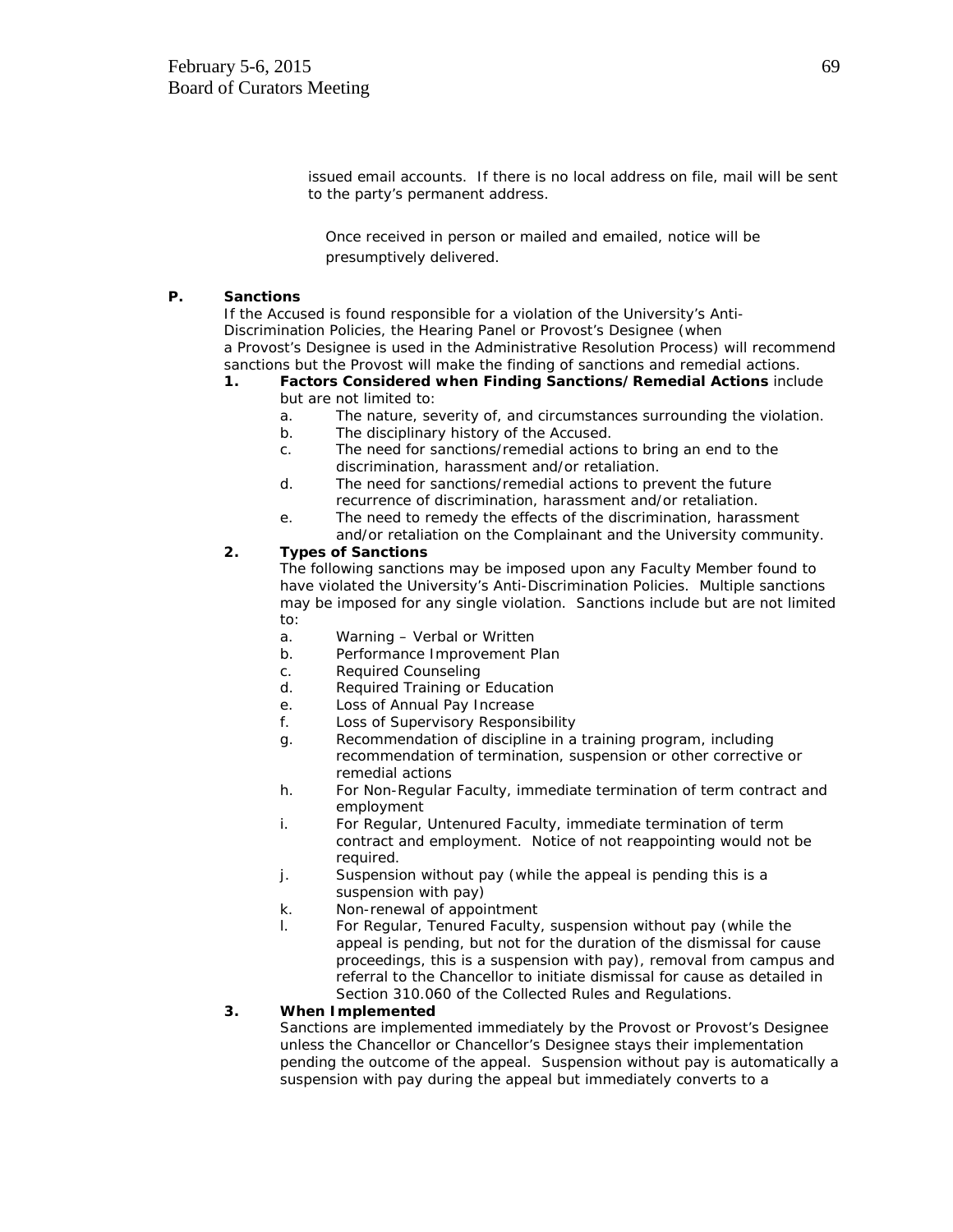suspension without pay upon the conclusion of an appeal upholding the sanction.

## **Q. Appeal**

#### **1. Grounds for Appeal**

Both the Complainant and the Accused are allowed to appeal the findings in the Administrative Resolution Process or the finding in the Hearing Panel Resolution Process. Appeals are limited to the following:

- a. A procedural error occurred that significantly impacted the outcome of the Administrative or Hearing Panel Resolution Process (e.g. substantiated bias, material deviation from established procedures, etc.).
- b. To consider new evidence, unavailable during the original resolution process or investigation that could substantially impact the original finding or sanction.
- c. The sanctions fall outside the range typically imposed for this offense, or for the cumulative disciplinary record of the Accused.

## **2. Requests for Appeal**

Both the Complainant and the Accused may submit a request for appeal to the Chancellor or Chancellor's Designee. All requests for appeal must be submitted in writing to the Chancellor or Chancellor's Designee within three (3) business days of the delivery of the findings. When any party requests an appeal, the other party (parties) will be notified and receive a copy of the request for appeal.

## **3. Response to Request for Appeal**

Within three (3) business days of the delivery of the notice and copy of the request for appeal, the other party (parties) may file a response to the request for appeal. The response can address that sufficient grounds for appeal have not been met and/or the merits of the appeal.

# **4. Review of the Request to Appeal**

The Chancellor or Chancellor's Designee will make an initial review of the appeal request(s). The Chancellor or Chancellor's Designee will review the request for appeal to determine whether:

- a. The request is timely, and
- b. The appeal is on the basis of any of the three grounds listed above, and
- c. When viewed in the light most favorable to the appealing party, the appeal states grounds that could result in an adjusted finding or sanction.

The Chancellor or Chancellor's Designee will reject the request for appeal if all three of the above requirements are not met. The decision to reject the request for appeal is final and further appeals and grievances are not permitted. The Chancellor or Chancellor's Designee will normally render a written decision whether the request for appeal is accepted or rejected within seven (7) business days from receipt of the request for appeal.

## **5. Review of the Appeal**

If all three requirements for appeal listed above are met, the Chancellor or Chancellor's Designee will accept the request for appeal and proceed with rendering a decision on the appeal applying the following additional principles:

a. Appeals are not intended to be full re-hearings of the Complaint and are therefore deferential to the original findings. In most cases, appeals are confined to a review of the written documentation and record of the Administrative Resolution or Hearing Panel Resolution, and pertinent documentation regarding the grounds for appeal. Appeals granted based on new evidence should normally be remanded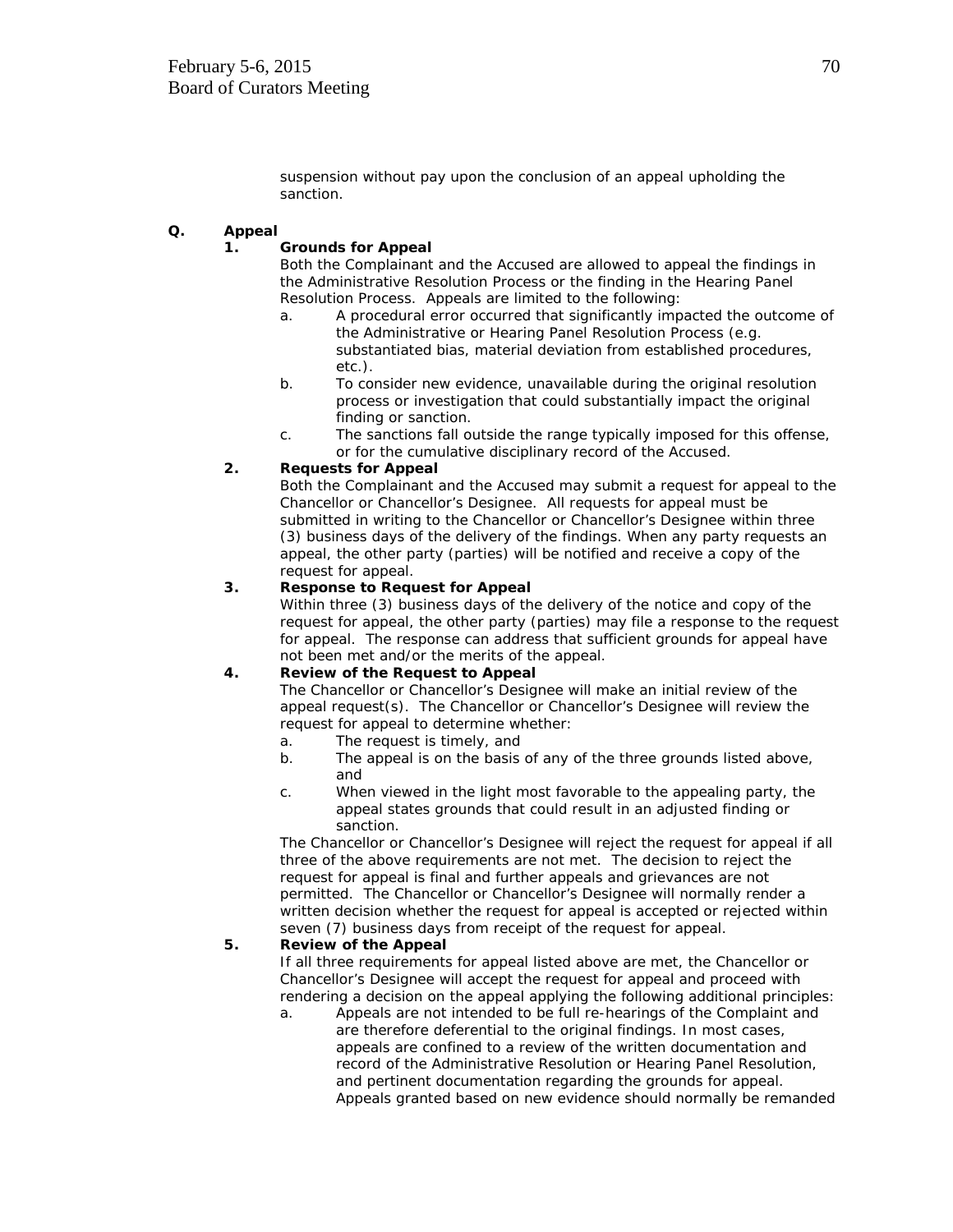to the original decision maker (Hearing Panel, Provost or Title IX Coordinator) for reconsideration.

- b. Sanctions are implemented immediately unless the Chancellor or Chancellor's Designee stays their implementation pending the outcome of the appeal. Suspension without pay is automatically a suspension with pay during the appeal but immediately converts to a suspension without pay upon the conclusion of an unfavorable appeal.
- c. The Chancellor or Chancellor's Designee will normally render a written decision on the appeal to all Parties within seven (7) business days from accepting the request for appeal.
- d. Once an appeal is decided, the outcome is final. Further appeals and grievances are not permitted.

## **6. Extensions of Time**

For good cause, the Chancellor or Chancellor's Designee may grant reasonable extensions of time (e.g.: 7-10 business days) to the deadlines in the appeal process.

## **R. Records**

In implementing this policy, records of all Complaints, resolutions, and hearings will be kept by the Provost or Provost's Designee. An audio, video, digital, or stenographic record of the hearings will be maintained and will be filed in the office of the Provost or Provost's Designee and, for the purpose of review or appeal, be accessible at reasonable times and places to the Accused and the Complainant. The "Record of the Case in the Section 600.040 Process" includes, when applicable: letter(s) of notice, exhibits, hearing record (an audio, video, digital or stenographic record of the hearing); the finding on each of the alleged policy violations by either the Hearing Panel, the Provost or the Provost's Designee; the recommendation of sanctions by the Hearing Panel or Provost's Designee; the finding of sanctions by the Provost; and the decision on the appeal, if applicable. The Record of the Case in the Section 600.040 Process will be kept for a minimum of seven (7) years following final resolution.

## **S. Dismissal for Cause Referral**

If the recommended sanction for a Regular, Tenured Faculty member is referral to the Chancellor to initiate Dismissal for Cause, the Record of the Case will be forwarded to the appropriate Faculty Committee on Tenure. Because the Dismissal for Cause proceeding is not a re-hearing of the Complaint, the Record of the Case will be included as evidence and the findings will be adopted for proceeding as detailed in Section 310.060: Procedures in Case of Dismissal for Cause in the Collected Rules and Regulations.

## **T. Amendments**

The President of the University is authorized to amend this Board Rule by Executive Order on or before February 6, 2017.

# **Collected Rules and Regulations Equal Employment / Educational Opportunity**

**Chapter 600.050 Equity Resolution Process for Resolving Complaints of Harassment, Sexual Misconduct and other Forms of Discrimination against a Staff Member**

**Board Min 2-5-15.**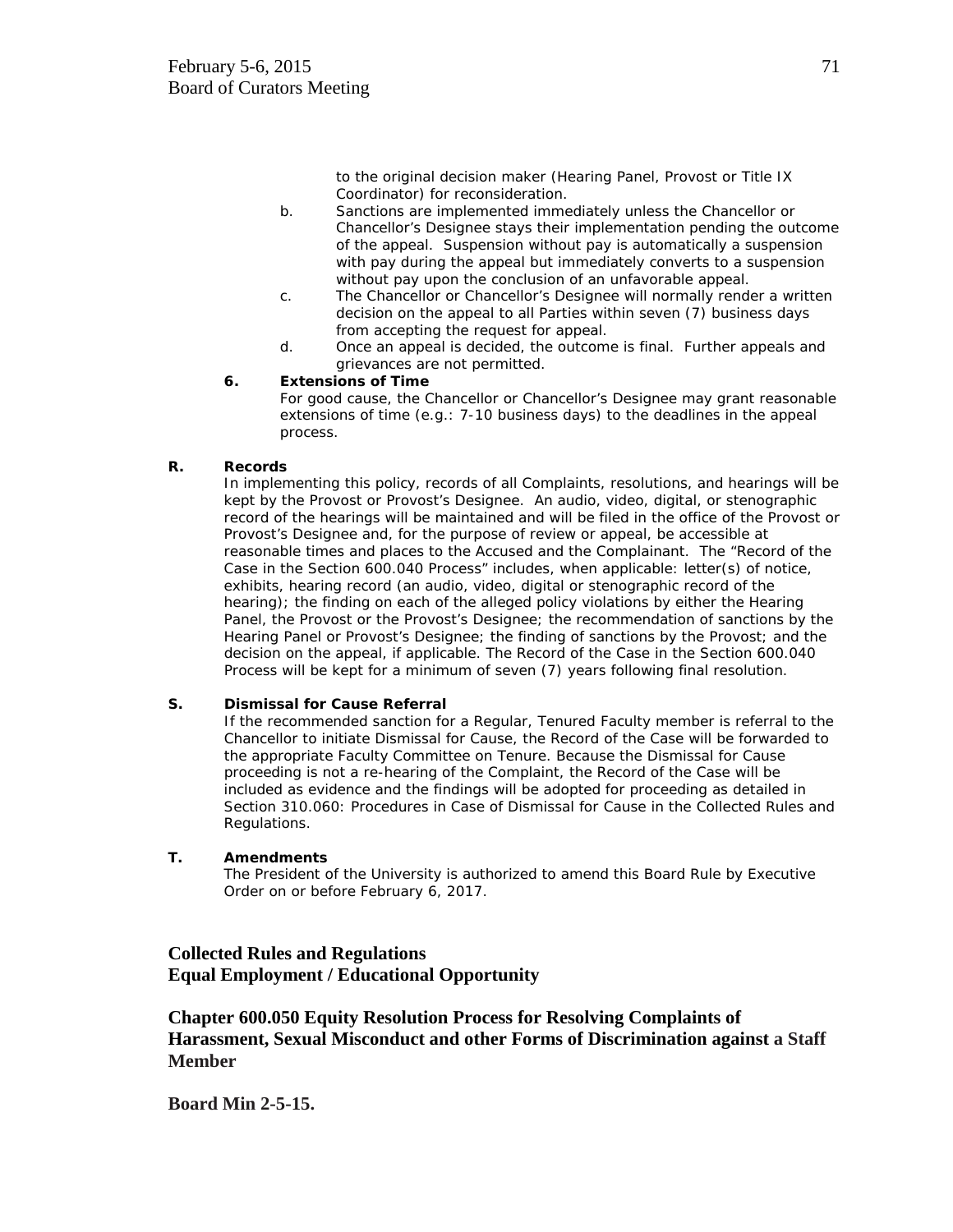#### **A. General**

The University will act on any formal or informal complaint or notice of violation of the University's anti-discrimination policies. The procedures described below apply to all such complaints or notice when the Accused is a Staff Member.

#### **B. Jurisdiction**

Jurisdiction of the University of Missouri generally shall be limited to conduct which occurs on the University of Missouri premises or at University-sponsored or University-supervised functions. However, the University may take appropriate action, including, but not limited to, the imposition of sanctions under Section 600.050 of the Collected Rules and Regulations against Staff Members for conduct occurring in other settings, including offcampus, (1) in order to protect the physical safety of students, employees, visitors, patients or other members of the University community, (2) if there are effects of the conduct that interfere with or limit any person's ability to participate in or benefit from the University's educational programs, activities or employment or (3) if the conduct occurs when the Staff Member is serving in the role of a University employee.

#### **C. At-Will Employment Status**

Nothing contained in this policy is intended and no language contained herein shall be construed as establishing a "just cause" standard for imposing discipline, including but not limited to, termination of employment. Further, nothing contained in this policy is intended and no language contained herein shall be construed to alter in any manner whatsoever the at-will employment status of any at-will University employee.

#### **D. Definitions**:

- 1. **University's Anti-Discrimination Policies**. The University's Anti-Discrimination Policies include the Equal Employment/Education Opportunity Policy located at Section 320.010 of the Collected Rules and Regulations and the Sex Discrimination, Sexual Harassment and Sexual Misconduct in Education/Employment Policy located at Section 600.020 of the Collected Rules and Regulations.
- 2. **Complainant**. Complainant refers to the alleged victim of discrimination under the University's Anti-Discrimination Policies. The University may also serve as the Complainant when the alleged victim does not wish to participate in the resolution process.
- 3. **Accused**. The Staff Member or Members alleged to have violated the University's Anti-Discrimination Policies.
- 4. **Staff Members**. Staff Members include all Administrative, Service and Support Staff, which includes all regular employees, variable hour employees, nonregular employees, per diem employees as defined in Section 320.050.II of the Collected Rules and Regulations, and Subsidiary Employees as defined in Section 320.050.III.
- 5. **Complaint**. Any verbal or written communication or notice of an alleged violation of the University's Anti-Discrimination Policies.
- 6. **Advisors**. The individuals selected by the Complainant and the Accused to provide support and guidance throughout the Equity Resolution Process. Each party is allowed one advisor.
- 7. **Investigators**. Investigators are trained individuals appointed by the Equity Human Resources Officer ("Equity HR Officer") or Equity HR Officer's Designee to conduct investigations of the alleged violations of the University's Anti-Discrimination Policies.
- 8. **Equity Human Resources Officers ("Equity HR Officers")**. The Equity Human Resources Officers ("Equity HR Officers") are trained human resources and/or equity administrators designated by:
	- a. the Chancellor or Chancellor's Designee for campus Staff Members;
	- b. the Chancellor or Chancellor's Designee for MU Health System Staff Members; and
	- c. the President or President's Designee for System Staff Members.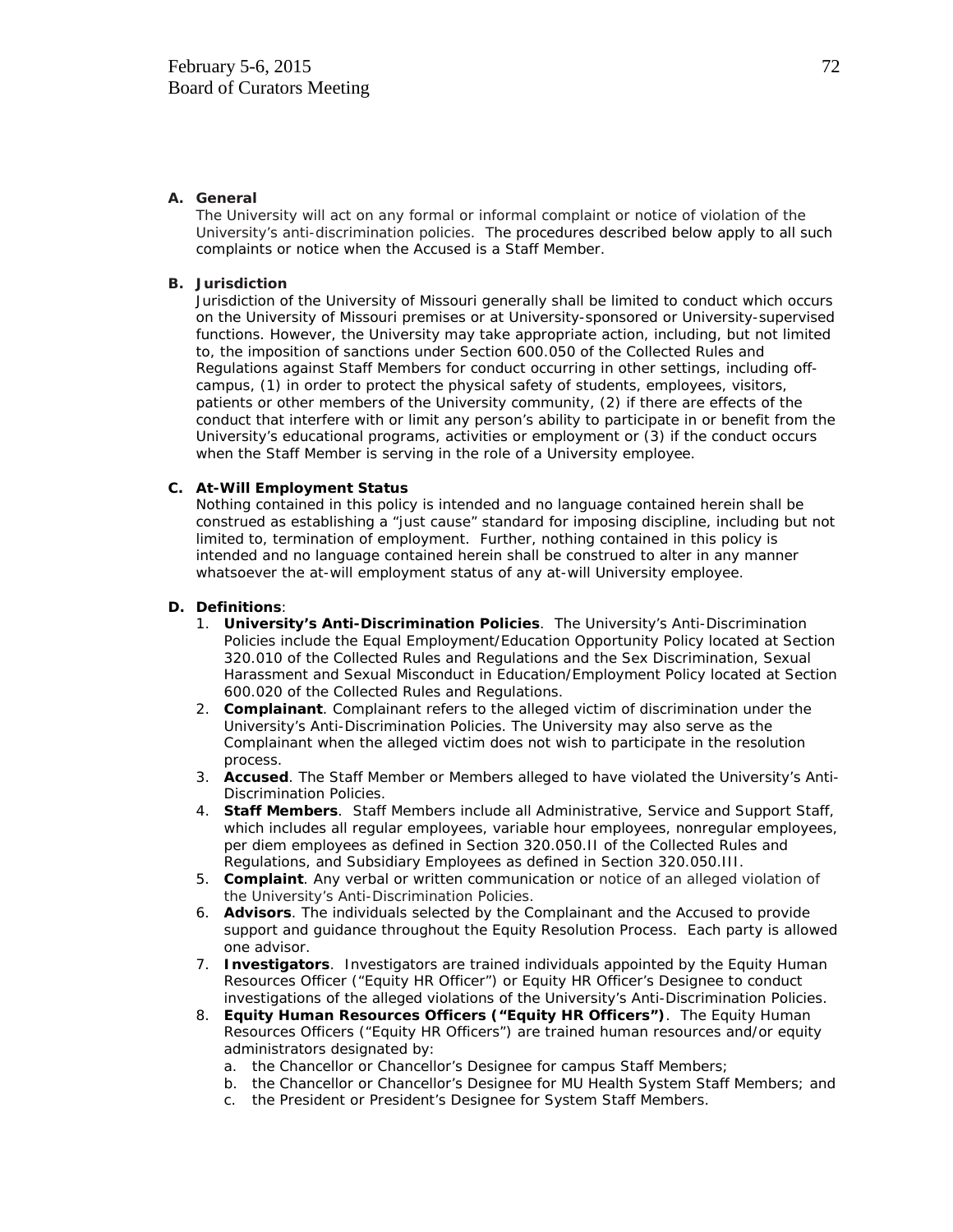- 9. **Supervisor**. The individual or individuals who have authority to terminate the Accused's employment. If a supervisor has a conflict as determined by the Equity HR Officer, the Equity HR Officer will determine the appropriate manager to act as the Supervisor for purposes of this rule.
- 10. **Equity Resolution Appellate Officers**. Equity Resolution Appellate Officers are trained, senior-level administrators who hear all appeals stemming from the Equity Resolution Process and are designated by:
	- a. the Chancellor or Chancellor's Designee for campus Staff Members;
	- b. the Chancellor or Chancellor's Designee for Health System Staff Members; and
	- c. the President or President's Designee for System Staff Members.
- 11. **Summary Resolution**. Resolution of the Complaint upon the determination by the Equity HR Officer or Equity HR Officer's Designee that no reasonable person could find the Accused responsible for violating the University's Anti-Discrimination Policies.
- 12. **Conflict Resolution**. Resolution using alternative dispute resolution mechanisms such as mediation, facilitated dialogue or restorative justice.
- 13. **Administrative Resolution**. Resolution of a Complaint by the Equity HR Officer and the Accused's Supervisor.
- 14. **Parties**. The Complainant and the Accused are collectively referred to as the Parties.

#### **E. Filing a Complaint**

Any student, employee, volunteer, visitor or patient who believes that a Staff Member has violated the University's Anti-Discrimination Policies should contact the Equity HR Officer or Equity HR Officer's Designee and in the case of allegations of sexual harassment, sexual misconduct or allegations of other forms of sex discrimination as defined in Section 600.020 of the Collected Rules and Regulations, the Title IX Coordinator or Title IX Coordinator's Designee. Such individuals can also contact campus police if the alleged offense may also constitute a crime.

#### **F. Interim Remedies**

During the Equity Resolution Process and prior to a finding whether an alleged violation has occurred, the Equity HR Officer or Equity HR Officer's Designee or in the case of allegations of sexual harassment, sexual misconduct or allegations of other forms of sex discrimination as defined in Section 600.020 of the Collected Rules and Regulations, the Title IX Coordinator or Title IX Coordinator's Designee may provide interim remedies including, but not limited to, one or more of the following:

- 1. Referral and facilitating contact for the Complainant to on- or off-campus counseling, medical services and/or mental health services.
- 2. Implementing contact limitations on the Accused or on all Parties.
- 3. Referral of the Complainant to victim advocacy and support services either on and/or off-campus.
- 4. Adjusting the work schedules, work assignments, supervisory responsibilities, supervisor reporting responsibilities or work arrangements of the Complainant and/or the Accused.
- 5. If the Complainant is a student:
	- a. Referral of Complainant to academic support services and any other services that may be beneficial to the Complainant.
	- b. Adjusting the courses, assignments, exam schedules, etc. of the Complainant.
	- c. Altering the on-campus housing assignments, dining arrangements, or other campus services for the Complainant.
- 6. Informing the Complainant of the right to notify law enforcement authorities of the alleged incident and offering to help facilitate such a report.
- 7. Implementing leave from work with or without pay for the Complainant and/or Accused.
- 8. Implementing suspension from campus with or without pay for the Accused.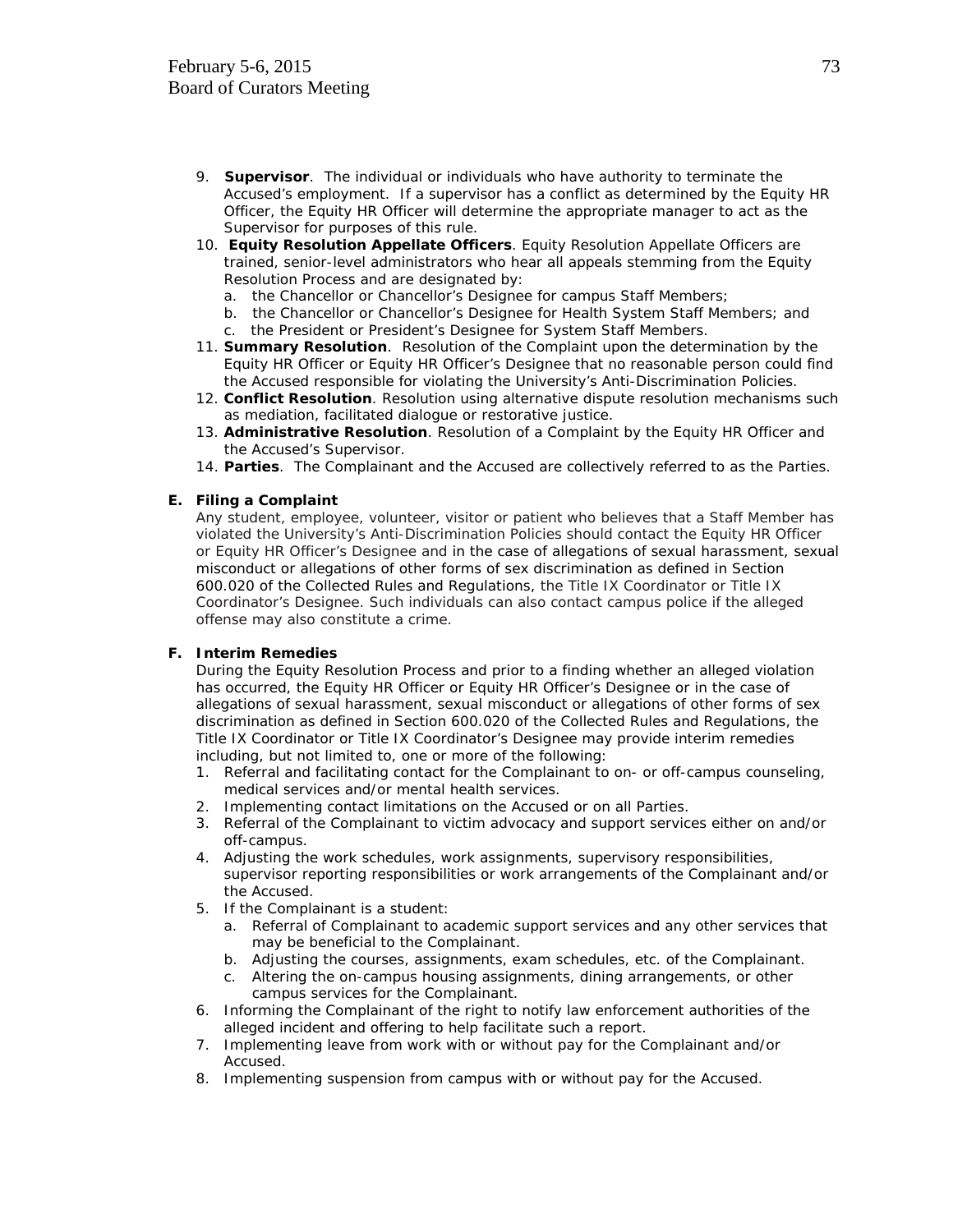#### **G. Employees and Students Participating in the Equity Resolution Process**

All University employees and students must be truthful when making any statement or providing any information or evidence to the University throughout the process, including to the Investigator, the Equity HR Officer (or Equity HR Officer's Designee), the Title IX Coordinator (or Title IX Coordinator's Designee) and/or the Equity Resolution Appellate Officer, and all documentary evidence must be genuine and accurate. False statements, fraudulent evidence or refusal to cooperate with the Investigator, the Equity HR Officer (or Equity HR Officer's Designee), the Title IX Coordinator (or Title IX Coordinator's Designee) and/or the Equity Resolution Appellate Officer by an employee may be the basis for personnel action or by a student may be the basis for student conduct action pursuant to Section 200.010(B)(14) or other provisions of Section 200.010. Nothing in this provision is intended to require a Complainant to participate in the process.

### **H. Rights of the Complainant in the Equity Resolution Process**

- 1. To be treated with respect by University officials.
- 2. To be free from retaliation.
- 3. To have access to campus support resources (such as counseling and mental health services and University health services).
- 4. To have an Advisor of the Complainant's choice accompany the Complainant to all interviews, meetings and proceedings throughout the Equity Resolution Process.
- 5. To refuse to have an allegation resolved through the Conflict Resolution process.
- 6. To have an opportunity to present a list of potential witnesses and provide evidence to the Investigator.
- 7. To have Complaints heard in substantial accordance with these procedures.
- 8. When the Complainant is not the reporting party, the Complainant has full rights to participate in any Equity Resolution Process.
- 9. To be informed in writing of the finding, rationale and sanctions.
- 10. To report the matter to law enforcement (if applicable) and to have assistance in making that report.
- 11. To have an opportunity to appeal the findings and sanction.

#### **I. Rights of the Accused in the Equity Resolution Process**

- 1. To be treated with respect by University officials.
- 2. To have access to campus support resources (such as counseling and mental health services and University health services), unless removed from campus pending the completion of the process.
- 3. To have an Advisor of the Accused's choice accompany the Accused to all meetings and proceedings throughout the Equity Resolution Process.
- 4. To refuse to have an allegation resolved through the Conflict Resolution process.
- 5. To have an opportunity to present a list of potential witnesses and provide evidence to the Investigator.
- 6. To receive notice of the policies alleged to have been violated.
- 7. To have Complaints heard in substantial accordance with these procedures.
- 8. To be informed in writing of the finding, rationale and sanction.
- 9. To have an opportunity to appeal the findings and sanction.

#### **J. Role of Advisors**

Each Complainant and Accused is allowed to have one Advisor of their choice present with them for all Equity Resolution process interviews, meeting and proceedings. The Parties may select whomever they wish to serve as their Advisor, including an attorney. An advisor is not required and any party may elect to proceed without an Advisor.

If Complainant is a student, the student Complainant may request that the Equity HR Officer (or Equity HR Officer's Designee) or Title IX Coordinator (or Title IX Coordinator's Designee) assign a trained Advisor to provide support throughout the Equity Resolution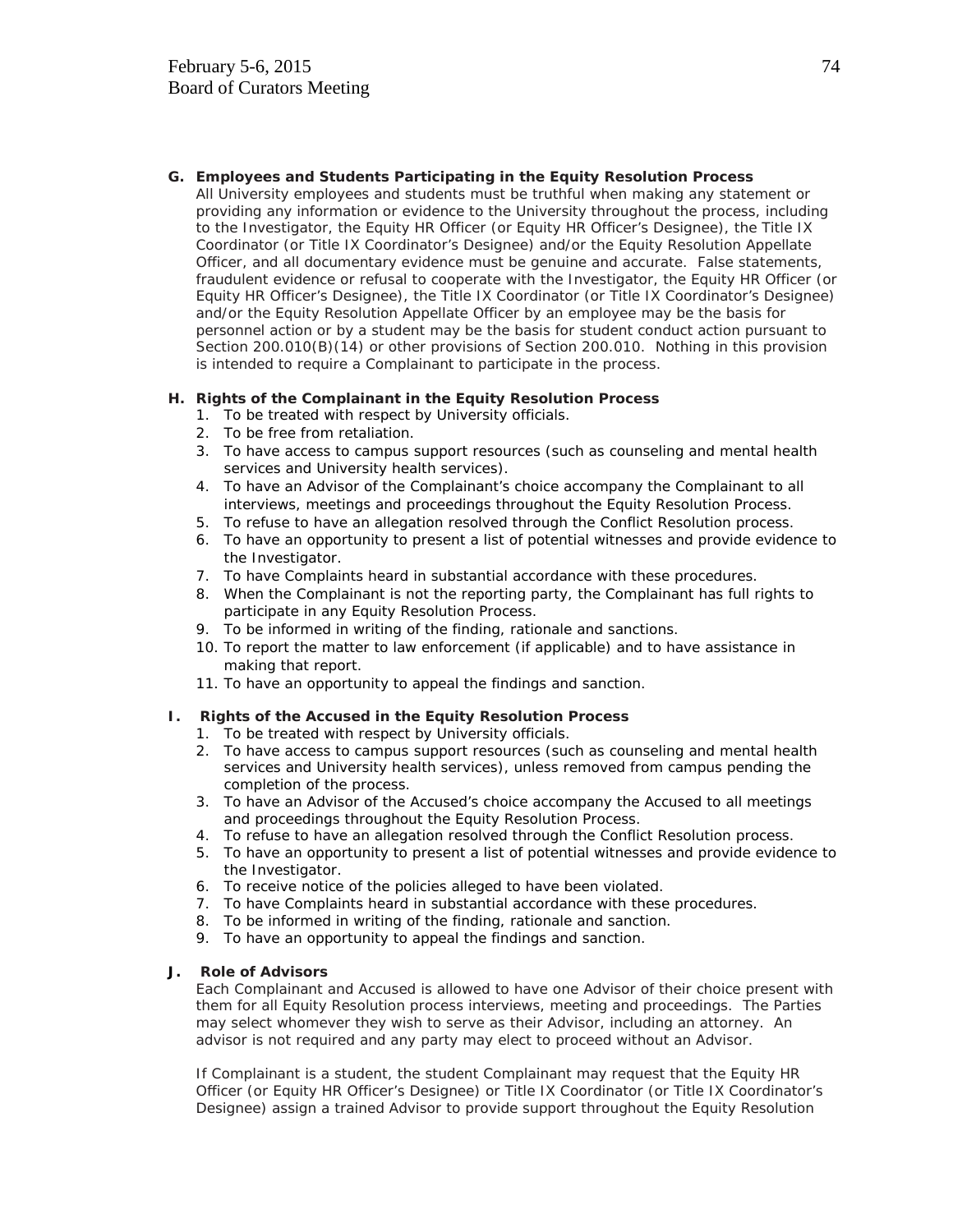Process. University trained Advisors are administrators or staff at the University trained on the Equity Resolution Process.

The Advisor may not make a presentation or represent the Complainant or the Accused during any meeting or proceeding. The Parties are expected to ask and respond to question on their own behalf, without representation by their Advisor. The Advisor may consult with the advisee quietly or in writing, or outside the meeting or proceeding during breaks, but may not speak on behalf of the advisee at any point throughout the process. Advisors who do not follow these guidelines will be warned or dismissed from the meeting or proceeding at the discretion of the Investigator(s) during the investigation and the Equity HR Officer or Equity HR Officer's Designee during the Administrative Resolution Process.

#### **K. Investigation**

If a Complainant wants to pursue an investigation or if the University wants to pursue an investigation, then the Equity HR Officer or Equity HR Officer's Designee promptly appoints a trained investigator or a team of trained investigators to investigate. Within seven (7) business days after the commencement of the investigation, the Investigator(s) will provide the Parties with written notice that an investigation has commenced, either:

- 1. In person, or
- 2. Mailed to the mailing address of the respective party as indicated in the official University records and emailed to the Party's University-issued e-mail account. If there is no local address on file, mail will be sent to the party's permanent address.

Once received in person or mailed and e-mailed, notice will be presumptively delivered.

The Parties are allowed to have an Advisor of their choice present with them for all Equity Resolution Process interviews, meetings and proceedings in which they participate. All investigations will be thorough, reliable and impartial. The Investigator(s) will make reasonable efforts to include interviews with the Parties and relevant witnesses, obtain available evidence and identify sources of expert information, if necessary. The Investigator(s) will provide an investigation report to the Equity HR Officer and Supervisor.

Investigation of reported misconduct brought directly by Complainant should be completed expeditiously, normally within thirty (30) business days of notice to the University. Investigation of a Complaint may take longer based on the nature or circumstances of the Complaint, such as lack of cooperation by the Complainant, when initial reports fail to provide direct first-hand information or in complex cases. The University may also undertake a short delay (several days to weeks, to allow evidence collection by the law enforcement agency) when criminal charges on the basis of the same behaviors that invoke the process are being investigated.

#### **L. Summary Resolution**

During or upon the completion of the investigation, the Equity HR Officer or Equity HR Officer's Designee will review the investigation, which may include meeting with the investigator(s). Based on that review, the Equity HR Officer or Equity HR Officer's Designee will make a summary determination whether a reasonable person could, based on the evidence gathered, find the Accused responsible for violating the University's Anti-Discrimination Policies.

If the Equity HR Officer or Equity HR Officer's Designee determines that a reasonable person could find the Accused responsible for violating the University's Anti-Discrimination Policies, then the Equity HR Officer or Equity HR Officer's Designee will direct the process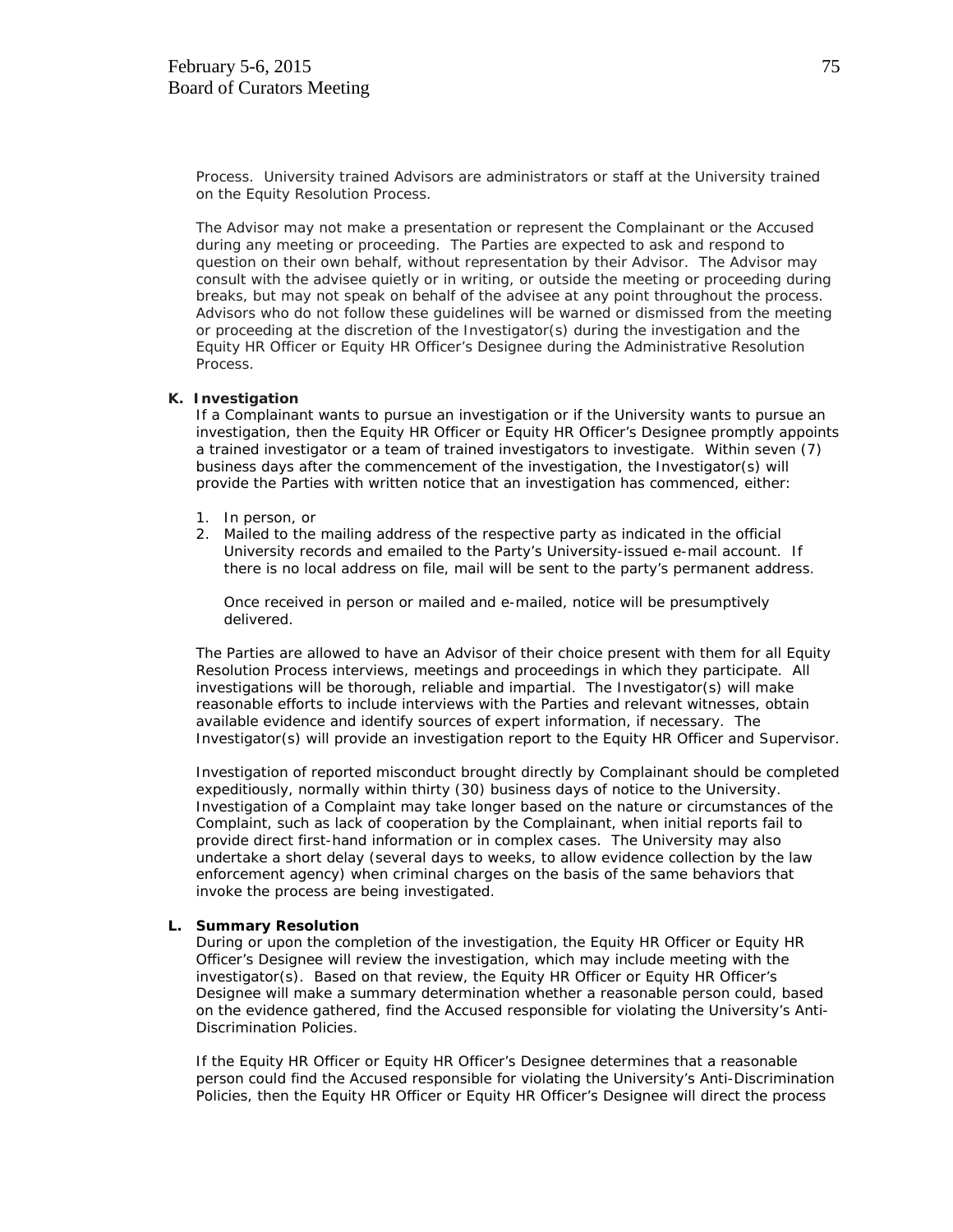to continue. The Complaint will then be resolved through either: Conflict Resolution or Administrative Resolution. There is no right to reconsider or appeal the summary determination to continue the process.

If the Equity HR Officer or Equity HR Officer's Designee determines that no reasonable person could find the Accused responsible for violating the University's Anti-Discrimination Policies, then the process will end and the Complainant and the Accused will be sent written notification of the determination. The Equity HR Officer or Equity HR Officer's Designee may counsel and suggest training opportunities to correct for inappropriate behavior that does not rise to the level of a violation.

The Complainant may request the Equity Resolution Appellate Officer to reconsider the summary determination ending the process. If the Equity Resolution Appellate Officer decides a reasonable person could find the Accused responsible for violating the University's Anti-Discrimination Policies, the Equity Resolution Appellate Officer will reverse the determination ending the process and direct the process to continue. The Complaint will then be resolved through either: Conflict Resolution or Administrative Resolution.

If the Equity Resolution Appellate Officer agrees with the summary determination ending the process by the Equity HR Officer or Equity HR Officer's Designee and that no reasonable person could find the Accused responsible for violating the University's Anti-Discrimination Policies, then the process will end and the Complainant and the Accused will be sent written notification of the determination. This determination to end the process lies in the sole discretion of the Equity Resolution Appellate Officer and such determination is final. Further appeals or grievances are not permitted.

#### **M. Conflict Resolution**

The Investigator(s) will determine if Conflict Resolution is appropriate, based on the willingness of the parties, the nature of the conduct at issue and the susceptibility of the conduct to Conflict Resolution. Conflict Resolution is often used for less serious, yet inappropriate, behaviors and is encouraged as an alternative to the Administrative Resolution processes to resolve conflicts. Mediation is never utilized in cases involving allegations of nonconsensual sexual intercourse or nonconsensual sexual contact. It is not necessary to pursue Conflict Resolution prior to pursuing the Administrative Resolution Process and either party can stop the Conflict Resolution process at any time and request the Administrative Resolution Process. In a Conflict Resolution meeting, a neutral, University-assigned facilitator will foster dialogue with the parties to an effective resolution, if possible. The Equity HR Officer or Equity HR Officer's Designee will keep records of any resolution that is reached, and failure to abide by the agreed upon resolution can result in appropriate responsive actions.

#### **N. Administrative Resolution**

**1. Procedural Details for Administrative Resolution.** 

For the Administrative Resolution Processes, the following will apply:

- a. The standard of proof will be "preponderance of the evidence," defined as determining whether evidence shows it is more likely than not that a policy violation occurred.
- b. Questioning or evidence about the Complainant's prior sexual conduct is not permitted, though the Investigator, Equity HR Officer (or Equity HR Officer's Designee) or Title IX Coordinator (or Title IX Coordinator's Designee) may grant a limited exception in regards to the sexual history between the parties, if deemed relevant.
- c. Unless deemed relevant by the decision maker, character evidence of either the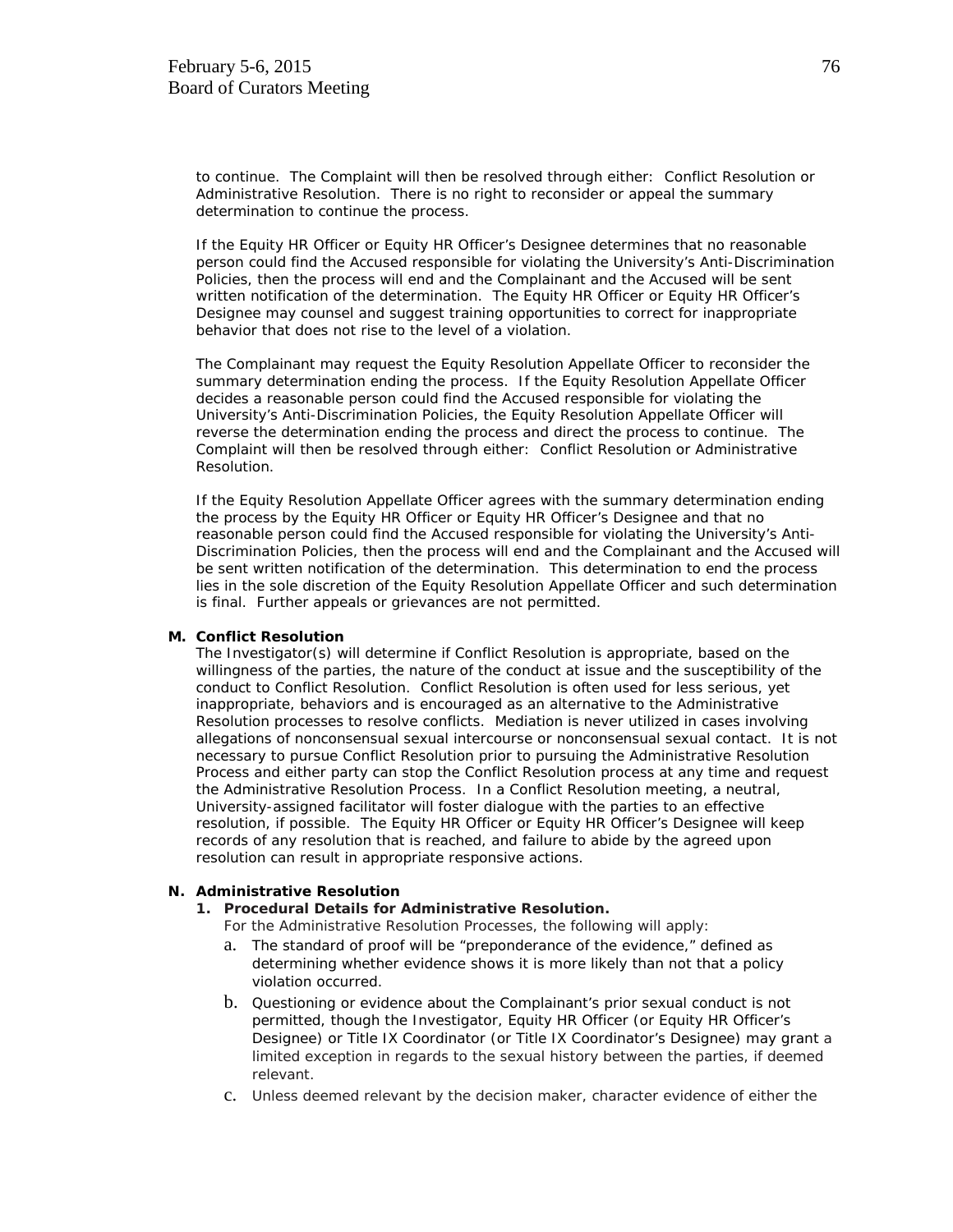Complainant or the Accused will not be considered.

- d. Incidents or behavior of the Accused not directly related to the possible violation(s) will not be considered unless they show a pattern of related misconduct. History of related misconduct by the Accused that shows a pattern may be considered, if deemed relevant by the Equity HR Officer or Equity HR Officer's Designee.
- e. The Administrative Resolution Process will normally be completed within sixty (60) business days from the notice of the Complaint. Deviations from this timeframe will be promptly communicated to both parties.
- f. The Accused and the Complainant may provide a list of questions for the Investigator(s), Equity HR Officer or Equity HR Officer's Designee to ask the other party. If those questions are deemed appropriate and relevant, they may be asked on behalf of the requesting party.
- g. The Equity HR Officer or Equity HR Officer's Designee may, in their discretion, grant reasonable extensions to the timeframes and limits provided.
- h. The Administrative Resolution Process will proceed regardless of whether the Accused chooses to participate in the investigation or the finding.
- **2. Administrative Resolution: Resolution by the Equity HR Officer and Supervisor**

Administrative Resolution by the Equity HR Officer and Supervisor can be pursued for any behavior that falls within the University's Anti-Discrimination Policies.

The Administrative Resolution process consists of

- a. A prompt, thorough and impartial investigation by the Investigator;
- b. A joint finding by the Equity HR Officer and Supervisor on each of the alleged policy violations; and
- c. A joint finding by the Equity HR Officer and Supervisor on sanctions for findings of responsibility.

The Investigator(s) will provide an investigation report to the Equity HR Officer and Supervisor. The Equity HR Officer and Supervisor can, but are not required to, meet with and question the Investigator and any identified witnesses. The Equity HR Officer or Supervisor may request that the Investigator conduct additional interviews and/or gather additional information. The Equity HR Officer and Supervisor will offer to meet with the Complainant and will meet with the Complainant if the Complainant agrees to meet. The Equity HR Officer and Supervisor will meet with the Accused to review the alleged policy violations and the investigation report. The Accused may choose to admit responsibility for all or part of the alleged policy violations at any point in the process. If the Accused admits responsibility, in whole or in part, the Equity HR Officer and Supervisor will render a finding that the individual is in violation of University policy for the admitted conduct. For any disputed violations, the Equity HR Officer and Supervisor will render a joint finding utilizing the preponderance of the evidence standard. The Equity HR Officer and Supervisor will also render a finding on appropriate sanctions or remedial actions, if applicable. The findings are subject to appeal.

The Equity HR Officer will inform the Accused and the Complainant of the joint finding on each of the alleged policy violations and the joint finding on sanctions for findings of responsibility, if applicable, within five (5) business days of the findings, without significant time delay between notifications. Notification will be made in writing and will be delivered either:

1) In person, or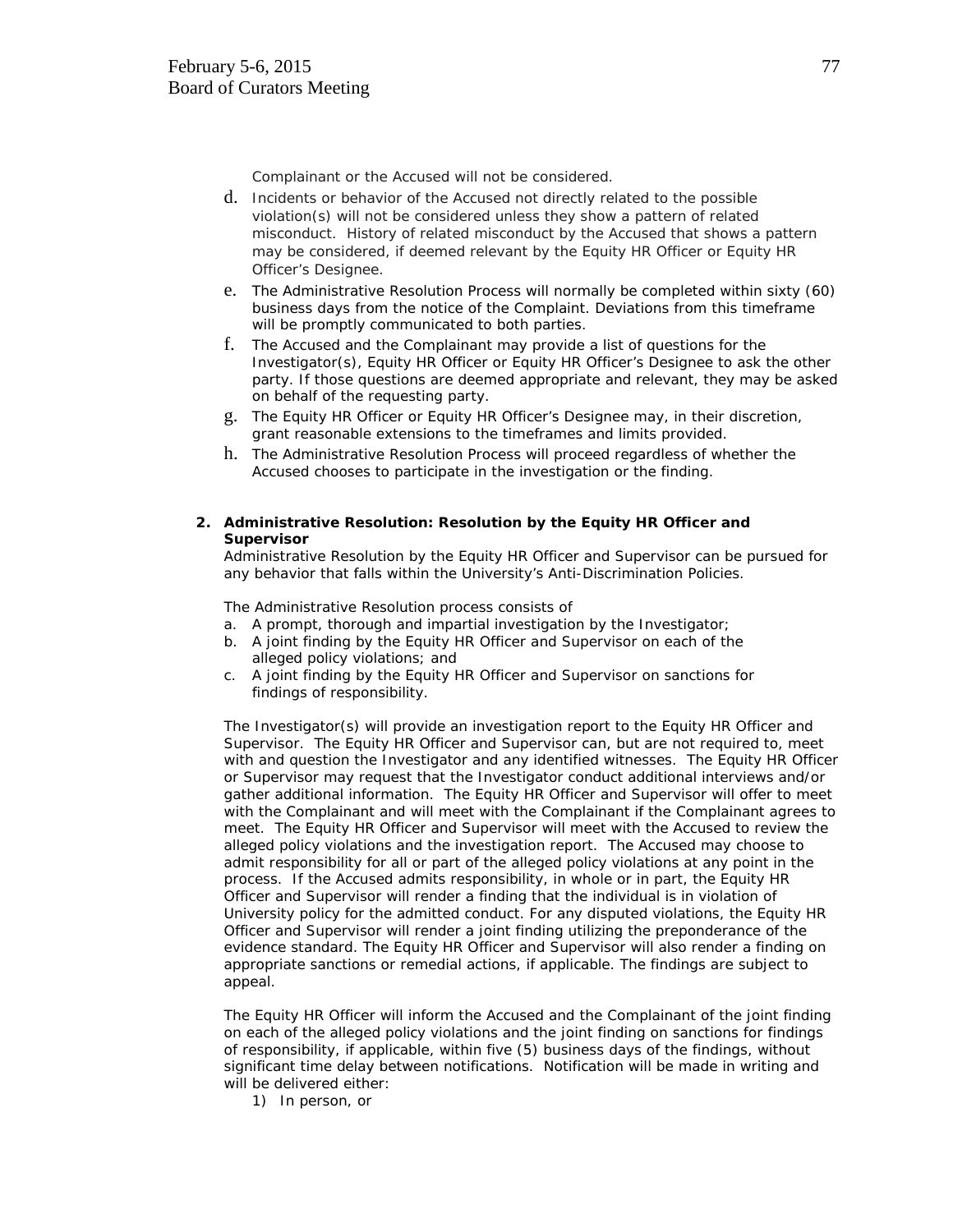2) Mailed to the mailing address of the respective party as indicated in official University records and emailed to the party's University-issued email account. If there is no local address on file, mail will be sent to the party's permanent address.

Once received in person or mailed and emailed, notice will be presumptively delivered.

#### **O. Sanctions**

#### **1. Factors Considered When Finding Sanctions/Remedial Actions**

If the Accused is found responsible for a violation of the University's Anti-Discrimination Polies, the Equity HR Officer and Supervisor will find sanctions and remedial actions. Factors considered when finding a sanction/remedial action may include:

- a) The nature, severity of, and circumstances surrounding the violation.
- b) The disciplinary history of the Accused.
- c) Any other information deemed relevant by the Equity HR Officer and Supervisor.
- d) The need for sanctions/remedial actions to bring an end to the discrimination, harassment and/or retaliation.
- e) The need for sanctions/remedial actions to prevent the future recurrence of discrimination, harassment and/or retaliation.
- f) The need to remedy the effects of the discrimination, harassment and/or retaliation on the Complainant and the University community.

#### **2. Types of Sanctions**

The following sanctions may be imposed upon any Staff Member found to have violated a University's Anti-Discrimination Policy. Multiple sanctions may be imposed for any single violation. Sanctions include but are not limited to:

- a) Warning Verbal or Written
- b) Performance Improvement Plan
- c) Required Counseling
- d) Required Training or Education
- e) Loss of Annual Pay Increase
- f) Loss of Supervisory Responsibility
- g) Demotion
- h) Suspension without Pay
- i) Termination
- j) Recommendation of discipline in a training program, including recommendation of termination, suspension or other corrective or remedial actions

#### **P. Appeal**

#### **1. Grounds for Appeal**

Both the Complainant and the Accused are allowed to appeal the findings in the Administrative Resolution Process. Appeals are limited to the following:

- a. A procedural error occurred that significantly impacted the outcome of the Administrative Resolution Process (e.g. substantiated bias, material deviation from established procedures, etc.).
- b. To consider new evidence, unavailable during the original Administrative Resolution Process or investigation that could substantially impact the original finding or sanction.
- c. The sanctions fall outside the range typically imposed for this offense, or for the cumulative disciplinary record of the Accused.
- **2. Requests for Appeal**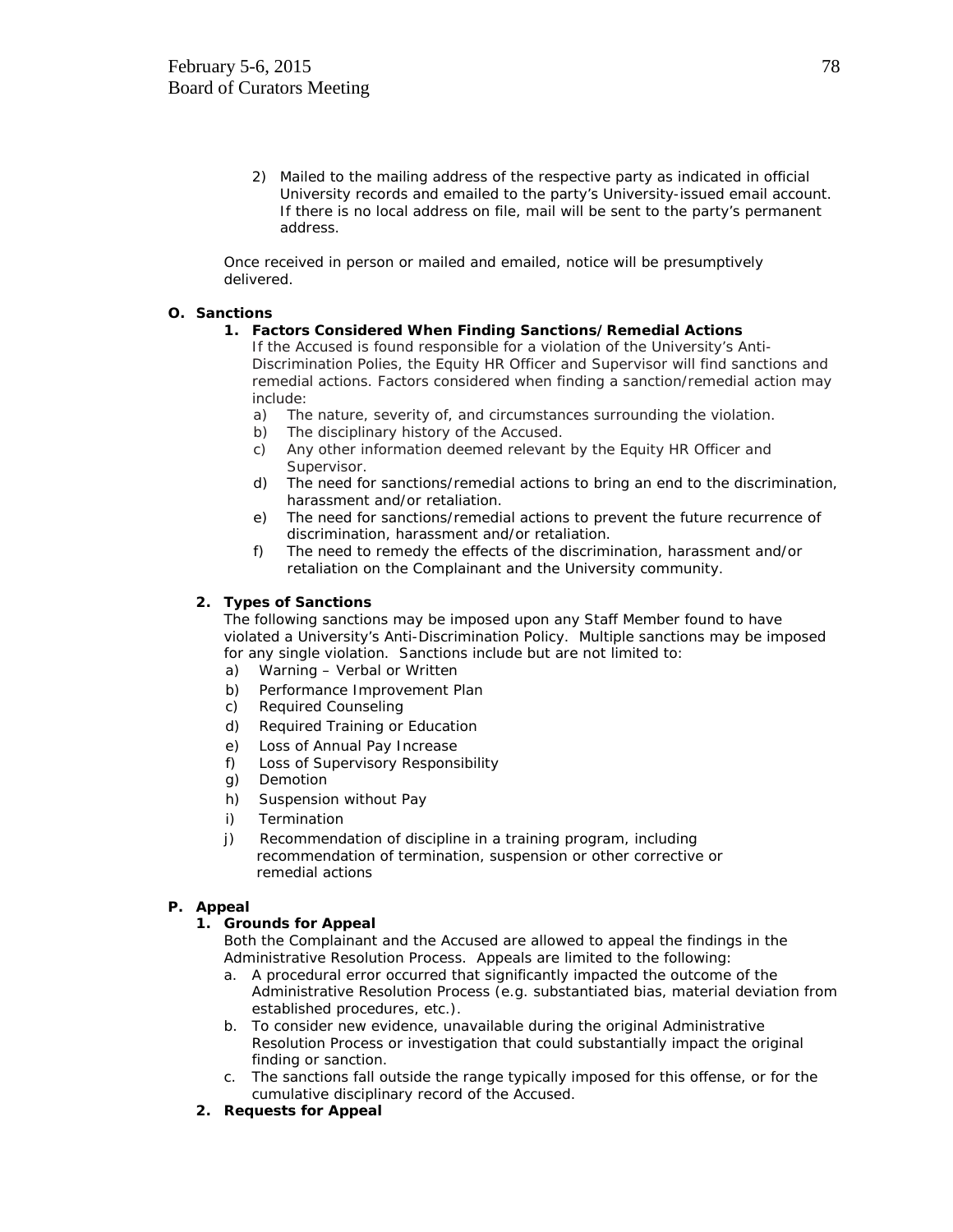Both the Complainant and the Accused may submit a request for appeal to the Equity Resolution Appellate Officer. All requests for appeal must be submitted in writing to the Equity Resolution Appellate Officer within three (3) business days of the delivery of the findings. When any party requests an appeal, the other party (parties) will be notified and receive a copy of the request for appeal.

#### **3. Response to Request for Appeal**

Within three (3) business days of the delivery of the notice and copy of the request for appeal, the other party (parties) may file a response to the request for appeal. The response can address that sufficient grounds for appeal have not been met and/or the merits of the appeal.

#### **4. Review of the Request to Appeal**

The Equity Resolution Appellate Officer will make an initial review of the appeal request(s). The Equity Resolution Appellate Officer will review the request for appeal to determine whether:

- a. The request is timely, and
- b. The appeal is on the basis of any of the three grounds listed above, and
- c. When viewed in the light most favorable to the appealing party, the appeal states grounds that could result in an adjusted finding or sanction.

The Equity Resolution Appellate Officer will reject the request for appeal if all three of the above requirements are not met. The decision to reject the request for appeal is final and further appeals and grievances are not permitted. The Equity Resolution Appellate Officer will normally render a written decision whether the request for appeal is accepted or rejected within seven (7) business days from receipt of the request for appeal.

#### **5. Review of the Appeal**

If all three requirements for appeal listed above are met, the Equity Resolution Appellate Officer will accept the request for appeal and proceed with rendering a decision on the appeal applying the following additional principles:

- a. Appeals are not intended to be full re-hearings of the Complaint and are therefore deferential to the original findings. In most cases, appeals are confined to a review of the written documentation and record of the Administrative Resolution Process, and pertinent documentation regarding the grounds for appeal. Appeals granted based on new evidence should normally be remanded to the original Equity HR Officer and Supervisor for reconsideration.
- b. Sanctions imposed are implemented immediately unless the Equity Resolution Appellate Officer stays their implementation pending the outcome of the appeal.
- c. The Equity Resolution Appellate Officer will normally render a written decision on the appeal to all parties within seven (7) business days from accepting the request for appeal.
- d. Once an appeal is decided, the outcome is final. Further appeals and grievances are not permitted.

#### **6. Extensions of Time**

For good cause, the Equity Resolution Appellate Officer may grant reasonable extensions of time (e.g.: 5-7 business days) to the deadlines in the appeal process.

#### **Q. Records**

In implementing this policy, records of all Complaints and resolutions will be kept by the Equity HR Officer or Equity HR Officer's Designee. The "Record of the Case in the Section 600.050 Process" will include, if applicable, letters of notice, exhibits, the findings of the Equity HR Officer and Supervisor and the decision on appeal. The Record of the Case in the Section 600.050 Process will be kept for a minimum of seven (7) years following final resolution.

#### **R. Amendments**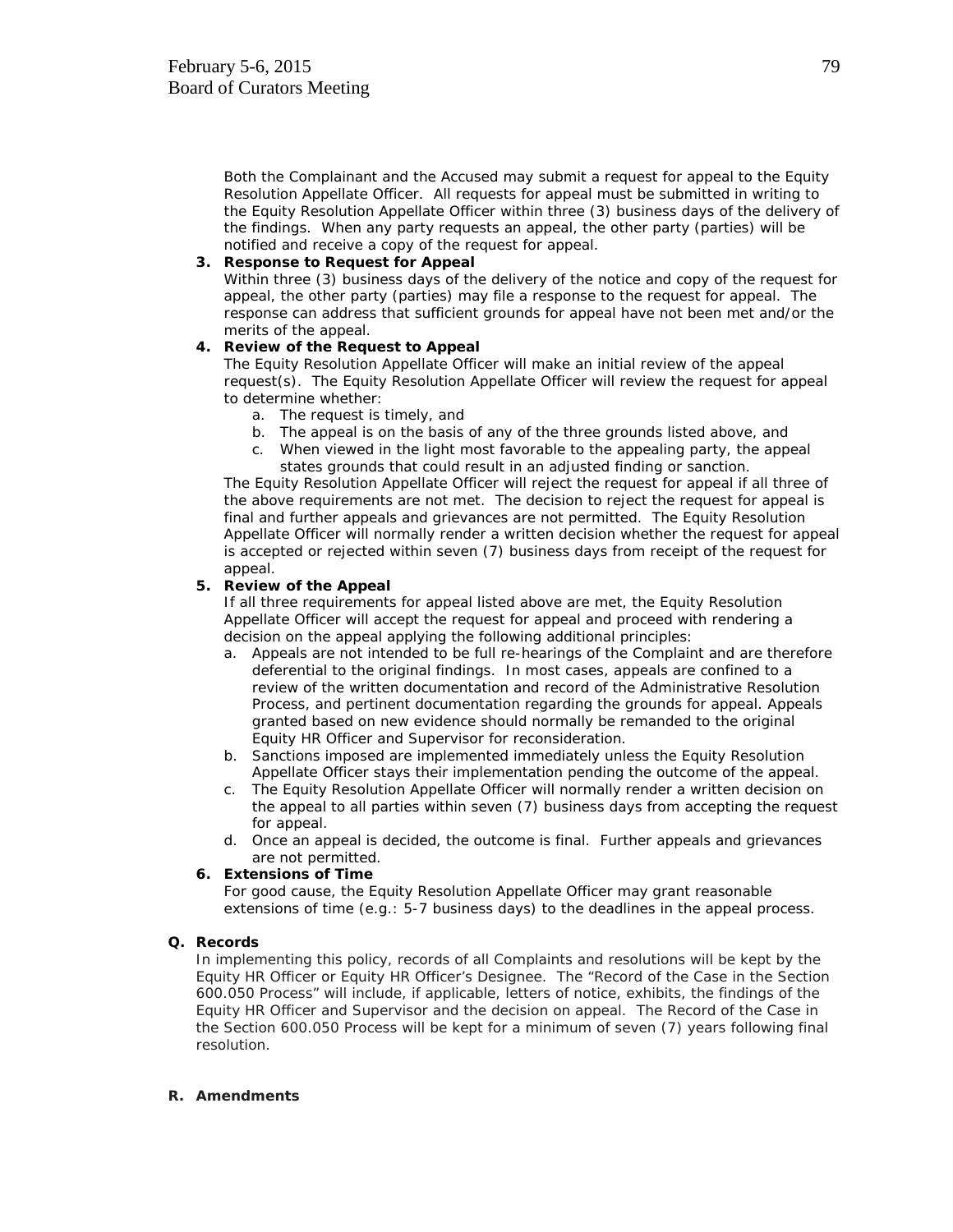The President of the University is authorized to amend this Board Rule by Executive Order on or before February 6, 2017.

Amendments to the Equal Employment/Educational Opportunity Policy – presented by Vice President Rodriguez (information on file)

It was recommended by Betsy Rodriguez, Vice President for Human Resources,

endorsed by President Wolfe, moved by Curator Steelman and seconded by Curator

Henrickson, that the following action be approved:

The University's Equal Employment/Educational Opportunity Policy at Section 320.010 of the Collected Rules and Regulations be amended as set forth in the attached.

Roll call vote of Board:

Curator Covington voted yes. Curator Cupps voted yes. Curator Graham voted yes. Curator Henrickson voted yes. Curator Phillips voted yes. Curator Snowden voted yes. Curator Steelman voted yes. Curator Steward was absent.

The motion carried.

### **Collected Rules and Regulations**

### **Employment and Termination**

### **Chapter 320.010 Equal Employment/Educational Opportunity Policy**

Bd. Min. 2-19-71; Reaffirmed Bd. Min. 10-14-77; Amended Bd. Min. 5-23-80; Amended Bd. Min. 10-15-82; Amended Bd. Min. 10-16-03; Amended Bd. Min. 6-19-14; Revised 9-22-14 by Executive Order 41; Amended Bd Min. 2-5-15.

- A. **Policy** -- The Curators of the University of Missouri do hereby reaffirm and state the policy of the University of Missouri on Equal Employment/Educational Opportunity.
	- 1. Equal Opportunity is and shall be provided for all employees and applicants for employment on the basis of their demonstrated ability and competence without unlawful discrimination on the basis of their race, color, national origin, ancestry, religion, sex, sexual orientation, gender identity, gender expression,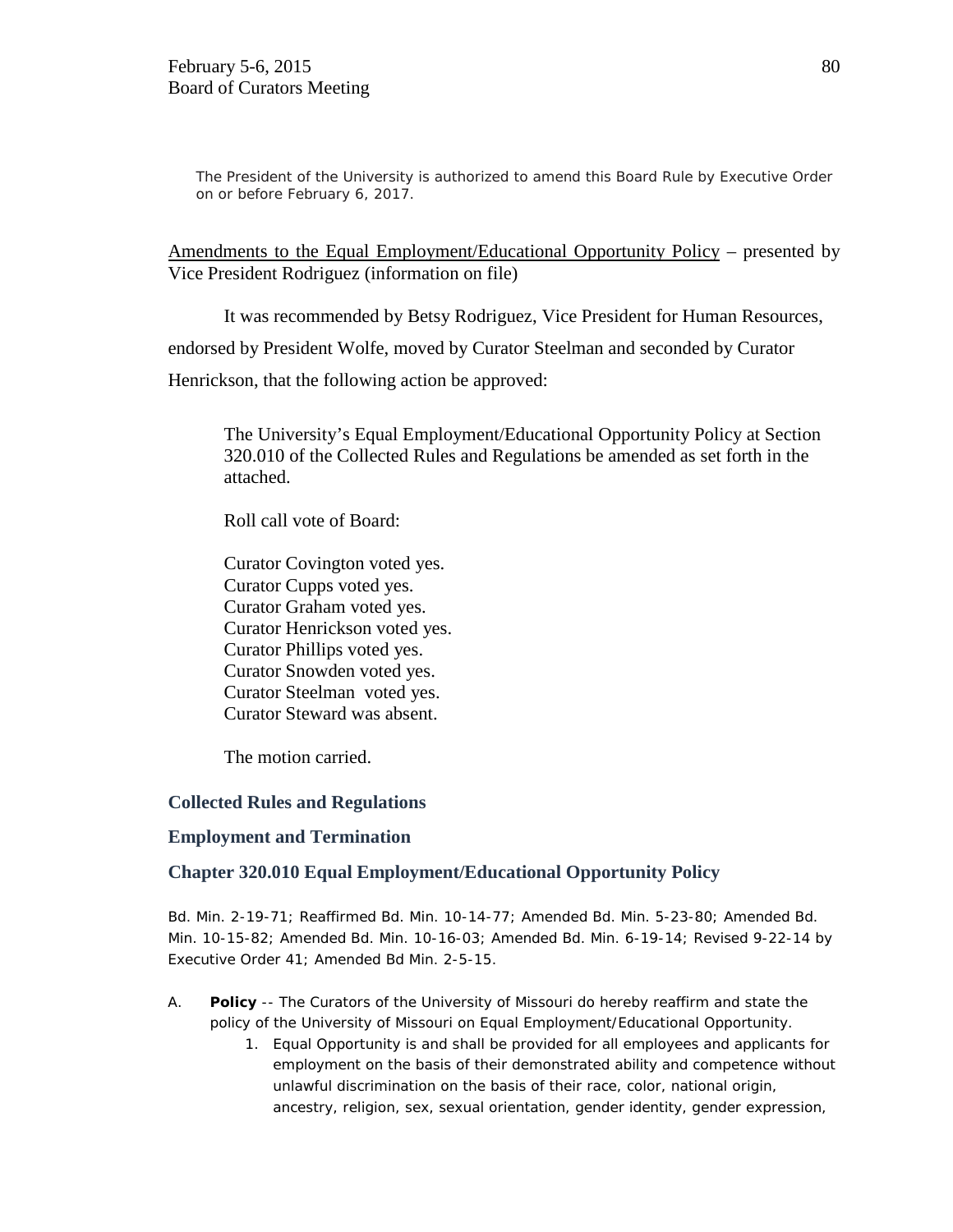age, genetic information, disability, or protected veteran status. This policy shall not be interpreted in such a manner as to violate the legal rights of religious organizations or the recruiting rights of military organizations associated with the Armed Forces or the Department of Homeland Security of the United States of America.

- 2. Equal Opportunity is and shall be provided for all students and applicants for admission without unlawful discrimination on the basis of their race, color, national origin, ancestry, religion, sex, sexual orientation, gender identity, gender expression, age, disability, or protected veteran status. This policy shall not be interpreted in such a manner as to violate the legal rights of religious organizations or the recruiting rights of military organizations associated with the Armed Forces or the Department of Homeland Security of the United States of America.
- B. **Procedures** -- The President of the University shall establish affirmative action procedures to implement this policy.

# **Audit Committee**

Chairwoman Henrickson provided time for discussion of committee business.

### Information

- 1. Internal Audit Quarterly Report, UM (information and slides on file)
- 2. Ethics and Compliance Hotline, Annual Report 2014, UM (information on file)

### Action

1. Engagement of Independent Auditors and Related Fees, UM

Engagement of Independent Auditors and Related Fees, UM – presented by Vice President Burnett (information on file)

It was recommended by Vice President Burnett, endorsed by President Wolfe,

recommended by the Audit Committee, moved by Curator Graham, seconded by Curator

Phillips, that the following action be approved:

that the Vice President for Finance be authorized to employ the firm of KPMG LLP to provide audit services to the University of Missouri for fiscal year ending June 30, 2015 for fees of \$825,537 plus expenses not to exceed \$70,061.

Roll call vote: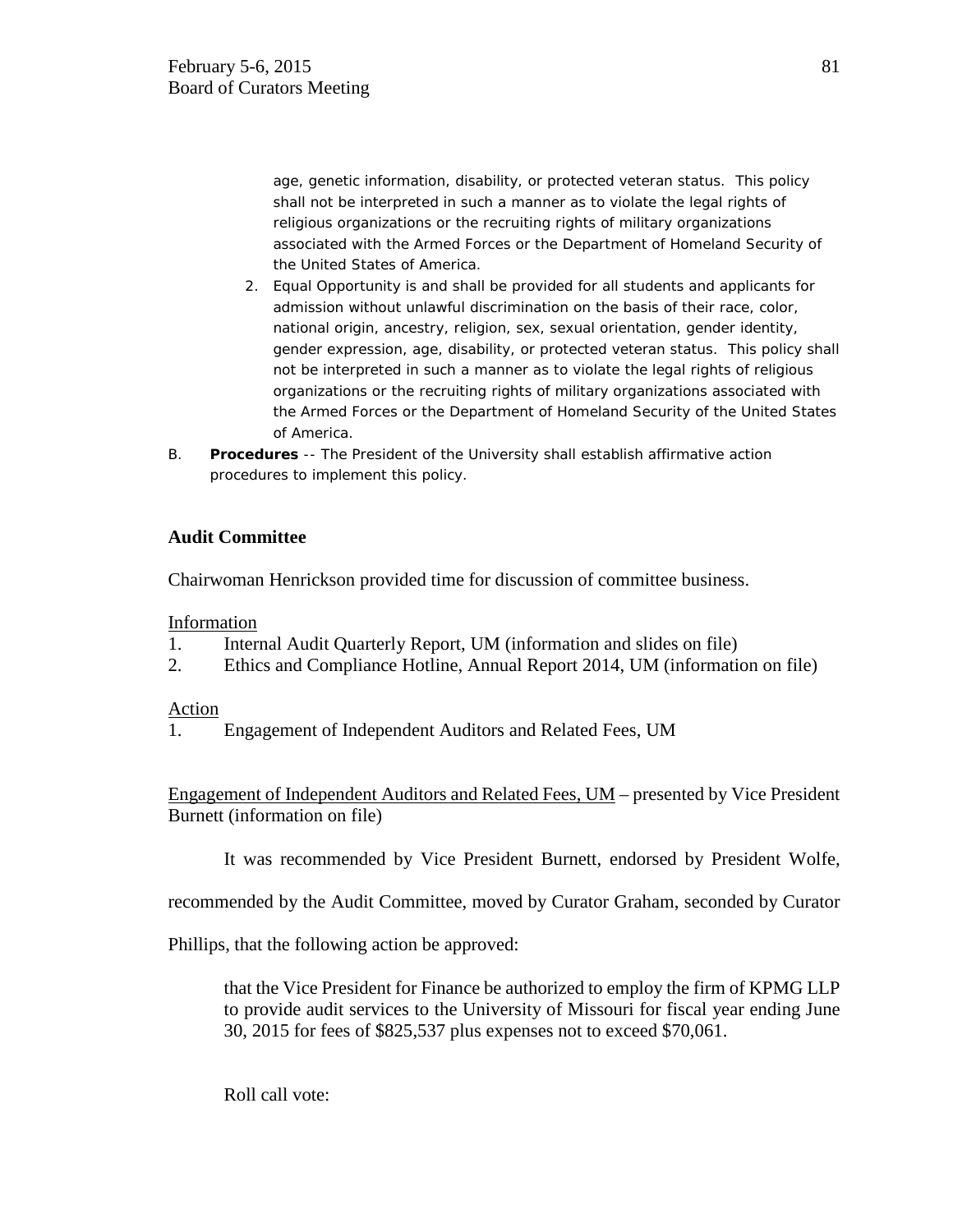Curator Covington voted yes. Curator Cupps voted yes. Curator Graham voted yes. Curator Henrickson voted yes. Curator Phillips voted yes. Curator Snowden voted yes. Curator Steelman voted yes. Curator Steward was absent.

The motion carried.

The public session of the Board of Curators meeting recessed at 3:45 P.M.

### **Board of Curators Meeting – Executive Session**

A meeting of the University of Missouri Board of Curators was reconvened in executive session at 3:53 P.M., on Thursday, February 5, 2015, in Donrey Media Room 211 of the Reynolds Alumni Center on the University of Missouri campus, Columbia, Missouri, pursuant to public notice given of said meeting. Curator Don Downing, Chairman of the Board of Curators, presided over the meeting.

Present The Honorable Ann K. Covington The Honorable Donald L. Cupps The Honorable Maurice B. Graham The Honorable Pamela Q. Henrickson The Honorable John R. Phillips The Honorable Phillip H. Snowden The Honorable David L. Steelman

The Honorable David L. Steward was absent.

Also Present Mr. Timothy M. Wolfe, President Mr. Stephen J. Owens, General Counsel Ms. Cindy S. Harmon, Secretary of the Board of Curators Miss Tracy Mulderig, Student Representative to the Board of Curators Dr. Brian D. Burnett, Vice President of Finance

### **General Business**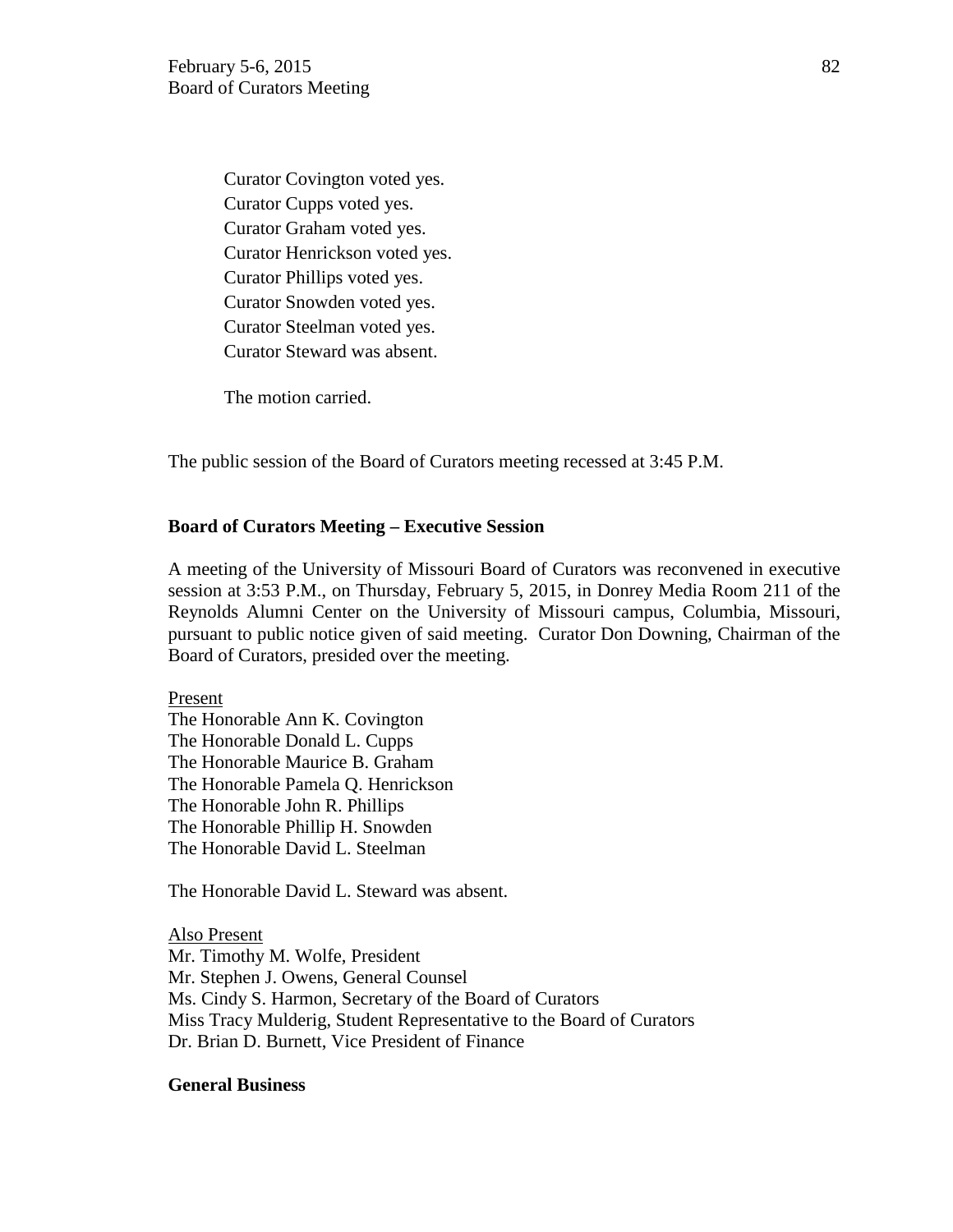<sup>254</sup>Property Lease, MU – this item was completed on March 26, 2015. See excerpt of minutes at the end of this document.

<sup>255</sup>Property Lease, UMKC – this item was completed on May 26, 2015. See excerpt of minutes at the end of this document.

<sup>256</sup>Property Lease, 107 E. 6<sup>th</sup> Street, Rolla, Missouri, Missouri S&T – presented by Vice President Burnett (information on file)

It was recommended by Chancellor Schrader, endorsed by President Wolfe, moved

by Curator Graham and seconded by Curator Snowden, that the following action be approved:

that the Vice President for Finance be authorized to enter into a one year lease with one one-year renewal option for eight apartments in the building located at 107 E. 6th St., Rolla, Missouri with the Dale W. Wands Revocable Trust Dated February 26, 2001 and the Sara V. Wands Revocable Trust Dated February 26, 2001, for \$205,200 per year, which value, combined with the three other current leases with the same landlord, further exceeds the \$500,000 per year delegated limit.

Funding is from:

Department of Residential Life, Division of Student Affairs \$205,200

Roll call vote of Board:

Curator Covington voted yes.

Curator Cupps voted yes.

Curator Graham voted yes.

Curator Henrickson voted yes.

Curator Phillips voted yes.

Curator Snowden voted yes.

Curator Steelman voted yes.

Curator Steward was absent.

The motion carried.

This item was completed on February 10, 2015.

<sup>257</sup>Property Easement, UMKC – this item was completed on July 20, 2015. See excerpt of minutes at the end of this document.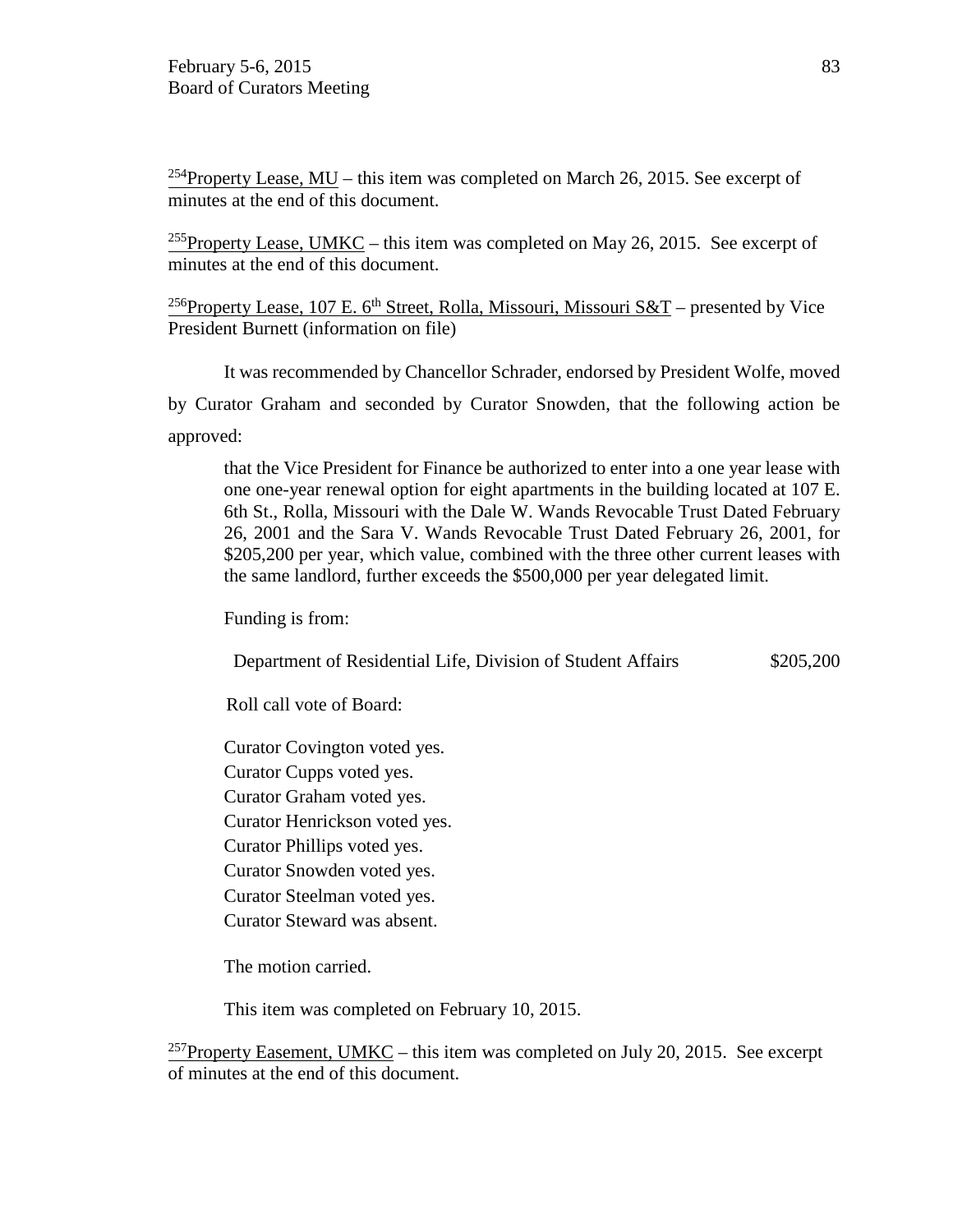Chancellor Morton joined the meeting.

President's Report on Personnel – presented by President Wolfe.

No action taken by the Board.

General Counsel's Report – presented by General Counsel Owens

Litigation Report – presented by General Counsel Owens.

No action taken by the Board.

The Board of Curators meeting recessed at 5:10 p.m.

**Reception and Dinner for the Board of Curators, President and General Officers (By Invitation)**  6:00 – 8:30 P.M. Thursday, February 5, 2015 Hosted by Chancellor R. Bowen and Mrs. Loftin Location: Lower Lair, MU Student Center, 901 Rollins Road, University of Missouri campus

# **BOARD OF CURATORS MEETING – PUBLIC SESSION**

**MU Faculty Council Breakfast and Presentation with the Board of Curators**  8:00 – 8:45 A.M. Friday, February 6, 2015 Presenter: Mr. Ryan Gill, President, Mizzou Veterans Association Location: Columns Room 208 A&B, Reynolds Alumni Center

A meeting of the University of Missouri Board of Curators reconvened in public session at 9:10 A.M., on Friday, February 6, 2015, in Columns Room 208 C,D and E of the Reynolds Alumni Center on the University of Missouri campus, Columbia, Missouri, pursuant to public notice given of said meeting. Curator Don Downing, Chairman of the Board of Curators, presided over the meeting.

Present The Honorable Ann K. Covington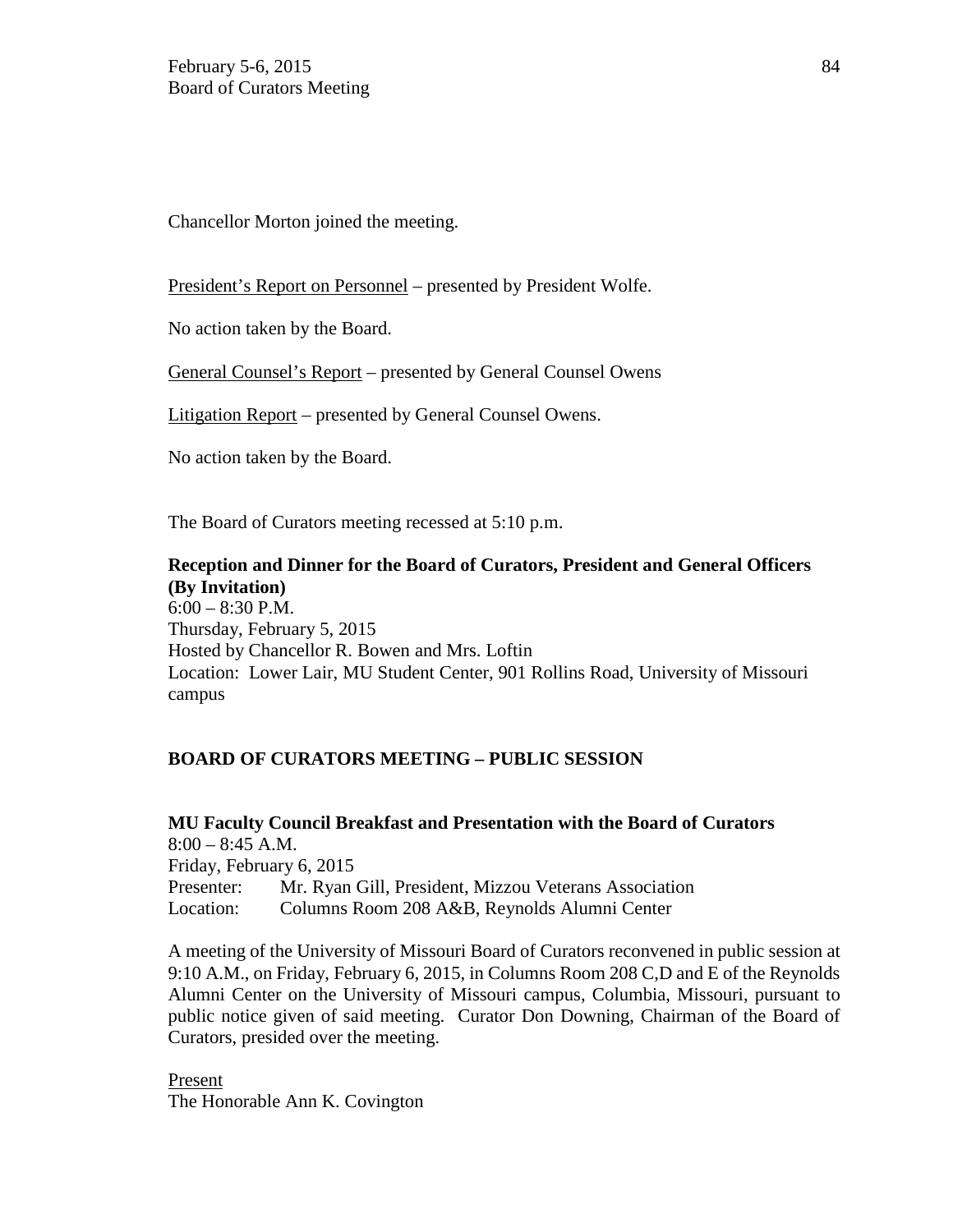The Honorable Donald L. Cupps The Honorable Maurice B. Graham The Honorable Pamela Q. Henrickson The Honorable John R. Phillips The Honorable Phillip H. Snowden The Honorable David L. Steelman

The Honorable David L. Steward was absent for the meeting.

Also Present Mr. Timothy M. Wolfe, President Mr. Stephen J. Owens, General Counsel Ms. Cindy Harmon, Secretary of the Board of Curators Miss Tracy H. Mulderig, Student Representative to the Board of Curators Dr. Gary K. Allen, Vice President for Information Technology Dr. Brian D. Burnett, Vice President for Finance Dr. Henry "Hank" Foley, Executive Vice President of Academic Affairs Dr. Thomas F. George, Chancellor for University of Missouri-St. Louis Mr. Stephen C. Knorr, Vice President for University Relations Dr. R. Bowen Loftin, Chancellor for University of Missouri-Columbia Mr. Leo E. Morton, Chancellor for University of Missouri-Kansas City Dr. Betsy Rodriguez, Vice President for Human Resources Dr. Cheryl B. Schrader, Chancellor for Missouri University of Science and Technology Ms. Zora Z. Mulligan, Chief of Staff, UM System Mr. John Fougere, Chief Communications Officer, UM System Media representatives

The oath of office was administered for Curators Maurice Graham and Phillip Snowden.

### **General Business**

Board Chairman's Report – presented by Chairman Cupps

Chairman Cupps presented his theme for 2015, The Year of the Student.

University of Missouri System President's Report – presented by President Wolfe (slides on file)

### **Consent Agenda**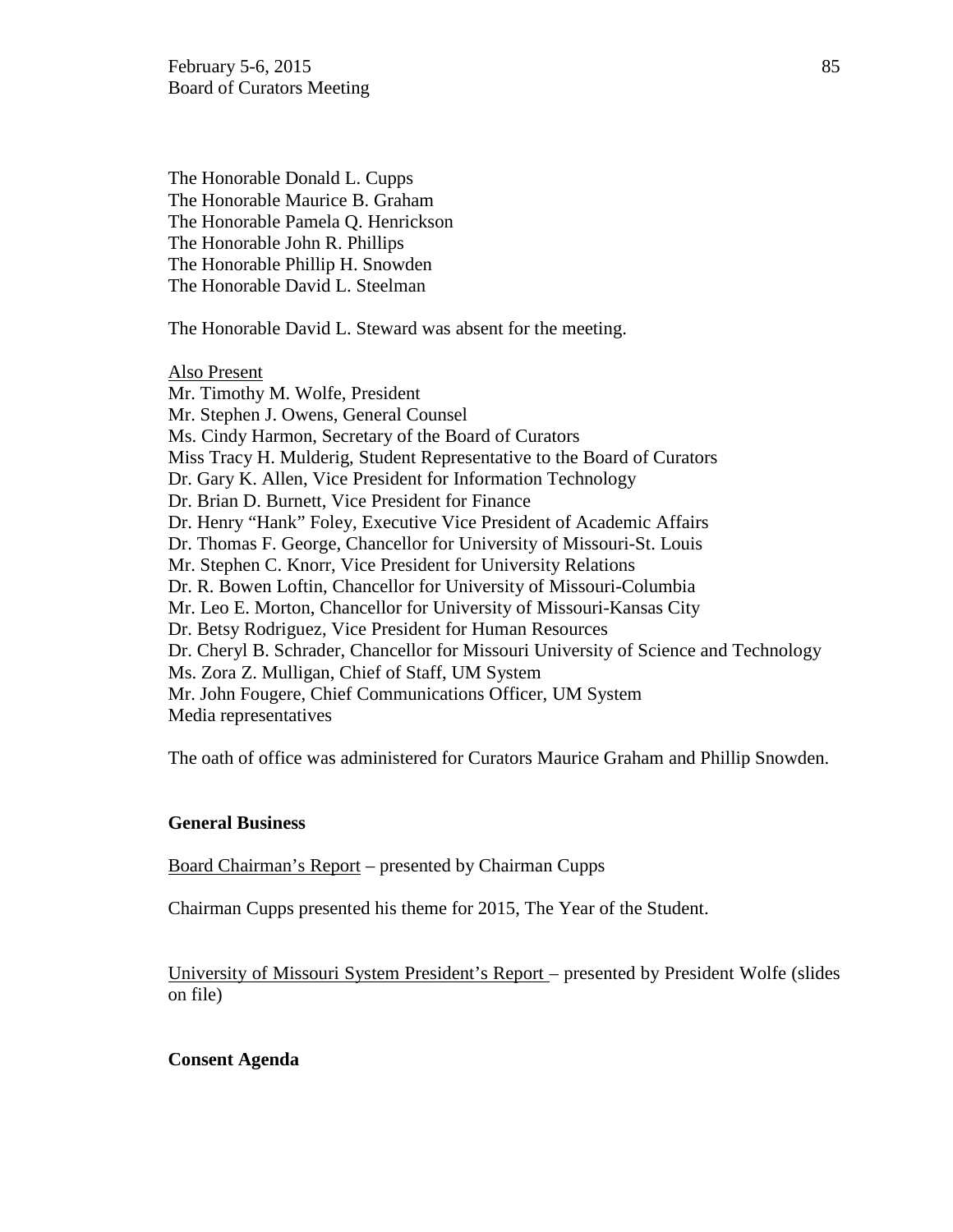It was endorsed by President Wolfe, moved by Curator Henrickson and seconded by Curator Covington, that the following items be approved by consent agenda:

### **CONSENT AGENDA**

- 1. Minutes, October 2-3, 2014 Board of Curators Meeting
- 2. Minutes, October 2-3, 2014 Board of Curators Committee Meetings
- 3. Minutes, October 21, 2014 Special Board of Curators Meeting
- 4. Minutes, December 10-11, 2014 Board of Curators Meeting
- 5. Minutes, December 10-11, 2014 Board of Curators Committee Meetings
- 6. Minutes, January 15, 2015 Special Board of Curators Meeting
- 7. Amendment to Collected Rules and Regulations Section 80.030 Insurance, UM
- 8. Energy Loan Program of the Missouri Department of Economic Development/Division of Energy, UMKC
- 9. Degree Revocation, UMKC

Roll call vote of the full Board:

Curator Covington voted yes.

Curator Cupps voted yes.

Curator Graham voted yes.

Curator Henrickson voted yes.

Curator Phillips voted yes.

Curator Snowden voted yes.

Curator Steelman voted yes.

Curator Steward was absent.

The motion carried.

- 1. Minutes, October 2-3, 2014 Board of Curators Meeting as provided to the curators for review and approval.
- 2. Minutes, October 2-3, 2014 Board of Curators Committee Meetings as provided to the curators for review and approval.
- 3. Minutes, October 21, 2014 Special Board of Curators Meeting as provided to the curators for review and approval.
- 4. Minutes, December 10-11, 2014 Board of Curators Meeting as provided to the curators for review and approval.
- 5. Minutes, December 10-11, 2014 Board of Curators Committee Meetings as provided to the curators for review and approval.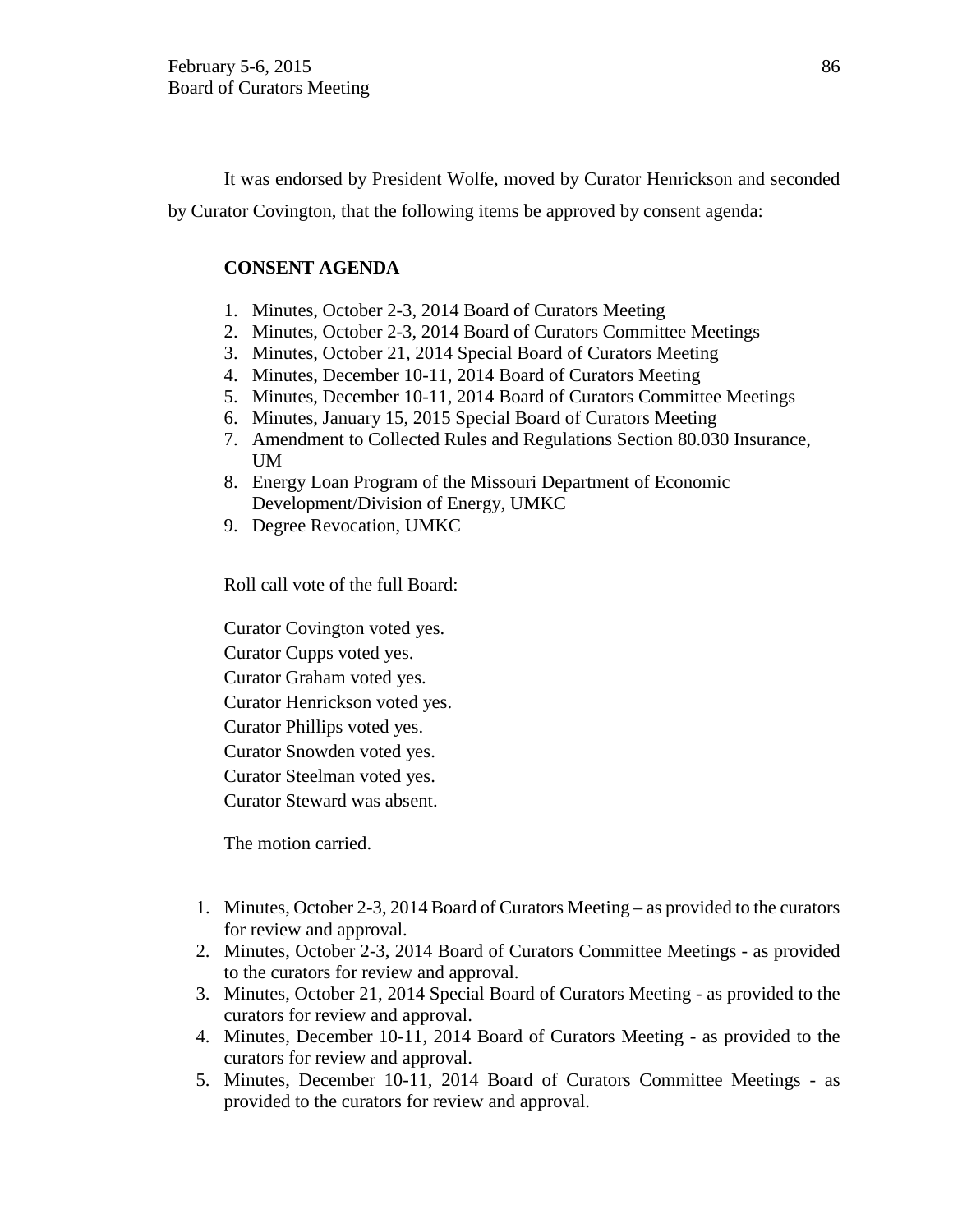- 6. Minutes, January 15, 2015 Special Board of Curators Meeting as provided to the curators for review and approval.
- 7. Amendment to Collected Rules and Regulations Section 80.030 Insurance, UM

### **Collected Rules and Regulations**

### **Business Management**

**Chapter 80: Purchasing**

### **80.030 Insurance**

Bd. Min. 6-30-78; Amended Bd. Min. 10-15-82; 12-1-97; 2-5-15.

A. **Types of Insurance Coverages** -- The University may purchase the following insurance coverages under the following conditions:

### 1. **Property (excluding Fidelity)**

- a. On specific or groups of University properties when the potential loss could be so large that the ability of the University to repair or replace the loss on a timely basis through state appropriations or other sources would be questionable.
- b. On University property where required by bond indenture, condition of trust or agreement, Federal or State Law; or
- c. On University property where the premium to insure will be paid from sponsored gifts, grants or contracts (non-general operating funds); or
- d. On University property used by an Auxiliary Enterprise or Sales and Service facility functioning like an Auxiliary Enterprise; or
- e. On property of others where required by the donor, exhibitor or owner as a condition of use.

### 2. **Casualty**

- a. Where required by bond indenture, condition of trust or agreement, or required by or voluntary acceptance of, Federal or State law; or
- b. Where the President determines that it is in the best interest of the University to provide insurance as an incident of employment for University employees who may become liable for their actions resulting from and directly related to, their position as an employee of the University; or
- c. Where the President determines, because of particular circumstances, that it is in the best interest of the University to provide insurance against its liability from its operation, maintenance or use of specific buildings, premises or other property owned or controlled by it.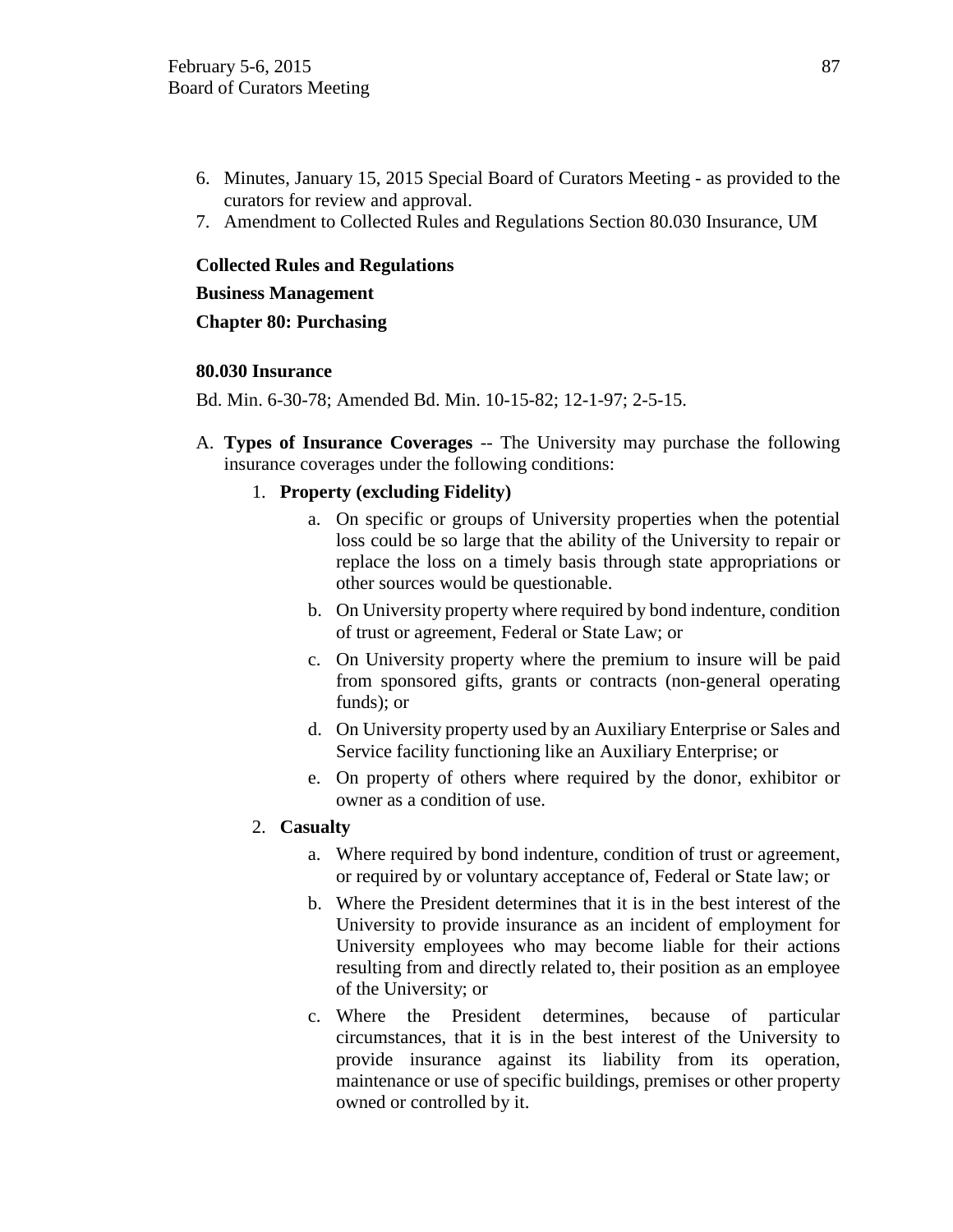# 3. **Fidelity, Bonds and Other**

- a. Where required by condition of trust or agreement, Federal or State law; or
- b. Where the President determines the cash and securities, employees or assets of the University are or may be at risk.
- 4. Staff Benefits coverages upon recommendation of the President.
- 5. Student insurance programs approved by the President and either funded by the students or for which University funds have been approved in the Budget.

# B. **Methods of Purchase**

- 1. Until otherwise directed by the Board of Curators (Board), the method of purchase of all property, casualty, fidelity and student insurance shall be:
	- a. Through competitive proposals solicited from two or more brokers, which shall be selected through a University pre-qualification process, and with Board approval; or
	- b. By a program of self-insurance, with the program having been approved by the Board.
	- c. Specialty markets may be accessed via a specialty broker.
- 2. The method of purchase of all Staff Benefit insurance shall be:
	- a. By proposal from Brokers based on a University Request for Proposals; with the proposal having been selected with Board approval; and/or
	- b. By a program of self-insurance, with the program having been approved by the Board.
- C. **Delegation of Authority to Purchase** -- The President is authorized to purchase any of the insurance coverages authorized in Section 80.030 A meeting the conditions thereof, by the methods outlined in Section 80.030 B and for which funds are available for payment of premium, without reporting to or requesting authority of the Board; provided, however, the authority of the Board will be required for the purchase of insurance for:
	- 1. Any Staff Benefit program that was not covered by insurance as of the date this Policy or amendments thereto are approved by the Board; and
	- 2. Any change in coverage or conditions of Staff Benefit programs subsequent to the date this Policy or amendments thereto are approved by the Board unless funds therefor have been provided in the approved Budget.

# D. **No Waiver of Immunity**--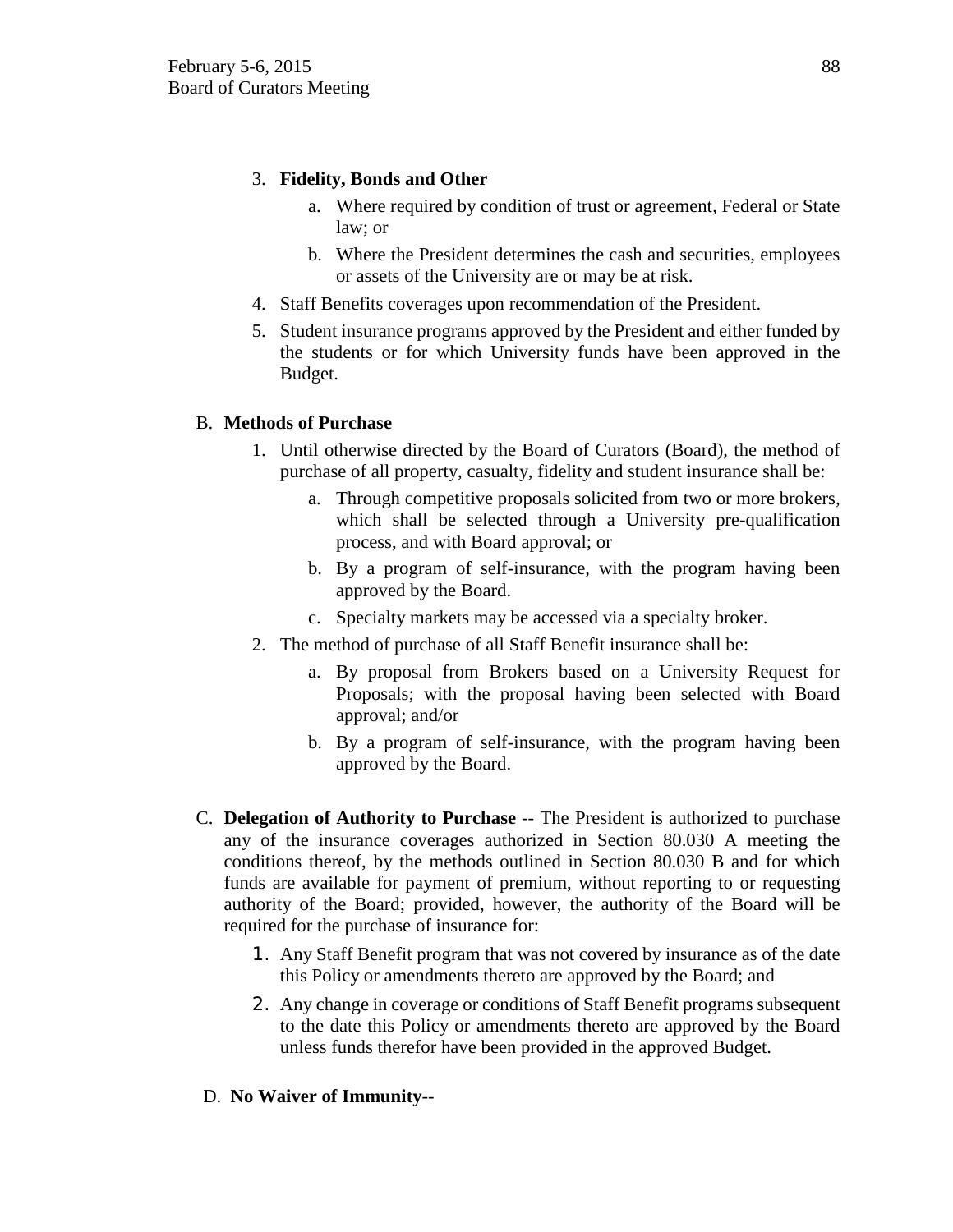- 1.By authorizing the purchase of insurance pursuant to this policy, the Board of Curators does not intend to waive and does not waive sovereign immunity, governmental immunity or any other immunity enjoyed by The Curators of the University of Missouri, its Board of Curators, its officers, administrators or employees and no language contained in any insurance policy purchased pursuant to this policy shall be construed to constitute a waiver of sovereign immunity, governmental immunity or any other immunity enjoyed by The Curators of the University of Missouri, its Board of Curators, its officers, administrators or employees.
- 2. By approving the establishment of a program of self-insurance, the Board of Curators does not intend to waive and does not waive sovereign immunity, governmental immunity or any other immunity enjoyed by The Curators of the University of Missouri, its Board of Curators, its officers, administrators or employees and no language contained in any program of self-insurance approved by the Board of Curators shall be construed to constitute a waiver of sovereign immunity, governmental immunity or any other immunity enjoyed by The Curators of the University of Missouri, its Board of Curators, its officers, administrators or employees.

**NOTE**: The President shall have the authority to determine the form of coverage, policy terms and conditions, the amount of coverage or limits of liability, the amount of any deductible, method of premium payment, and when or if proposals will be received based on University Request for Proposals.

8. Approval of a resolution authorizing participation in the State of Missouri's Energy Loan Program of the Missouri Department of Economic Development/Division of Energy, UMKC

WHEREAS, THE CURATORS OF THE UNIVERSITY OF MISSOURI ON BEHALF OF THE UNIVERSITY OF MISSOURI – KANSAS CITY, an authorized Borrower under the Energy Loan Program (the "Public Entity"), through technical analysis and reports, has identified certain energy conservation measures which would benefit the Public Entity by reducing future energy costs to the Public Entity and has applied to the Missouri Department of Economic Development/Division of Energy ("DED/DE") for a loan to implement such energy conservation measures (the "Project"); and

WHEREAS, at the Public Entity's request, DED/DE has agreed to lend to the Public Entity certain funds pursuant to Sections 640.651 to 640.686 of the Missouri Revised Statutes ("RSMo"), as amended, up to the maximum amount authorized under Sections 640.651 to 640.686 RSMo based on estimates of savings to be generated from the Project, provided that the Public Entity complies with the various terms and conditions set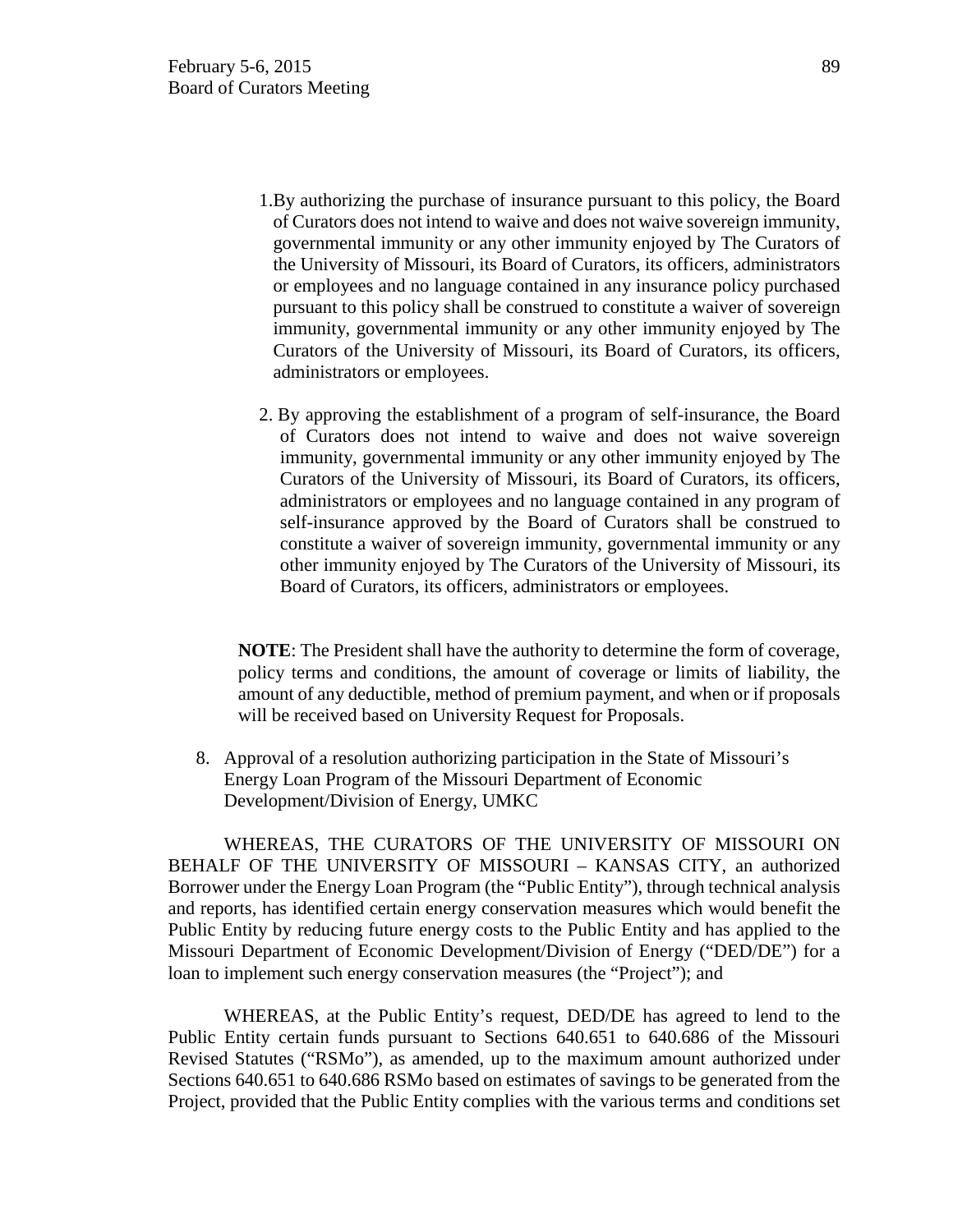forth in Sections 640.651 to 640.686 RSMo and in 4 Code of State Regulations 340-2.010 *et seq*., as amended (the "Regulations"); and

WHEREAS, DED/DE may fund this Loan pursuant to its Energy Loan Program (the "Program") from the proceeds of revenue bonds issued by the State Environmental Improvement and Energy Resources Authority (the "Authority") pursuant to a Bond Indenture authorizing the Authority bonds used to fund the Loan (the "Bond Indenture") among the Authority, DED/DE, and the bond trustee named therein (the "Bond Trustee"); and

WHEREAS, in connection with its participation in the Program the Public Entity will be required to execute certain documents in connection with the Loan;

NOW, THEREFORE, BE IT RESOLVED by the Governing Body of the Public Entity as follows:

Section 1. The Governing Body of the Public Entity hereby finds and determines that it is in the best interests of the Public Entity to enter into the Loan Agreement and execute the Promissory Note in order to obtain funds for the purpose of installing energy conservation measures within the Public Entity. The Governing Body has received approval as required by Section 640.653.2 RSMo, as amended. The total Loan amount is hereby authorized in the amount of \$2,036,460, which amount shall include (i) estimated maximum construction costs of \$1,806,657, plus interest to accrue during the period from any draws on the loan by the Public Entity until completion of construction of the Project, (ii) interest on the Loan during the term of the Loan, at a rate of two and one-half percent (2.5%), and (iii) a loan origination fee of one percent (1%) of the principal amount of the Loan. Under the Loan Agreement, the Public Entity agrees to make semiannual payments equal to one half of the annual energy savings until the promissory note is retired.

Section 2. That the Public Entity hereby approves the form of the Loan Agreement, which is attached to this Resolution as Exhibit A, the blank form of Promissory Note, attached hereto as Exhibit C, which would reflect the total amount of Project Cost disbursements, one point origination fee and accrued interest as more fully described therein, and the form of Public Entity's Closing Certificate, attached hereto as Exhibit D.

Section 3. That the superintendent, city manager, chief administrative officer and/or chief financial officer of the Public Entity ("Public Entity Representative"), and each such person hereby is, authorized and empowered and directed to execute, enter into, deliver for and in the name of and on behalf of the Public Entity, under its corporate seal, the following documents (all of such documents, and such other documents, certificates and instruments as may be necessary to carry out the intent of this Resolution, together with any other documents and instruments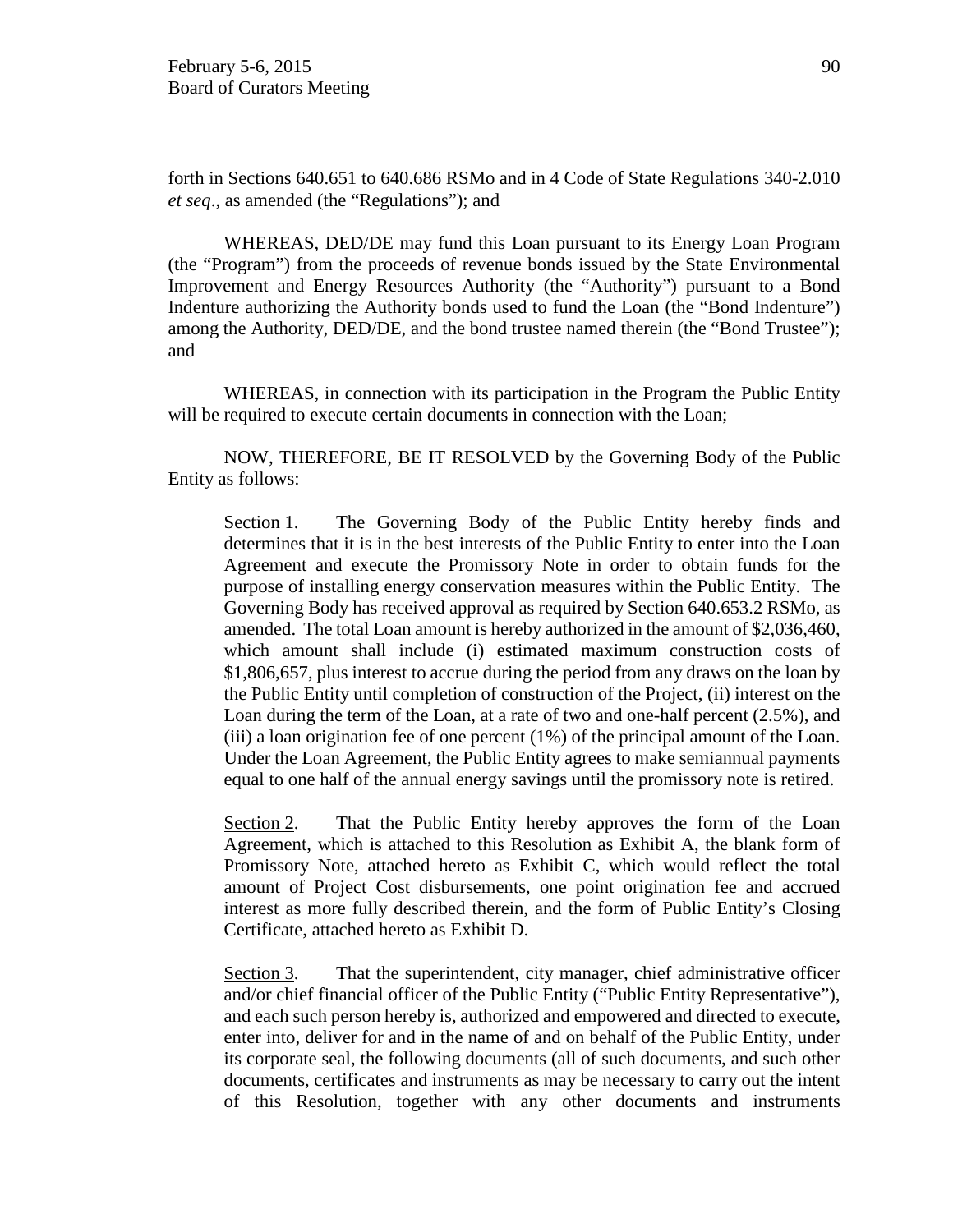contemplated thereby, or otherwise necessary or appropriate to effectuate the transaction contemplated thereby, being the "Program Documents"), the forms of which have been presented in draft to the Governing Body:

Exhibit A Loan Agreement; Exhibit C Promissory Note; Exhibit D Public Entity's Closing Certificate.

Section 4. That the Governing Body of the Public Entity hereby approves the Project and authorizes the Public Entity Representative and such officers and employees as the Public Entity Representative may designate to proceed with arranging the financing for the Project, in furtherance of and subject to the requirements of this Resolution. The Public Entity Representative is hereby further authorized and empowered to execute the Program Documents with such additional modifications, corrections, amendments and deletions as shall, in the judgment of such Public Entity Representative, be necessary or appropriate, in the sole and absolute discretion of such officers, to effectuate the transactions contemplated by this Resolution, the execution of any such documents by any such Public Entity Representative constituting the conclusive evidence of his or her approval and the approval of the Public Entity to any such changes.

Section 5**.** That the amounts due under the Loan Agreement and the Promissory Note shall be limited obligations of the Public Entity payable solely from energy costs savings derived from the Project. Amounts due under the Loan Agreement and the Promissory Note shall not constitute a debt or liability of the Public Entity or of the State of Missouri or of any political subdivision thereof and such amounts shall not constitute indebtedness within the meaning of any constitutional or statutory debt limitation or restriction.

Section 6**.** That the Public Entity recognizes that DED/DE may choose to fund the Loan under its Energy Loan Program in cooperation with the Authority through the issuance and sale of tax-exempt bonds by the Authority, and that a portion of the proceeds of the Bonds may be used to reimburse the Public Entity for any advances made by the Public Entity in connection with the Project.

### 9. Degree Revocation, UMKC

That the Master of Arts in Music erroneously awarded in May 2001 to Melanie (Snell) Basham, due to a clerical error, be revoked. Basham has knowingly waived her right to notice and a hearing under CRR 220.025 and has consented to this action.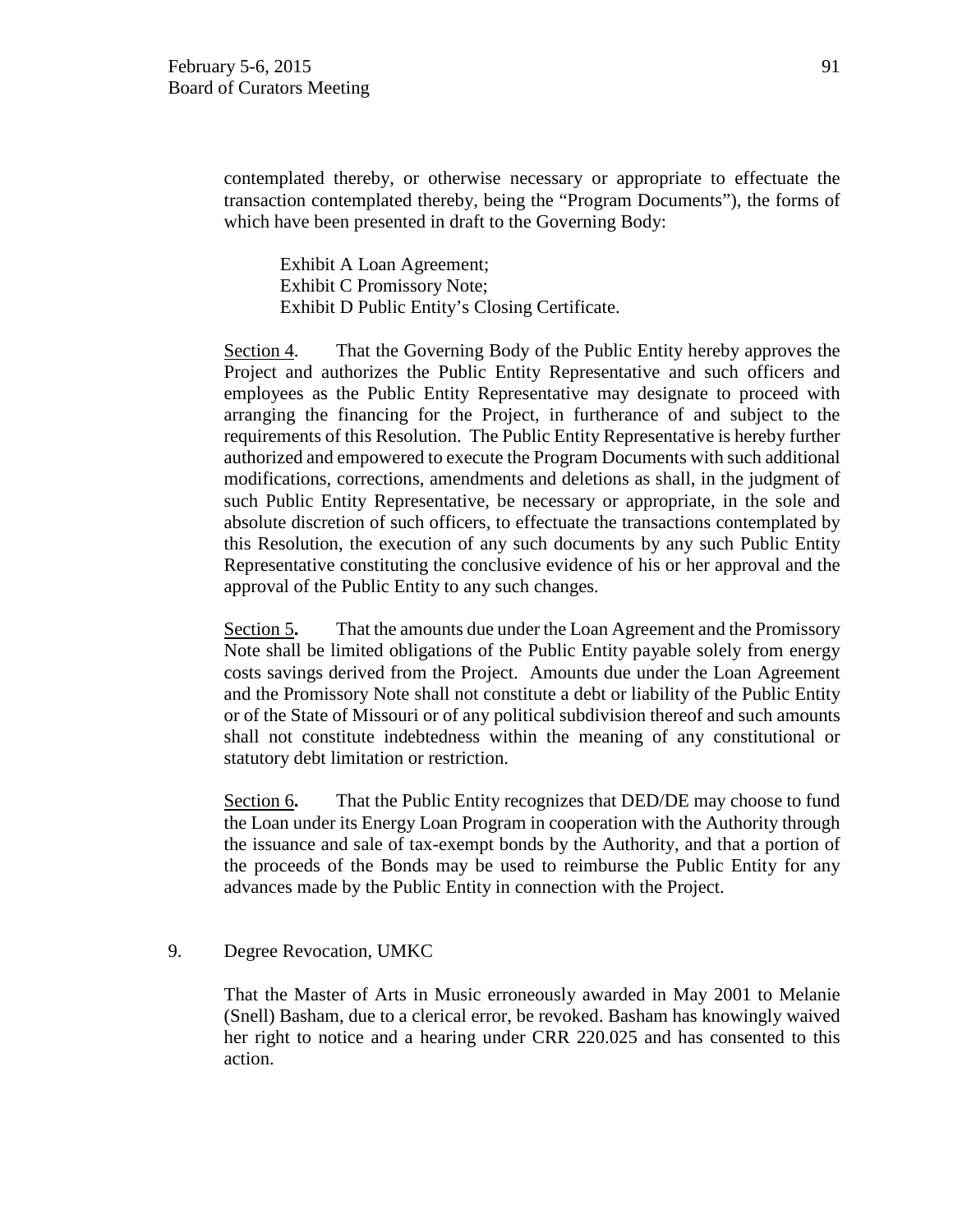### **General Business**

### Good and Welfare

Draft April 9-10, 2015 Board of Curators meeting agenda – no discussion (on file)

It was moved by Curator Steelman and seconded by Curator Phillips, that the Board

of Curators meeting, February 5-6, 2015, be adjourned.

Roll call vote: Curator Covington voted yes. Curator Cupps voted yes. Curator Graham voted yes. Curator Henrickson voted yes. Curator Phillips voted yes. Curator Snowden voted yes. Curator Steelman voted yes. Curator Steward was absent.

The motion carried.

There being no other business to come before the Board of Curators, the meeting was adjourned at 10:00 A.M. on Friday, February 6, 2015.

Respectfully submitted,

Cindy S. Starmon

Cindy S. Harmon Secretary of the Board of Curators University of Missouri System

Approved by the Board of Curators on April 10, 2015.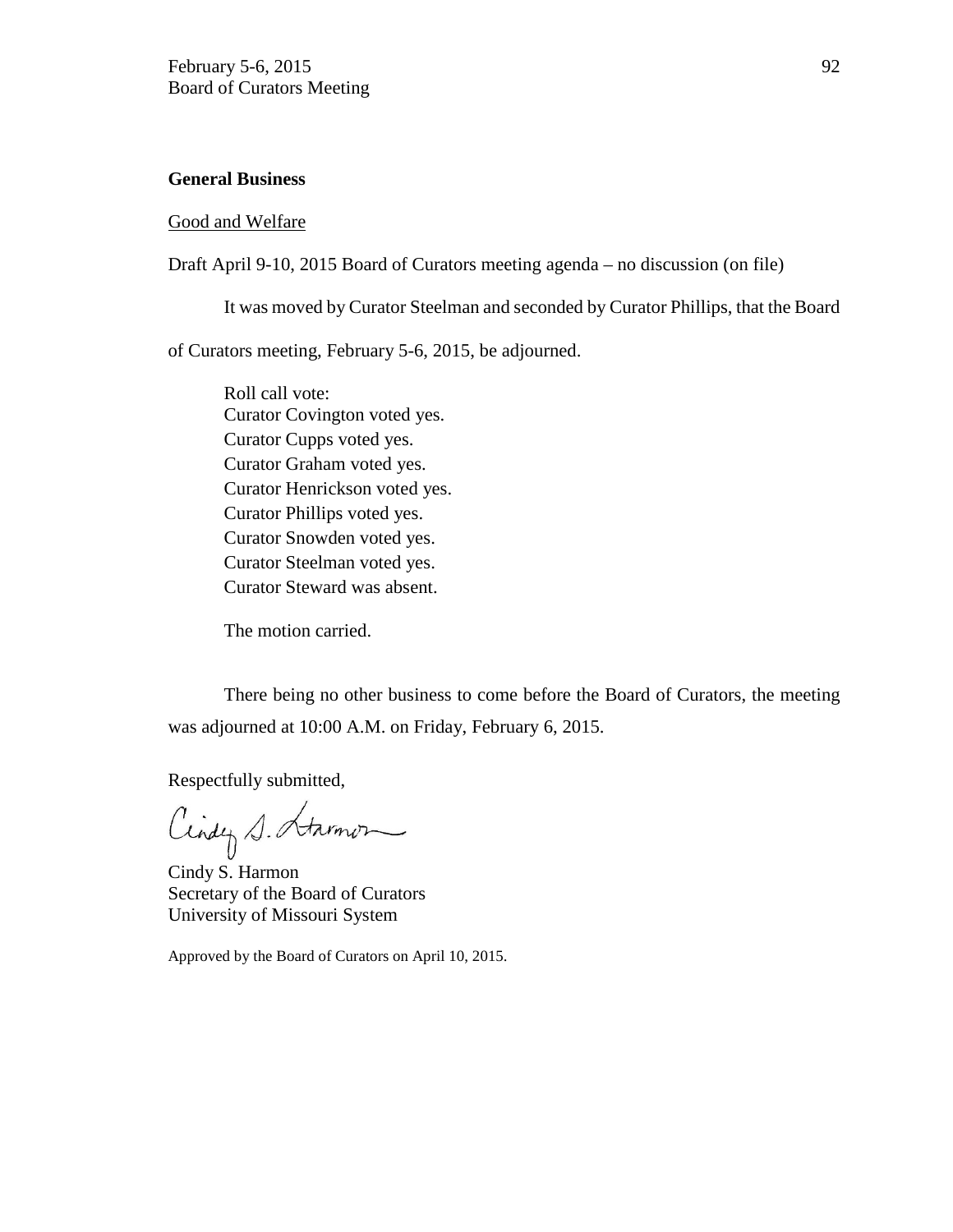# UNIVERSITY OF MISSOURI Columbia . Kansas City . Rolla . St. Louis



## BOARD OF CURATORS

# Minutes of Board of Curators Meeting – Executive Session Columbia, Missouri February 5-6, 2015

# CONFIDENTIAL EXCERPT OF THE MINUTES OF THE CLOSED MEETING

Donrey Media Room 211 Reynolds Alumni Center University of Missouri

### **General Business**

<sup>254</sup>Property Lease, Off-Campus Student Housing, Columbia, Missouri,  $MU$  – presented by

Vice President Burnett (information on file)

It was recommended by Chancellor Loftin, endorsed by President Wolfe, moved

by Curator Graham and seconded by Curator Snowden, that the following action be approved:

that the Vice President for Finance be authorized to enter into a lease with EdR for off-campus student housing at The Reserve at Columbia, Columbia, Missouri, beginning fall semester 2015, for up to 192 beds at \$557 per bed, per month for 10 months, 44 beds at \$598 per bed, per month for 10 months, and 2 office units (comprising 6 total beds) for \$6,290 per unit for 12 months (\$1,345,140 in aggregate), with the option to lease up to 60 additional beds for up to \$629 per bed, per month for 10 months (\$377,400) and up to 44 additional beds for up to \$598 per bed, per month for ten months (\$263,120), for a total option of 346 beds for \$1,985,660.

The University of Missouri-Columbia would also have the option to renew this contract for up to three (3) additional one year periods, with a rent increase not to exceed current published rates.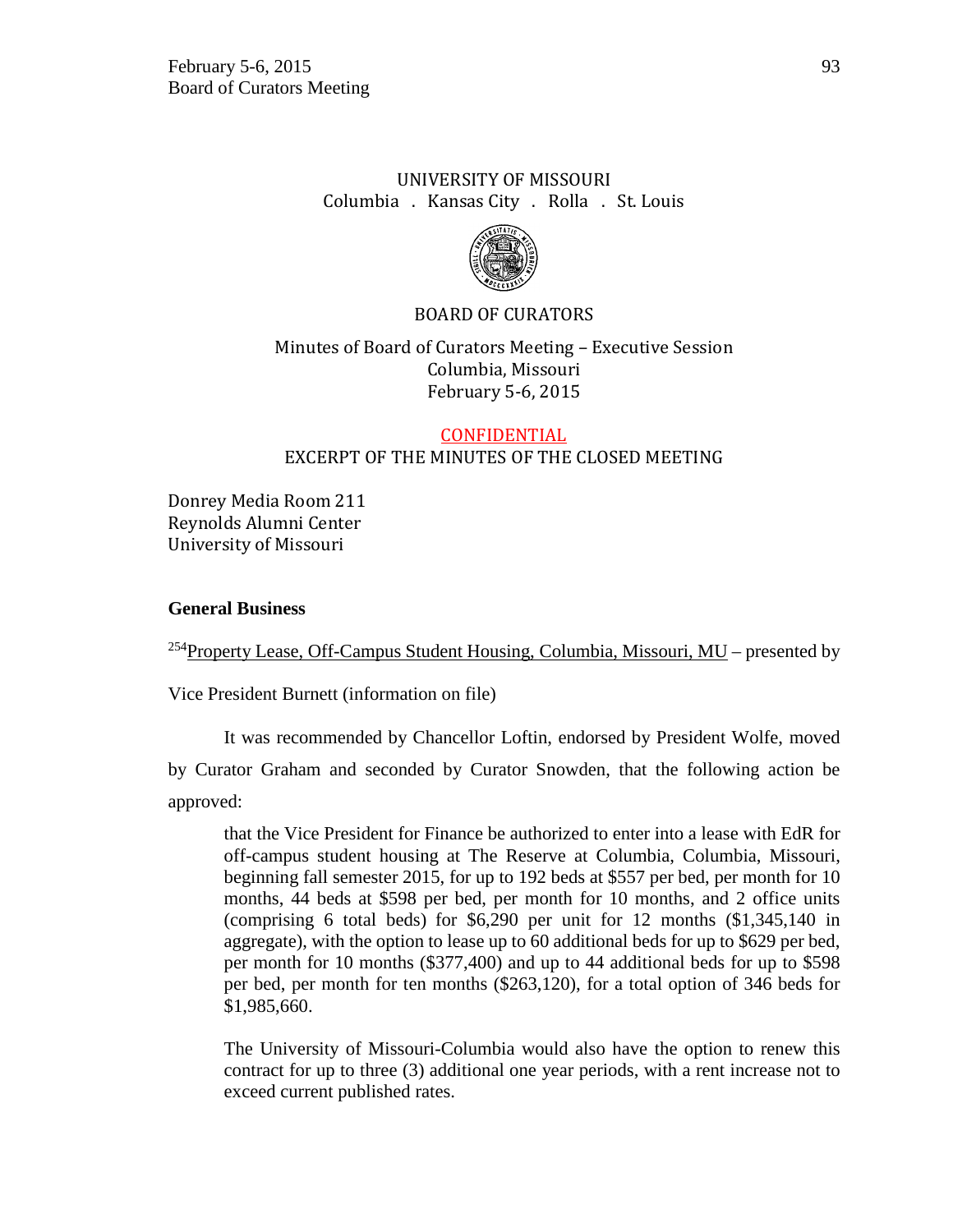Roll call vote:

Curator Covington voted yes. Curator Cupps voted yes. Curator Graham voted yes. Curator Henrickson voted yes. Curator Phillips voted yes. Curator Snowden voted yes. Curator Steelman voted yes. Curator Steward was absent.

The motion carried.

This item was completed on March 26, 2015.

## <sup>255</sup>Property Lease, 5235 Rockhill Road, Kansas City, Missouri, UMKC – presented by Vice President Burnett (information on file)

It was recommended by Chancellor Morton, endorsed by President Wolfe, moved by Curator Graham and seconded by Curator Snowden, that the following action be approved:

that the Vice President for Finance be authorized to enter into a 15-year lease of 5235 Rockhill Road, Kansas City, Missouri, for an initial annual rate of \$140,400 for the 2015/2016 academic year with Lambda Zeta Chapter of Chi Omega House Corporation, (Lessee), a Missouri Nonprofit Corporation, for the University of Missouri-Kansas City.

Roll call vote of Board:

Curator Covington voted yes.

Curator Cupps voted yes.

Curator Graham voted yes.

Curator Henrickson voted yes.

Curator Phillips voted yes.

Curator Snowden voted yes.

Curator Steelman voted yes.

Curator Steward was absent.

The motion carried.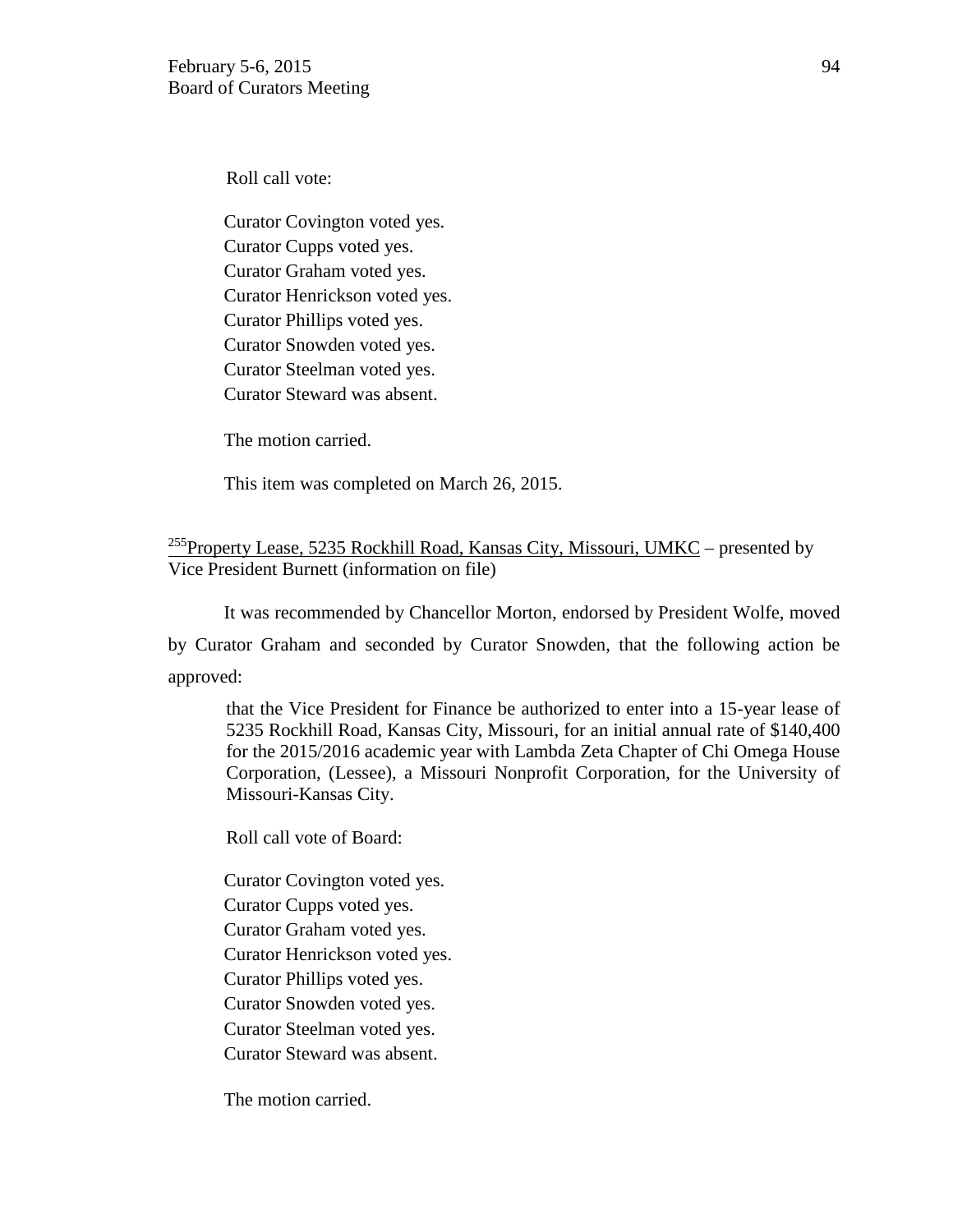This action item was completed on May 26, 2015.

<sup>257</sup>Property Easement, 615 East 52<sup>nd</sup> Street, Kansas City, Missouri, UMKC – presented by Vice President Burnett (information on file)

It was recommended by Chancellor Morton, endorsed by President Wolfe, moved

by Curator Graham and seconded by Curator Snowden, that the following action be approved:

that the Vice President for Finance be authorized to enter into a property easement with The Kansas City Young Matrons, to provide dedicated parking rights on approximately 0.2 to 0.4 acres at 615 East 52nd Street, Kansas City, Missouri, per the Collected Rules and Regulations 70.050, Article C.4, for the University of Missouri-Kansas City.

This property easement legal description is subject to survey which is currently in preparation.

Roll call vote of Board:

Curator Covington voted yes. Curator Cupps voted yes. Curator Graham voted yes. Curator Henrickson voted yes. Curator Phillips voted yes. Curator Snowden voted yes. Curator Steelman voted yes. Curator Steward was absent.

The motion carried.

This action item was completed on July 20, 2015.

The Board of Curators meeting adjourned at 10:00 A.M., on Friday, February 6, 2015.

Respectfully,